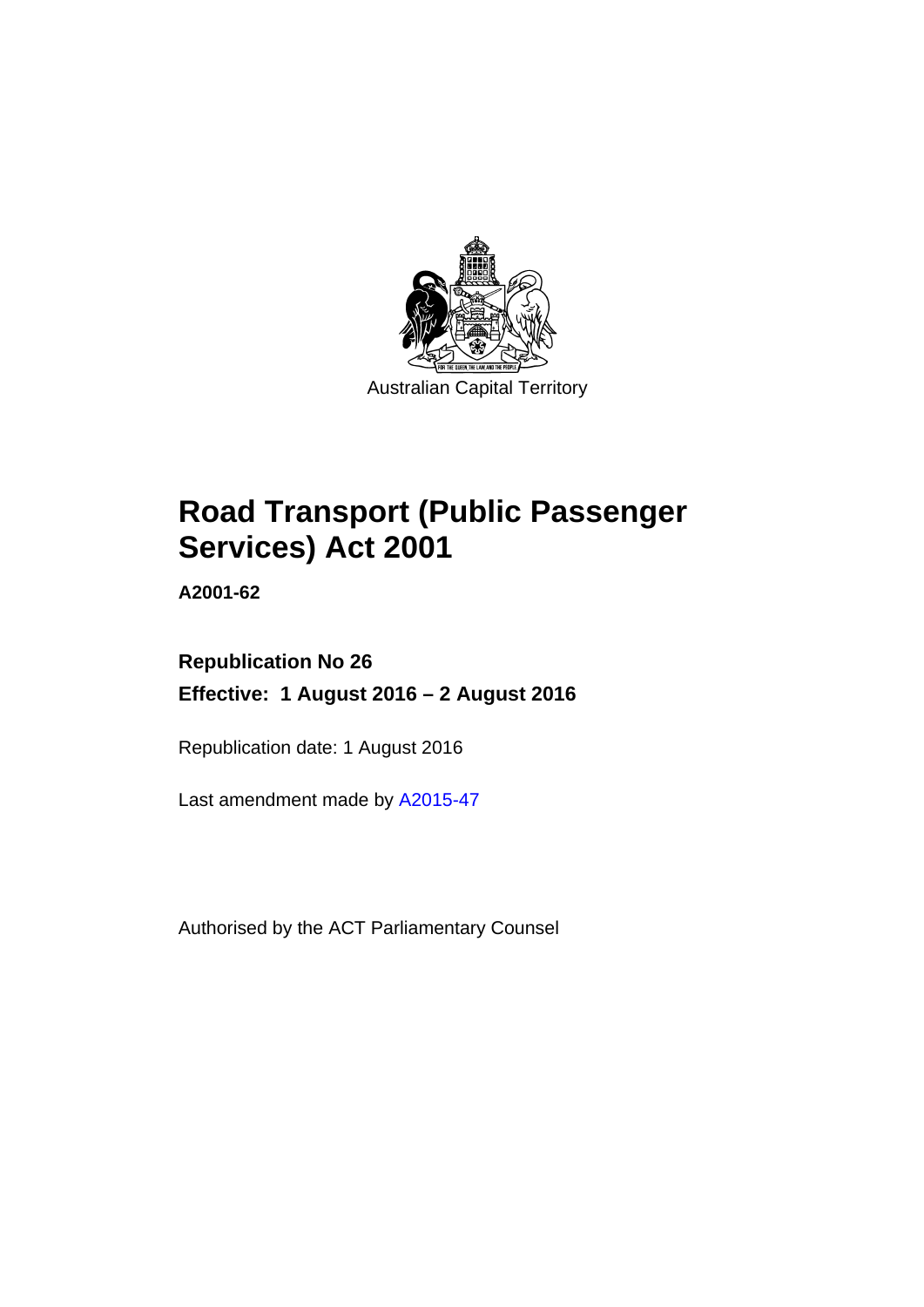## **About this republication**

#### **The republished law**

This is a republication of the *Road Transport (Public Passenger Services) Act 2001* (including any amendment made under the *[Legislation Act 2001](http://www.legislation.act.gov.au/a/2001-14)*, part 11.3 (Editorial changes)) as in force on 1 August 2016*.* It also includes any commencement, amendment, repeal or expiry affecting this republished law to 1 August 2016.

The legislation history and amendment history of the republished law are set out in endnotes 3 and 4.

#### **Kinds of republications**

The Parliamentary Counsel's Office prepares 2 kinds of republications of ACT laws (see the ACT legislation register at [www.legislation.act.gov.au](http://www.legislation.act.gov.au/)):

- authorised republications to which the *[Legislation Act 2001](http://www.legislation.act.gov.au/a/2001-14)* applies
- unauthorised republications.

The status of this republication appears on the bottom of each page.

#### **Editorial changes**

The *[Legislation Act 2001](http://www.legislation.act.gov.au/a/2001-14)*, part 11.3 authorises the Parliamentary Counsel to make editorial amendments and other changes of a formal nature when preparing a law for republication. Editorial changes do not change the effect of the law, but have effect as if they had been made by an Act commencing on the republication date (see *[Legislation Act 2001](http://www.legislation.act.gov.au/a/2001-14)*, s 115 and s 117). The changes are made if the Parliamentary Counsel considers they are desirable to bring the law into line, or more closely into line, with current legislative drafting practice.

This republication includes amendments made under part 11.3 (see endnote 1).

#### **Uncommenced provisions and amendments**

If a provision of the republished law has not commenced, the symbol  $\mathbf{U}$  appears immediately before the provision heading. Any uncommenced amendments that affect this republished law are accessible on the ACT legislation register [\(www.legislation.act.gov.au\)](http://www.legislation.act.gov.au/). For more information, see the home page for this law on the register.

#### **Modifications**

If a provision of the republished law is affected by a current modification, the symbol  $\mathbf{M}$ appears immediately before the provision heading. The text of the modifying provision appears in the endnotes. For the legal status of modifications, see the *[Legislation Act 2001](http://www.legislation.act.gov.au/a/2001-14)*, section 95.

#### **Penalties**

At the republication date, the value of a penalty unit for an offence against this law is \$150 for an individual and \$750 for a corporation (see *[Legislation Act 2001](http://www.legislation.act.gov.au/a/2001-14)*, s 133).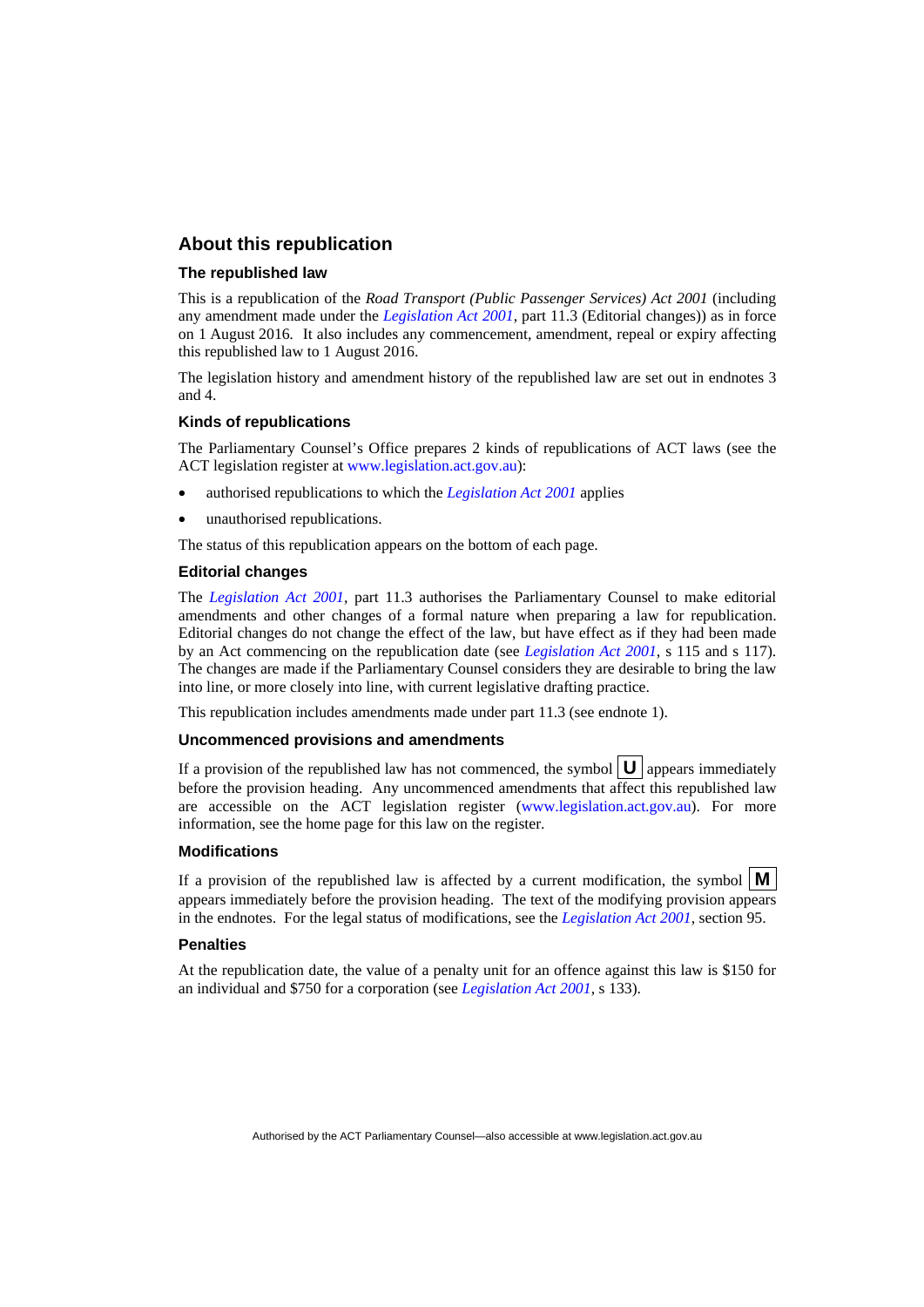

# **Road Transport (Public Passenger Services) Act 2001**

# **Contents**

| Part 1                      | <b>Preliminary</b>                                                                  |            |
|-----------------------------|-------------------------------------------------------------------------------------|------------|
| 1                           | Name of Act                                                                         | 2          |
| $\overline{2}$              | Objects of Act                                                                      | 2          |
| 3                           | Dictionary                                                                          | 3          |
| 4                           | <b>Notes</b>                                                                        | 3          |
| 4A                          | Offences against Act-application of Criminal Code etc                               | 3          |
| 5                           | Functions of road transport authority                                               | 5          |
| 6                           | Registers under this Act                                                            | 5          |
| $\overline{7}$              | Security and disclosure of information in registers                                 | 6          |
| 8                           | Competition and Consumer Act authorisation                                          | 7          |
| 9                           | Combinations of accreditations, authorisations and licences                         | 7          |
| 10                          | What is a <i>public passenger service</i> ?                                         |            |
| Part 2                      | <b>Bus services</b>                                                                 |            |
| Division 2.1                | <b>Basic concepts</b>                                                               |            |
| 10A                         | Meaning of bus and public bus                                                       | 8          |
| 11                          | Meaning of bus service                                                              | 8          |
| $12 \overline{ }$           | What is a regular route service?                                                    | 8          |
| R <sub>26</sub><br>01/08/16 | Road Transport (Public Passenger Services) Act 2001<br>Effective: 01/08/16-02/08/16 | contents 1 |

Page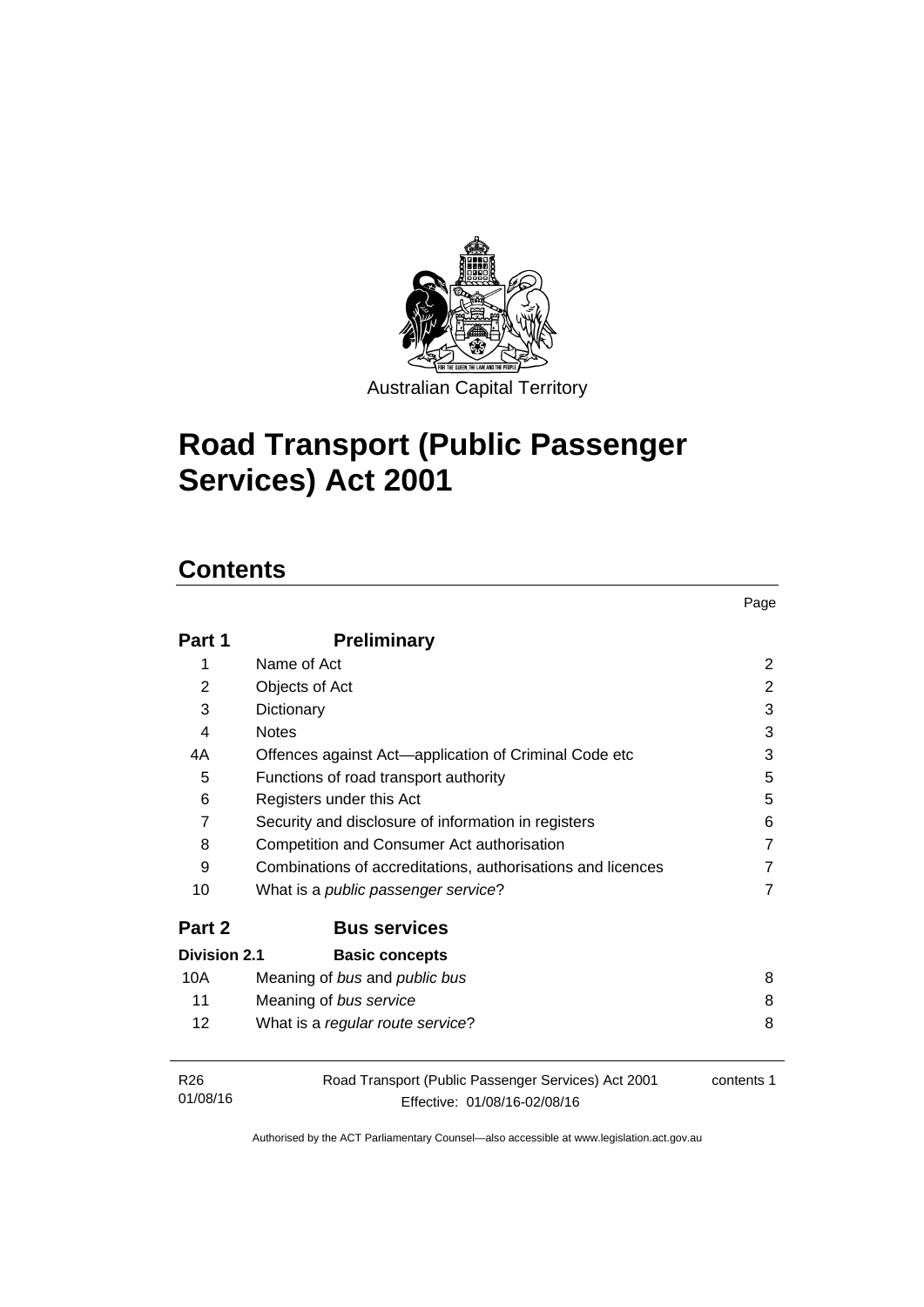|                     |                                                                                     | Page                        |
|---------------------|-------------------------------------------------------------------------------------|-----------------------------|
| 13                  | What is a tour and charter service?                                                 | 8                           |
| 14                  | What is a long-distance service?                                                    | 9                           |
| <b>Division 2.2</b> | Accreditation of bus service operators                                              |                             |
| 15                  | Bus operators-purposes of accreditation                                             | 9                           |
| 16                  | Regulations about accreditation system                                              | 9                           |
| <b>Division 2.3</b> | Service contracts for regular route services                                        |                             |
| 17                  | Service contracts-regular route services                                            | 11                          |
| <b>Division 2.4</b> | Entitlement to operate certain bus services                                         |                             |
| 18                  | Entitlement to operate regular route services                                       | 12                          |
| 19                  | Entitlement to operate tour and charter services                                    | 13                          |
| 19A                 | Territory's entitlement to operate bus service                                      | 13                          |
| 20                  | Unaccredited operators not to operate certain bus services                          | 13                          |
| 21                  | Pretending to be an accredited bus service operator                                 | 14                          |
| 22                  | Operators of regular route services to hold service contracts                       | 14                          |
| <b>Division 2.5</b> | <b>Regulation of bus services</b>                                                   |                             |
| 23                  | Regular route services-power to determine maximum fares                             | 15                          |
| 24                  | Regulations about operation of bus services by accredited people                    | 15                          |
| 25                  | Regulations about operation of public buses                                         | 16                          |
| 26                  | Regulations about bus drivers                                                       | 17                          |
| 27                  | Regulations about conduct of passengers                                             | 18                          |
| Part 3              | <b>Transport booking services</b>                                                   |                             |
| <b>Division 3.1</b> | <b>Basic concepts</b>                                                               |                             |
| 28                  | Meaning of transport booking service                                                | 19                          |
| 29                  | Meaning of bookable vehicle and bookable vehicle driver                             | 19                          |
| <b>Division 3.2</b> | <b>Transport booking service-accreditation</b>                                      |                             |
| 30                  | Transport booking service-purpose of accreditation                                  | 20                          |
| 31                  | Transport booking service-regulations about accreditation                           | 20                          |
| 32                  | Transport booking service must be accredited                                        | 21                          |
| 33                  | Transport booking service must comply with accreditation conditions                 | 22                          |
| 34                  | Pretend to be accredited transport booking service                                  | 22                          |
| <b>Division 3.3</b> | Transport booking service-affiliated drivers and<br>affiliated operators            |                             |
| 35                  | Meaning of affiliated driver                                                        | 22                          |
| contents 2          | Road Transport (Public Passenger Services) Act 2001<br>Effective: 01/08/16-02/08/16 | R <sub>26</sub><br>01/08/16 |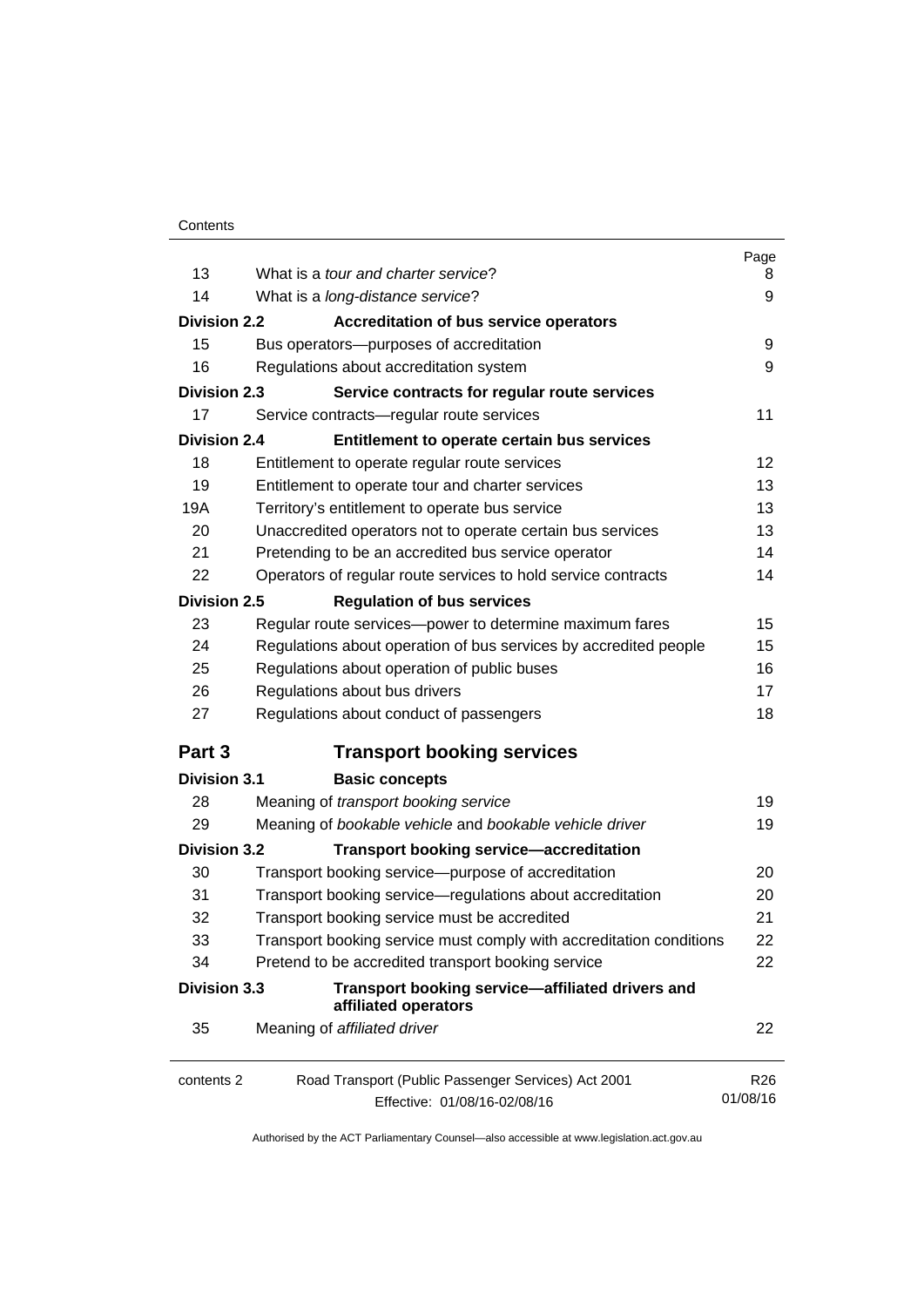| Contents |
|----------|
|----------|

| 36                  | Meaning of affiliated driver agreement                                 | Page<br>22 |  |
|---------------------|------------------------------------------------------------------------|------------|--|
| 36A                 | Pretend to be affiliated driver                                        | 23         |  |
| 36B                 | Meaning of affiliated operator                                         | 23         |  |
| 36C                 | Meaning of affiliated operator agreement                               |            |  |
| 36D                 | Pretend to be affiliated operator                                      | 23<br>24   |  |
| 36E                 | Taxi driver or taxi service operator must be affiliated with transport |            |  |
|                     | booking service                                                        | 24         |  |
| 36F                 | Rideshare driver must be affiliated with transport booking service     | 25         |  |
| <b>Division 3.4</b> | <b>Transport booking service-operation</b>                             |            |  |
| 36G                 | Transport booking service-responsibilities                             | 25         |  |
| 36H                 | Transport booking services-regulations about operation                 | 26         |  |
| <b>361</b>          | Court may order transport booking service to take certain actions      | 27         |  |
| Part 4              | <b>Licensing of taxi vehicles</b>                                      |            |  |
| <b>Division 4.1</b> | <b>Basic concepts</b>                                                  |            |  |
| 37                  | Meaning of taxi licence                                                | 31         |  |
| 38                  | Meaning of restricted taxi licence                                     | 31         |  |
| Division 4.2        | <b>Taxi licences</b>                                                   |            |  |
| 39                  | Maximum numbers of taxi licences                                       | 31         |  |
| 40                  | Issue of taxi licences                                                 | 31         |  |
| 41                  | Transferability of taxi licences                                       | 32         |  |
| 42                  | Use of vehicles as taxis                                               | 32         |  |
| 43                  | Pretending vehicles are licensed taxis                                 | 33         |  |
| 44                  | Regulations about taxi licences                                        | 33         |  |
| Part 5              | <b>Taxi services</b>                                                   |            |  |
| Division 5.1        | <b>Basic concepts</b>                                                  |            |  |
| 45                  | Meaning of taxi                                                        | 35         |  |
| 46                  | Meaning of restricted taxi                                             | 35         |  |
| 47                  | Meaning of taxi service                                                | 35         |  |
| 48                  | Meaning of restricted taxi service                                     | 35         |  |
| <b>Division 5.2</b> | <b>Accreditation of taxi service operators</b>                         |            |  |
| 49                  | Taxi service operators--purposes of accreditation                      | 36         |  |
| 50                  | Taxi service operators-regulations about accreditation system          | 36         |  |
| R <sub>26</sub>     | Road Transport (Public Passenger Services) Act 2001                    | contents 3 |  |
| 01/08/16            | Effective: 01/08/16-02/08/16                                           |            |  |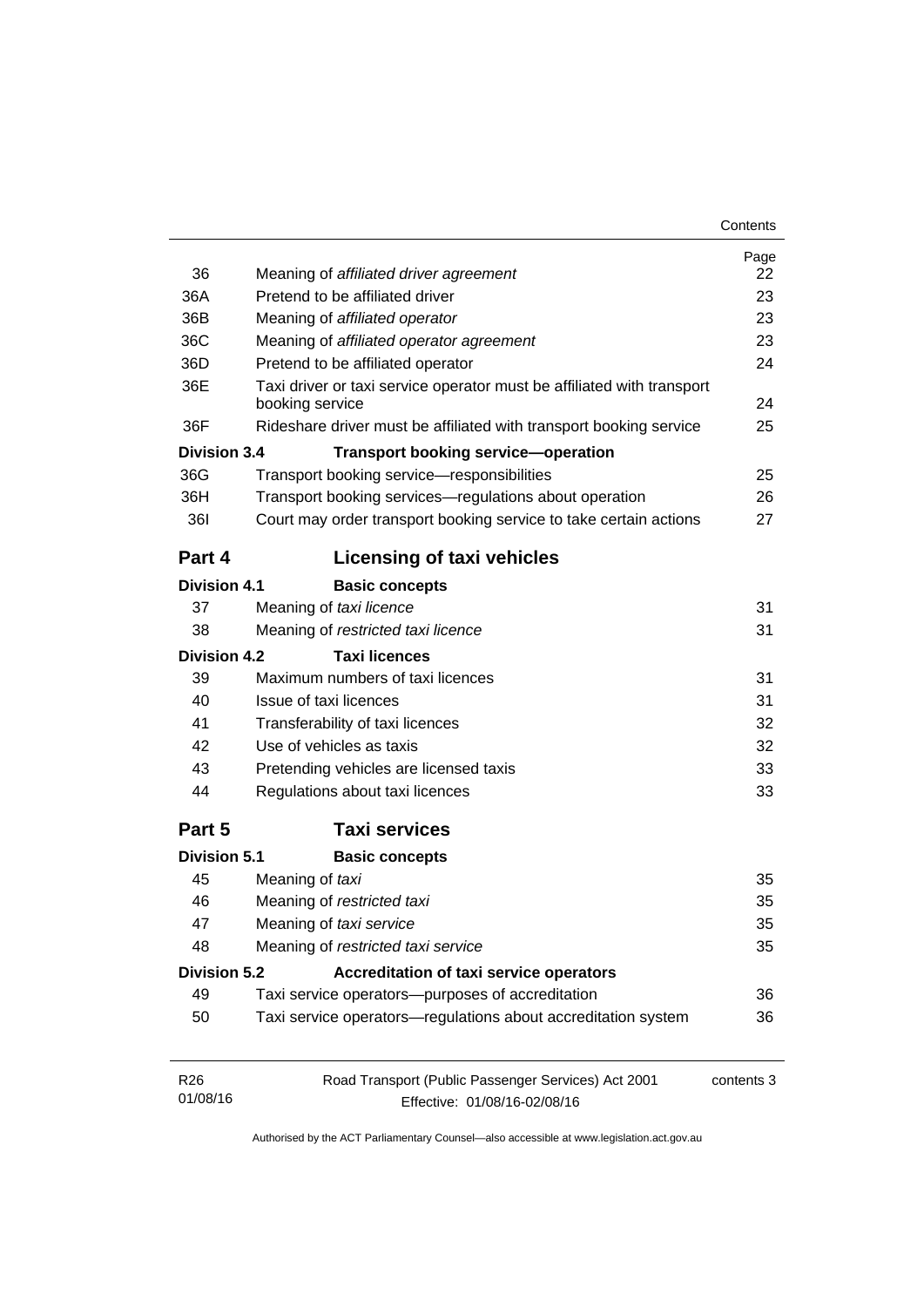#### **Contents**

|                      |                                                            |                                                                                    | Page            |
|----------------------|------------------------------------------------------------|------------------------------------------------------------------------------------|-----------------|
| <b>Division 5.3</b>  |                                                            | Entitlement to operate taxi services                                               |                 |
| 51                   |                                                            | Entitlement to operate taxi services                                               | 38              |
|                      | 52<br>Unaccredited operators not to operate taxi services  |                                                                                    | 38              |
|                      | 53<br>Pretending to be an accredited taxi service operator |                                                                                    | 39              |
| <b>Division 5.4</b>  |                                                            | <b>Regulation of taxi services</b>                                                 |                 |
| 56                   |                                                            | Regulations about operation of taxi services by accredited people                  | 39              |
| 57                   |                                                            | Regulations about operation of taxis<br>Regulations about taxi drivers             | 41              |
| 58                   |                                                            |                                                                                    | 41              |
| 59                   |                                                            | Regulations about conduct of taxi passengers                                       | 42              |
| 60                   |                                                            | Power to determine taxi fares                                                      | 42              |
| Part 5A              |                                                            | Ridesharing                                                                        |                 |
| <b>Division 5A.1</b> |                                                            | <b>Basic concepts</b>                                                              |                 |
| 60A                  |                                                            | Meaning of rideshare service, rideshare driver, rideshare and<br>rideshare vehicle | 43              |
| Division 5A.2        |                                                            | <b>Rideshare drivers</b>                                                           |                 |
|                      |                                                            | Subdivision 5A.2.1 Rideshare drivers-accreditation                                 |                 |
| 60B                  |                                                            | Rideshare driver--purposes of accreditation                                        | 44              |
| 60C                  |                                                            | Rideshare driver-regulations about accreditation system                            | 44              |
| 60D                  |                                                            | Entitlement to operate rideshare services                                          | 45              |
| 60E                  |                                                            | Rideshare driver must be accredited                                                | 45              |
| 60F                  |                                                            | Pretend to be accredited rideshare driver                                          | 46              |
|                      |                                                            | Subdivision 5A.2.2 Rideshare drivers-regulation                                    |                 |
| 60G                  |                                                            | Rideshare driver must not use unlicensed rideshare vehicle                         | 46              |
| 60H                  |                                                            | Regulations about operation of rideshare service                                   | 47              |
| 60I                  |                                                            | Regulations about rideshare drivers                                                | 48              |
| <b>Division 5A.3</b> |                                                            | <b>Rideshare vehicles</b>                                                          |                 |
| 60J                  |                                                            | Meaning of rideshare vehicle licence                                               | 48              |
| 60K                  |                                                            | Rideshare vehicle licence not transferable                                         | 49              |
| 60L                  |                                                            | Pretend vehicle is licensed rideshare vehicle                                      | 49              |
| 60M                  |                                                            | Licensed rideshare vehicle not to be used by unlicensed or<br>unaccredited driver  | 49              |
| 60N                  |                                                            | Licensed rideshare vehicle not to be used unless insured                           | 50              |
| 60O                  |                                                            | Regulations about rideshare vehicles                                               | 50              |
| contents 4           |                                                            | Road Transport (Public Passenger Services) Act 2001                                | R <sub>26</sub> |
|                      |                                                            | Effective: 01/08/16-02/08/16                                                       | 01/08/16        |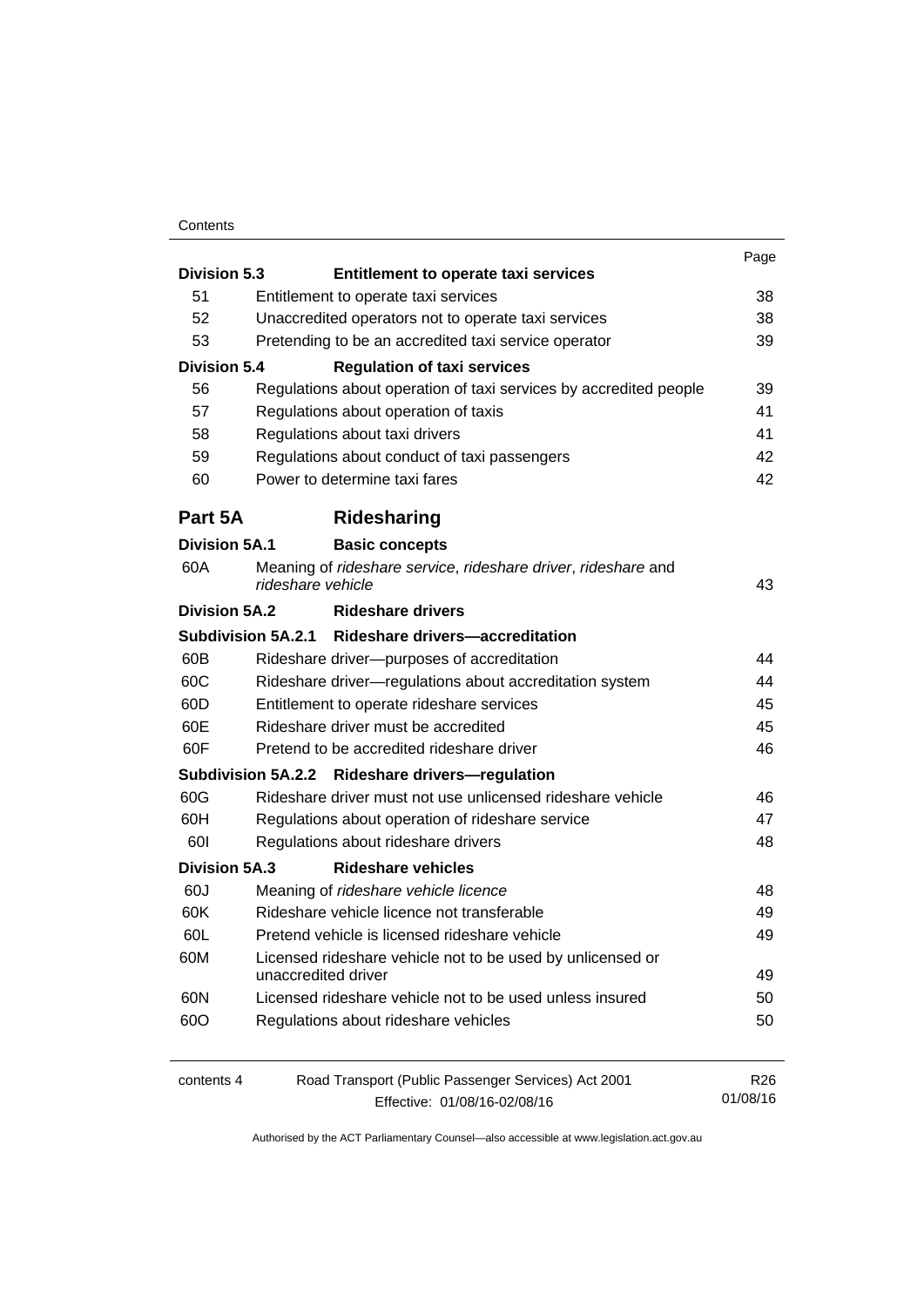|                      |                                      |                                                                       | Contents |
|----------------------|--------------------------------------|-----------------------------------------------------------------------|----------|
|                      |                                      |                                                                       | Page     |
| <b>Division 5A.4</b> |                                      | <b>Rideshare passengers and fares</b>                                 |          |
| 60P                  |                                      | Regulations about conduct of rideshare vehicle passengers             | 52       |
| 60Q                  |                                      | Power to determine rideshare fares                                    | 52       |
| Part 6               |                                      | <b>Licensing of hire cars</b>                                         |          |
| <b>Division 6.1</b>  |                                      | <b>Basic concepts</b>                                                 |          |
| 61                   | Meaning of hire car licence          |                                                                       | 53       |
| 62                   |                                      | Meaning of restricted hire car licence                                | 53       |
| Division 6.2         |                                      | <b>Hire car licences</b>                                              |          |
| 63                   | Transferability of hire car licences |                                                                       | 53       |
| 64                   | Use of vehicles as hire cars         |                                                                       | 54       |
| 65                   |                                      | Pretending vehicles are licensed hire cars                            | 54       |
| 66                   |                                      | Regulations about hire car licences                                   | 55       |
| Part 7               |                                      | Hire car services                                                     |          |
| <b>Division 7.1</b>  |                                      | <b>Basic concepts</b>                                                 |          |
| 67                   | Meaning of hire car                  |                                                                       | 57       |
| 68                   | Meaning of restricted hire car       |                                                                       | 57       |
| 69                   | Meaning of hire car service          |                                                                       | 57       |
| 70                   |                                      | Meaning of restricted hire car service                                | 58       |
| <b>Division 7.2</b>  |                                      | Accreditation of hire car service operators                           |          |
| 71                   |                                      | Hire car service operators—purposes of accreditation                  | 58       |
| 72                   |                                      | Hire car service operators-regulations about accreditation system     | 58       |
| <b>Division 7.3</b>  |                                      | Entitlement to operate hire car services                              |          |
| 73                   |                                      | Entitlement to operate hire car services                              | 60       |
| 74                   |                                      | Unaccredited operators not to operate hire car services               | 60       |
| 75                   |                                      | Pretending to be an accredited hire car service operator              | 61       |
| <b>Division 7.4</b>  |                                      | <b>Regulation of hire car services</b>                                |          |
| 76                   |                                      | Regulations about operation of hire car services by accredited people | 61       |
|                      |                                      | Regulations about operation of hire cars                              | 62       |
| 77                   |                                      |                                                                       |          |
| 78                   | Regulations about hire car drivers   |                                                                       | 63       |
| 79                   |                                      | Regulations about conduct of hire car passengers                      | 64       |

| R26      |  |
|----------|--|
| 01/08/16 |  |

Road Transport (Public Passenger Services) Act 2001 Effective: 01/08/16-02/08/16

contents 5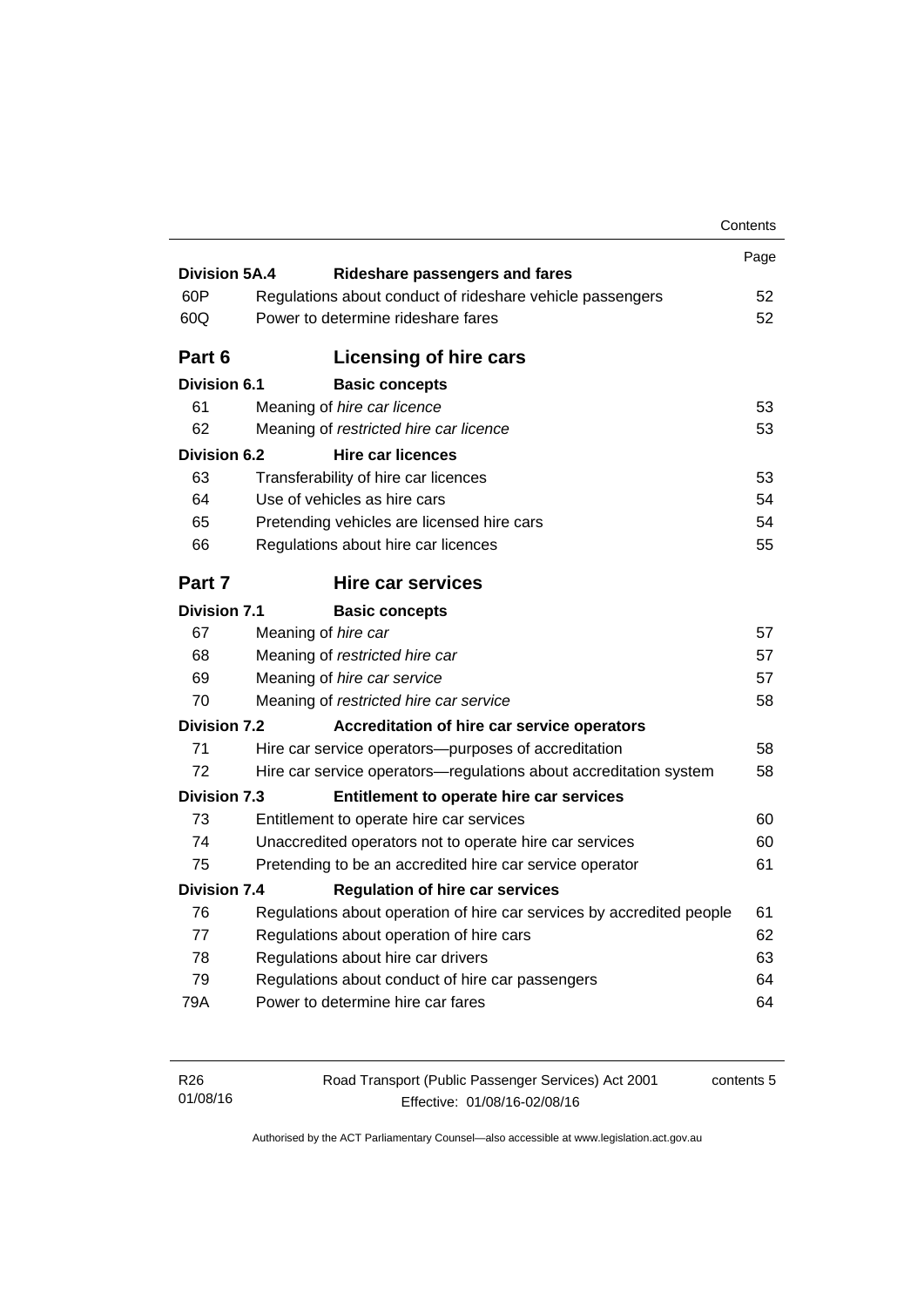#### **Contents**

|                     |                                                                    | Page            |
|---------------------|--------------------------------------------------------------------|-----------------|
| Part 8              | <b>Demand responsive services</b>                                  |                 |
| <b>Division 8.1</b> | <b>Basic concepts</b>                                              |                 |
| 80                  | Meaning of demand responsive service                               | 65              |
| 81                  | Meaning of demand responsive service vehicle                       | 65              |
| <b>Division 8.2</b> | Authorisations to operate demand responsive services               |                 |
| 82                  | Demand responsive service authorisations                           | 65              |
| 82A                 | Territory's entitlement to operate demand responsive service       | 66              |
| 83                  | Demand responsive services-guidelines for giving authorisations    | 66              |
| 84                  | Demand responsive services—regulations about authorisations        | 67              |
| 85                  | Use of vehicles for demand responsive services                     | 68              |
| 86                  | Representing vehicle as demand responsive service vehicle          | 68              |
| <b>Division 8.3</b> | Accreditation of demand responsive service operators               |                 |
| 87                  | Demand responsive service operators--purposes of accreditation     | 69              |
| 88                  | Demand responsive service operators-regulations about              |                 |
|                     | accreditation system                                               | 69              |
| <b>Division 8.4</b> | Service contracts for demand responsive services                   |                 |
| 89                  | Service contracts-demand responsive services                       | 70              |
| <b>Division 8.5</b> | Entitlement to operate demand responsive services                  |                 |
| 90                  | Entitlement to operate demand responsive services                  | 72              |
| 91                  | Operating demand responsive service without entitlement            | 73              |
| 92                  | Representing entitlement to operate demand responsive service      | 74              |
| <b>Division 8.6</b> | <b>Regulation of demand responsive services</b>                    |                 |
| 93                  | Demand responsive services-minimum fares                           | 74              |
| 94                  | Regulations about operation of demand responsive services          | 75              |
| 95                  | Regulations about operation of demand responsive service vehicles  | 76              |
| 96                  | Regulations about demand responsive service vehicle drivers        | 78              |
| 97                  | Regulations about conduct of demand responsive vehicle passengers  | 78              |
| Part 8A             | <b>Additional public passenger vehicle</b>                         |                 |
|                     | insurance                                                          |                 |
| 110                 | Definitions-Act                                                    | 79              |
| 111                 | Public passenger vehicle insurance compulsory                      | 79              |
| 112                 | Police officer or authorised person may require evidence of public |                 |
|                     | passenger vehicle insurance                                        | 80              |
| contents 6          | Road Transport (Public Passenger Services) Act 2001                | R <sub>26</sub> |
|                     | Effective: 01/08/16-02/08/16                                       | 01/08/16        |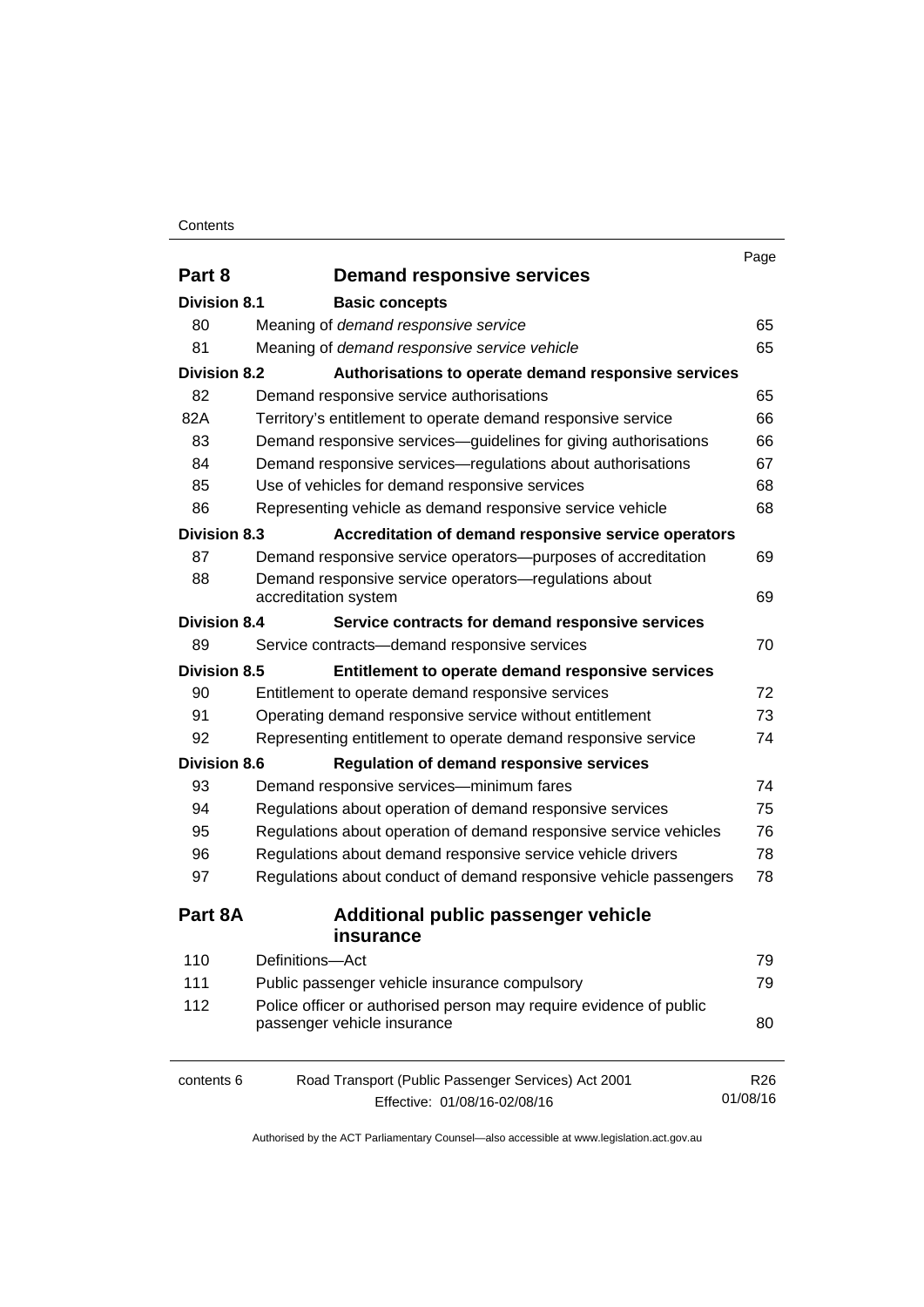|                   |                                                                                                          | Contents |
|-------------------|----------------------------------------------------------------------------------------------------------|----------|
|                   |                                                                                                          | Page     |
| Part 9            | <b>Enforcement</b>                                                                                       |          |
| 115               | Purpose of powers under pt 9                                                                             | 81       |
| 116               | Power to require records or information                                                                  | 81       |
| 117               | Power to inspect maintenance facilities                                                                  | 82       |
| 118               | Power to inspect and test vehicles                                                                       | 83       |
| 119               | Power to require vehicles or equipment to be inspected and tested                                        | 85       |
| 120               | Attachment and removal of noncompliance notices                                                          | 86       |
| 121               | Police officer or authorised person-power to require name and<br>address etc                             | 88       |
| Part 10           | <b>Miscellaneous</b>                                                                                     |          |
| 125               | Unauthorised public passenger services                                                                   | 89       |
| 126               | Regulation-making power                                                                                  | 90       |
| 127               | Minister may exempt vehicles and people from Act                                                         | 91       |
| 128               | Regulations may exempt vehicles and people from Act                                                      | 91       |
| 129               | References to Motor Traffic Act, Traffic Act etc                                                         | 91       |
| 130               | <b>Transitional regulations</b>                                                                          | 92       |
| 131               | Transitional-Road Transport (Public Passenger Services) (Taxi<br>Industry Innovation) Amendment Act 2015 | 92       |
|                   |                                                                                                          |          |
| <b>Dictionary</b> |                                                                                                          | 93       |
| <b>Endnotes</b>   |                                                                                                          |          |
| 1                 | About the endnotes                                                                                       | 98       |
| $\overline{2}$    | Abbreviation key                                                                                         | 98       |
| 3                 | Legislation history                                                                                      | 99       |
| 4                 | Amendment history                                                                                        | 103      |
| 5                 | Earlier republications                                                                                   | 128      |
| 6                 | Renumbered provisions                                                                                    | 130      |

7 [Modifications of republished law with temporary effect 130](#page-139-1)

contents 7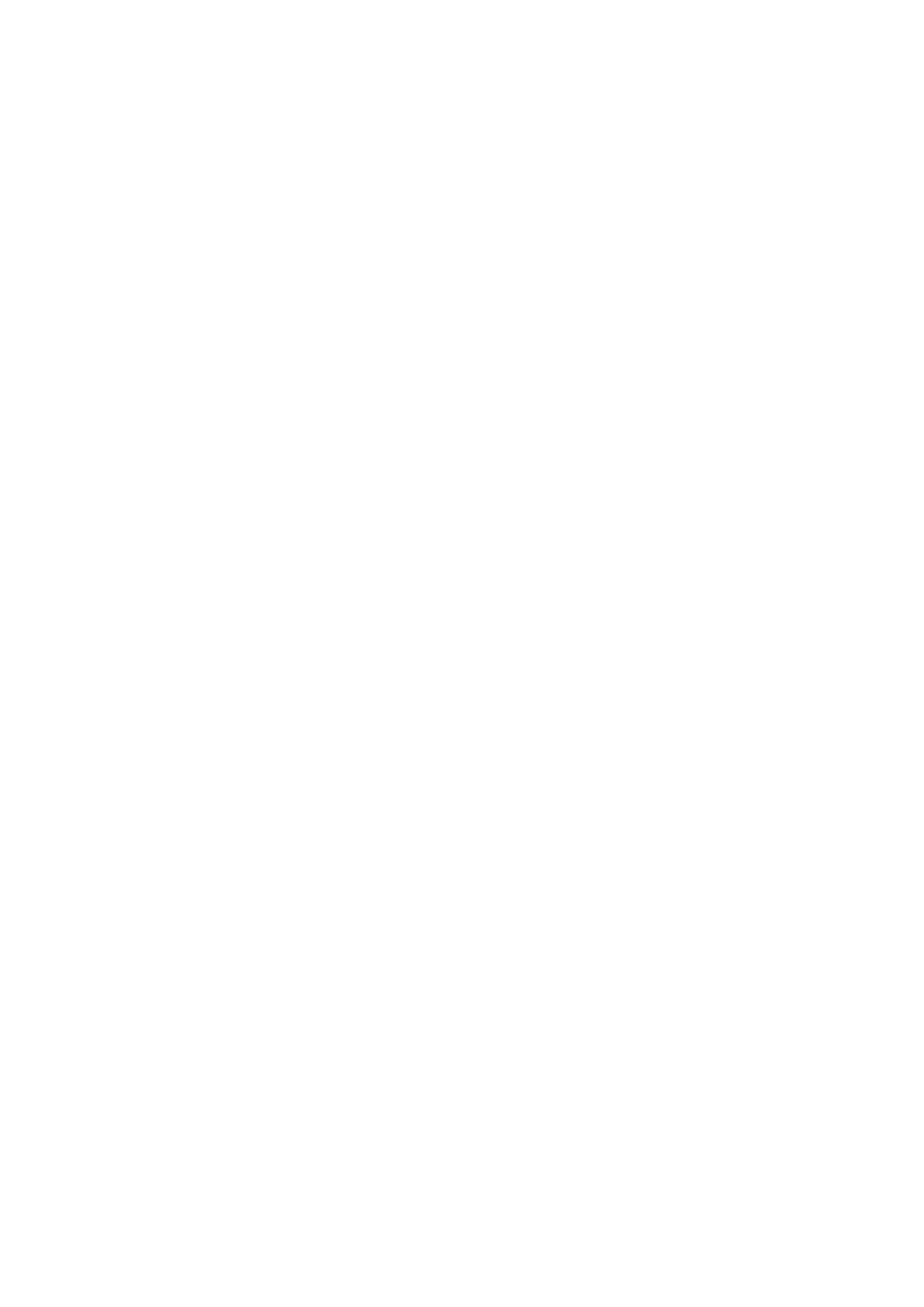

# **Road Transport (Public Passenger Services) Act 2001**

An Act to regulate public transport services, and for other purposes

R26 01/08/16

l

Road Transport (Public Passenger Services) Act 2001 Effective: 01/08/16-02/08/16

page 1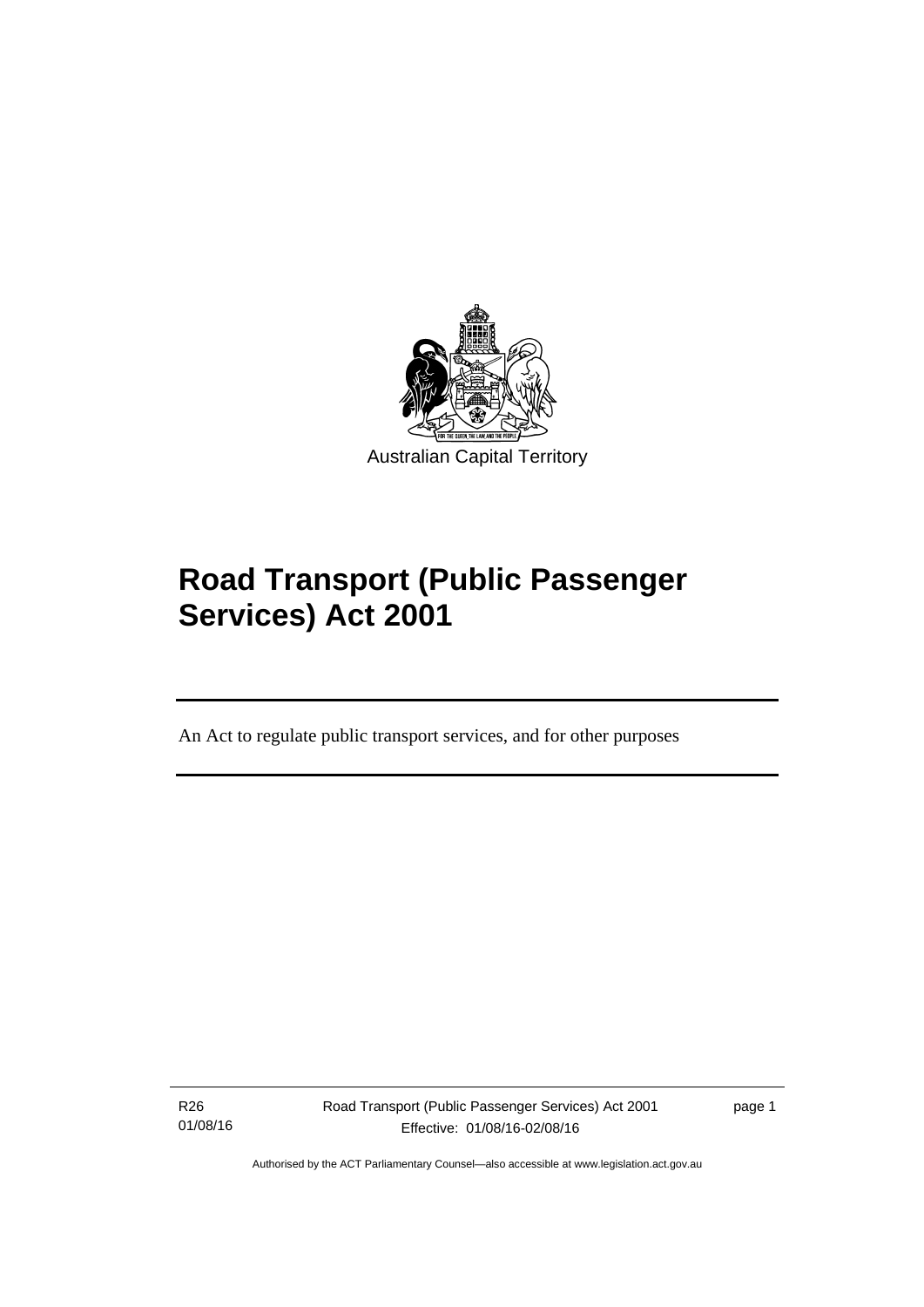#### Part 1 **Preliminary**

Section 1

# <span id="page-11-0"></span>**Part 1** Preliminary

## <span id="page-11-1"></span>**1 Name of Act**

This Act is the *Road Transport (Public Passenger Services) Act 2001.* 

- *Note 1* This Act is part of the road transport legislation. See the *[Road](http://www.legislation.act.gov.au/a/1999-77)  [Transport \(General\) Act 1999](http://www.legislation.act.gov.au/a/1999-77)* for various provisions about the administration and enforcement of the road transport legislation generally.
- *Note 2* Other road transport legislation includes the following:
	- *[Road Transport \(Alcohol and Drugs\) Act 1977](http://www.legislation.act.gov.au/a/1977-17)*
	- *[Road Transport \(Driver Licensing\) Act 1999](http://www.legislation.act.gov.au/a/1999-78)*
	- *[Road Transport \(General\) Act 1999](http://www.legislation.act.gov.au/a/1999-77)*
	- *[Road Transport \(Safety and Traffic Management\) Act 1999](http://www.legislation.act.gov.au/a/1999-80)*
	- *[Road Transport \(Third-Party Insurance\) Act 2008](http://www.legislation.act.gov.au/a/2008-1)*
	- *[Road Transport \(Vehicle Registration\) Act 1999](http://www.legislation.act.gov.au/a/1999-81)*.
- *Note 3* Other laws dealing with road transport include the *[Dangerous Goods](http://www.legislation.act.gov.au/a/2009-34)  [\(Road Transport\) Act 2009](http://www.legislation.act.gov.au/a/2009-34)* and the *[Heavy Vehicle National Law \(ACT\).](http://www.legislation.act.gov.au/a/db_49155/default.asp)*
- *Note 4* A reference to an Act includes a reference to the statutory instruments made or in force under the Act, including any regulation (see [Legislation Act,](http://www.legislation.act.gov.au/a/2001-14) s 104).

# <span id="page-11-2"></span>**2 Objects of Act**

The objects of this Act are to—

- (a) provide for the accreditation of the operators of public passenger services and transport booking services that operate in or partly in the ACT; and
- (b) provide for the licensing of vehicles used as taxis, rideshare vehicles and hire cars in or partly in the ACT; and
- (c) provide for an innovative, competitive and reliable public passenger services industry; and

Authorised by the ACT Parliamentary Counsel—also accessible at www.legislation.act.gov.au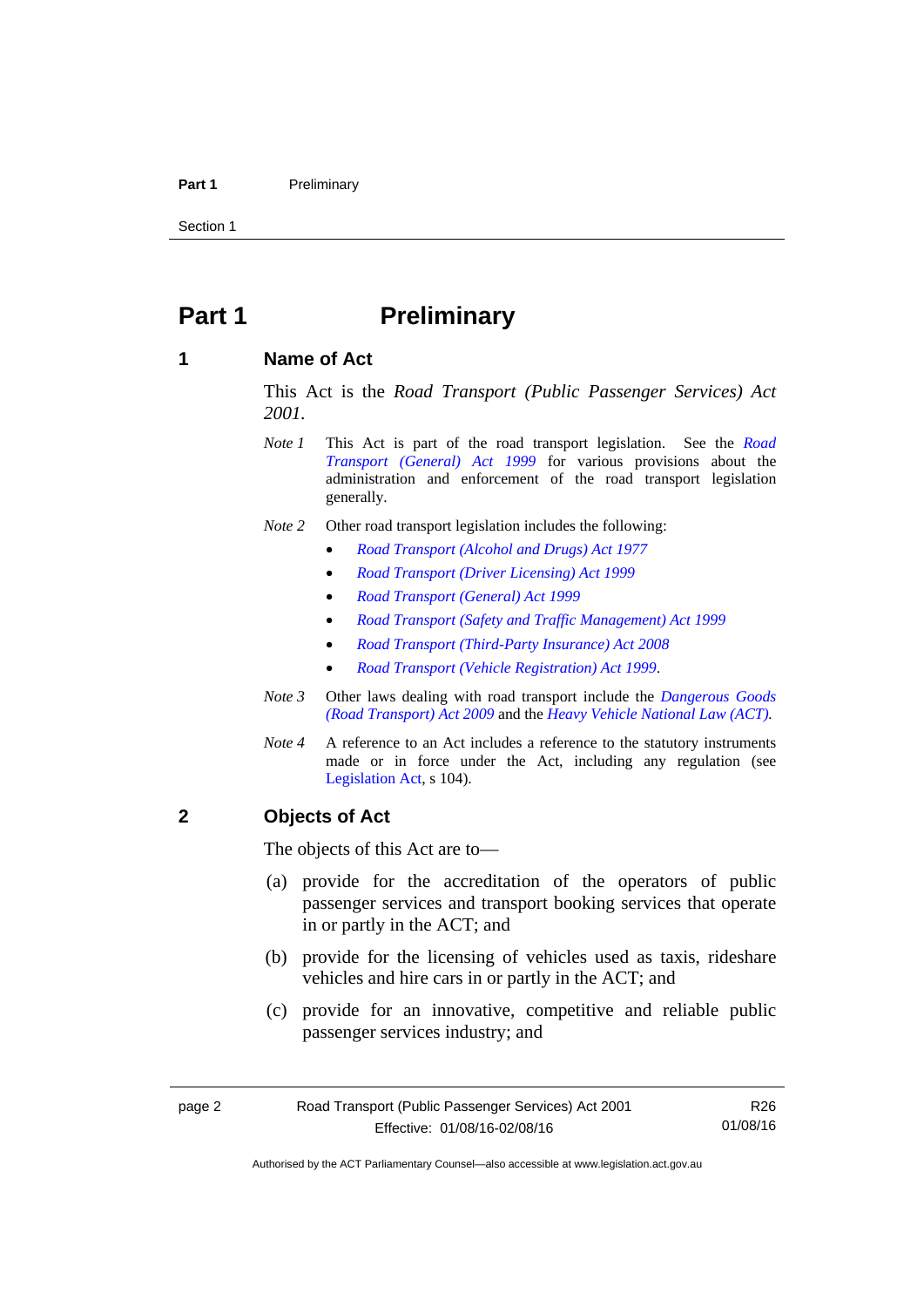- (d) provide a legislative framework that is adaptable to changes in technology and business models; and
- (e) encourage public passenger services that meet the reasonable expectations of the community for safe, responsive, reliable and efficient public passenger services.

## <span id="page-12-0"></span>**3 Dictionary**

The dictionary at the end of this Act is part of this Act.

*Note 1* The dictionary at the end of this Act defines certain terms used in this Act, and includes references (*signpost definitions*) to other terms defined elsewhere in this Act or in the road transport legislation.

> For example, the signpost definition '*bus service*—see section 11' means that the term 'bus service' is defined in section 11 of this Act.

*Note 2* A definition in the dictionary (including a signpost definition) applies to the entire Act unless the definition, or another provision of the Act, provides otherwise or the contrary intention otherwise appears (see [Legislation Act,](http://www.legislation.act.gov.au/a/2001-14) s  $155$  and s  $156$  (1)).

### <span id="page-12-1"></span>**4 Notes**

A note included in this Act is explanatory and is not part of this Act.

*Note* See the [Legislation Act](http://www.legislation.act.gov.au/a/2001-14), s 127 (1), (4) and (5) for the legal status of notes.

#### <span id="page-12-2"></span>**4A Offences against Act—application of Criminal Code etc**

Other legislation applies in relation to offences against this Act.

*Note 1 Criminal Code*

The [Criminal Code](http://www.legislation.act.gov.au/a/2002-51), ch 2 applies to the following offences against this Act (see Code, pt 2.1):

- s 32 (Transport booking service must be accredited)
- s 33 (Transport booking service must comply with accreditation conditions)
- s 34 (Pretend to be accredited transport booking service)
- s 36A (Pretend to be affiliated driver)

R26 01/08/16 Road Transport (Public Passenger Services) Act 2001 Effective: 01/08/16-02/08/16

page 3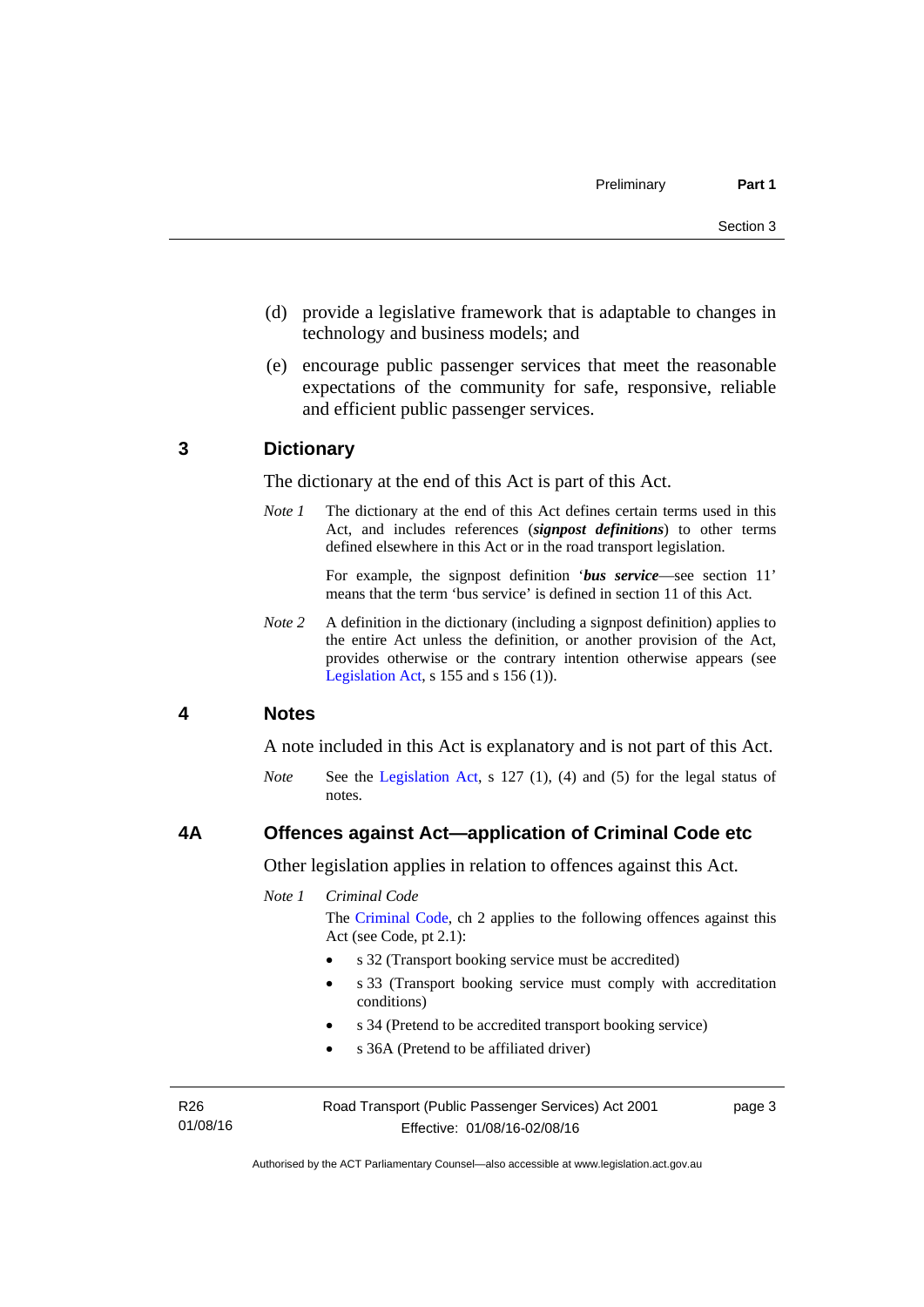#### Part 1 **Preliminary**

Section 4A

- s 36D (Pretend to be affiliated operator)
- s 36E (Taxi driver or taxi service operator must be affiliated with transport booking service)
- s 36F (Rideshare driver must be affiliated with transport booking service)
- s 36G (Transport booking service—responsibilities)
- s 60E (Rideshare driver must be accredited)
- s 60F (Pretend to be accredited rideshare driver)
- s 60G (Rideshare driver must not use unlicensed rideshare vehicle)
- s 60L (Pretend vehicle is licensed rideshare vehicle)
- s 60M (Licensed rideshare vehicle not to be used by unlicensed or unaccredited driver)
- s 60N (Licensed rideshare vehicle not to be used unless insured)
- s 64 (Use of vehicles as hire cars)
- s 65 (Pretending vehicles are licensed hire cars)
- s 74 (Unaccredited operators not to operate hire car services)
- s 75 (Pretending to be an accredited hire car service operator)
- s 85 (Use of vehicles for demand responsive services)
- s 86 (Pretending vehicle is demand responsive service vehicle)
- s 91 (Operating demand responsive service without entitlement)
- s 92 (Pretending to be entitled to operate demand responsive service)
- a provision of pt 9 (Enforcement)
- s 125 (Unauthorised public passenger services).

The chapter sets out the general principles of criminal responsibility (including burdens of proof and general defences), and defines terms used for offences to which the Code applies (eg *conduct*, *intention*, *recklessness* and *strict liability*).

*Note 2 Penalty units* 

The [Legislation Act](http://www.legislation.act.gov.au/a/2001-14), s 133 deals with the meaning of offence penalties that are expressed in penalty units.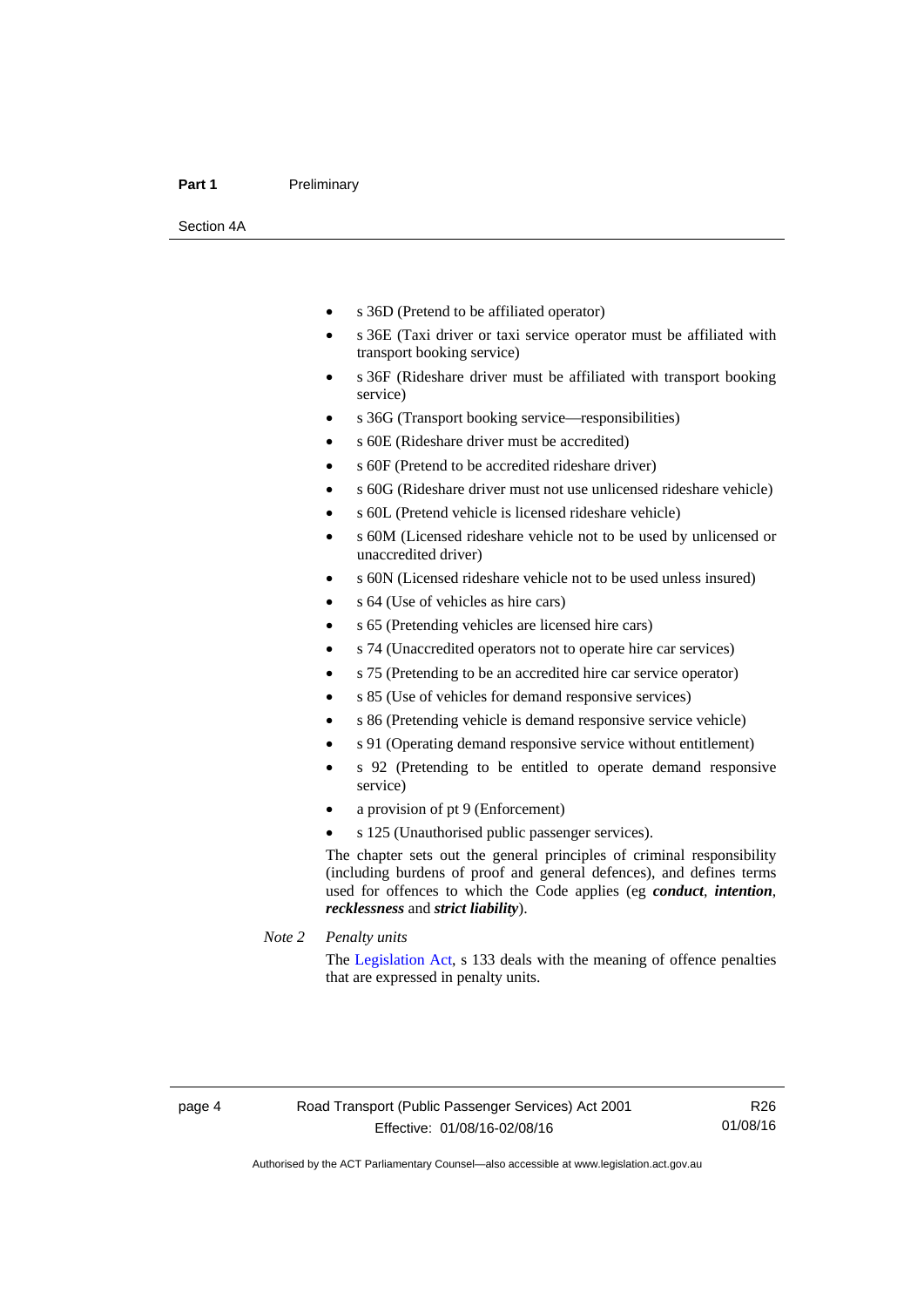# <span id="page-14-0"></span>**5 Functions of road transport authority**

The functions of the road transport authority under this Act are—

- (a) to administer the accreditation schemes established under this Act for the accreditation of—
	- (i) transport booking services; and
	- (ii) operators of public passenger services; and
- (b) to administer the licensing schemes established under this Act for the licensing of taxis, rideshare vehicles and hire cars; and
- (c) to administer demand responsive service authorisations given under this Act; and
- (d) to keep registers of accreditations given, and licences issued, under this Act; and
- (e) to keep a register of demand responsive service authorisations given under this Act; and
- (f) to provide information about accredited and licensed people, and authorised demand responsive service operators, in accordance with this Act and other laws in force in the ACT; and
- (g) to exercise any other functions given to the authority under this Act.

# <span id="page-14-1"></span>**6 Registers under this Act**

(1) A register under this Act may include information given to the road transport authority or the Minister under this Act and any other information the authority considers appropriate.

*Note 1* Section 5 (d) and (e) requires registers for the following to be kept:

- accredited bus service operators
- accredited demand responsive service operators
- accredited hire car service operators

R26 01/08/16 Road Transport (Public Passenger Services) Act 2001 Effective: 01/08/16-02/08/16

page 5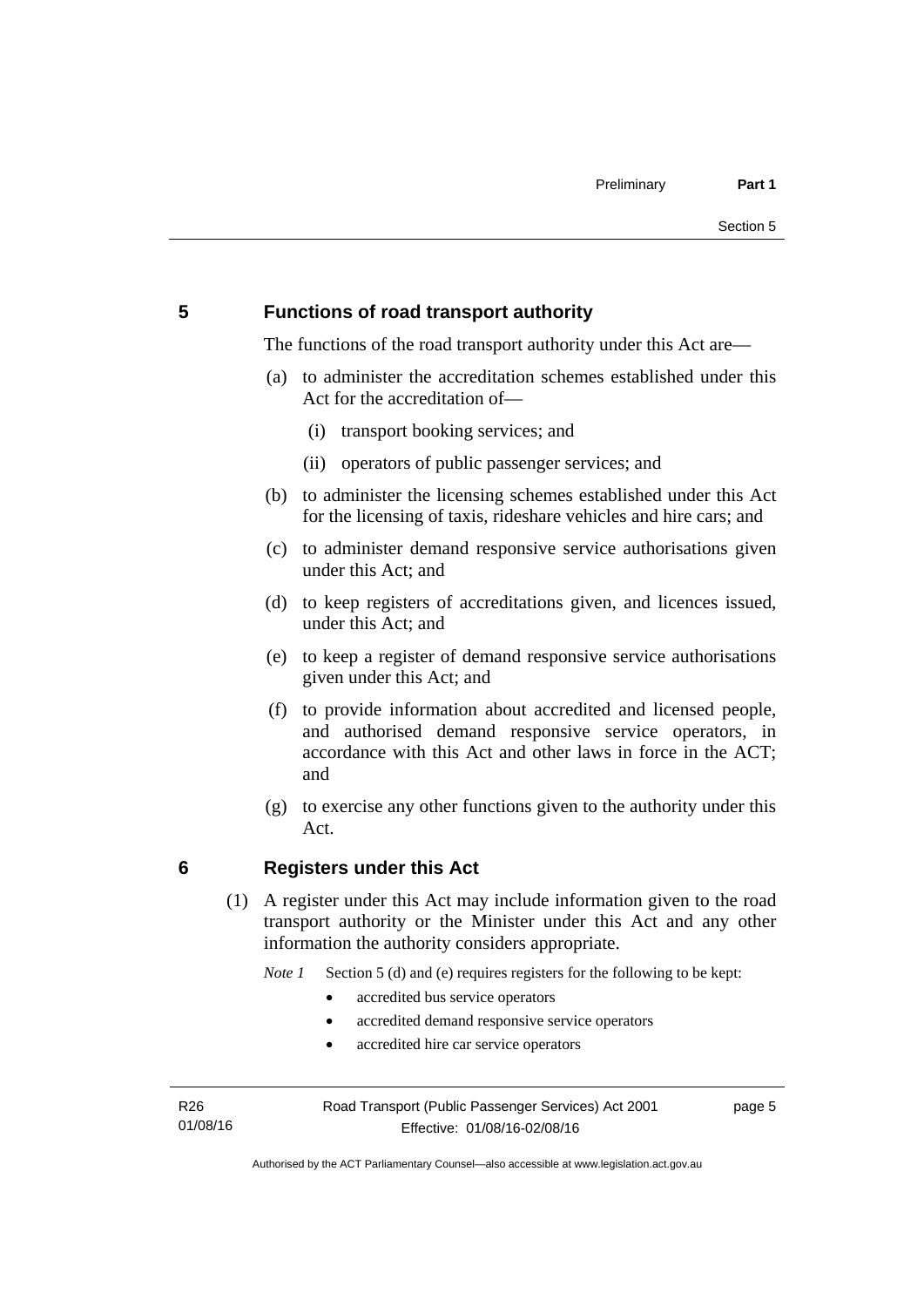#### Part 1 **Preliminary**

Section 7

- accredited rideshare drivers
- accredited taxi service operators
- accredited transport booking services
- demand responsive service authorisations
- hire car licences
- restricted hire car licences
- restricted taxi licences
- rideshare vehicle licences
- taxi licences.

Other registers may be required under the Act.

- *Note 2* A reference to an Act includes a reference to the statutory instruments made or in force under the Act, including any regulation (see [Legislation Act,](http://www.legislation.act.gov.au/a/2001-14) s 104).
- (2) A register may be kept in the form of, or as part of, 1 or more computer databases or in any other form the road transport authority considers appropriate.
- (3) The road transport authority may correct any mistake, error or omission in a register subject to the requirements (if any) prescribed by regulation.
- (4) This section does not limit the functions of the road transport authority in relation to a register.

## <span id="page-15-0"></span>**7 Security and disclosure of information in registers**

The road transport authority must ensure that information in a register under this Act is kept securely and disclosed only in accordance with this Act or another law in force in the ACT.

- *Note 1* The Territory privacy principles apply to the road transport authority (see *[Information Privacy Act 2014](http://www.legislation.act.gov.au/a/2014-24/default.asp)*, sch 1).
- *Note 2* Access to the register may be sought under the *[Freedom of Information](http://www.legislation.act.gov.au/a/alt_a1989-46co)  [Act 1989](http://www.legislation.act.gov.au/a/alt_a1989-46co)* (which also provides that certain information is exempt from disclosure).

R26 01/08/16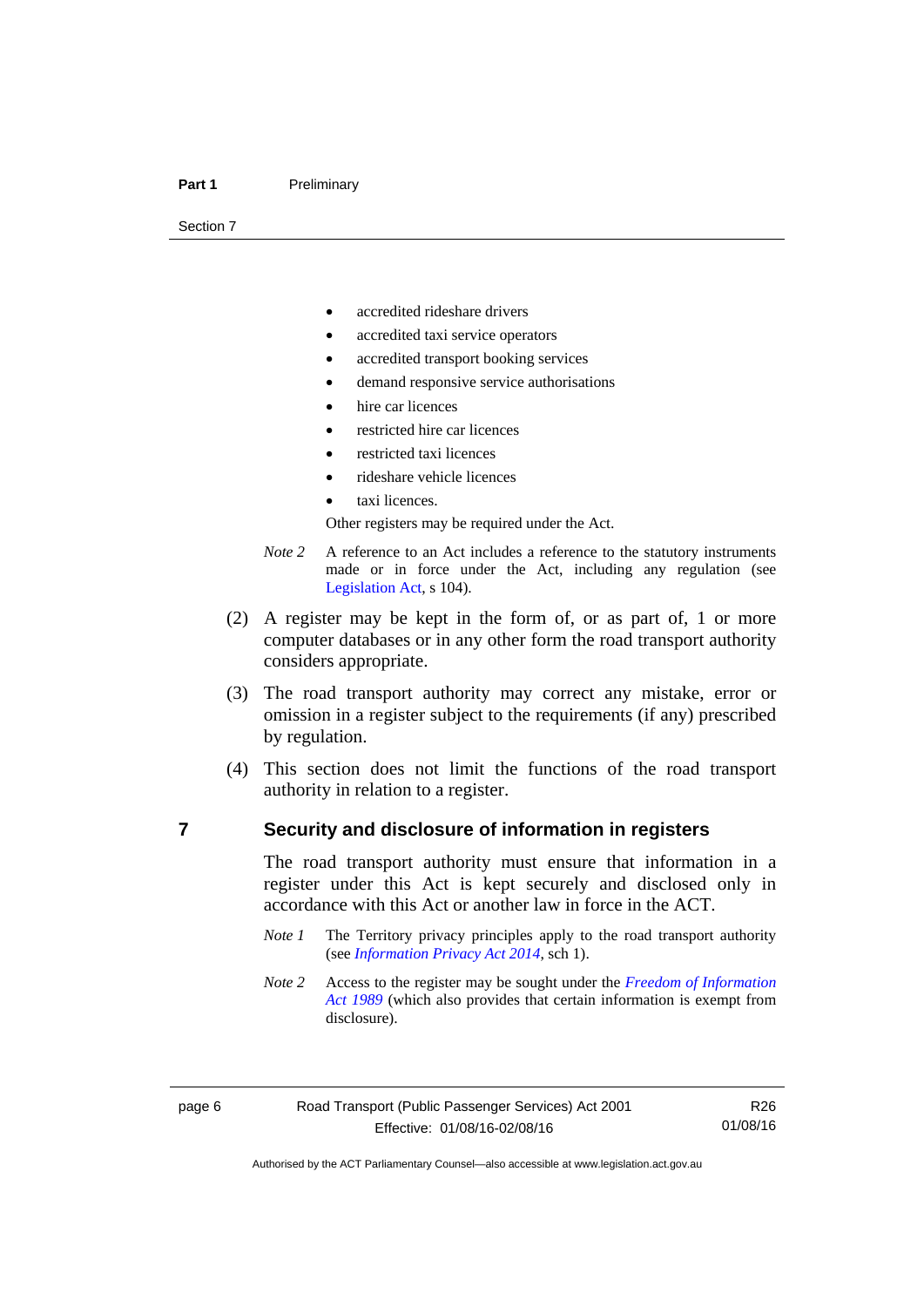## <span id="page-16-0"></span>**8 Competition and Consumer Act authorisation**

For the *[Competition and Consumer Act 2010](http://www.comlaw.gov.au/Details/C2013C00004)* (Cwlth) and the Competition Code of the Australian Capital Territory, the following are authorised by this Act:

- (a) everything done under this Act;
- (b) all service contracts made under this Act;
- (c) everything done under a service contract, or a provision of a service contract, authorised by this Act.
- *Note 1* For the Competition Code of the Australian Capital Territory, see the *[Competition Policy Reform Act 1996](http://www.legislation.act.gov.au/a/1996-21)*, s 5 and s 10.
- *Note 2* A reference to an Act includes a reference to statutory instruments made or in force under the Act, including regulations (see [Legislation Act,](http://www.legislation.act.gov.au/a/2001-14) s 104).

## <span id="page-16-1"></span>**9 Combinations of accreditations, authorisations and licences**

This Act does not prevent a person from holding any combination of accreditations, authorisations and licences under this Act.

## <span id="page-16-2"></span>**10 What is a** *public passenger service***?**

A *public passenger service* is a service for the transport of passengers for a fare or other consideration by public passenger vehicles along a road or road related area.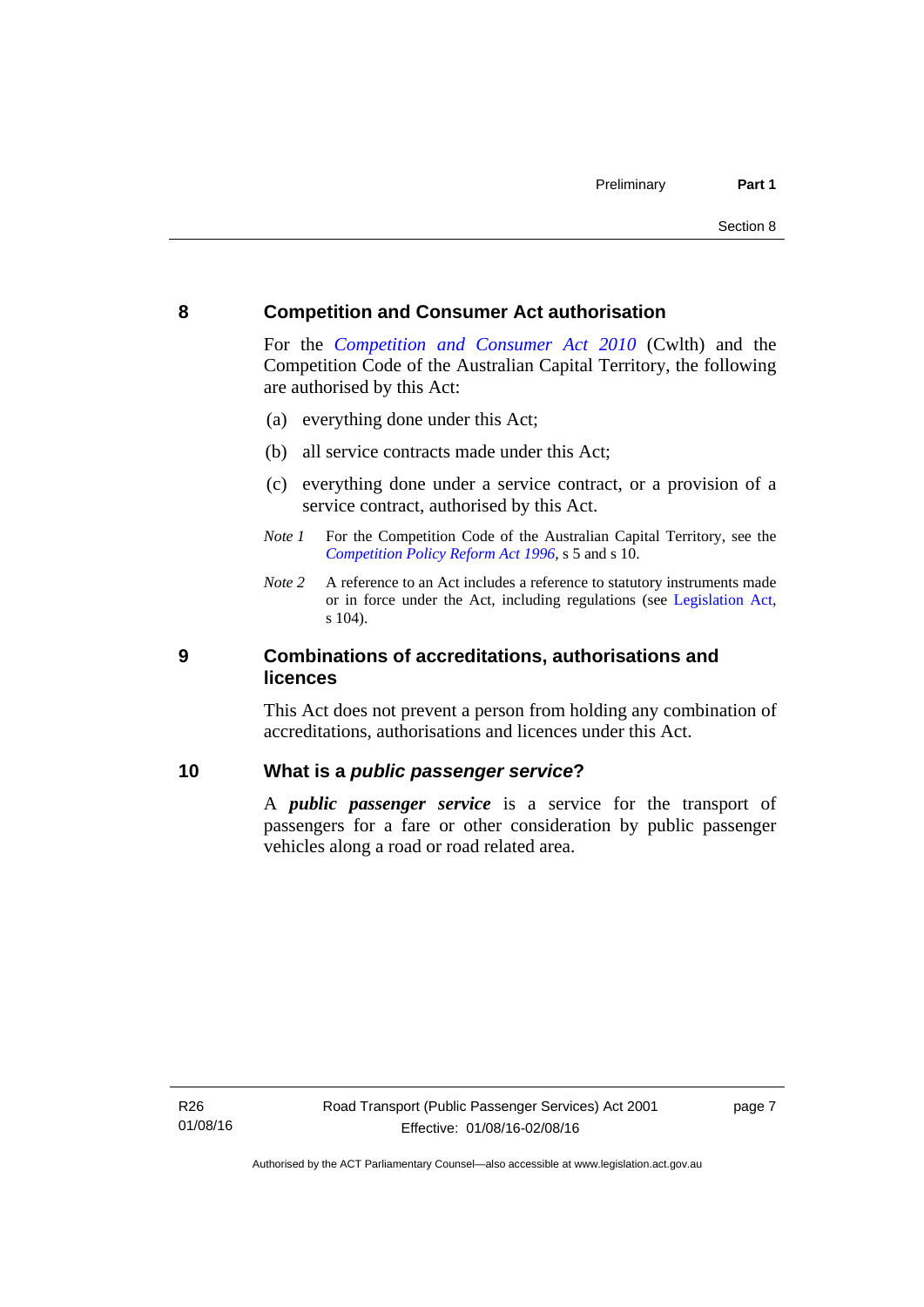**Part 2** Bus services<br> **Division 2.1** Basic concer **Division 2.1** Basic concepts Section 10A

# <span id="page-17-0"></span>**Part 2 Bus services**

# <span id="page-17-1"></span>**Division 2.1 Basic concepts**

# <span id="page-17-2"></span>**10A Meaning of** *bus* **and** *public bus*

In this Act:

*bus*—

- (a) means a motor vehicle built mainly to carry people that seats over 9 adults (including the driver); but
- (b) does not include a limousine.

*public bus* means a bus used to provide a bus service.

# <span id="page-17-3"></span>**11 Meaning of** *bus service*

A *bus service* is a public passenger service (other than a demand responsive service) operated using buses.

# <span id="page-17-4"></span>**12 What is a** *regular route service***?**

A bus service is a *regular route service* if it is conducted according to regular routes and timetables, but does not include—

- (a) a bus service designed mainly to transport tourists; or
- (b) a long-distance service.

# <span id="page-17-5"></span>**13 What is a** *tour and charter service***?**

A bus service is a *tour and charter service* if the bus service is not a regular route service or a long-distance service.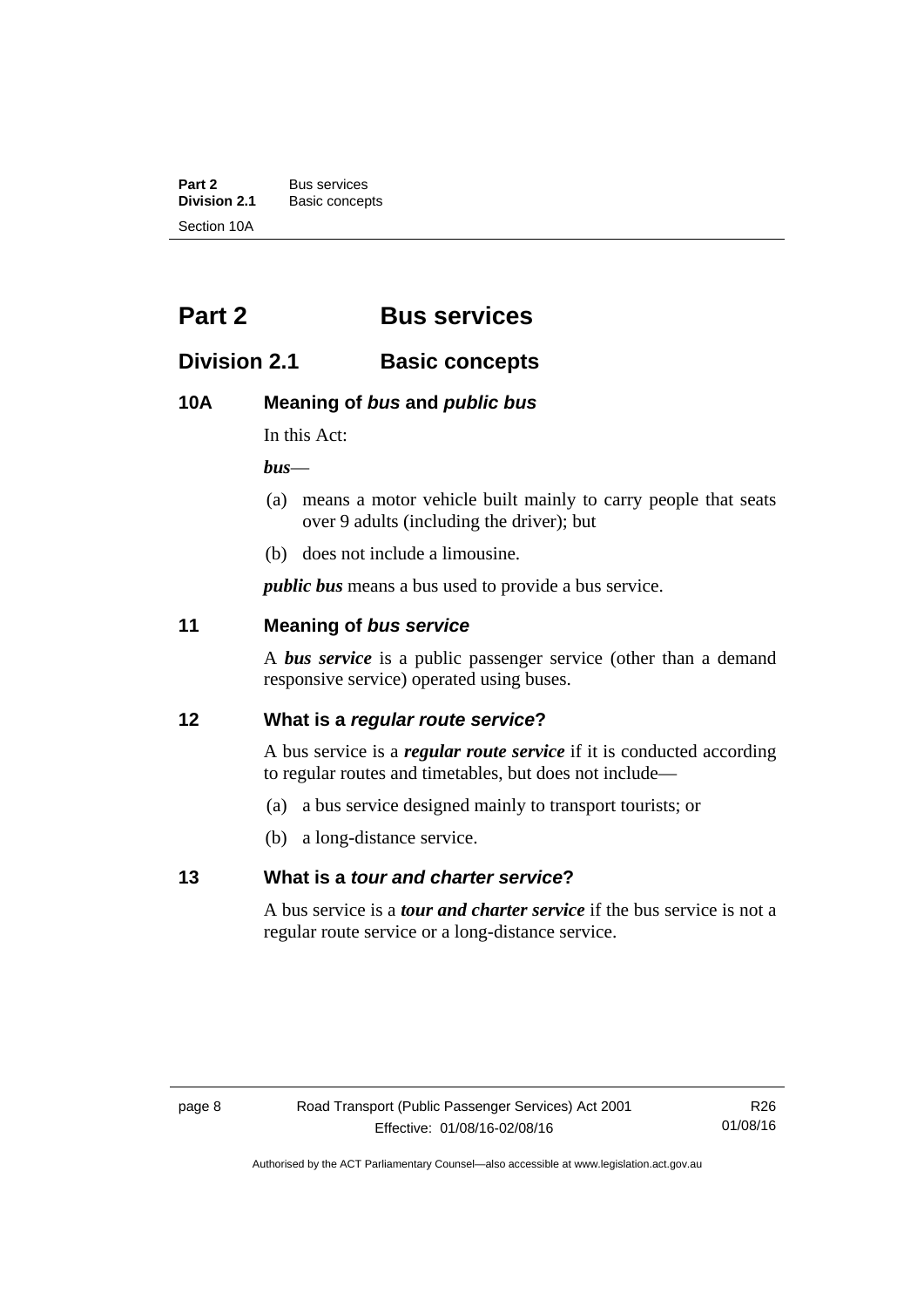# <span id="page-18-0"></span>**14 What is a** *long-distance service***?**

A bus service is a *long-distance service* if—

- (a) it is conducted according to regular routes and timetables; and
- (b) each passenger travels at least 40km.

# <span id="page-18-1"></span>**Division 2.2 Accreditation of bus service operators**

## <span id="page-18-2"></span>**15 Bus operators—purposes of accreditation**

The purpose of accreditation under the regulations to operate a bus service is to ensure that-

- (a) the accredited person has the financial capacity to meet the service standards for the service; and
- (b) the accredited person, and each person who is concerned with, or takes part in, the management of the service, are suitable people to operate the service; and
- (c) the accredited person, and each person who is concerned with, or takes part in, the management of the service, have demonstrated the capacity to comply with the relevant regulations and, in particular, the regulations about—
	- (i) the safety of passengers and the public; and
	- (ii) the maintenance of public buses.

# <span id="page-18-3"></span>**16 Regulations about accreditation system**

- (1) A regulation may provide a system for the accreditation of operators of bus services, including, for example—
	- (a) the kinds of accreditations; and
	- (b) the bus services that a person who holds a kind of accreditation is entitled to operate; and

page 9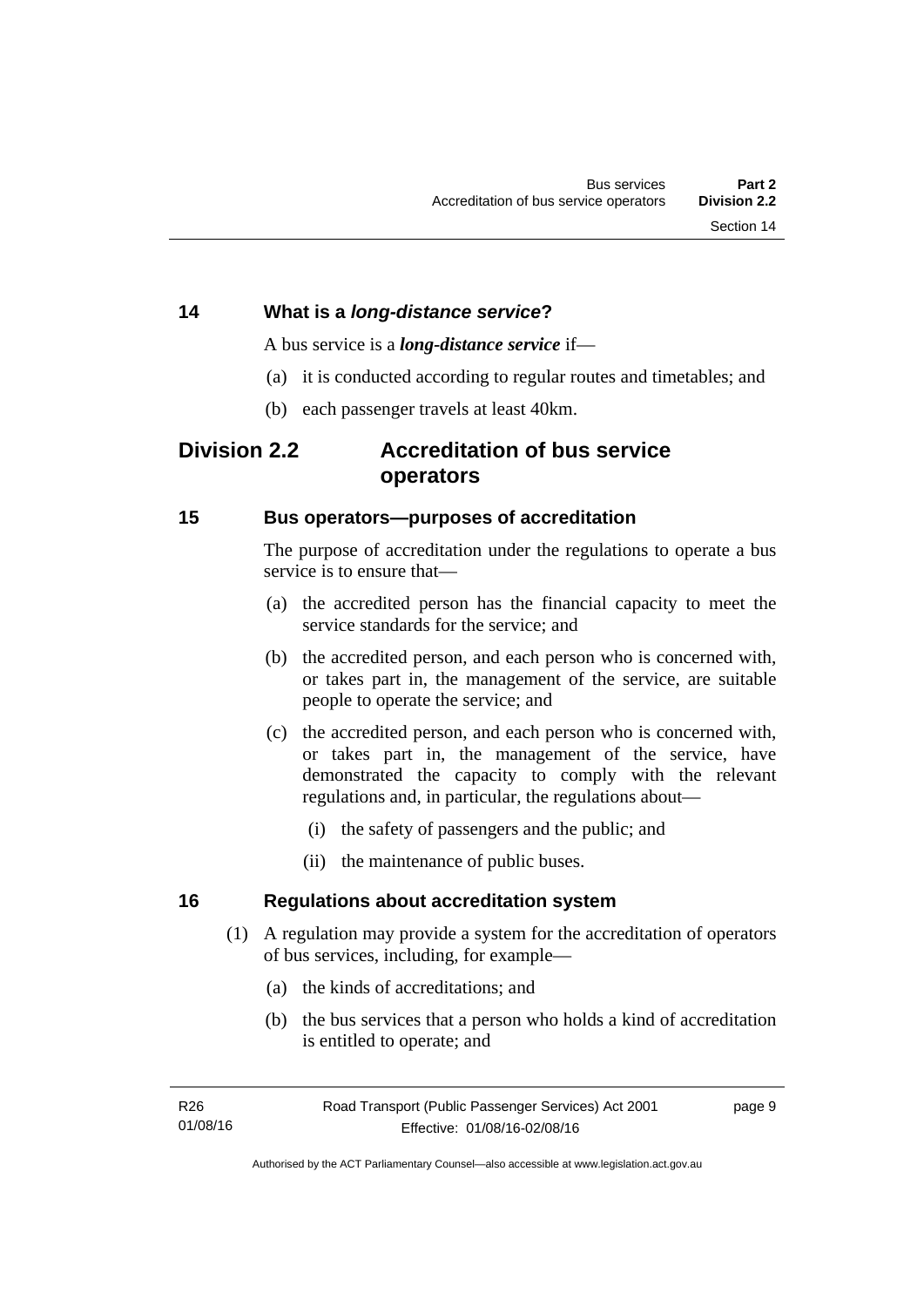- (c) the conditions of accreditations; and
- (d) matters relating to the giving, refusal or surrender of accreditations; and
- (e) the action that may be taken in relation to accreditations in circumstances prescribed by regulation, including—
	- (i) the suspension or cancellation of an accreditation; and
	- (ii) the imposition of a condition on, or the amendment of a condition of, an accreditation; and
	- (iii) an order that an accredited person pay to the Territory an amount of not more than—
		- (A) for an individual—\$5 000; or
		- (B) for a corporation—\$25 000; and
	- (iv) the reprimanding of an accredited person.
- *Note* An example is part of the Act, is not exhaustive and may extend, but does not limit, the meaning of the provision in which it appears (see [Legislation Act,](http://www.legislation.act.gov.au/a/2001-14) s 126 and s 132).
- (2) A regulation may make provision in relation to the accreditation of people to operate bus services, including, for example—
	- (a) requirements about the suitability of the applicant and each person who will be concerned with, or take part in, the management of the services; and
	- (b) capacity to meet service standards; and
	- (c) financial viability.
- (3) For subsection (1) (a), the regulations must provide for the accreditation of people to operate the following kinds of bus services:
	- (a) regular route services;
	- (b) tour and charter services.

| page 10 | Road Transport (Public Passenger Services) Act 2001 | R26      |
|---------|-----------------------------------------------------|----------|
|         | Effective: 01/08/16-02/08/16                        | 01/08/16 |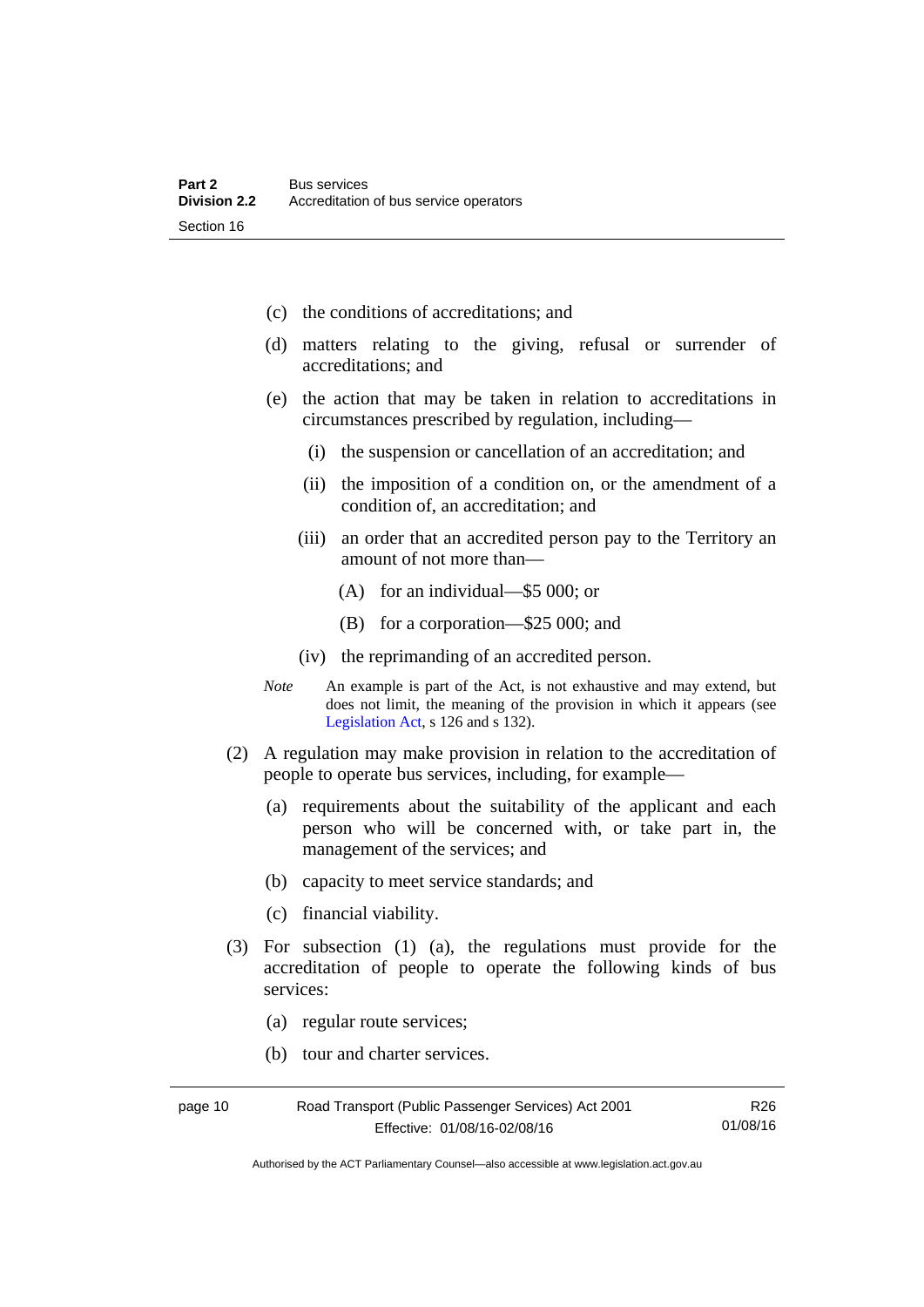(4) However, this section does not require the regulations to provide an accreditation system for all kinds of bus services.

# <span id="page-20-0"></span>**Division 2.3 Service contracts for regular route services**

# <span id="page-20-1"></span>**17 Service contracts—regular route services**

- (1) The road transport authority may, on behalf of the Territory, enter into a contract (a *service contract*) for the operation of a regular route service with a person accredited to operate regular route services.
- (2) A service contract must state whether the right given under the contract to operate a route is an exclusive right to operate the route or a stated part of the route.
- (3) A service contract may make provision in relation to the operation of a regular route service and the administration of the contract, including, for example—
	- (a) service requirements under the contract; and
	- (b) the transfer, suspension, cancellation and surrender of the contract; and
	- (c) the fees (if any) payable under the contract; and
	- (d) the adjustment of payments and refunds in relation to any contract fees; and
	- (e) financial or other penalties for breaches of the contract; and
	- (f) the records (including accounts) to be made and kept, how they are to be made and kept, and their inspection; and
	- (g) the provision of information and reports to the road transport authority about the regular route service and the verification of the information and reports; and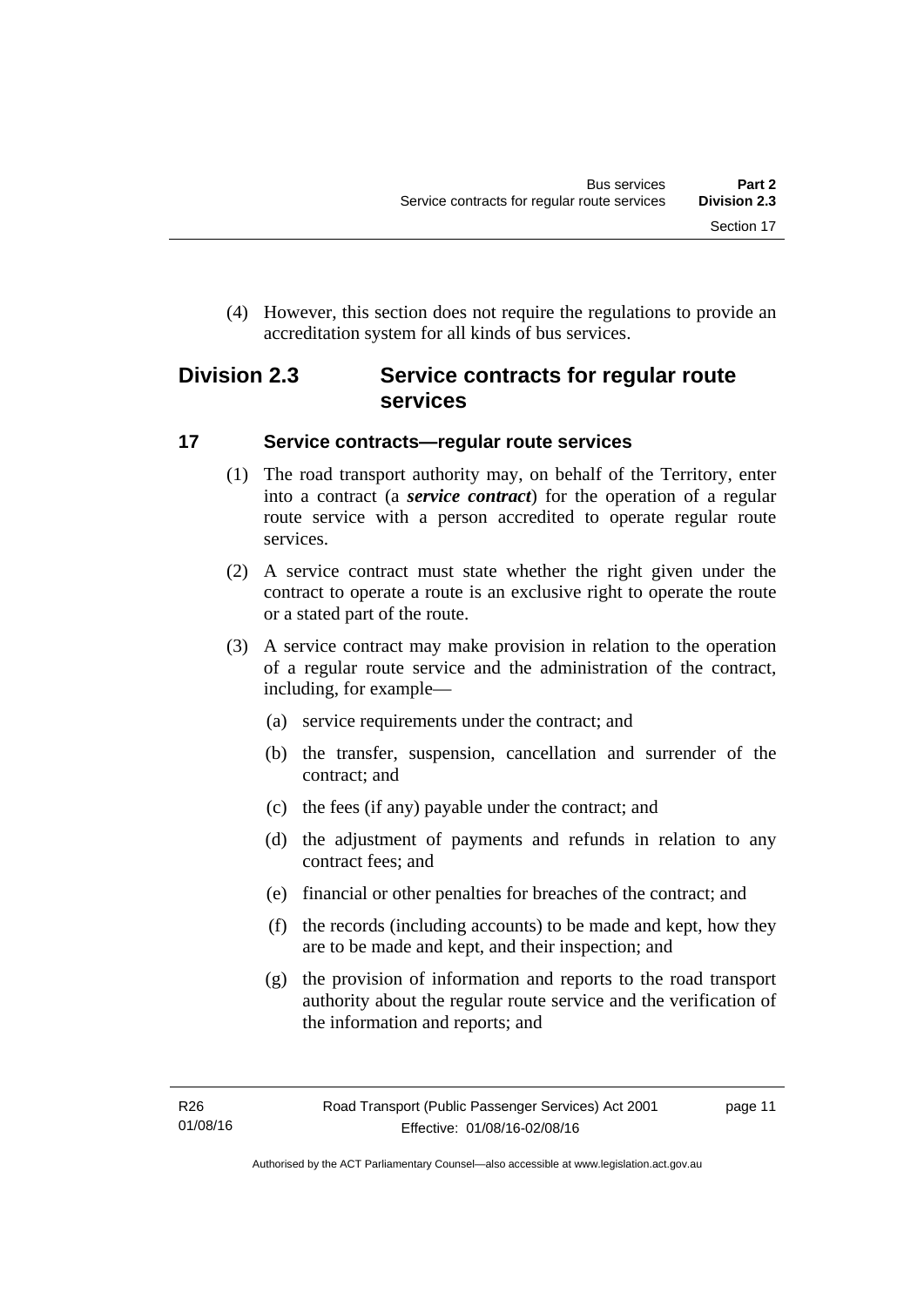- (h) the publication and the collection of fares payable by passengers; and
- (i) the sale of tickets and the conditions under which tickets must be sold; and
- (j) free or reduced fares for travel; and
- (k) the issue and acceptance of free or concession passes.
- *Note* An example is part of the Act, is not exhaustive and may extend, but does not limit, the meaning of the provision in which it appears (see [Legislation Act,](http://www.legislation.act.gov.au/a/2001-14) s 126 and s 132).
- (4) Subsection (3) does not limit the matters about which a service contract may make provision.

# <span id="page-21-0"></span>**Division 2.4 Entitlement to operate certain bus services**

### <span id="page-21-1"></span>**18 Entitlement to operate regular route services**

- (1) A person is entitled to operate a regular route service, in or partly in the ACT, if—
	- (a) the person is accredited under the regulations to operate regular route services; and
	- (b) the person holds a service contract for the service.
- (2) However, the Territory is entitled to operate a regular route service whether or not the Territory—
	- (a) is accredited under the regulations to operate regular route services; or
	- (b) holds a service contract for the service.
- (3) If the Territory operates a regular route service, part 2 (Bus services) applies in relation to the Territory's operation of the service as if—
	- (a) the Territory were accredited to operate the service; and

| page 12 | Road Transport (Public Passenger Services) Act 2001 | R26      |
|---------|-----------------------------------------------------|----------|
|         | Effective: 01/08/16-02/08/16                        | 01/08/16 |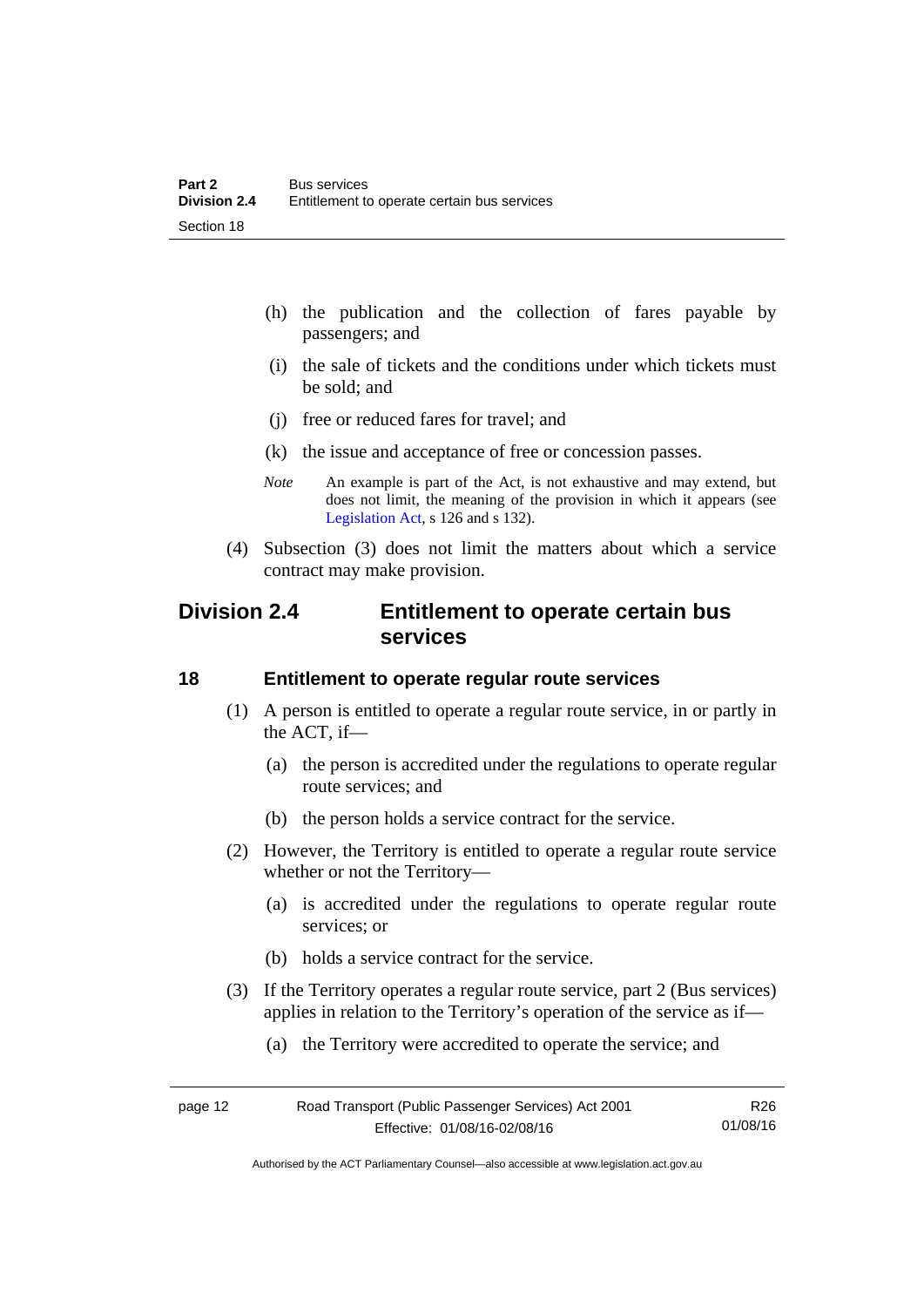- (b) the Territory held a service contract for the service; and
- (c) all necessary changes, and any changes prescribed by regulation, were made.

# <span id="page-22-0"></span>**19 Entitlement to operate tour and charter services**

- (1) A person is entitled to operate a tour and charter service, in or partly in the ACT, if the person is accredited under the regulations to operate tour and charter services.
- (2) However, the Territory is entitled to operate a tour and charter service, whether or not the Territory is accredited under the regulations to operate tour and charter services.
- (3) If the Territory operates a tour and charter service, part 2 (Bus services) applies in relation to the Territory's operation of the service as if—
	- (a) the Territory were accredited to operate the service; and
	- (b) the Territory held a service contract for the service; and
	- (c) all necessary changes, and any changes prescribed by regulation, were made.

# <span id="page-22-1"></span>**19A Territory's entitlement to operate bus service**

If the Territory operates a bus service, the territory may operate the service under a name prescribed by regulation.

# <span id="page-22-2"></span>**20 Unaccredited operators not to operate certain bus services**

(1) A person must not operate, in or partly in the ACT, a regular route service unless the person is accredited under the regulations to operate regular route services.

Maximum penalty: 50 penalty units.

page 13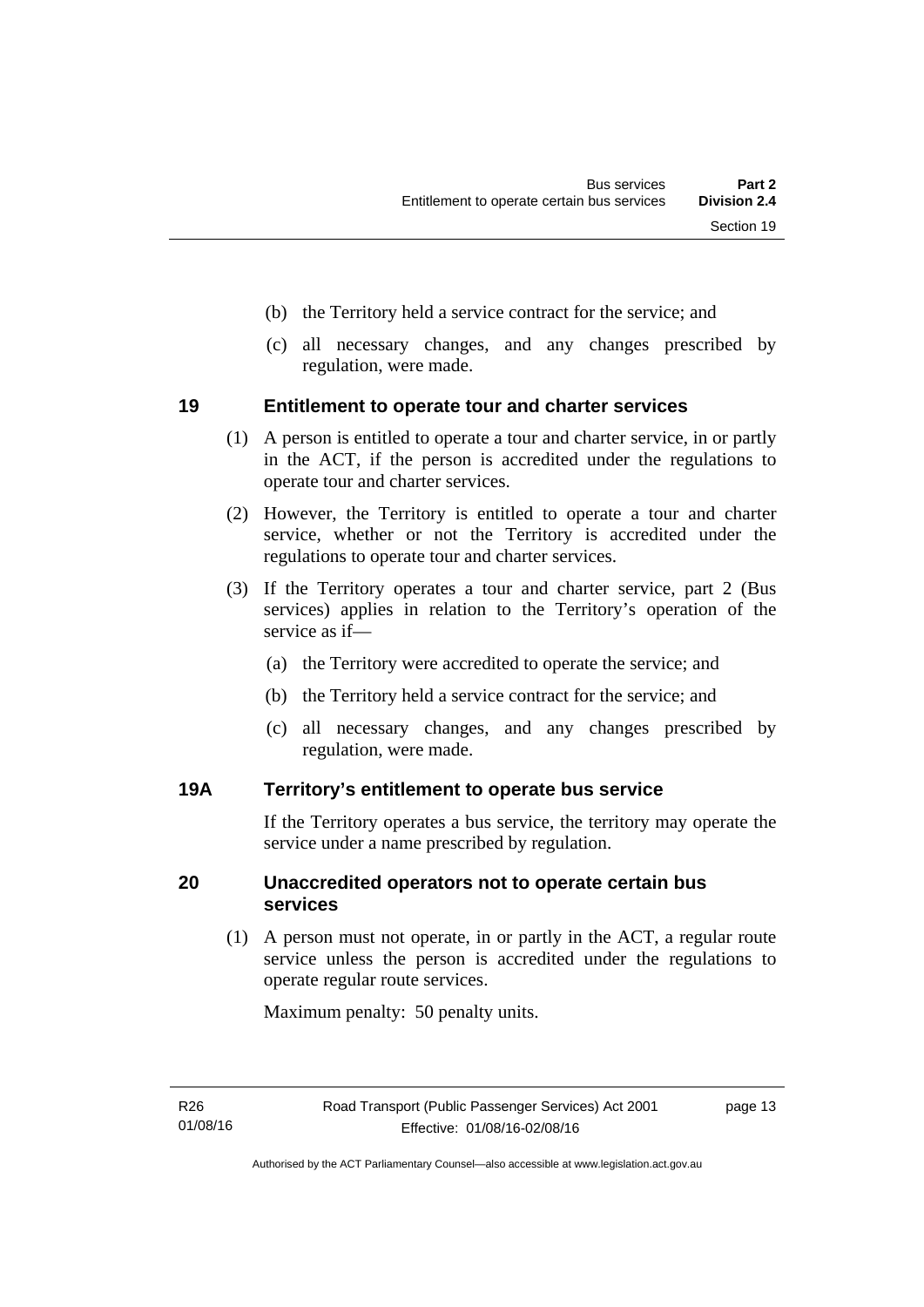(2) A person must not operate, in or partly in the ACT, a tour and charter service unless the person is accredited under the regulations to operate tour and charter services.

Maximum penalty: 50 penalty units.

 (3) This section does not apply to the operation of a bus service by the Territory.

# <span id="page-23-0"></span>**21 Pretending to be an accredited bus service operator**

A person must not pretend to be accredited under the regulations to operate a bus service.

Maximum penalty: 30 penalty units.

# <span id="page-23-1"></span>**22 Operators of regular route services to hold service contracts**

(1) A person must not operate, in or partly in the ACT, a regular route service unless the person holds a service contract for the service.

Maximum penalty: 50 penalty units.

- (2) However, if a regular route service is discontinued because of a variation or termination of a service contract, the road transport authority may make arrangements with an appropriately accredited person to operate a temporary regular route service to replace the discontinued service even though the person does not hold a service contract for the replacement service.
- (3) This section does not apply to the operation of a regular route service by the Territory.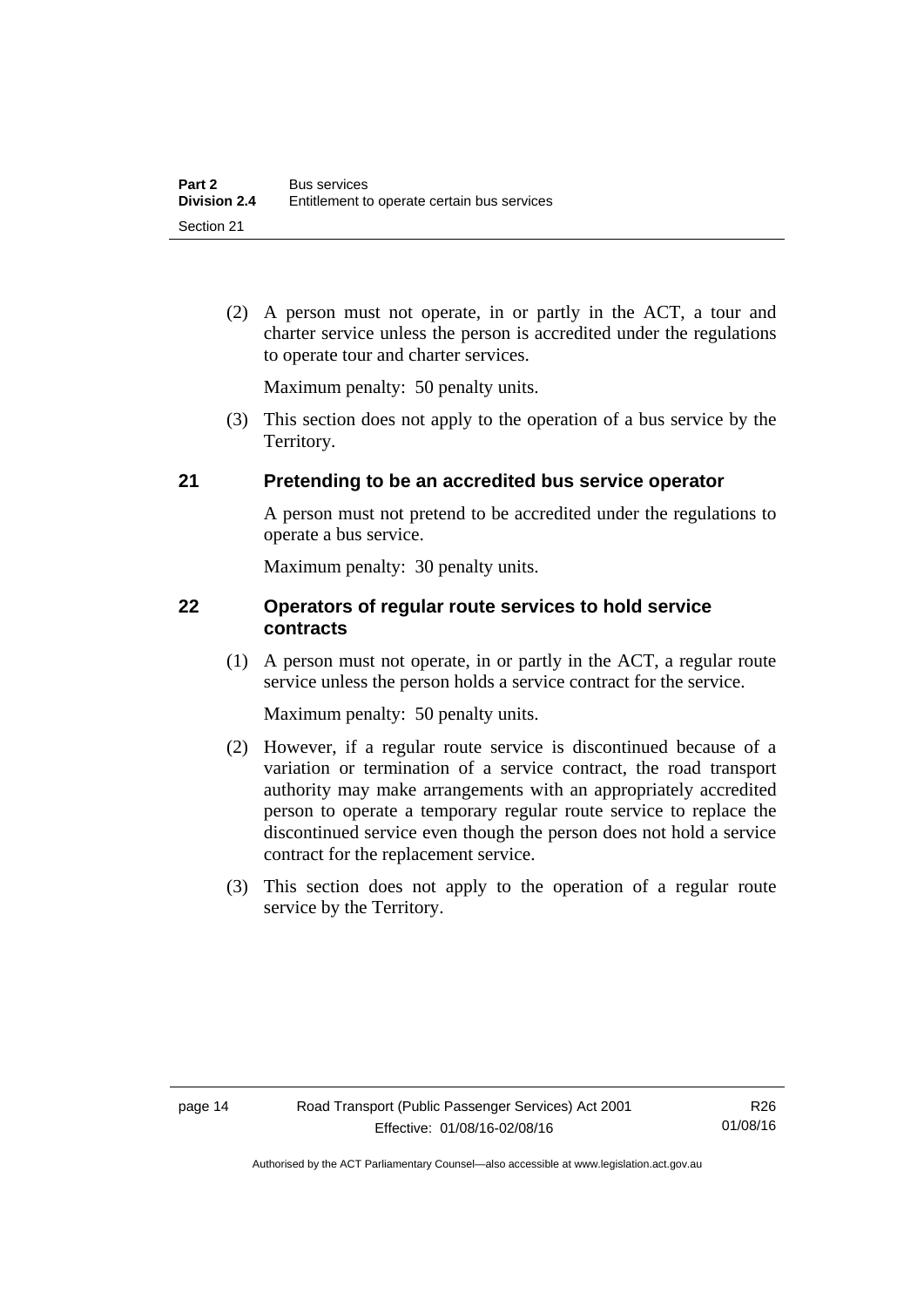# <span id="page-24-0"></span>**Division 2.5 Regulation of bus services**

# <span id="page-24-1"></span>**23 Regular route services—power to determine maximum fares**

- (1) The Minister may determine maximum fares, and ways of calculating maximum fares, payable by passengers on regular route services.
- (2) A determination is a disallowable instrument.
	- *Note* A disallowable instrument must be notified and presented to the Legislative Assembly, under the [Legislation Act.](http://www.legislation.act.gov.au/a/2001-14)

# <span id="page-24-2"></span>**24 Regulations about operation of bus services by accredited people**

A regulation may make provision in relation to the operation of bus services by accredited bus service operators, including, for example—

- (a) the conduct of bus services, including, for example—
	- (i) the safety of passengers (including, for example, by the use of particular kinds of security devices) and the public; and
	- (ii) the qualifications, training and experience of bus drivers and other people providing services on behalf of accredited bus service operators; and
	- (iii) maximum driving times and minimum rest times of bus drivers; and
	- (iv) insurance; and
	- (v) the issue of tickets; and
	- (vi) customer complaints and inquiries; and
- (b) the preparation and publication of, and compliance with, timetables for regular route services; and

R26 01/08/16 Road Transport (Public Passenger Services) Act 2001 Effective: 01/08/16-02/08/16 page 15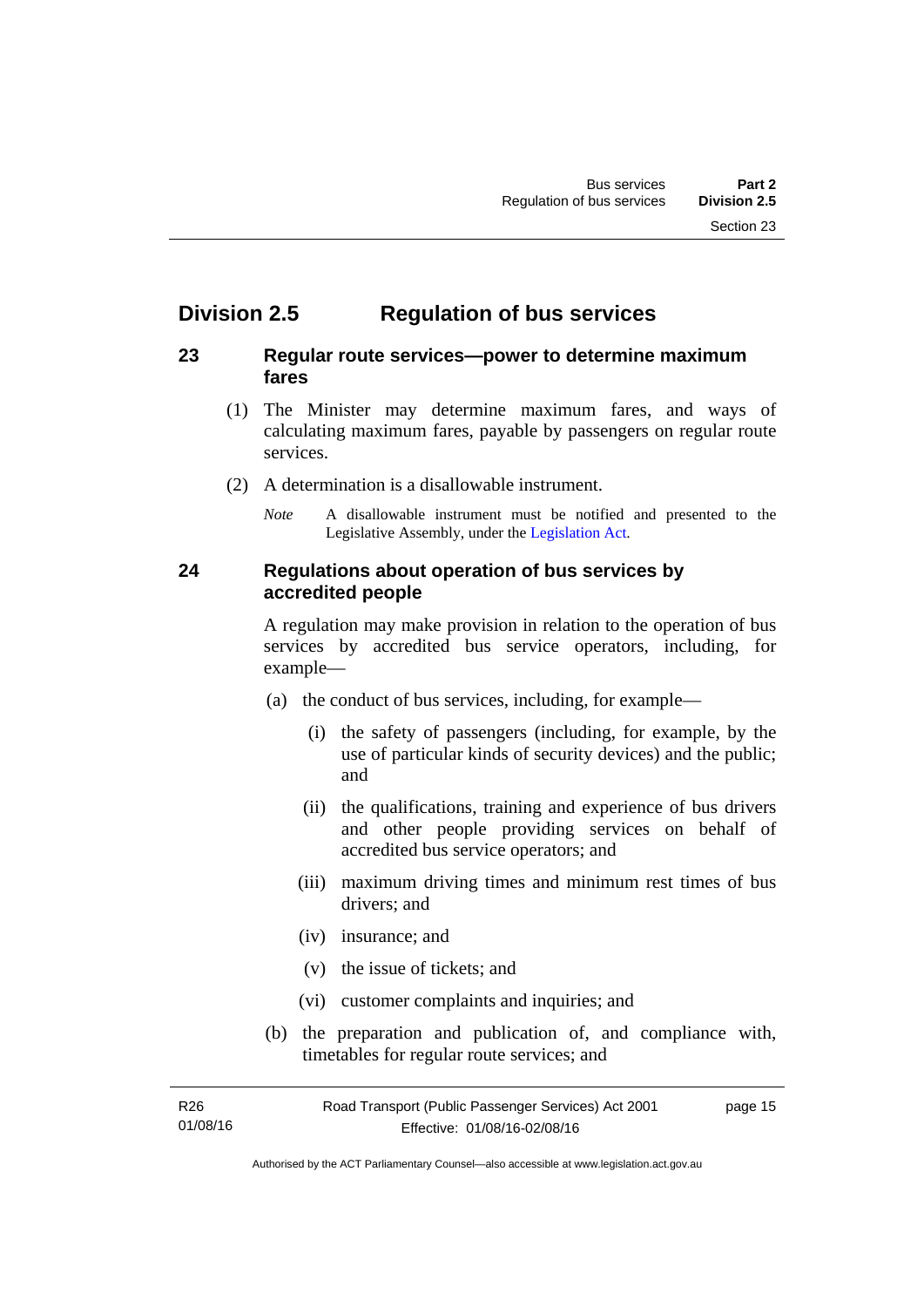- (c) the obligations of drivers of public buses and other people providing services on behalf of accredited bus service operators; and
- (d) the requirements that public buses, and their equipment and fittings (internal and external), must comply with; and
- (e) the maintenance and cleaning of public buses; and
- (f) maintenance, parking and other facilities for public buses; and
- (g) the making and keeping of records and their inspection; and
- (h) the auditing of records and systems; and
- (i) requirements for display of accreditation numbers on advertisements for the service; and
- (j) the provision of information and reports to the road transport authority.
- *Note* An example is part of the Act, is not exhaustive and may extend, but does not limit, the meaning of the provision in which it appears (see [Legislation Act,](http://www.legislation.act.gov.au/a/2001-14) s 126 and s 132).

### <span id="page-25-0"></span>**25 Regulations about operation of public buses**

A regulation may make provision in relation to the operation of public buses, including, for example—

- (a) the regulation or prohibition of the use of public buses on certain roads or road related areas; and
- (b) the picking-up and dropping-off of passengers and other matters relating to the transport of passengers; and
- (c) the records to be made and kept by, how they are to be made and kept, and their inspection; and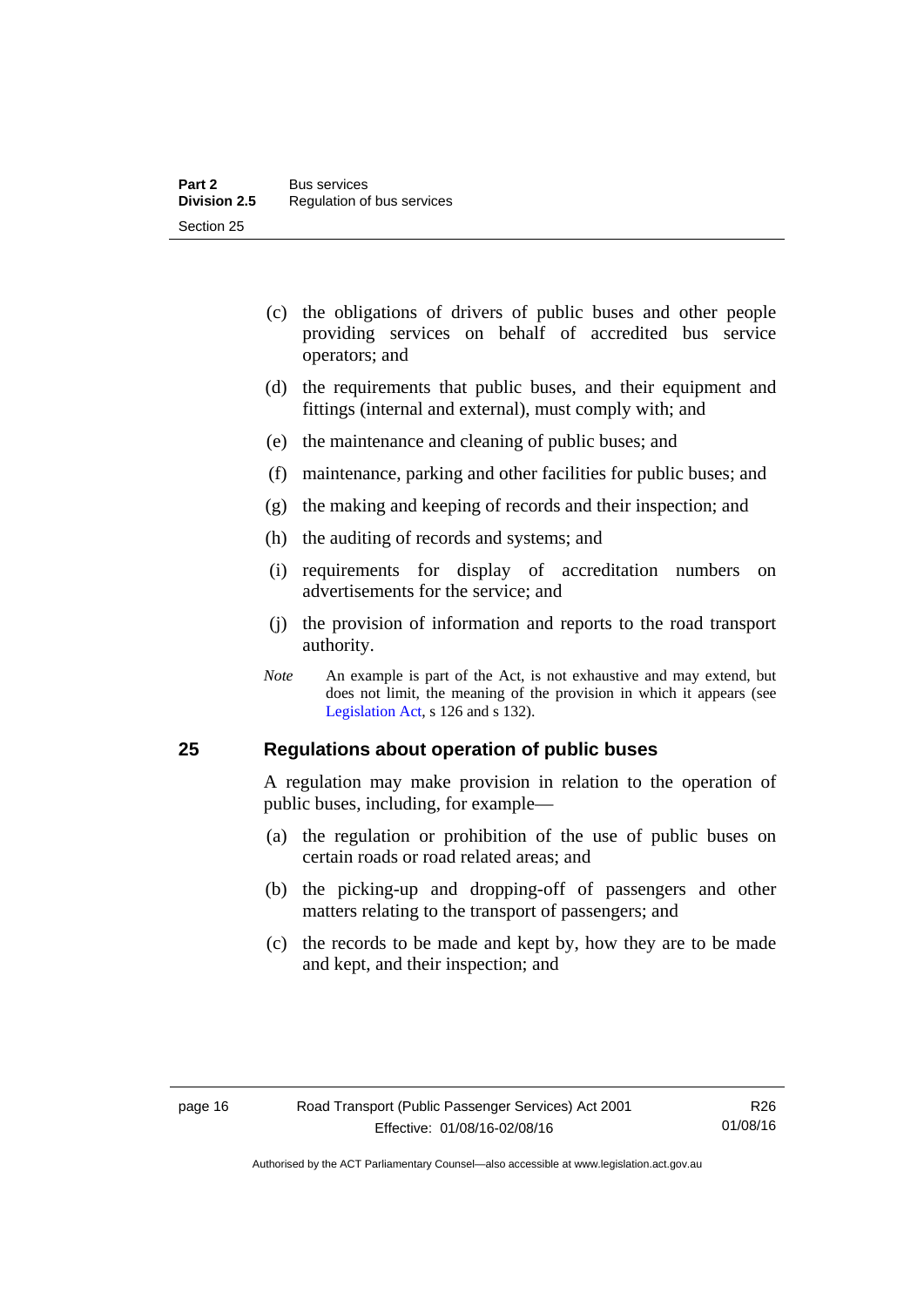- (d) the transport of passengers' luggage or other goods, and animals; and
- (e) the regulation or prohibition of the transport of passengers standing in or on any part of a public bus; and
- (f) the maximum speed of public buses; and
- (g) the prohibition of anyone from soliciting for passengers or for a hiring; and
- (h) the design, equipment and fittings (internal or external) of public buses; and
- (i) the sections, terminal points and bus stops on bus routes; and
- (j) the regulation or prohibition of notices, signs and advertisements inside or on the outside of public buses.
- *Note* An example is part of the Act, is not exhaustive and may extend, but does not limit, the meaning of the provision in which it appears (see [Legislation Act,](http://www.legislation.act.gov.au/a/2001-14) s 126 and s 132).

# <span id="page-26-0"></span>**26 Regulations about bus drivers**

A regulation may make provision in relation to drivers of public buses, including, for example—

- (a) the powers, duties and conduct of drivers; and
- (b) how drivers must dress.
- *Note* An example is part of the Act, is not exhaustive and may extend, but does not limit, the meaning of the provision in which it appears (see [Legislation Act,](http://www.legislation.act.gov.au/a/2001-14) s 126 and s 132).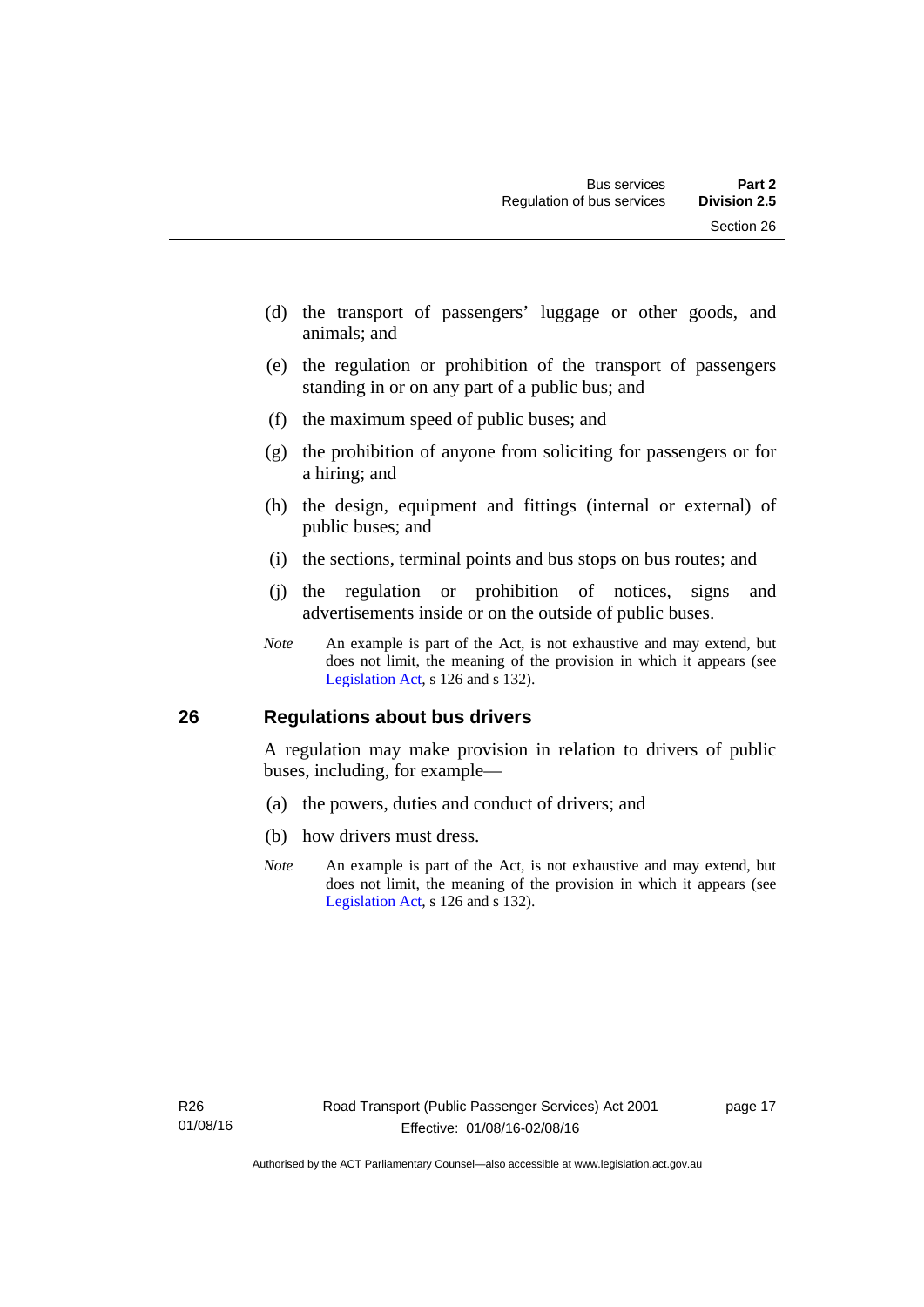# <span id="page-27-0"></span>**27 Regulations about conduct of passengers**

A regulation may make provision in relation to the conduct of passengers on public buses, including, for example—

- (a) the regulation or prohibition of eating and drinking; and
- (b) the authority of public bus drivers, police officers and authorised people to direct people contravening a regulation to leave a bus and to remove them if they fail to leave.
- *Note* An example is part of the Act, is not exhaustive and may extend, but does not limit, the meaning of the provision in which it appears (see [Legislation Act,](http://www.legislation.act.gov.au/a/2001-14) s 126 and s 132).

page 18 Road Transport (Public Passenger Services) Act 2001 Effective: 01/08/16-02/08/16

R26 01/08/16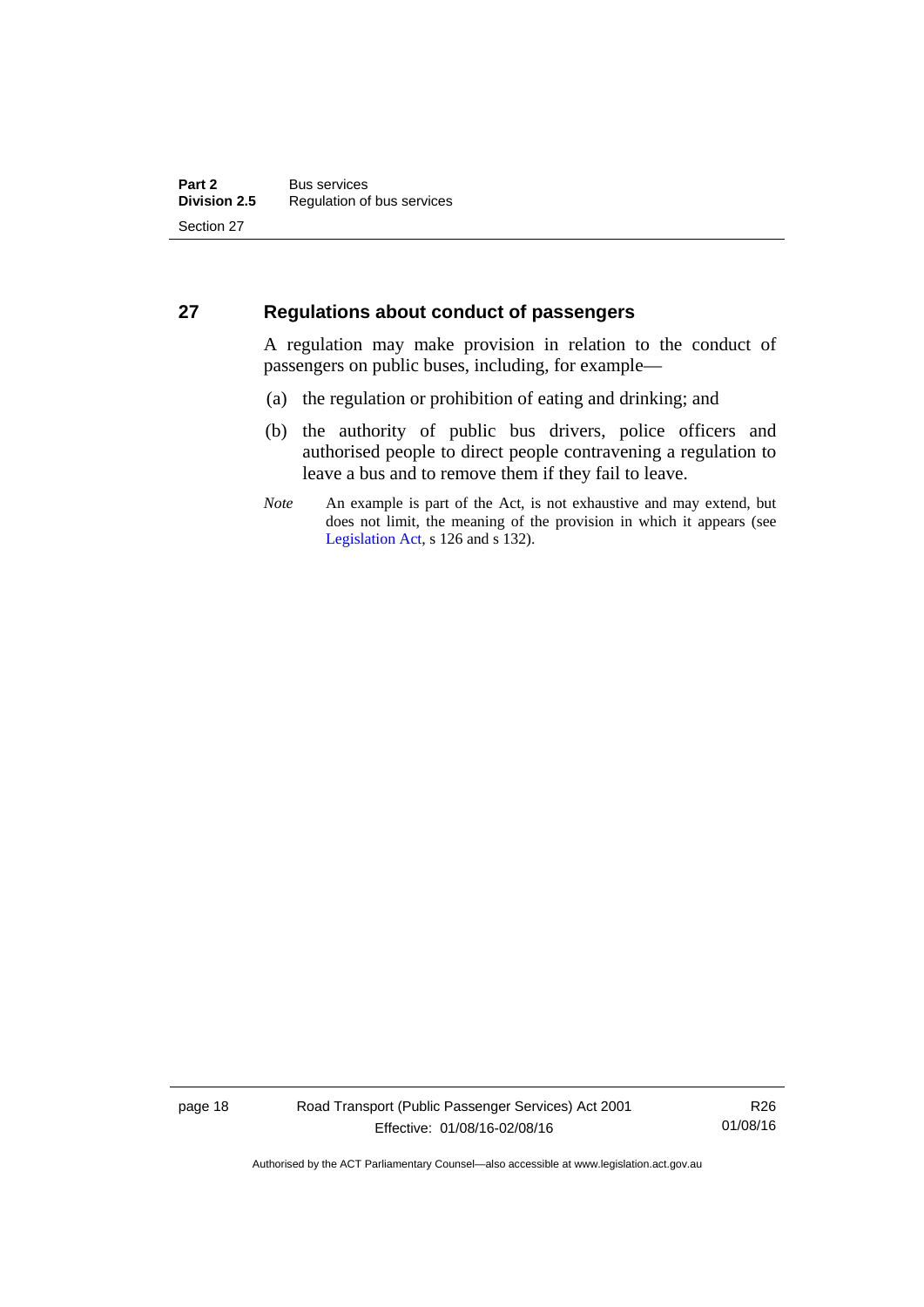<span id="page-28-0"></span>**Part 3 Transport booking services** 

# <span id="page-28-1"></span>**Division 3.1 Basic concepts**

# <span id="page-28-2"></span>**28 Meaning of** *transport booking service*

In this Act:

# *transport booking service*—

- (a) means a person who—
	- (i) accepts bookings from people for bookable vehicles; and
	- (ii) communicates the bookings to bookable vehicle drivers; but
- (b) does not include—
	- (i) a person who is a bookable vehicle driver if the booking is for the driver; or
	- (ii) a person prescribed by regulation to not be a transport booking service.
- *Note Person* includes a corporation as well as an individual (see [Legislation](http://www.legislation.act.gov.au/a/2001-14)  [Act](http://www.legislation.act.gov.au/a/2001-14), s 160).

# <span id="page-28-3"></span>**29 Meaning of** *bookable vehicle* **and** *bookable vehicle driver*

In this Act:

*bookable vehicle* means—

- (a) a taxi; or
- (b) a rideshare vehicle; or
- (c) a hire car.
- *Note Taxi*—see s 45. *Rideshare vehicle*—see s 60A. *Hire car*—see s 67.

R26 01/08/16 page 19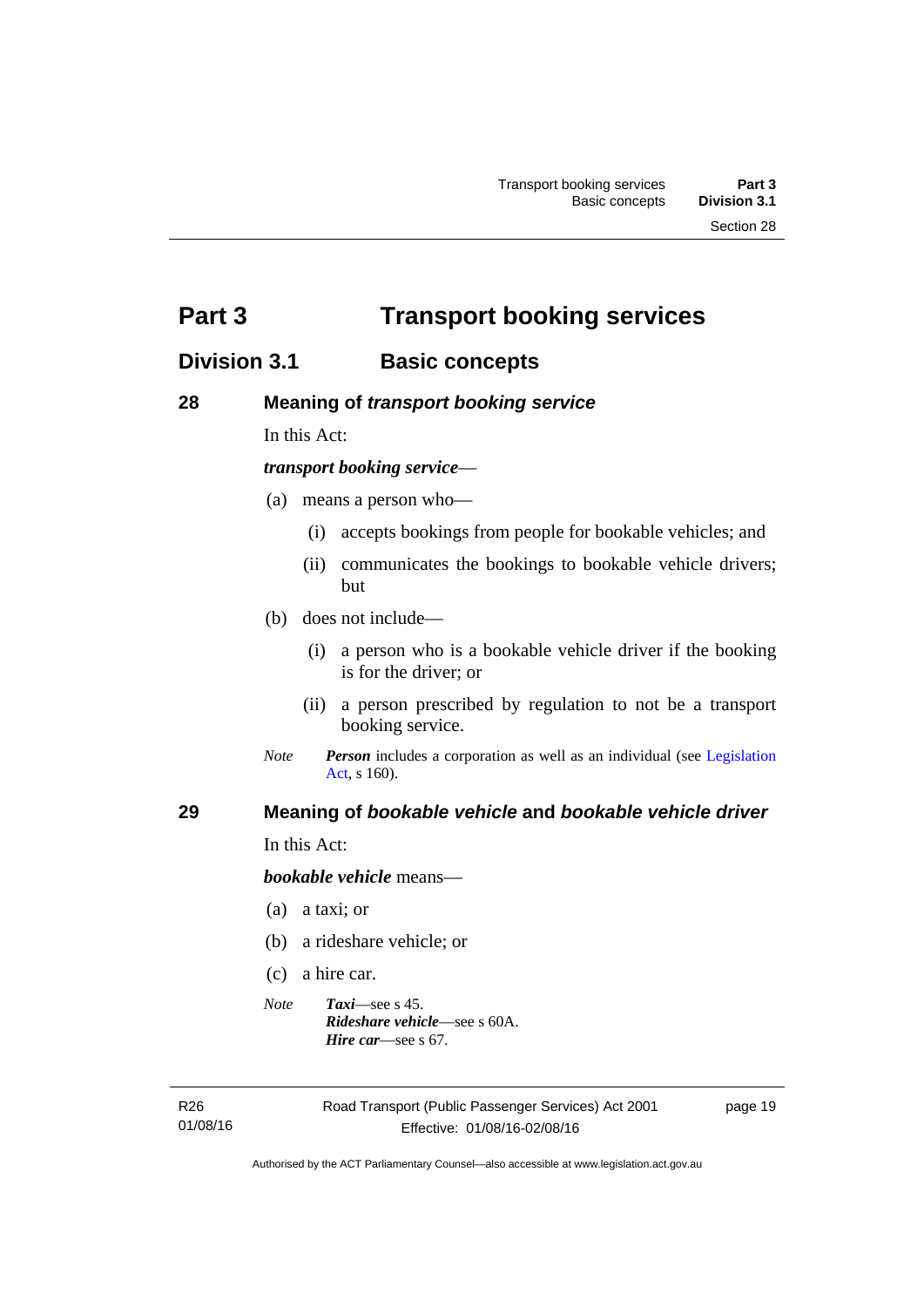#### *bookable vehicle driver* means—

- (a) a taxi driver; or
- (b) a rideshare driver; or
- (c) a hire car driver.
- *Note Rideshare driver*—see s 60A. *Taxi driver*—see the dictionary.

# <span id="page-29-0"></span>**Division 3.2 Transport booking service accreditation**

## <span id="page-29-1"></span>**30 Transport booking service—purpose of accreditation**

The purpose of accrediting a transport booking service is to ensure that the transport booking service, and each person who is concerned with, or takes part in, the management of the transport booking service—

- (a) is suitable to operate the transport booking service; and
- (b) has demonstrated capacity to comply with this Act.
- *Note* A reference to an Act includes a reference to the statutory instruments made or in force under the Act, including any regulation (see [Legislation Act,](http://www.legislation.act.gov.au/a/2001-14) s 104).

# <span id="page-29-2"></span>**31 Transport booking service—regulations about accreditation**

- (1) A regulation may provide a system for the accreditation of transport booking services, including, for example—
	- (a) the conditions of an accreditation; and
	- (b) matters relating to the issuing, refusal or surrender of an accreditation; and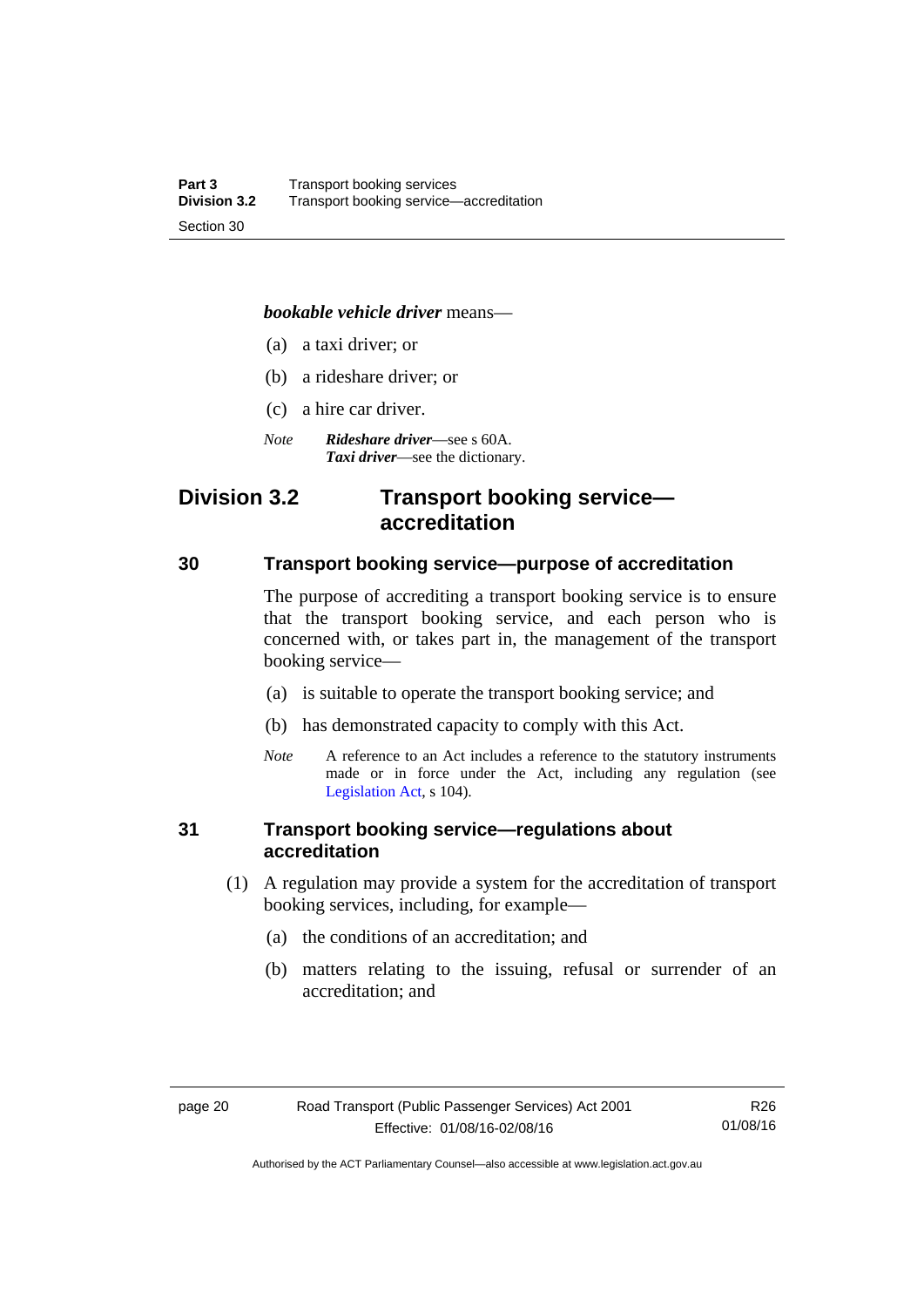- (c) the action that may be taken in relation to an accredited transport booking service in circumstances prescribed by regulation, including—
	- (i) the suspension or cancellation of an accreditation; and
	- (ii) the imposition of a condition on, or the amendment of a condition of, an accreditation; and
	- (iii) an order that an accredited transport booking service pay to the Territory an amount of not more than—
		- (A) for an individual—\$5 000; or
		- (B) for a corporation—\$25 000; and
	- (iv) the reprimanding of an accredited transport booking service.
- *Note* An example is part of the Act, is not exhaustive and may extend, but does not limit, the meaning of the provision in which it appears (see [Legislation Act,](http://www.legislation.act.gov.au/a/2001-14) s 126 and s 132).
- (2) A regulation may make provision about the accreditation of transport booking services, including, for example—
	- (a) requirements about the suitability of the applicant and each person who is to be concerned with, or take part in, the management of the transport booking service; and
	- (b) capacity to meet service standards.

# <span id="page-30-0"></span>**32 Transport booking service must be accredited**

- (1) A person commits an offence if the person—
	- (a) operates a transport booking service; and
	- (b) is not an accredited transport booking service.

Maximum penalty: 50 penalty units.

(2) An offence against this section is a strict liability offence.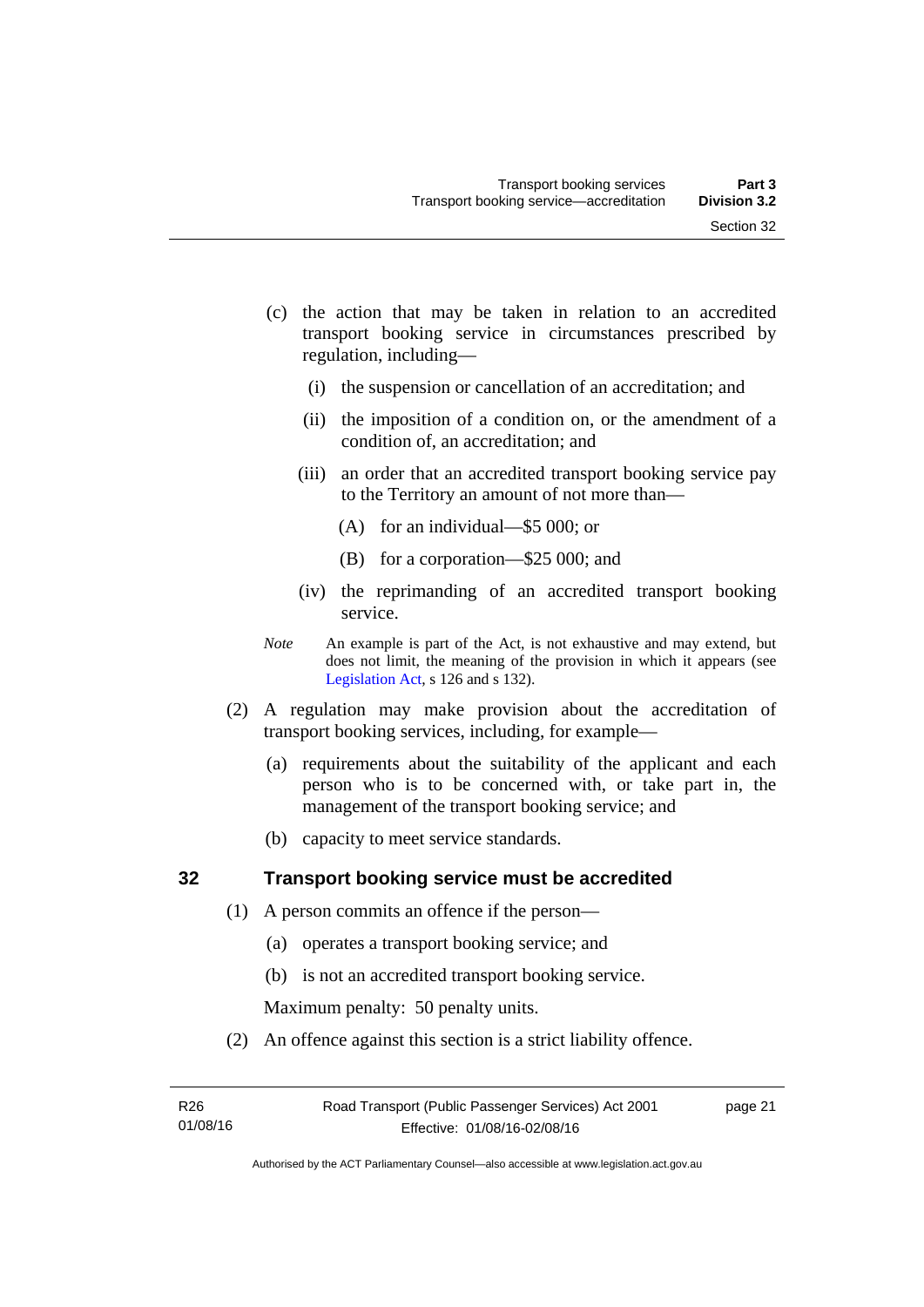# <span id="page-31-0"></span>**33 Transport booking service must comply with accreditation conditions**

- (1) A person commits an offence if the person—
	- (a) is an accredited transport booking service; and
	- (b) fails to comply with a condition of the accreditation.

Maximum penalty: 50 penalty units.

(2) An offence against this section is a strict liability offence.

# <span id="page-31-1"></span>**34 Pretend to be accredited transport booking service**

A person commits an offence if the person pretends to be an accredited transport booking service.

Maximum penalty: 30 penalty units.

# <span id="page-31-2"></span>**Division 3.3 Transport booking service—affiliated drivers and affiliated operators**

# <span id="page-31-3"></span>**35 Meaning of** *affiliated driver*

In this Act:

*affiliated driver*, for a transport booking service, means a bookable vehicle driver who has an affiliated driver agreement with the booking service.

*Note* A rideshare driver must be an affiliated driver (see s 36F).

# <span id="page-31-4"></span>**36 Meaning of** *affiliated driver agreement*

In this Act:

*affiliated driver agreement* means an agreement between a bookable vehicle driver and a transport booking service for—

 (a) the transport booking service to provide a booking service for the driver; and

| page 22 | Road Transport (Public Passenger Services) Act 2001 | R26      |
|---------|-----------------------------------------------------|----------|
|         | Effective: 01/08/16-02/08/16                        | 01/08/16 |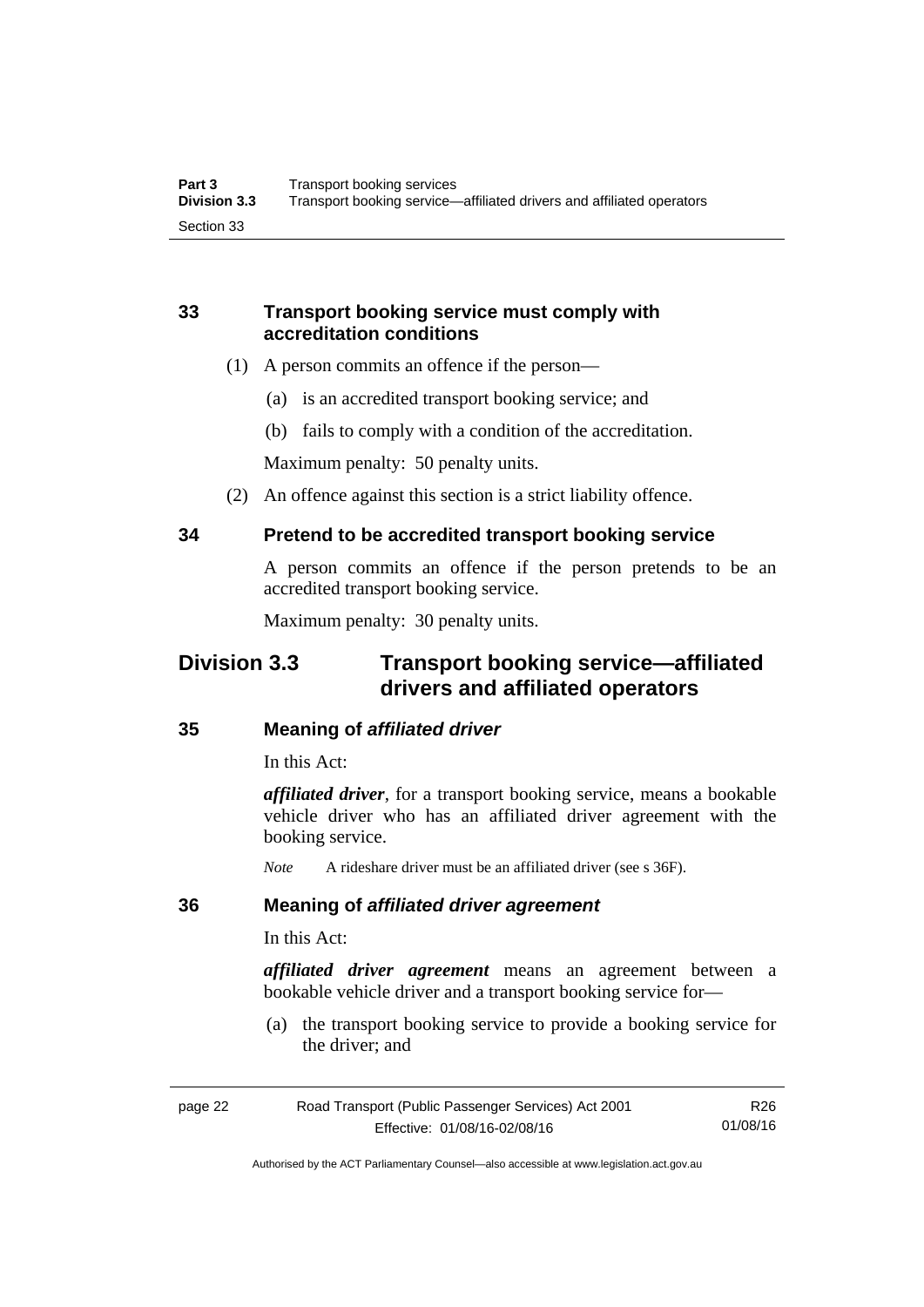(b) the driver to provide a taxi service, rideshare service or hire car service using a stated bookable vehicle via the booking service.

# <span id="page-32-0"></span>**36A Pretend to be affiliated driver**

(1) A person commits an offence if the person pretends to be an affiliated driver for a transport booking service.

Maximum penalty: 30 penalty units.

(2) An offence against this section is a strict liability offence.

# <span id="page-32-1"></span>**36B Meaning of** *affiliated operator*

In this Act:

*affiliated operator*, for a transport booking service, means a taxi service operator, or hire care service operator, who has an affiliated operator agreement with the booking service.

# <span id="page-32-2"></span>**36C Meaning of** *affiliated operator agreement*

In this Act:

*affiliated operator agreement* means an agreement between a taxi service operator, or hire care service operator, and a transport booking service for—

- (a) the transport booking service to provide a booking service for drivers for the operator's service; and
- (b) the taxi service operator, or hire care service operator, to operate the taxi service, or hire car service, using stated drivers and stated vehicles, via the booking service.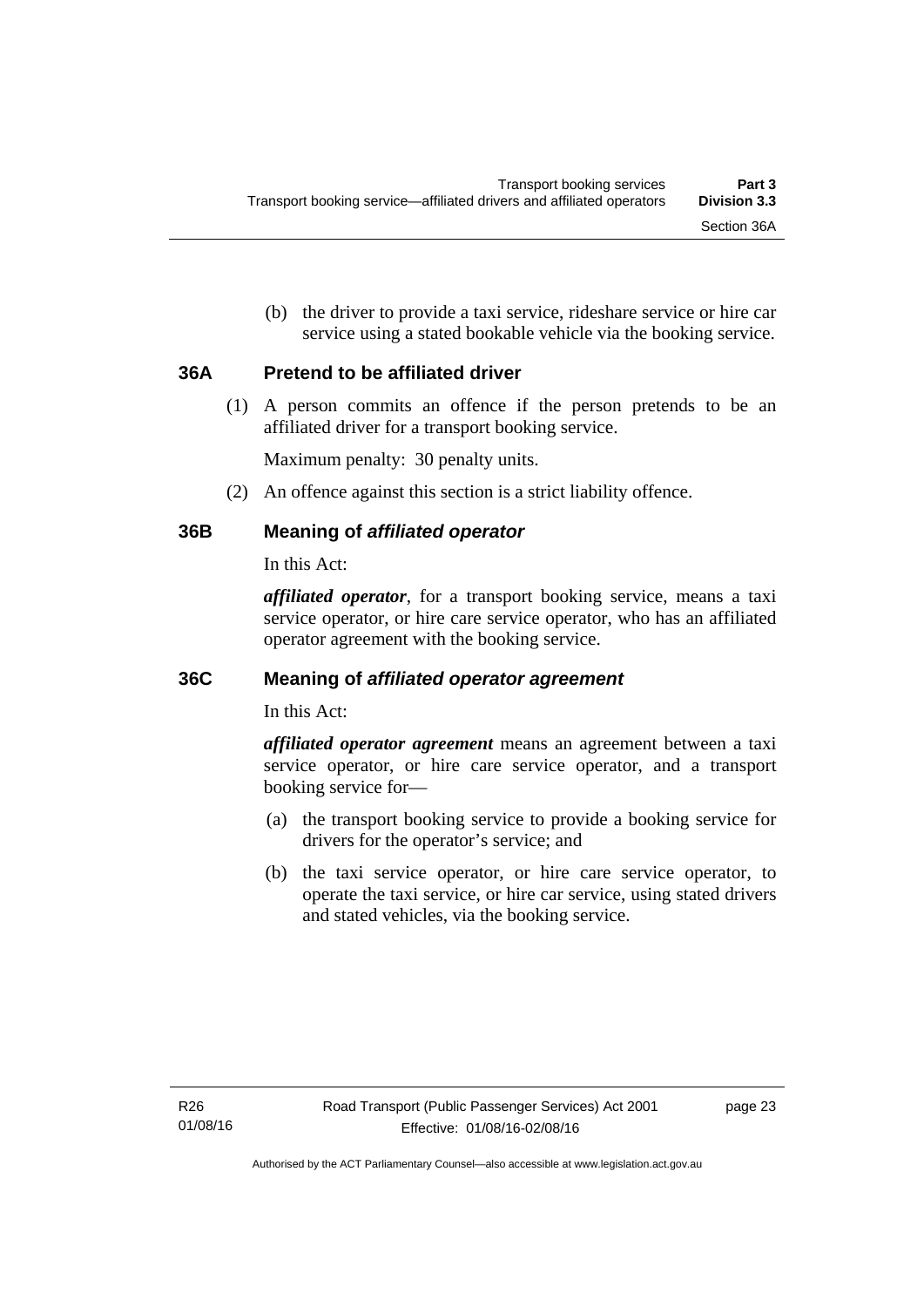# <span id="page-33-0"></span>**36D Pretend to be affiliated operator**

 (1) A person commits an offence if the person pretends to be an affiliated operator for a transport booking service.

Maximum penalty: 30 penalty units.

(2) An offence against this section is a strict liability offence.

# <span id="page-33-1"></span>**36E Taxi driver or taxi service operator must be affiliated with transport booking service**

- (1) A person commits an offence if—
	- (a) the person is a taxi driver for a taxi service; and
	- (b) the person is not an affiliated driver for a transport booking service; and
	- (c) the taxi service operator is not—
		- (i) an affiliated operator for a transport booking service; or
		- (ii) an independent taxi service operator.

Maximum penalty: 50 penalty units.

- (2) A person commits an offence if the person—
	- (a) operates a taxi service; and
	- (b) is not either—
		- (i) an affiliated operator for a transport booking service; or
		- (ii) an independent taxi service operator.

Maximum penalty: 50 penalty units.

(3) An offence against this section is a strict liability offence.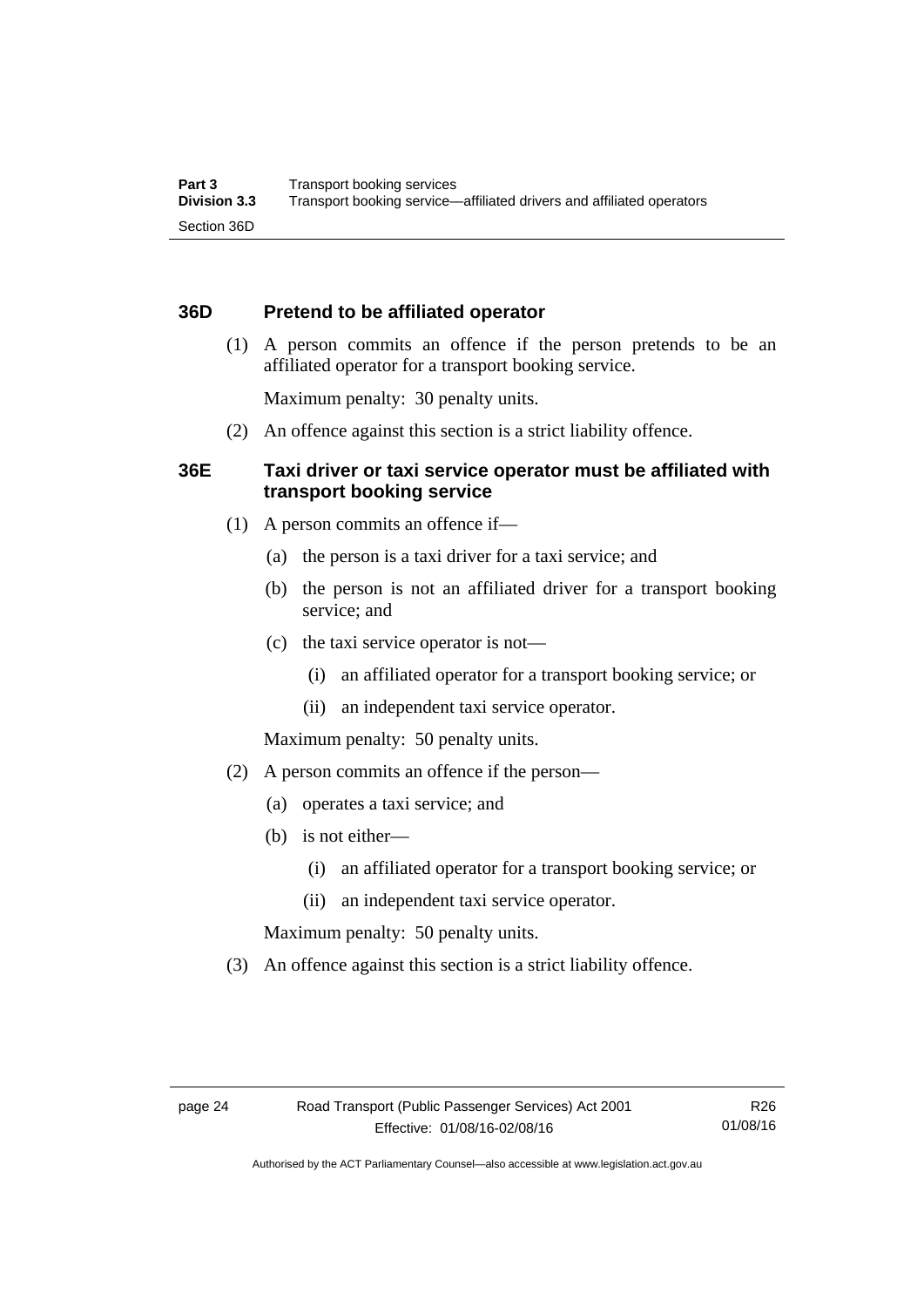# <span id="page-34-0"></span>**36F Rideshare driver must be affiliated with transport booking service**

- (1) A person commits an offence if the person—
	- (a) is a rideshare driver, and
	- (b) is not an affiliated driver for a transport booking service.

Maximum penalty: 50 penalty units.

(2) An offence against this section is a strict liability offence.

# <span id="page-34-1"></span>**Division 3.4 Transport booking service—operation**

# <span id="page-34-2"></span>**36G Transport booking service—responsibilities**

- (1) A person commits an offence if the person—
	- (a) is a transport booking service; and
	- (b) does not take reasonable steps to ensure that an affiliated driver either—
		- (i) holds a public vehicle licence that authorises the driver to drive the bookable vehicle; or
		- (ii) is exempted by the *[Road Transport \(Driver Licensing\)](http://www.legislation.act.gov.au/sl/2000-14)  [Regulation 2000](http://www.legislation.act.gov.au/sl/2000-14)* from holding an Australian driver licence.

Maximum penalty: 20 penalty units.

- (2) A person commits an offence if the person—
	- (a) is a transport booking service; and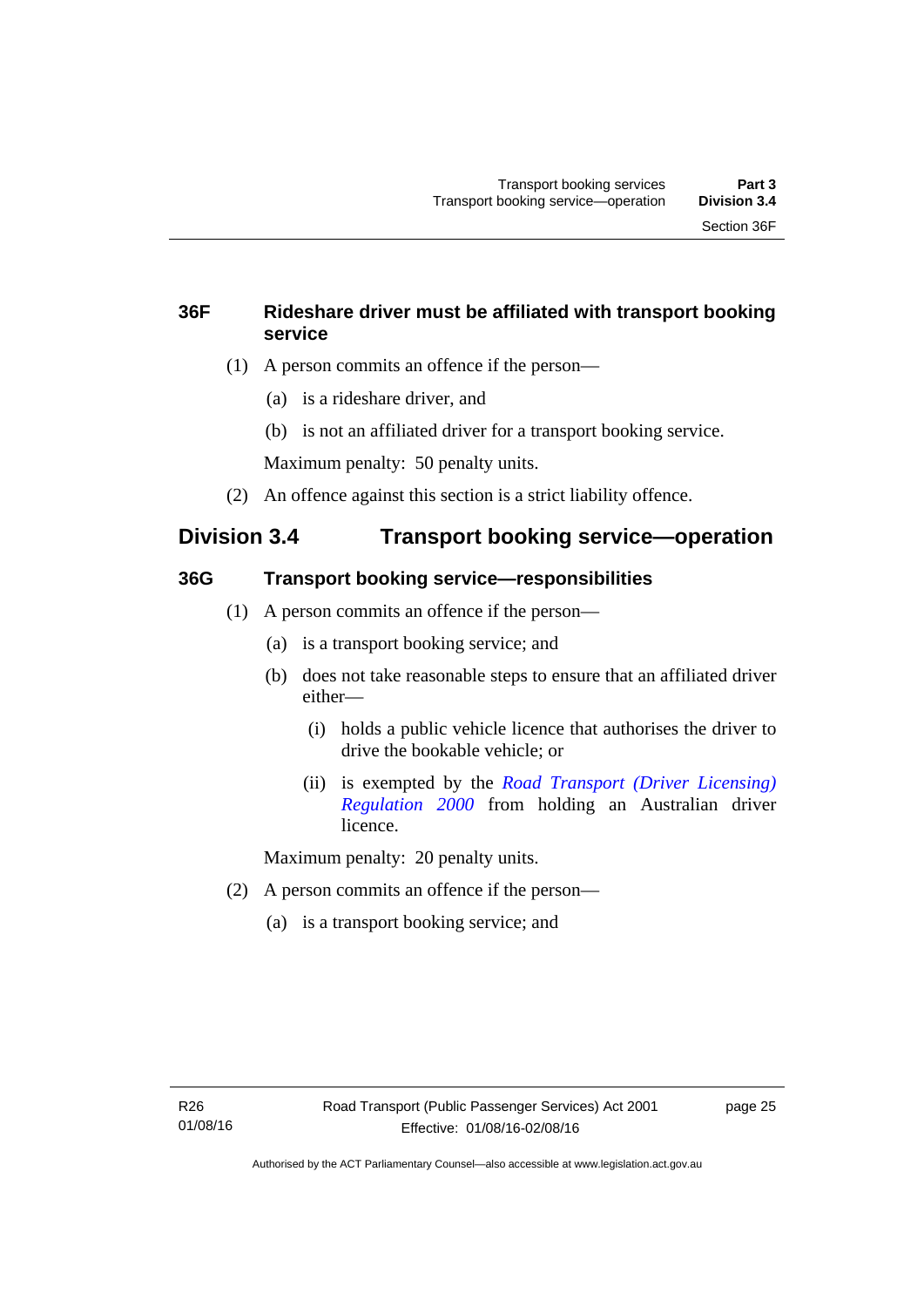- (b) does not take reasonable steps to ensure that—
	- (i) each affiliated taxi service operator is an accredited taxi service operator; and
	- (ii) each affiliated hire car service operator is an accredited hire car service operator.

Maximum penalty: 20 penalty units.

- (3) A person commits an offence if the person—
	- (a) is a transport booking service; and
	- (b) does not take reasonable steps to ensure that—
		- (i) each affiliated rideshare driver is an accredited rideshare driver; and
		- (ii) each vehicle to be used by a rideshare driver for a rideshare is—
			- (A) a licensed rideshare vehicle; and
			- (B) insured in the way prescribed by regulation under section 60N (d) (Licensed rideshare vehicle not to be used unless insured).

Maximum penalty: 20 penalty units.

(4) An offence against this section is a strict liability offence.

# <span id="page-35-0"></span>**36H Transport booking services—regulations about operation**

A regulation may make provision about the operation of transport booking services, including, for example—

- (a) the agreements and other arrangements that transport booking services may make with bookable vehicle drivers, taxi service operators and hire car service operators; and
- (b) service standards for transport booking services; and

| page 26 | Road Transport (Public Passenger Services) Act 2001 | R26      |
|---------|-----------------------------------------------------|----------|
|         | Effective: 01/08/16-02/08/16                        | 01/08/16 |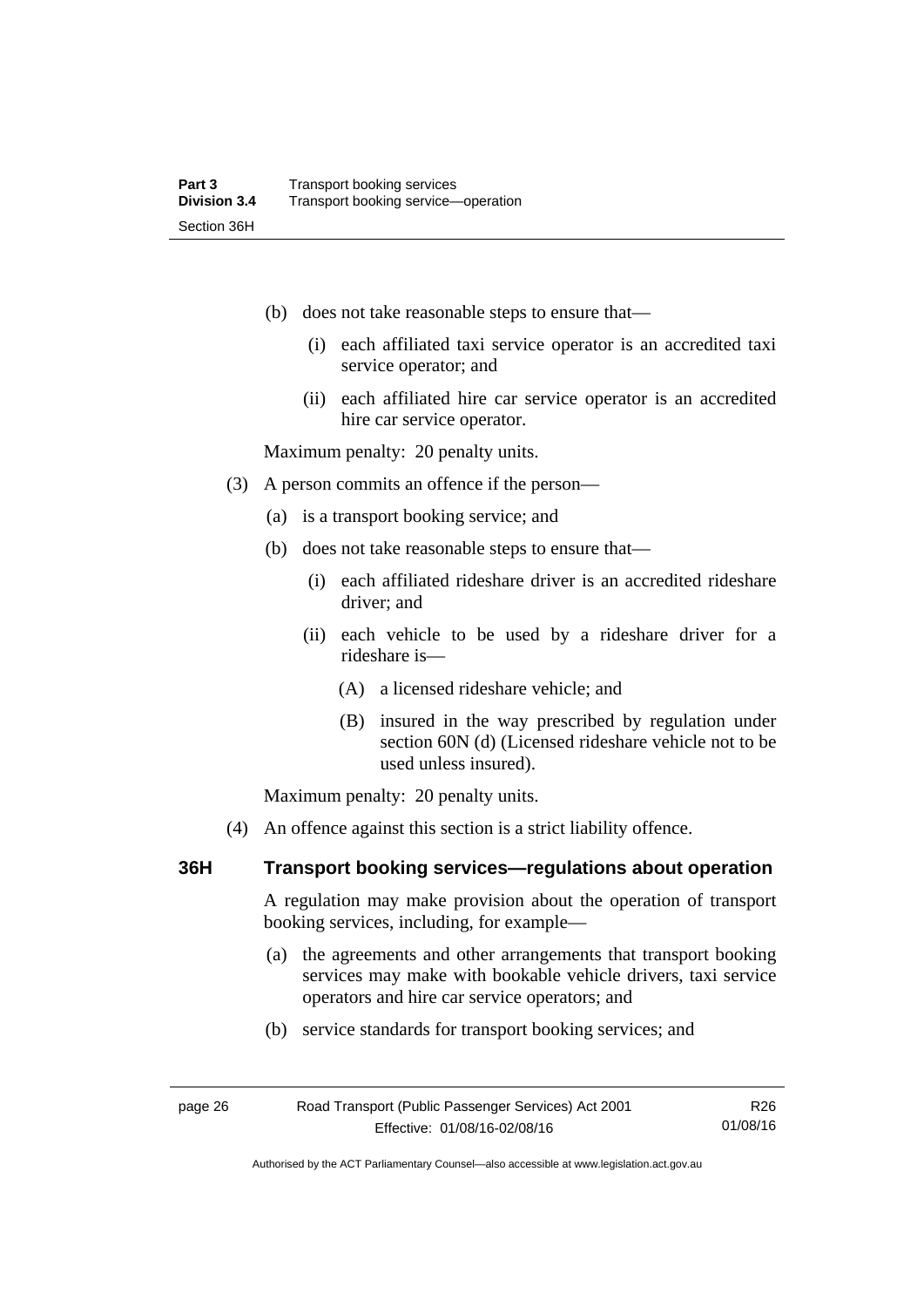- (c) the safety of drivers and passengers (including, for example, particular kinds of security devices); and
- (d) the operation of equipment for sending messages between transport booking services and bookable vehicle drivers; and
- (e) management of bookings for particular kinds of bookable vehicles including, for example, wheelchair-accessible taxis; and
- (f) the accessibility of booking services for different kinds of passengers; and
- (g) the payment by passengers of gratuities and other amounts in addition to fares; and
- (h) directions that transport booking services may give to bookable vehicle drivers; and
- (i) customer inquiries and complaints; and
- (j) the making and keeping of records and their inspection; and
- (k) the auditing of records and systems; and
- (l) the provision of information and reports to the road transport authority.
- *Note* An example is part of the Act, is not exhaustive and may extend, but does not limit, the meaning of the provision in which it appears (see [Legislation Act,](http://www.legislation.act.gov.au/a/2001-14) s 126 and s 132).

# **36I Court may order transport booking service to take certain actions**

- (1) This section applies if a court finds a corporation guilty of an offence against 1 of more of the following sections:
	- (a) section 32 (Transport booking service must be accredited);
	- (b) section 33 (Transport booking service must comply with accreditation conditions);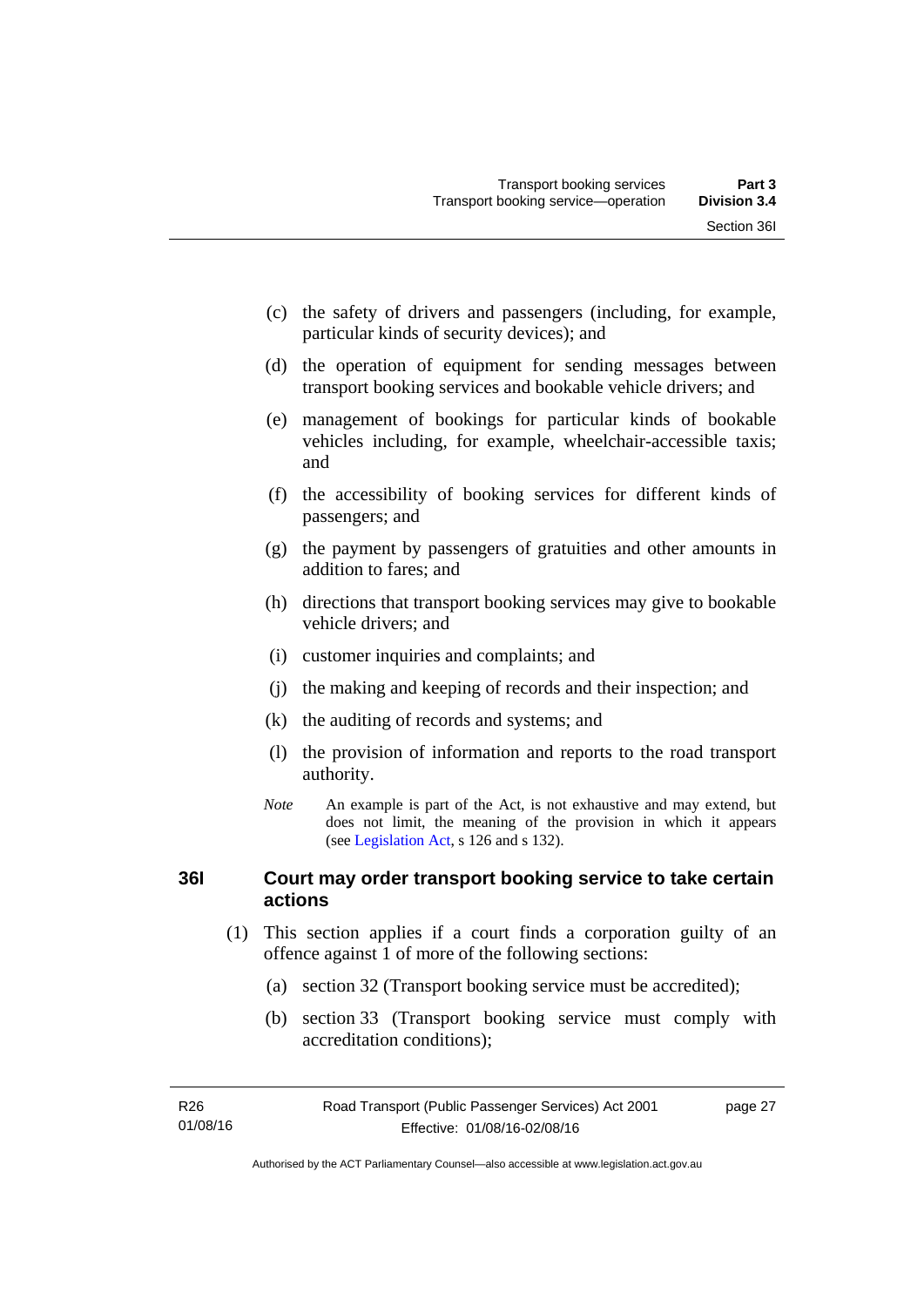- (c) section 36G (Transport booking service—responsibilities).
- (2) In addition to, or instead of, any other penalty the court may impose on the corporation, the court may order the corporation to do 1 or more of the following:
	- (a) take any action stated by the court to publicise—
		- (i) the offence; and
		- (ii) the consequences resulting from or related to the conduct from which the offence arose; and
		- (iii) any penalties imposed, or other orders made, because of the offence;
	- (b) take any action stated by the court to notify 1 or more stated people of the matters mentioned in paragraph (a);
	- (c) do stated things or establish or carry out a stated project for the public benefit even if the project is unrelated to the offence.

#### **Example—par (a)**

advertise on television or in a daily newspaper

#### **Example—par (b)**

publish a notice in an annual report or distribute a notice to shareholders of the corporation

#### **Example—par (c)**

develop and operate a community service

- *Note* An example is part of the Act, is not exhaustive and may extend, but does not limit, the meaning of the provision in which it appears (see [Legislation Act,](http://www.legislation.act.gov.au/a/2001-14) s 126 and s 132).
- (3) In making the order, the court may state a period within which the action must be taken, the thing must be done or the project must be established or carried out, and may also impose any other requirement that it considers necessary or desirable for enforcement of the order or to make the order effective.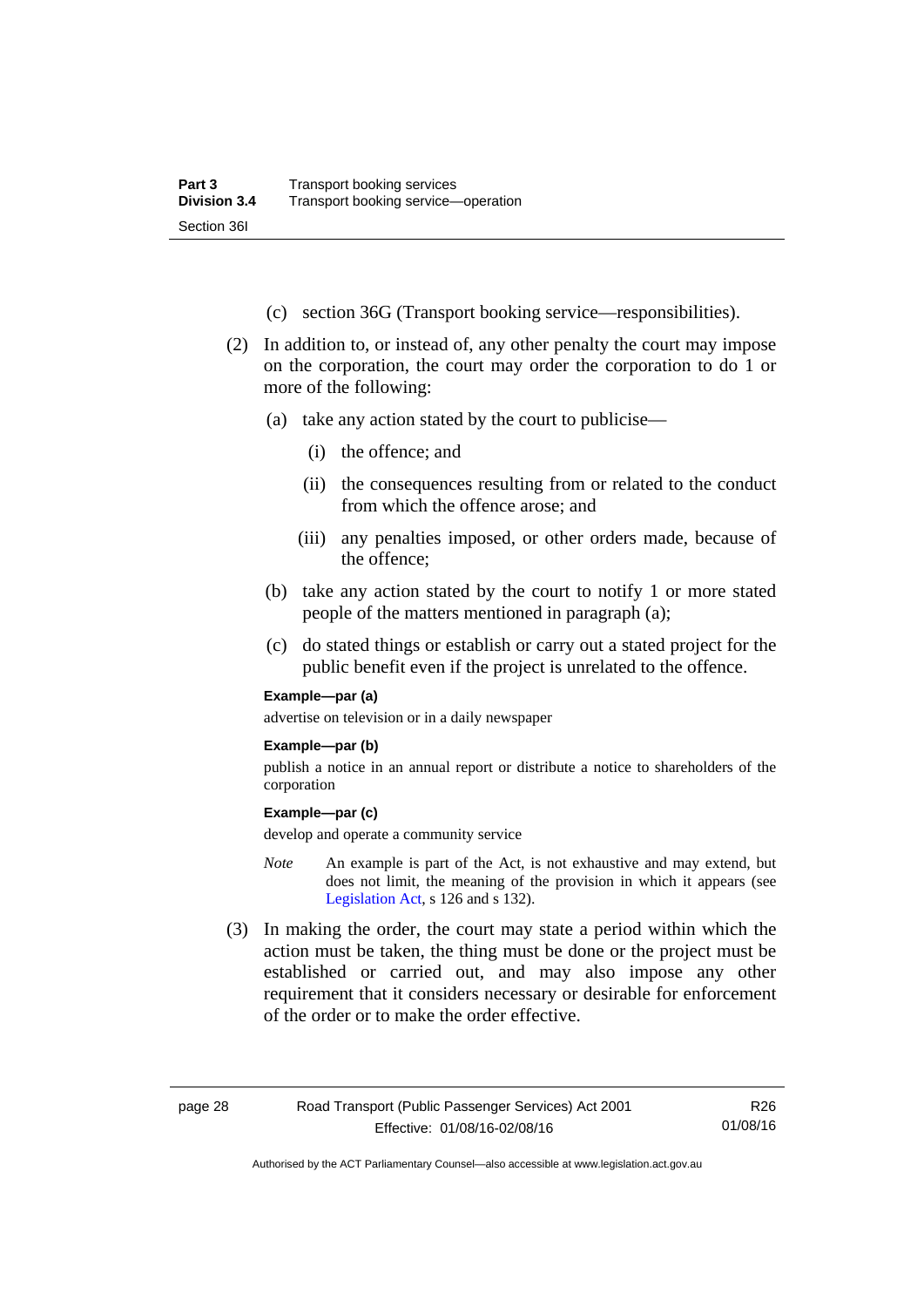- (4) The total cost to the corporation of compliance with an order or orders under subsection (2) in relation to a single offence must not be more than 6 500 penalty units (including any fine imposed for the offence).
- (5) If the court decides to make an order under subsection (2), it must, in deciding the kind of order, take into account, as far as practicable—
	- (a) the severity and extent of the consequences resulting from or related to the conduct from which the offence arose; and
	- (b) any actions taken by the corporation to rectify damage resulting from or related to the conduct from which the offence arose; and
	- (c) the financial circumstances of the corporation; and
	- (d) the nature of the burden that compliance with the order will impose on the corporation.
- (6) The court is not prevented from making an order under subsection (2) only because it has been unable to find out the financial circumstances of the corporation.
- (7) If a corporation fails, without reasonable excuse, to comply with an order under subsection (2) (a) or (b) within the stated period (if any) the court may, on application by the road transport authority, by order authorise the director-general—
	- (a) to do anything that is necessary or convenient to carry out any action that remains to be done under the order and that it is still practicable to do; and
	- (b) to publicise the failure of the corporation to comply with the order.
- (8) If the court makes an order under subsection (7), the director-general must comply with the order.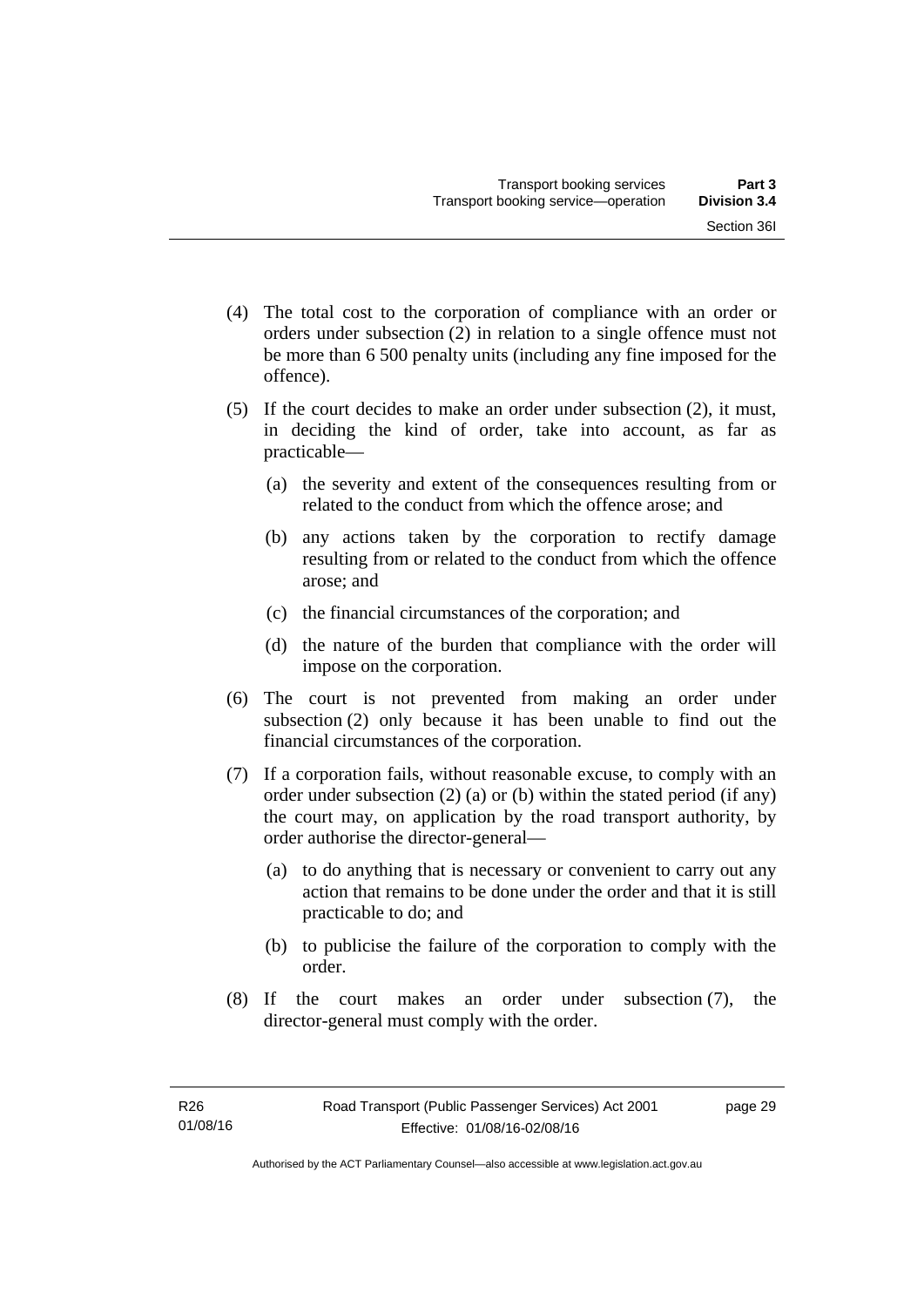- (9) Subsection (7) does not prevent contempt of court proceedings from being started or continued against a corporation that has failed to comply with an order under this section.
- (10) The reasonable cost of complying with an order under subsection (7) is a debt owing to the Territory by the corporation against which the order was made.

page 30 Road Transport (Public Passenger Services) Act 2001 Effective: 01/08/16-02/08/16

R26 01/08/16

Authorised by the ACT Parliamentary Counsel—also accessible at www.legislation.act.gov.au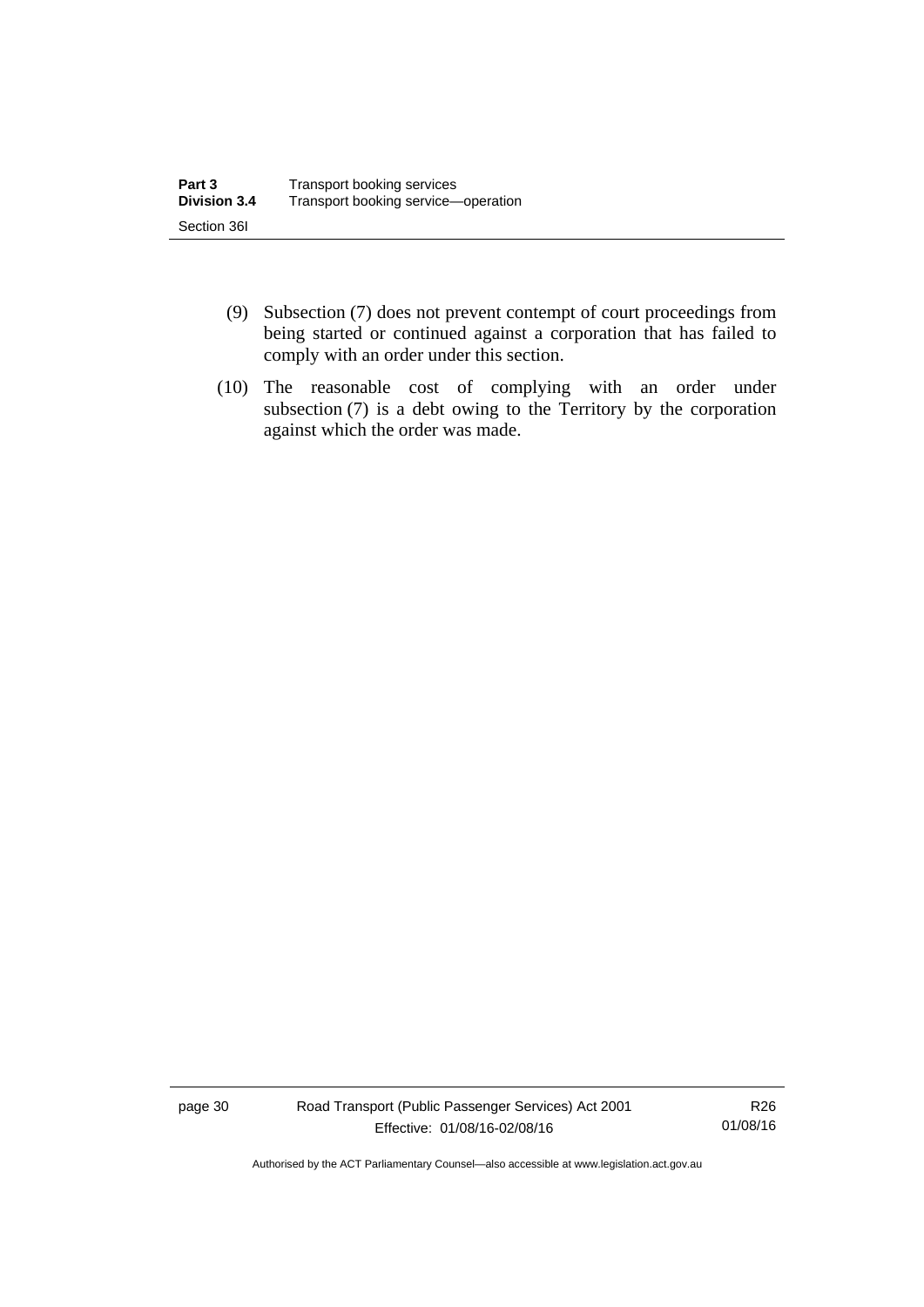# **Part 4 Licensing of taxi vehicles**

# **Division 4.1 Basic concepts**

# **37 Meaning of** *taxi licence*

A *taxi licence* is a licence issued under the regulations to use a vehicle as a taxi, and includes a restricted taxi licence.

*Note* References to *taxi licence* include a *restricted taxi licence* unless the contrary intention otherwise appears (see [Legislation Act,](http://www.legislation.act.gov.au/a/2001-14) s 155).

# **38 Meaning of** *restricted taxi licence*

A *restricted taxi licence* is a licence issued under the regulations to use a vehicle as a restricted taxi.

# **Division 4.2 Taxi licences**

# **39 Maximum numbers of taxi licences**

- (1) The Minister may, in writing, determine the number of taxi licences or restricted taxi licences.
- (2) A determination is a notifiable instrument.

*Note* A notifiable instrument must be notified under the [Legislation Act](http://www.legislation.act.gov.au/a/2001-14).

# **40 Issue of taxi licences**

The road transport authority must not issue a taxi licence or a restricted taxi licence if the number of taxi licences or restricted taxi licences (as appropriate) would exceed the relevant number determined by the Minister.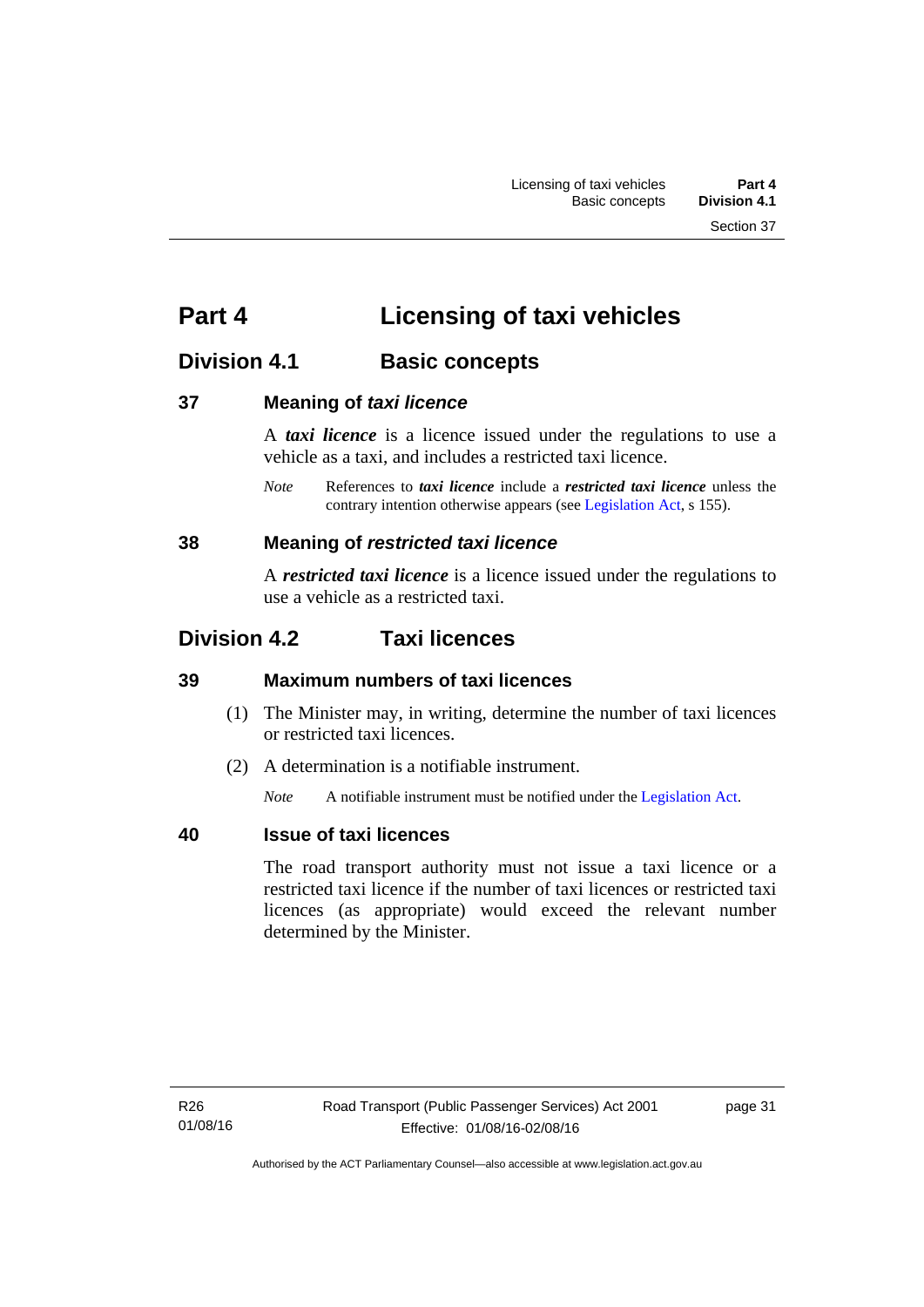# **41 Transferability of taxi licences**

- (1) A taxi licence (other than a restricted taxi licence) issued before the commencement of the *[Road Transport Legislation Amendment](http://www.legislation.act.gov.au/a/2006-26)  [Act 2006](http://www.legislation.act.gov.au/a/2006-26)* (the *amendment Act*) is transferable.
- (2) A taxi licence (other than a restricted taxi licence) issued after the commencement of the amendment Act may be issued as a transferable or non-transferable taxi licence.
- (3) If the holder of a taxi licence mentioned in subsection (1), or of a taxi licence issued as a transferable taxi licence, asks the road transport authority to transfer the licence to someone else, the authority must transfer the licence to the person.
- (4) The following taxi licences are not transferable:
	- (a) a taxi licence issued as a non-transferable taxi licence;
	- (b) a restricted taxi licence.
- (5) A taxi licence mentioned in subsection (4) that is issued after the commencement of the amendment Act is issued subject to the condition that the licence-holder must not transfer the licence to anyone else.

#### **Example of transfer of licence**

The licence-holder hiring the licence to someone else.

*Note* An example is part of the Act, is not exhaustive and may extend, but does not limit, the meaning of the provision in which it appears (see [Legislation Act,](http://www.legislation.act.gov.au/a/2001-14) s 126 and s 132).

# **42 Use of vehicles as taxis**

 (1) A person must not use a vehicle as a taxi (other than a restricted taxi) unless the vehicle is licensed under the regulations as a taxi.

Maximum penalty: 50 penalty units.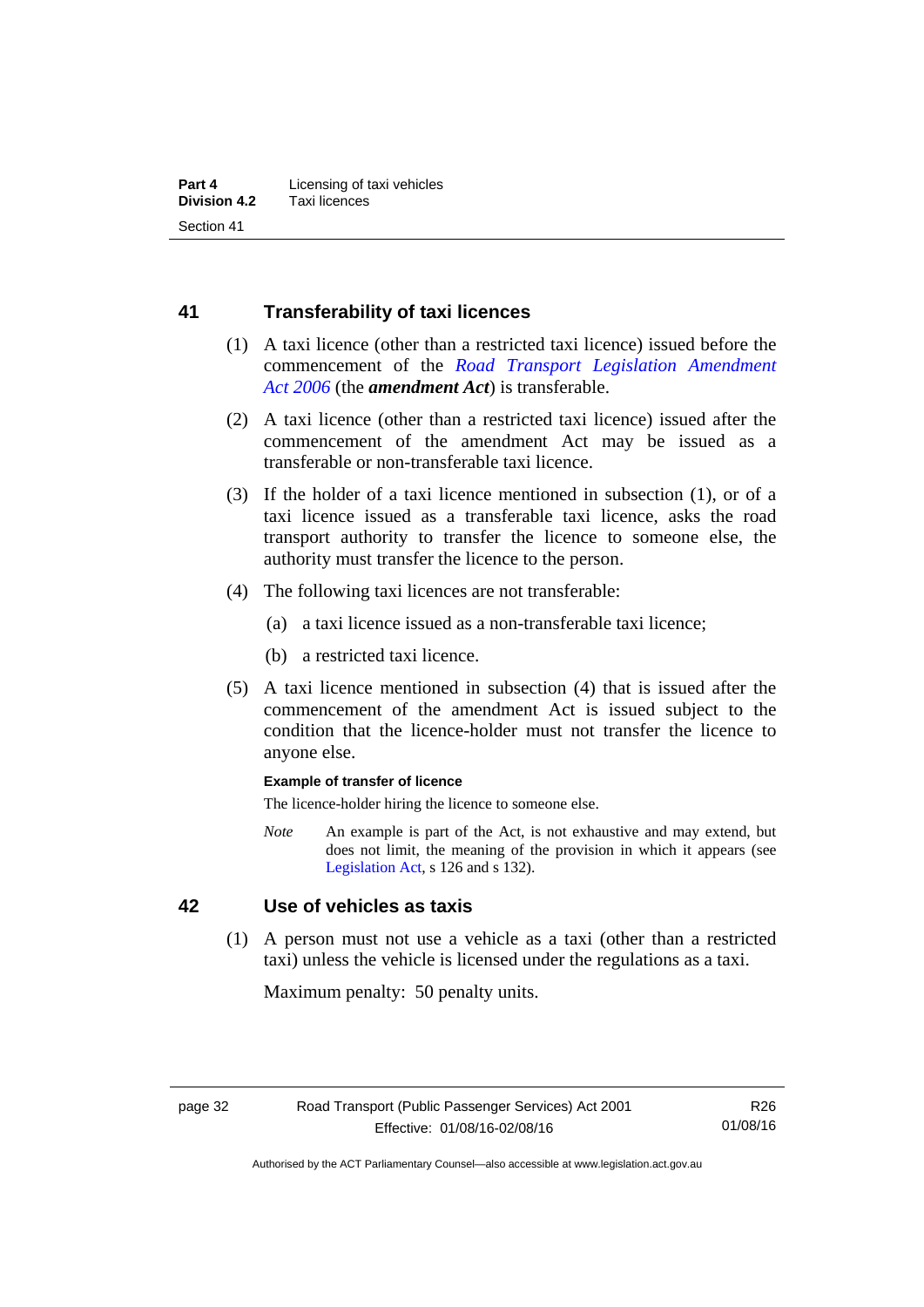(2) A person must not use a vehicle as a restricted taxi unless the vehicle is licensed under the regulations as a restricted taxi.

Maximum penalty: 50 penalty units.

- (3) This section does not apply to a person in relation to the hiring of a vehicle used by the person if—
	- (a) the vehicle is licensed as a taxi under the law of another jurisdiction; and
	- (b) the hiring begins in that jurisdiction and is completed in the ACT.
- (4) This section also does not apply to a person who is using a substitute vehicle as a licensed taxi in accordance with the regulations.

# **43 Pretending vehicles are licensed taxis**

(1) A person must not pretend that a vehicle is licensed under the regulations as a taxi (other than a restricted taxi).

Maximum penalty: 30 penalty units.

 (2) A person must not pretend that a vehicle is licensed under the regulations as a restricted taxi.

Maximum penalty: 30 penalty units.

# **44 Regulations about taxi licences**

- (1) A regulation may provide a system for the licensing of taxis and restricted taxis, including, for example—
	- (a) matters relating to the giving, refusal or surrender of licences; and
	- (b) the term (if any) of taxi licences; and
	- (c) the conditions of licences; and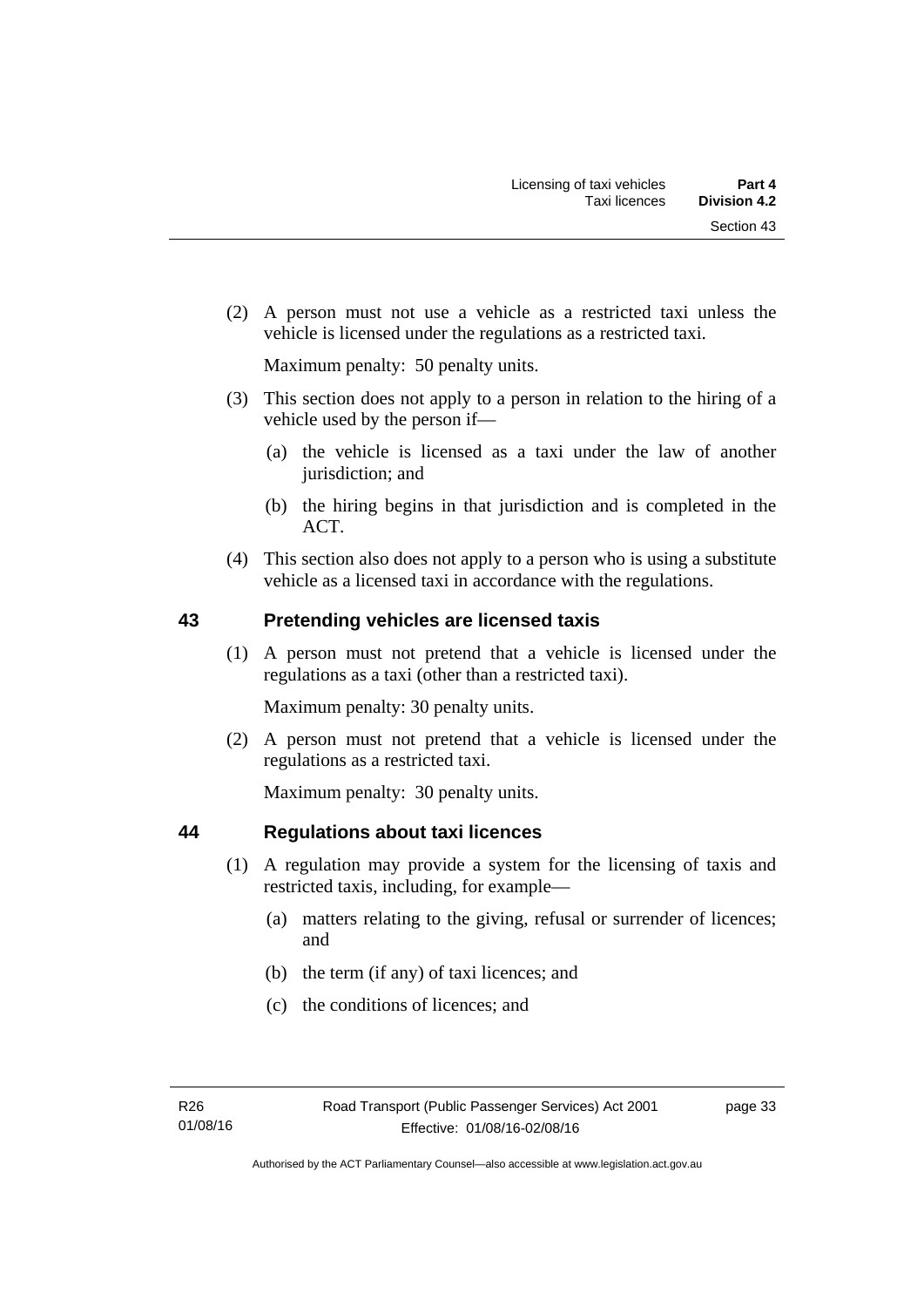- (d) the circumstances in which a substitute vehicle may be used as a licensed taxi; and
- (e) the action that may be taken in relation to licences in circumstances prescribed by regulation, including—
	- (i) the suspension or cancellation of a licence; and
	- (ii) the imposition of a condition on, or the amendment of a condition of, a licence; and
	- (iii) an order that the holder of a licence pay to the Territory an amount of not more than—
		- (A) for an individual—\$5 000; or
		- (B) for a corporation—\$25 000; and
	- (iv) the reprimanding of the holder of a licence.

#### **Examples of conditions for restricted taxi licences—s (1) (c)**

- 1 how the vehicle to which the restricted taxi licence relates must be equipped
- 2 the kinds of restricted taxi services that may be operated using the vehicle
- *Note* An example is part of the Act, is not exhaustive and may extend, but does not limit, the meaning of the provision in which it appears (see [Legislation Act,](http://www.legislation.act.gov.au/a/2001-14) s 126 and s 132).
- (2) The regulations may place different requirements on the person to whom a taxi licence (other than a restricted taxi licence) is issued and a person to whom the licence is hired.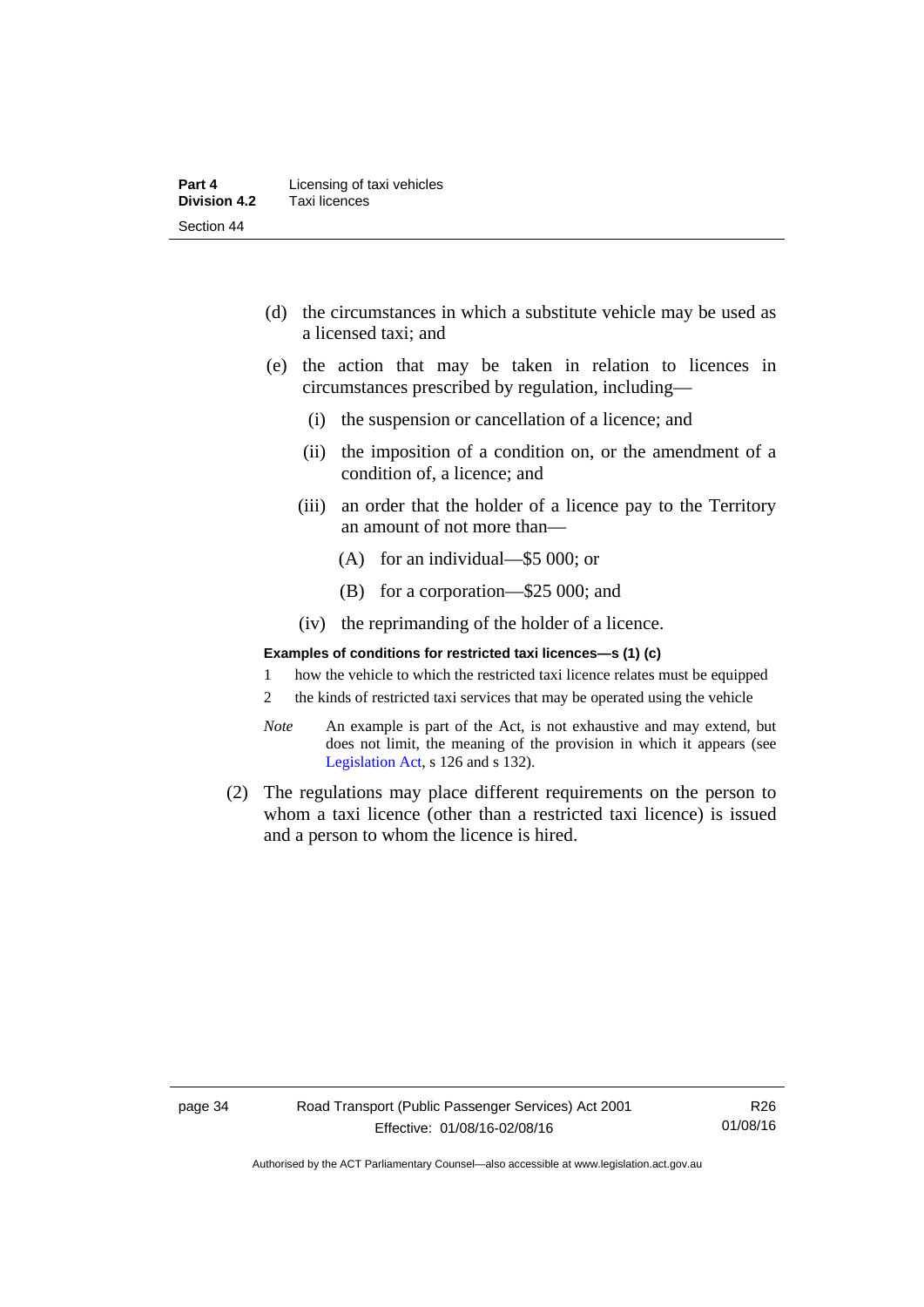# **Part 5 Taxi services**

# **Division 5.1 Basic concepts**

# **45 Meaning of** *taxi*

A *taxi* is a vehicle (other than a bus or demand responsive service vehicle) that stands or plies for hire for the transport of passengers along a road or road related area, and includes a restricted taxi.

*Note* References to *taxi* include a *restricted taxi* unless the contrary intention otherwise appears (see [Legislation Act,](http://www.legislation.act.gov.au/a/2001-14) s 155).

# **46 Meaning of** *restricted taxi*

A *restricted taxi* is a vehicle (other than a bus or demand responsive service vehicle) that stands or plies for hire for the transport of passengers along a road or road related area and that is licensed under the regulations as a restricted taxi.

# **47 Meaning of** *taxi service*

A *taxi service* is a public passenger service operated using 1 or more taxis (including restricted taxis).

# **48 Meaning of** *restricted taxi service*

A *restricted taxi service* is a public passenger service operated using only 1 or more restricted taxis.

# **Examples of kinds of restricted taxi services**

- 1 a service that must give priority to the transport of people with disabilities
- 2 a service with no requirement to give priority to the transport of people with disabilities
- *Note* An example is part of the Act, is not exhaustive and may extend, but does not limit, the meaning of the provision in which it appears (see [Legislation Act,](http://www.legislation.act.gov.au/a/2001-14) s 126 and s 132).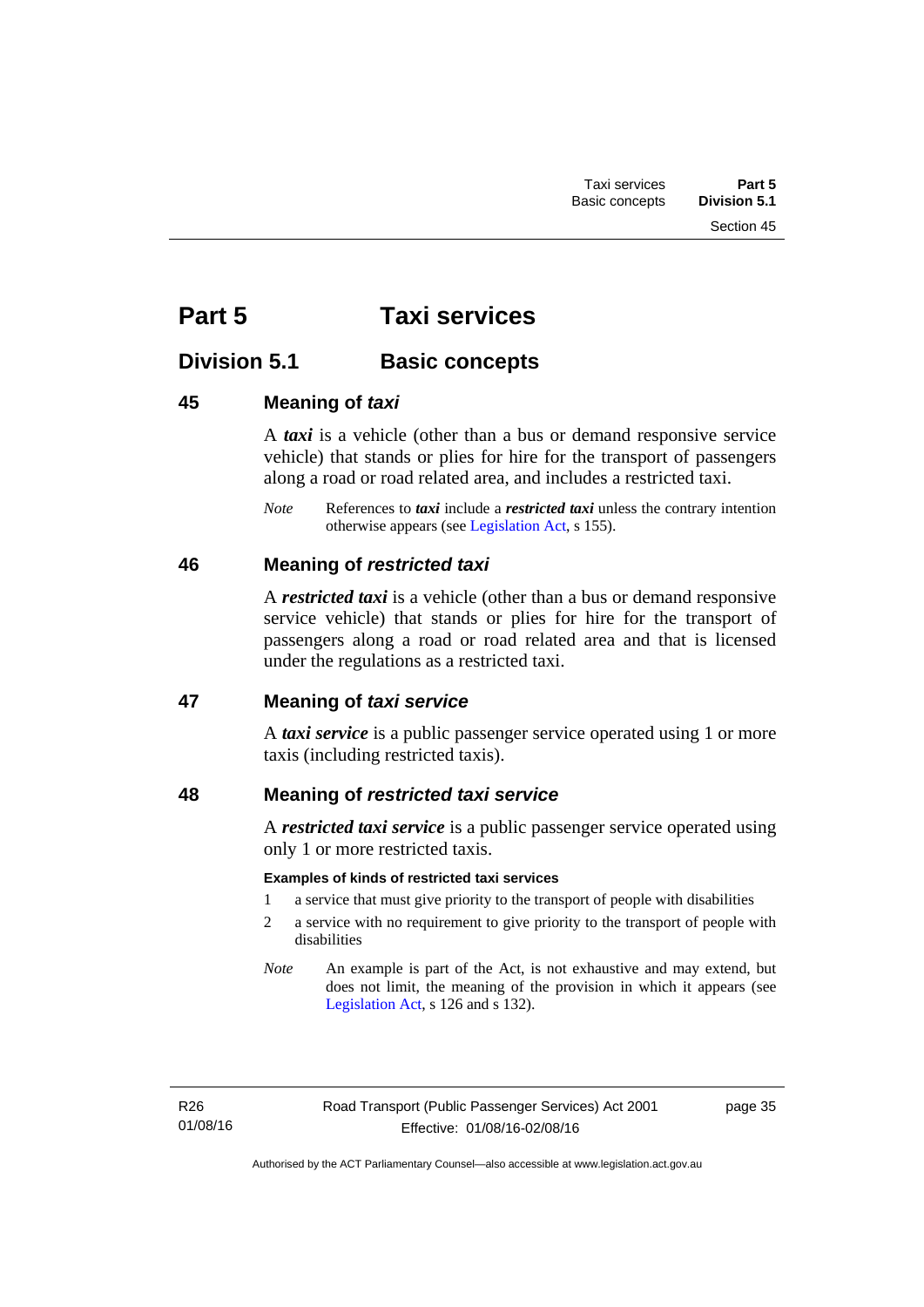# **Division 5.2 Accreditation of taxi service operators**

### **49 Taxi service operators—purposes of accreditation**

The purpose of accreditation under the regulations to operate a taxi service is to ensure that—

- (a) the accredited person has the financial capacity to meet the service standards for the service; and
- (b) the accredited person, and each person who is concerned with, or takes part in, the management of the service, are suitable people to operate the service; and
- (c) the accredited person, and each person who is concerned with, or takes part in, the management of the service, have demonstrated the capacity to comply with the relevant regulations and, in particular, the regulations about—
	- (i) the safety of passengers and the public; and
	- (ii) the maintenance of taxis.

# **50 Taxi service operators—regulations about accreditation system**

- (1) A regulation may provide a system for the accreditation of people to operate taxi services, including, for example—
	- (a) the kinds of accreditations; and
	- (b) the kinds of taxis and taxi services that a person who holds a particular kind of accreditation is entitled to operate; and
	- (c) the conditions of accreditations; and
	- (d) matters relating to the giving, refusal or surrender of accreditations; and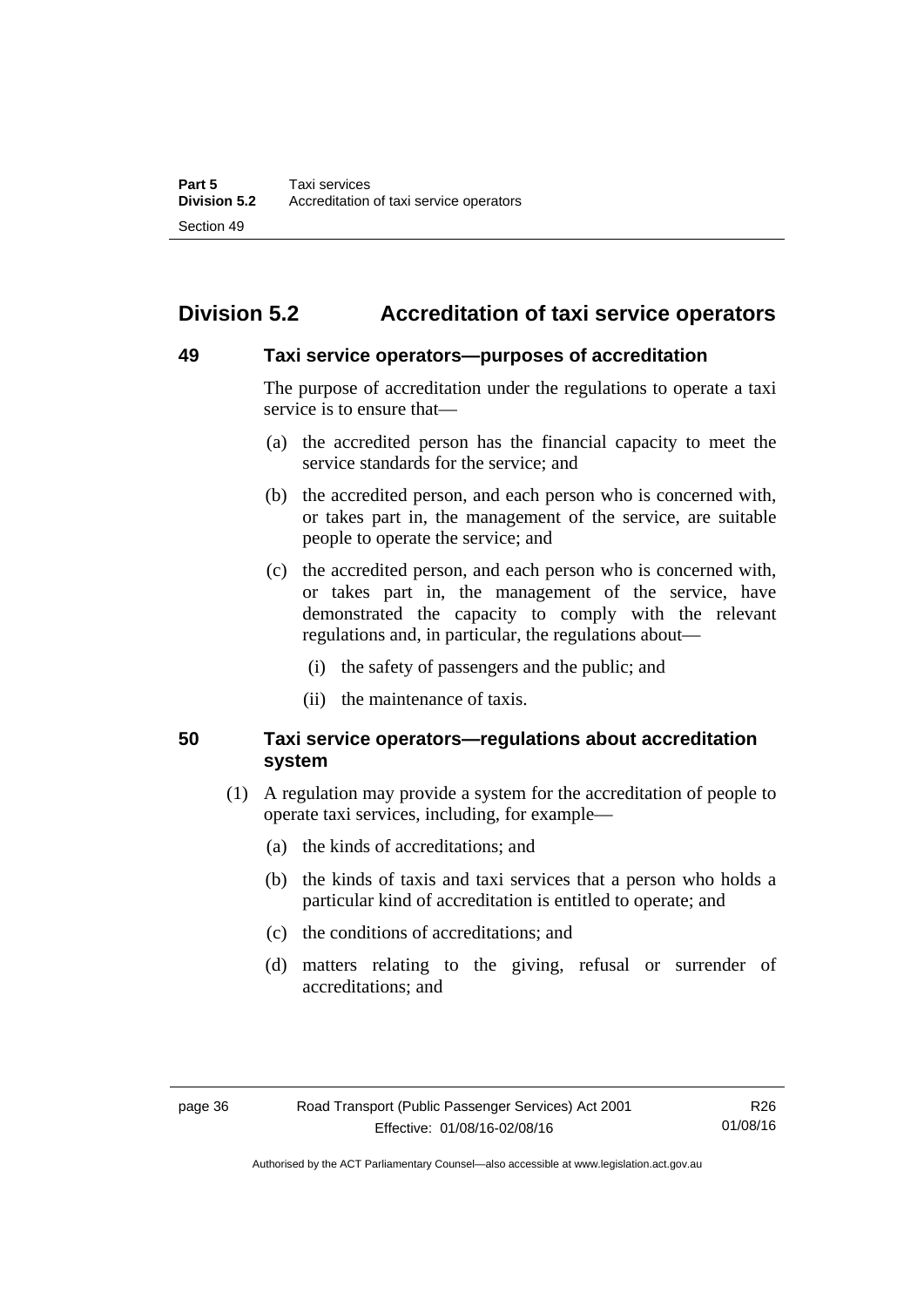- (e) the action that may be taken in relation to an accredited person in circumstances prescribed by regulation, including—
	- (i) the suspension or cancellation of an accreditation; and
	- (ii) the imposition of a condition on, or the amendment of a condition of, an accreditation; and
	- (iii) an order that an accredited person pay to the Territory an amount of not more than—
		- (A) for an individual—\$5 000; or
		- (B) for a corporation—\$25 000; and
	- (iv) the reprimanding of an accredited person.
- *Note* An example is part of the Act, is not exhaustive and may extend, but does not limit, the meaning of the provision in which it appears (see [Legislation Act,](http://www.legislation.act.gov.au/a/2001-14) s 126 and s 132).
- (2) The regulations may make provision in relation to the accreditation of people to operate taxi services, including, for example—
	- (a) requirements about the suitability of the applicant and each person who will be concerned with, or take part in, the management of the service; and
	- (b) capacity to meet service standards; and
	- (c) financial viability.
- (3) For subsection (1) (a), the regulations must provide for the accreditation of people to operate—
	- (a) a taxi service (other than a restricted taxi service); and
	- (b) a restricted taxi service.
	- *Note* For examples of kinds of restricted taxi services, see s 48.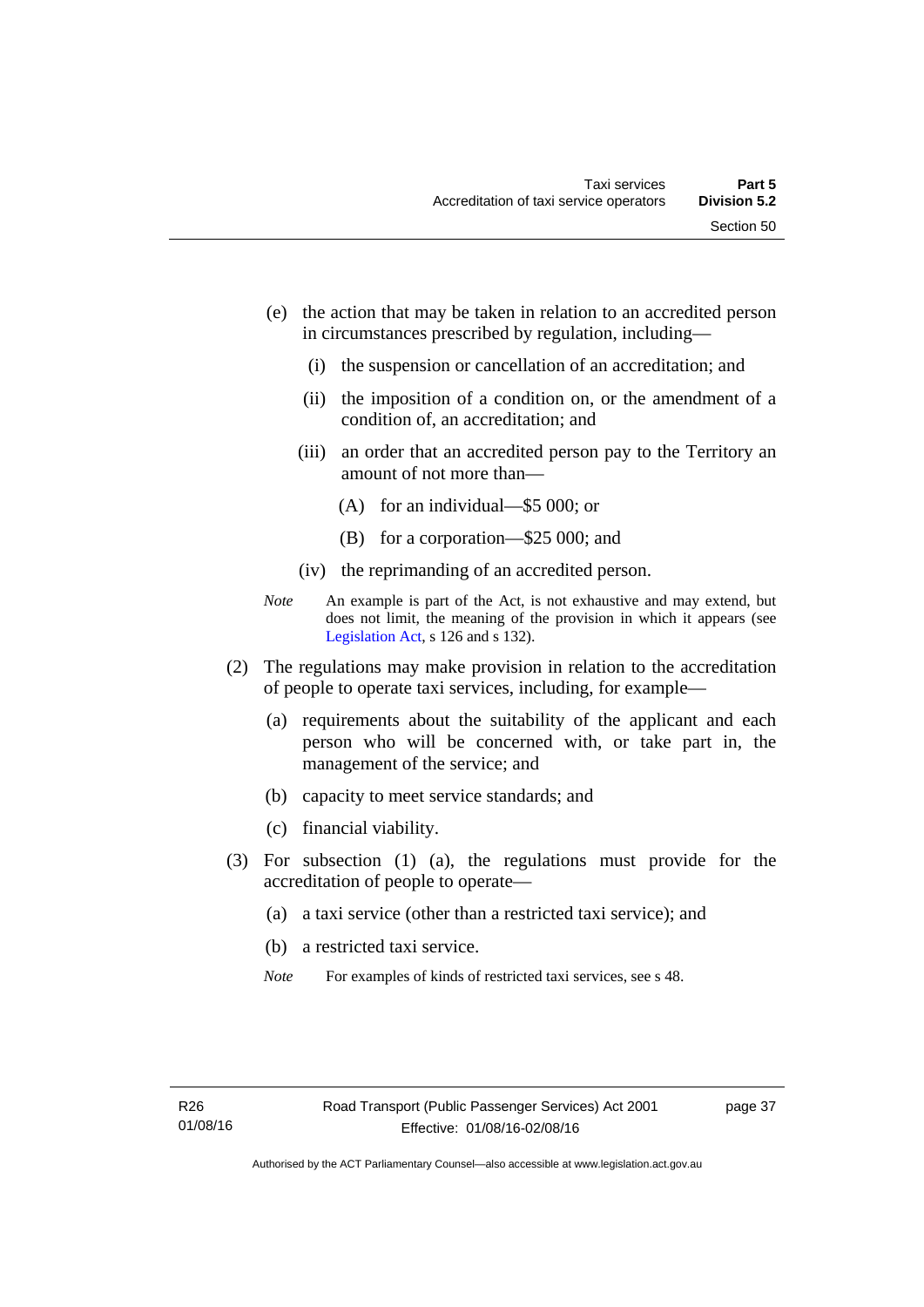# **Division 5.3 Entitlement to operate taxi services**

### **51 Entitlement to operate taxi services**

A person is entitled to operate a particular kind of taxi service, in or partly in the ACT, if—

- (a) the person is accredited under the regulations to operate a taxi service of that kind; and
- (b) the vehicles used to operate the service are licensed under the regulations as taxis for that kind of taxi service; and
- (c) the person is either—
	- (i) affiliated with an accredited transport booking service; or
	- (ii) an independent taxi service operator.

# **52 Unaccredited operators not to operate taxi services**

(1) A person must not operate, in or partly in the ACT, a taxi service of a particular kind unless the person is accredited under the regulations to operate the taxi service of that kind.

Maximum penalty: 50 penalty units.

- (2) This section does not apply to a person in relation to the hiring of a taxi operated by the person if—
	- (a) the person is authorised to operate a taxi service under the law of another jurisdiction; and
	- (b) the hiring begins in that jurisdiction and is completed in the ACT.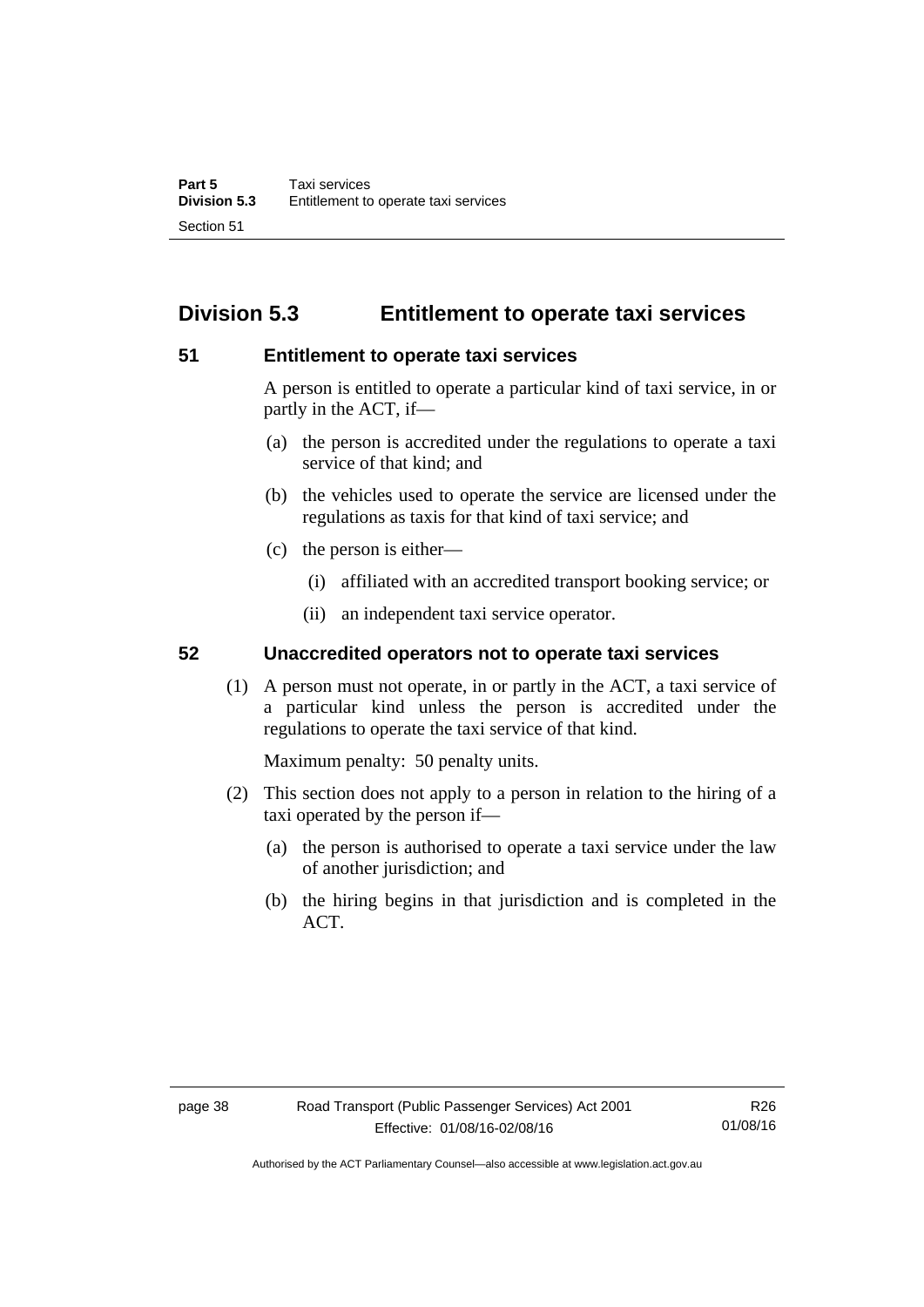# **53 Pretending to be an accredited taxi service operator**

 (1) A person must not pretend to be accredited under the regulations to operate a taxi service.

Maximum penalty: 30 penalty units.

 (2) A person must not pretend to be accredited under the regulations to operate a particular kind of taxi service.

Maximum penalty: 30 penalty units.

# **Division 5.4 Regulation of taxi services**

# **56 Regulations about operation of taxi services by accredited people**

A regulation may make provision in relation to the operation of taxi services by accredited taxi service operators, including, for example—

- (a) the specifications for, and operation of—
	- (i) equipment in taxis to receive messages from transport booking services; and
	- (ii) taximeters; and
- (b) the operation of a taxi service by an independent taxi service operator; and
- (c) the supervision and monitoring of taxi drivers for compliance with the service standards and the responsibilities of the operator in relation to a failure to comply with the standards; and
- (d) the safety of passengers (including, for example, by the use of particular kinds of security devices) and the public; and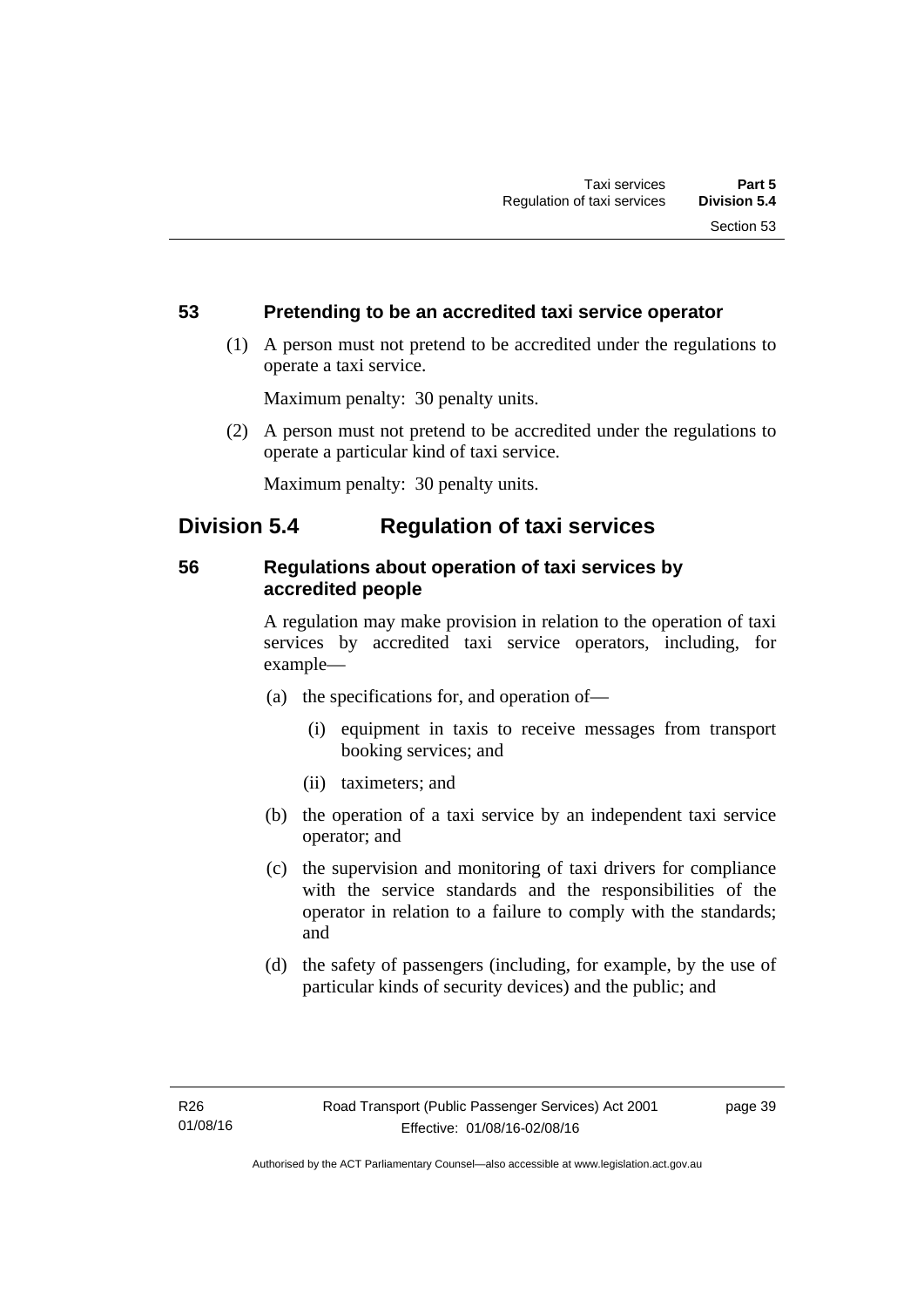- (e) the qualifications, training and experience of accredited taxi service operators and taxi drivers (including, for example, in relation to particular kinds of taxi services); and
- (f) maximum driving times and minimum rest times of taxi drivers; and
- (g) insurance; and
- (h) customer complaints and inquiries; and
	- *Note* For the vehicle age limitations on the registration of a motor vehicle as a taxi, see the *[Road Transport \(Vehicle Registration\)](http://www.legislation.act.gov.au/sl/2000-12)  [Regulation 2000](http://www.legislation.act.gov.au/sl/2000-12)*, s 32B.
- (i) lost property; and
- (j) the obligations of taxi drivers and other people providing services to or on behalf of accredited taxi service operators; and
- (k) the operation of particular kinds of taxis (including, for example, taxis with wheelchair access) and taxi services; and
- (l) the requirements that taxis, and their equipment and fittings (internal and external) (including, for example, baby capsules), must comply with; and
- (m) the maintenance and condition of taxis; and
- (n) the making and keeping of records and their inspection; and
- (o) the auditing of records and systems; and
- (p) the provision of information and reports to the road transport authority.
- *Note* An example is part of the Act, is not exhaustive and may extend, but does not limit, the meaning of the provision in which it appears (see [Legislation Act,](http://www.legislation.act.gov.au/a/2001-14) s 126 and s 132).

Authorised by the ACT Parliamentary Counsel—also accessible at www.legislation.act.gov.au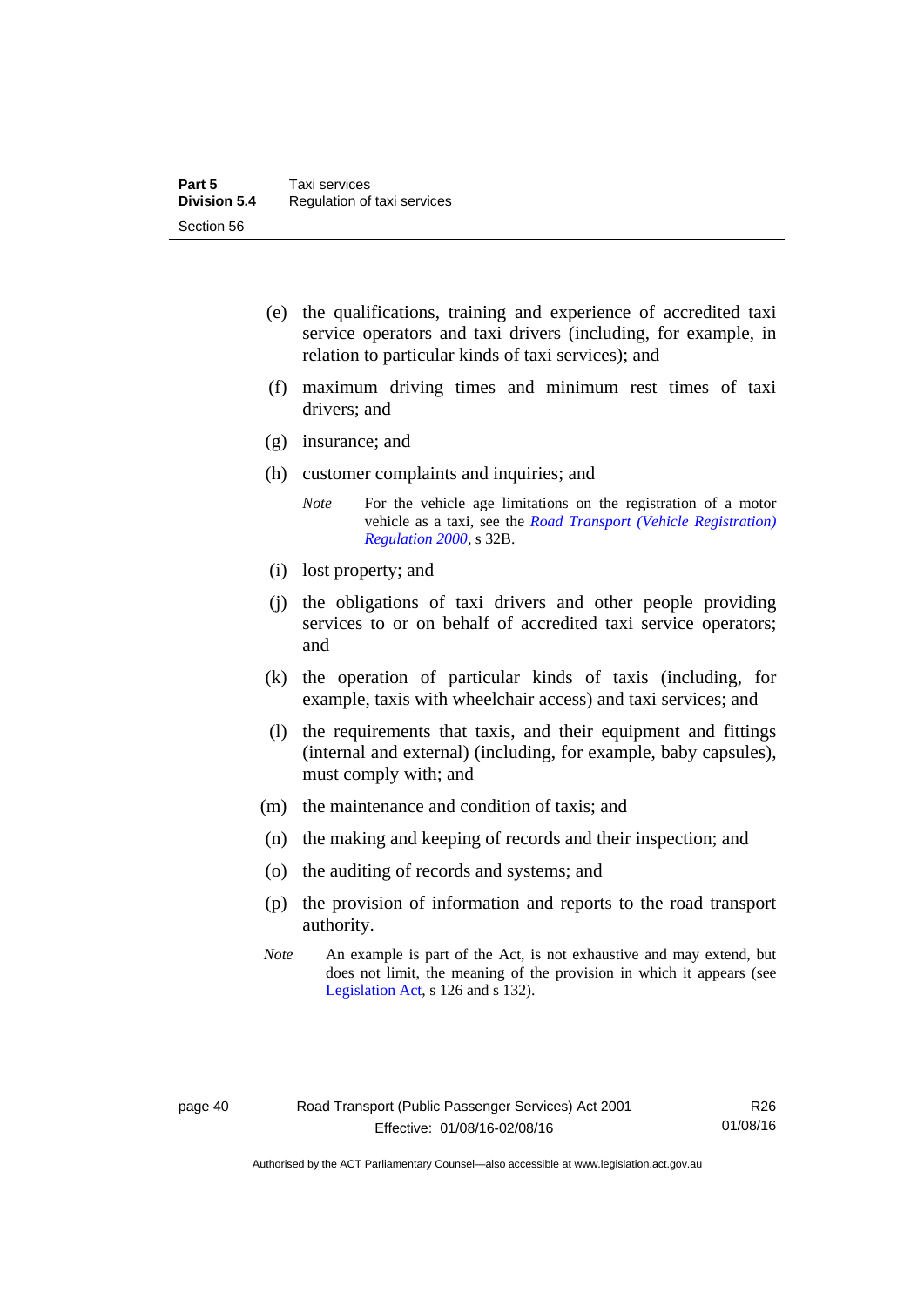# **57 Regulations about operation of taxis**

A regulation may make provision in relation to the operation of taxis, including, for example—

- (a) the solicitation of passengers or hirings; and
- (b) the hiring of vehicles and the payment of fares; and
- (c) the picking-up and dropping-off of passengers and other matters relating to the transport of passengers; and
- (d) the transport of passengers' luggage or other goods, and animals; and
- (e) the regulation or prohibition of the use of vehicles on certain roads or road related areas; and
- (f) the design, equipment and fittings (internal or external) of vehicles; and
- (g) the regulation or prohibition of notices, signs and advertisements inside or on the outside of vehicles; and
- (h) the records to be made and kept by drivers, how they are to be made and kept, and their inspection; and
- (i) the provision, use and operation of taxi zones.
- *Note* An example is part of the Act, is not exhaustive and may extend, but does not limit, the meaning of the provision in which it appears (see [Legislation Act,](http://www.legislation.act.gov.au/a/2001-14) s 126 and s 132).

# **58 Regulations about taxi drivers**

A regulation may make provision in relation to taxi drivers, including, for example—

- (a) the powers, duties and conduct of taxi drivers; and
- (b) the training of drivers; and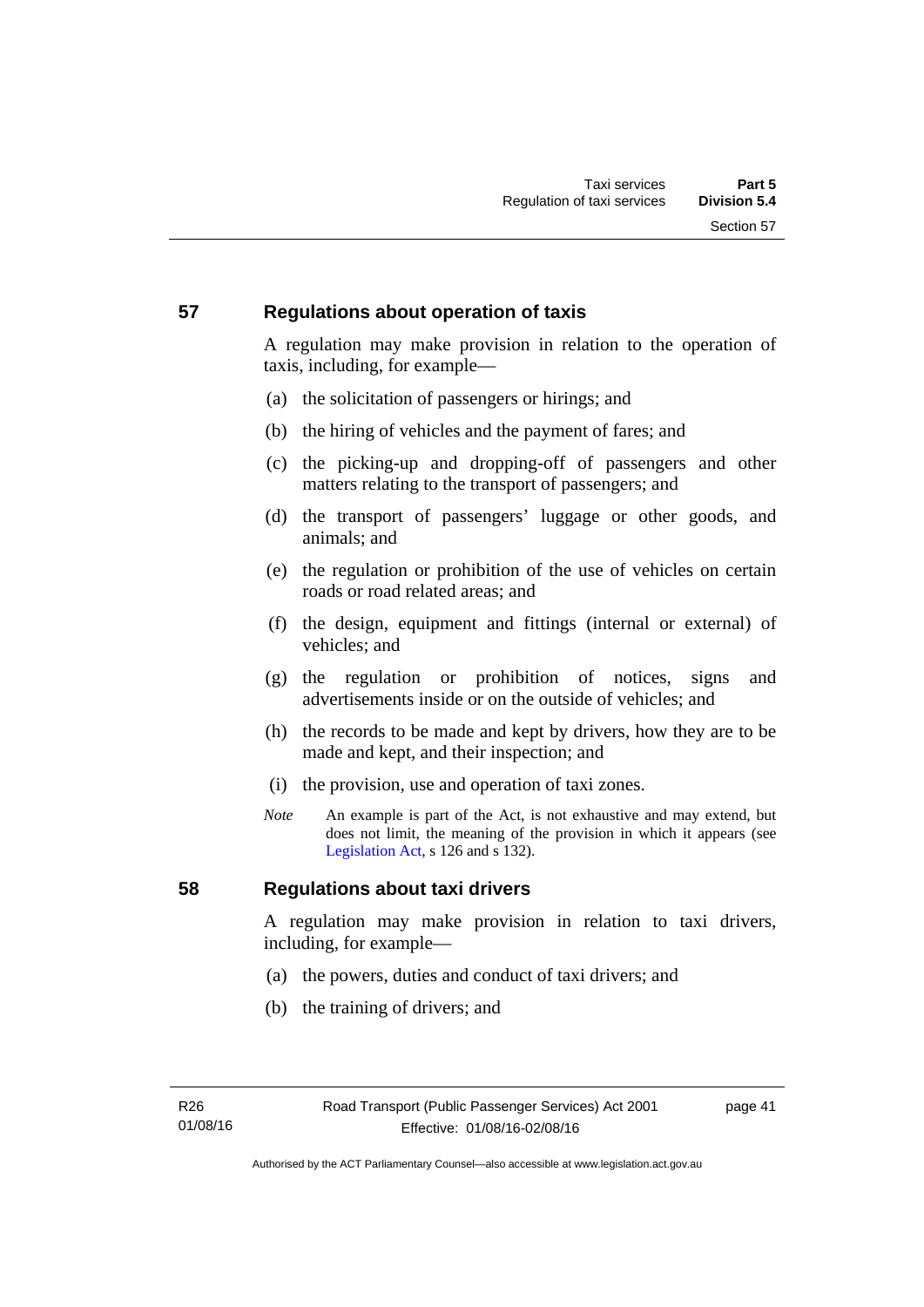- (c) how taxi drivers must dress.
- *Note 1* For the licensing of people to drive taxis, see the *[Road Transport](http://www.legislation.act.gov.au/sl/2000-14)  [\(Driver Licensing\) Regulation 2000](http://www.legislation.act.gov.au/sl/2000-14)*.
- *Note 2* An example is part of the Act, is not exhaustive and may extend, but does not limit, the meaning of the provision in which it appears (see [Legislation Act,](http://www.legislation.act.gov.au/a/2001-14) s 126 and s 132).

#### **59 Regulations about conduct of taxi passengers**

A regulation may make provision in relation to the conduct of passengers being carried by taxis, including, for example—

- (a) the regulation or prohibition of eating and drinking; and
- (b) the authority of taxi drivers, police officers and authorised people to direct people contravening a regulation to leave a taxi; and
- (c) the authority of police officers and authorised people to remove people from a taxi if they fail to leave when directed.

### **60 Power to determine taxi fares**

- (1) The Minister may determine fares, and ways of calculating fares, for hiring or using a taxi.
	- *Note* Power to make a statutory instrument includes power to make different provision in relation to different matters or different classes of matters, and to make an instrument that applies differently by reference to stated exceptions or factors (see [Legislation Act](http://www.legislation.act.gov.au/a/2001-14), s 48).
- (2) A determination is a disallowable instrument.
	- *Note* A disallowable instrument must be notified, and presented to the Legislative Assembly, under the [Legislation Act.](http://www.legislation.act.gov.au/a/2001-14)
- (3) In this section:

*fare* includes a charge relating to hiring or using a taxi.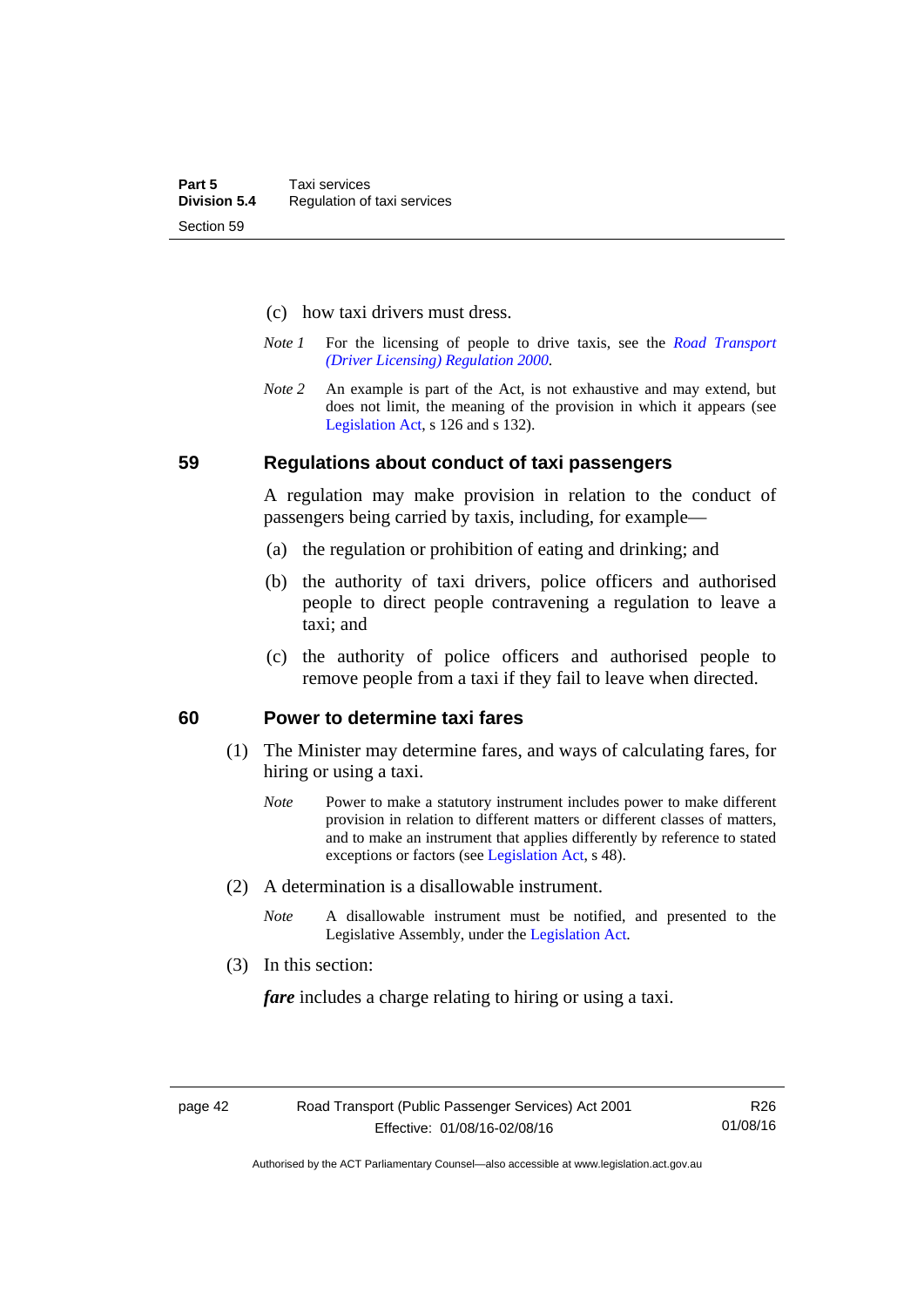Section 60A

# **Part 5A Ridesharing**

# **Division 5A.1 Basic concepts**

# **60A Meaning of** *rideshare service***,** *rideshare driver***,** *rideshare* **and** *rideshare vehicle*

In this Act:

#### *rideshare service*—

- (a) means a public passenger service where—
	- (i) a passenger books the transport through a transport booking service; and
	- (ii) the transport booking service communicates the passenger's booking to a driver (the *rideshare driver*); and
	- (iii) the driver carries out the transport booked (the *rideshare*) using a vehicle (the *rideshare vehicle*); but
- (b) does not include a public passenger service provided by a taxi service or hire car service.
- *Note 1* A *public passenger service* is a service for the transport of passengers for a fare or other consideration by public passenger vehicles along a road or road related area (see s 10).
- *Note 2 Transport booking service*—see s 28.
- *Note 3* A rideshare driver must be accredited (see s 60E). A rideshare vehicle must be licensed (see s 60G).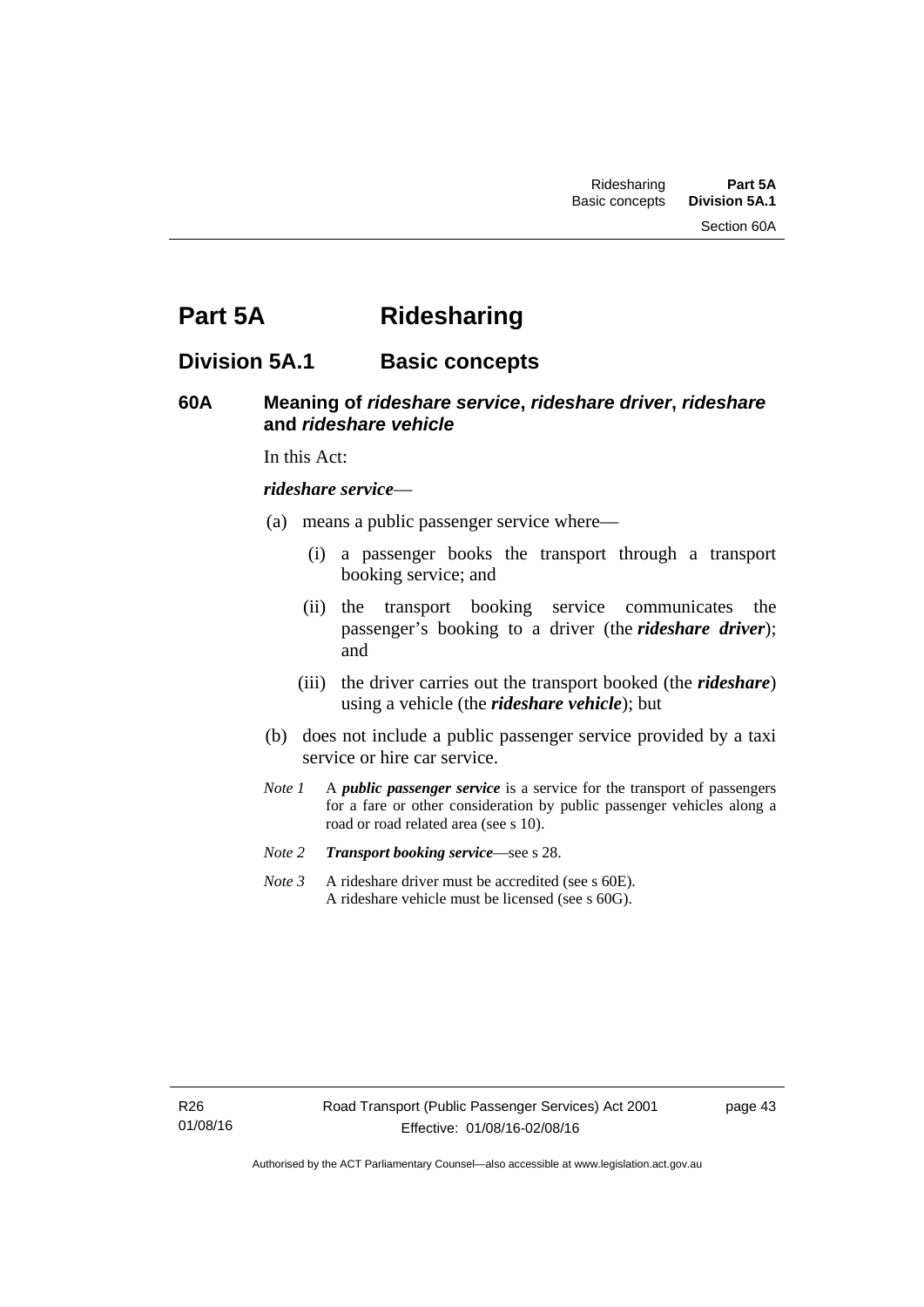**Part 5A** Ridesharing<br>**Division 5A.2** Rideshare d **Division 5A.2** Rideshare drivers Section 60B

# **Division 5A.2 Rideshare drivers**

- *Note 1* A rideshare driver for a rideshare must hold a public vehicle licence to drive the rideshare vehicle (see *[Road Transport \(Driver Licensing\)](http://www.legislation.act.gov.au/a/1999-78)  [Act 1999](http://www.legislation.act.gov.au/a/1999-78)*, s 31).
- *Note 2* Rideshare drivers' insurance is dealt with in pt 8A.

# **Subdivision 5A.2.1 Rideshare drivers—accreditation**

### **60B Rideshare driver—purposes of accreditation**

The purpose of accreditation under the regulation to operate a rideshare service is to ensure that the accredited person—

- (a) is a suitable person to operate a rideshare service; and
- (b) has demonstrated the capacity to comply with relevant regulations and, in particular, regulations about the safety of passengers and the public.

# **60C Rideshare driver—regulations about accreditation system**

- (1) A regulation may provide a system for the accreditation of people to operate rideshare services, including, for example—
	- (a) the conditions of accreditations; and
	- (b) matters in relation to the giving, refusal or surrender of accreditations; and
	- (c) the action that may be taken in relation to an accredited person in circumstances prescribed by regulation, including, for example—
		- (i) the suspension or cancellation of an accreditation; and
		- (ii) the imposition of a condition on, or the amendment of a condition of, an accreditation; and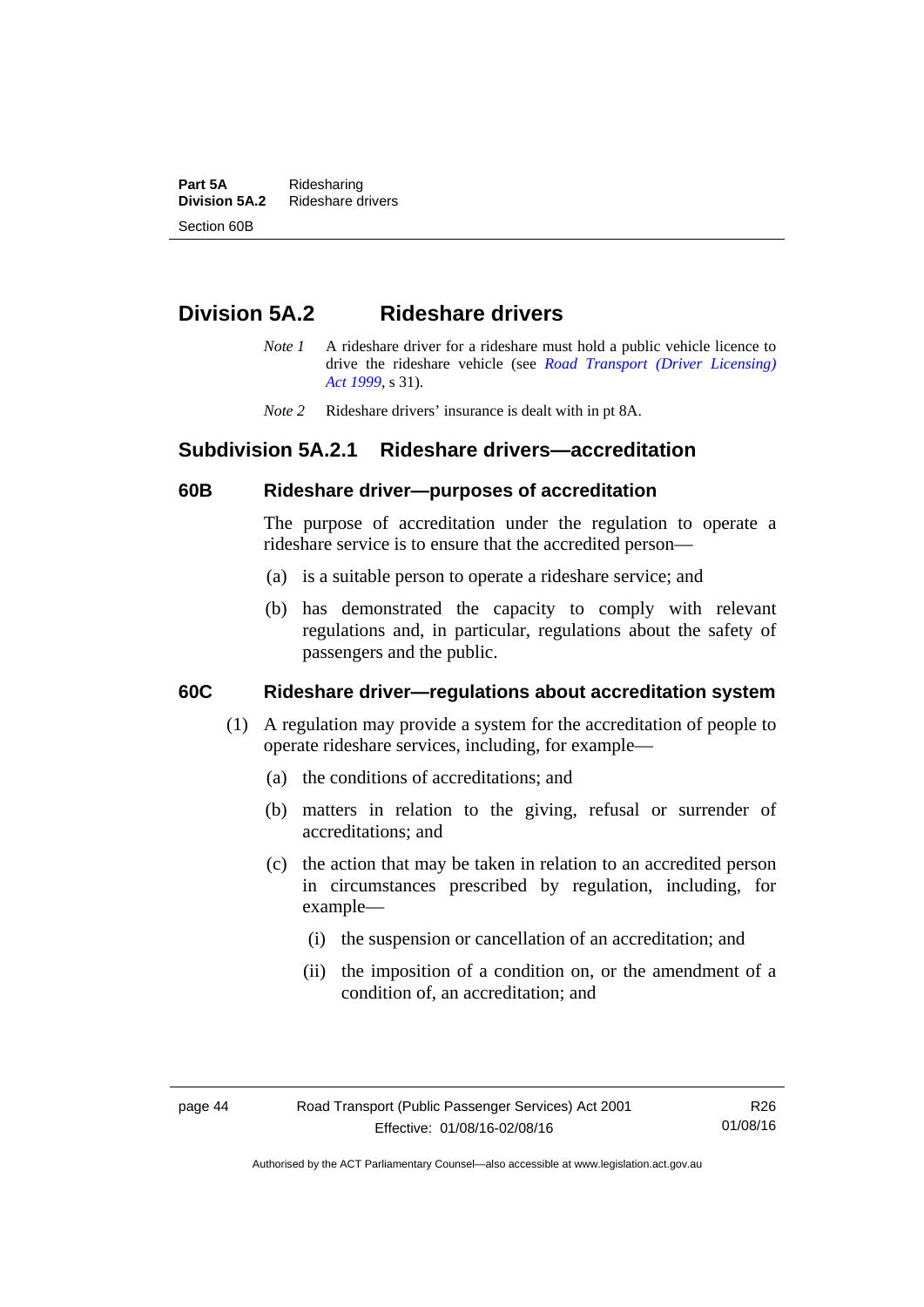- (iii) an order that an accredited person pay to the Territory an amount of not more than—
	- (A) for an individual—\$5 000; or
	- (B) for a corporation—\$25 000; and
- (iv) the reprimanding of an accredited person.
- *Note* An example is part of the Act, is not exhaustive and may extend, but does not limit, the meaning of the provision in which it appears (see [Legislation Act,](http://www.legislation.act.gov.au/a/2001-14) s 126 and s 132).
- (2) A regulation may make provision in relation to the accreditation of people to operate rideshare services, including, for example—
	- (a) requirements about the suitability of the applicant; and
	- (b) capacity to meet service standards.

### **60D Entitlement to operate rideshare services**

A person is entitled to operate a rideshare service in, or partly in, the ACT if the person is—

- (a) an accredited rideshare driver; and
- (b) an affiliated driver for a transport booking service.

# **60E Rideshare driver must be accredited**

- (1) A person commits an offence if the person—
	- (a) is a rideshare driver for a rideshare carried out in, or partly in, the ACT; and
	- (b) is not an accredited rideshare driver.

Maximum penalty: 50 penalty units.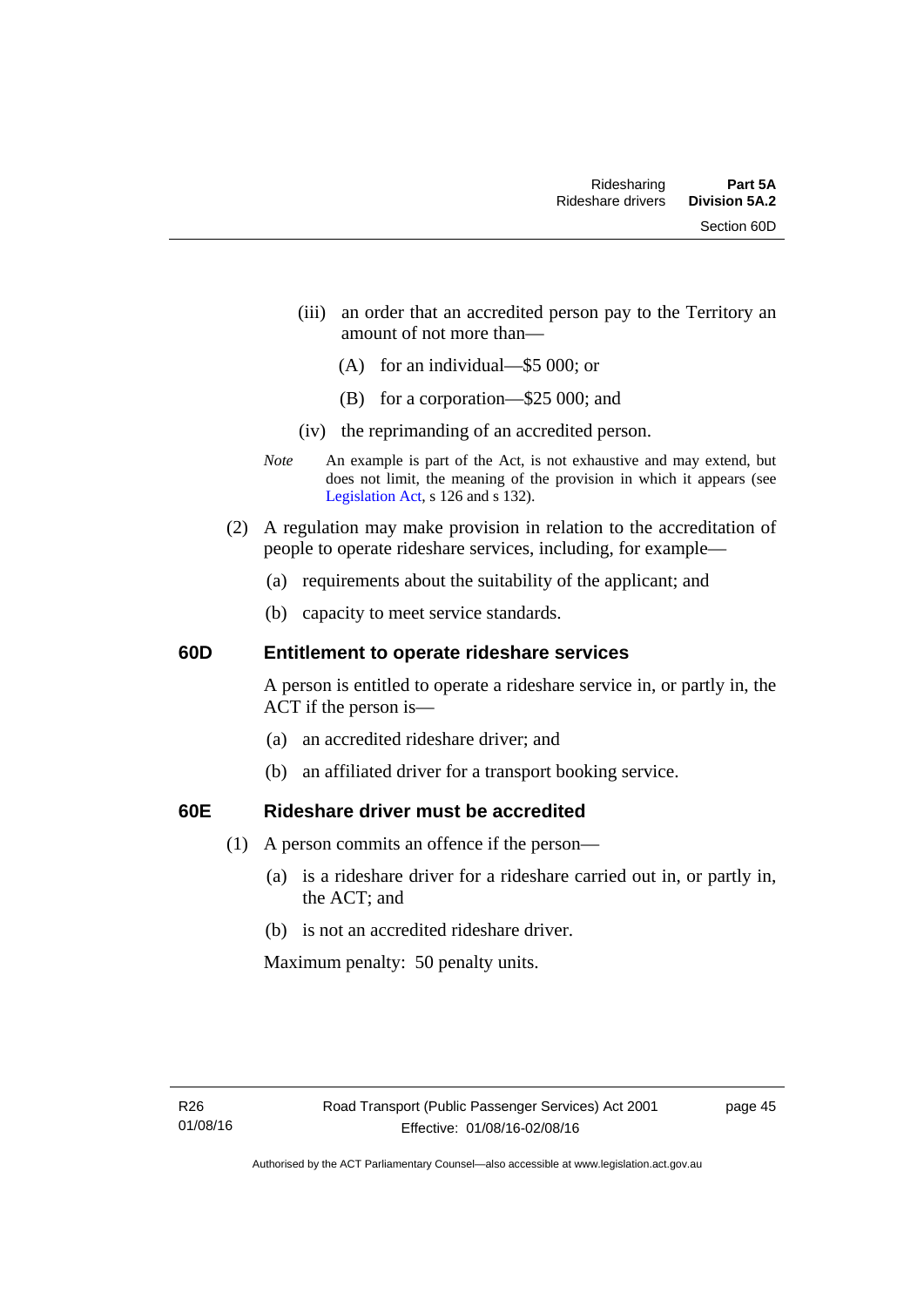- (2) This section does not apply to a person in relation to a rideshare if—
	- (a) the person is authorised to operate a rideshare service under the law of another jurisdiction; and
	- (b) the rideshare starts in that jurisdiction and is completed in the ACT; and
	- (c) the rideshare is of a kind that the person is authorised to operate under the law of that jurisdiction.
- (3) An offence against this section is a strict liability offence.

# **60F Pretend to be accredited rideshare driver**

(1) A person commits an offence if the person pretends to be an accredited rideshare driver.

Maximum penalty: 30 penalty units.

(2) An offence against this section is a strict liability offence.

# **Subdivision 5A.2.2 Rideshare drivers—regulation**

# **60G Rideshare driver must not use unlicensed rideshare vehicle**

- (1) A person commits an offence if—
	- (a) the person is a rideshare driver for a rideshare; and
	- (b) the rideshare vehicle used by the person for the rideshare is not a licensed rideshare vehicle.

Maximum penalty: 50 penalty units.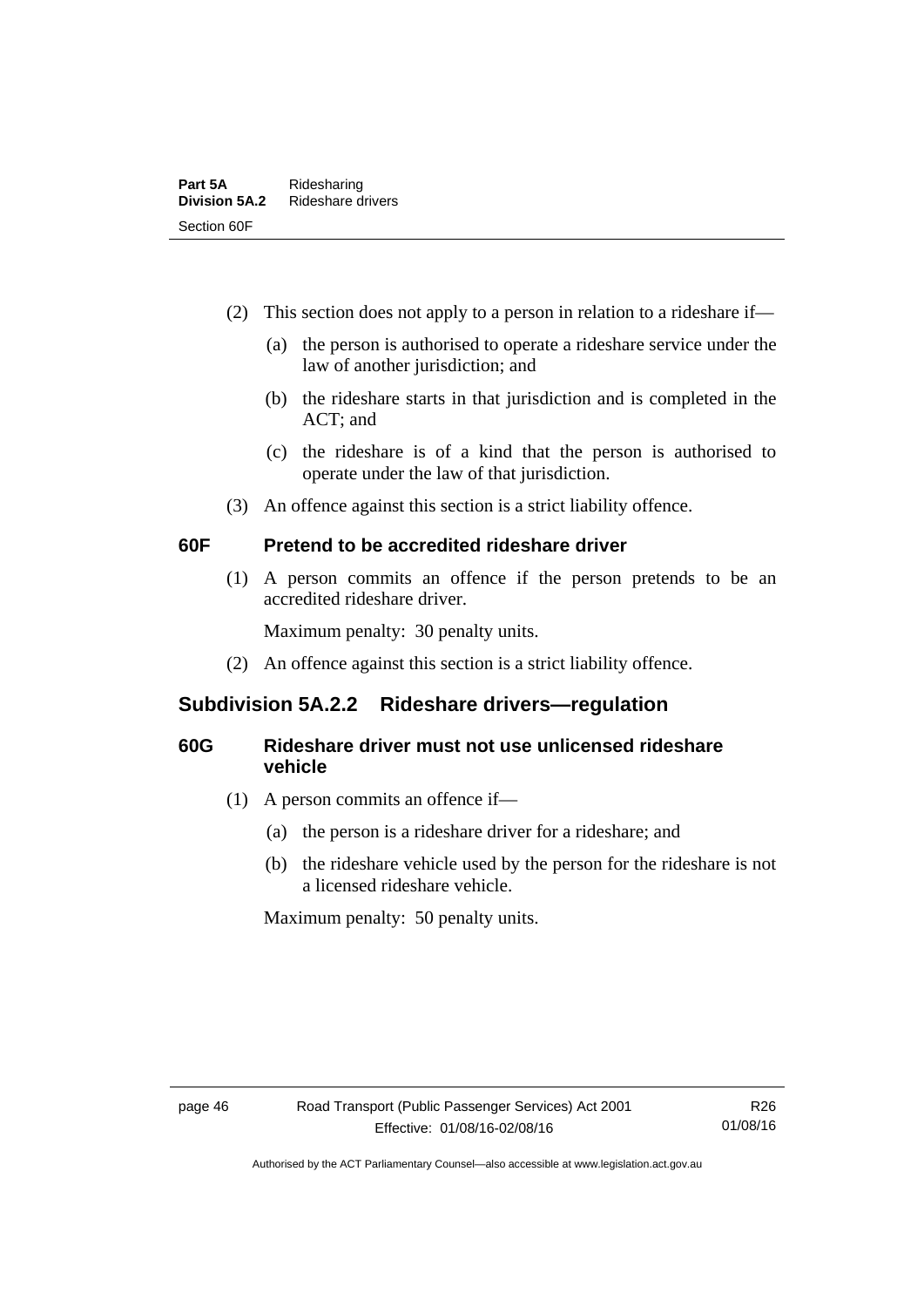- (2) This section does not apply if—
	- (a) the vehicle is licensed as a rideshare vehicle under the law of another jurisdiction; and
	- (b) the rideshare begins in that jurisdiction and is completed in the ACT.

# **60H Regulations about operation of rideshare service**

A regulation may make provision about the operation of rideshare services by rideshare drivers, including, for example—

- (a) compliance with service standards; and
- (b) insurance; and
- (c) the solicitation of passengers or rideshare bookings; and
- (d) the booking of rideshare vehicles; and
- (e) customer complaints and inquiries; and
- (f) lost property; and
- (g) the making and keeping of records and their inspection; and
- (h) the auditing of records and systems; and
- (i) requirements for advertising for the service; and
- (j) the provision of information and reports to the road transport authority.
- *Note* An example is part of the Act, is not exhaustive and may extend, but does not limit, the meaning of the provision in which it appears (see [Legislation Act,](http://www.legislation.act.gov.au/a/2001-14) s 126 and s 132).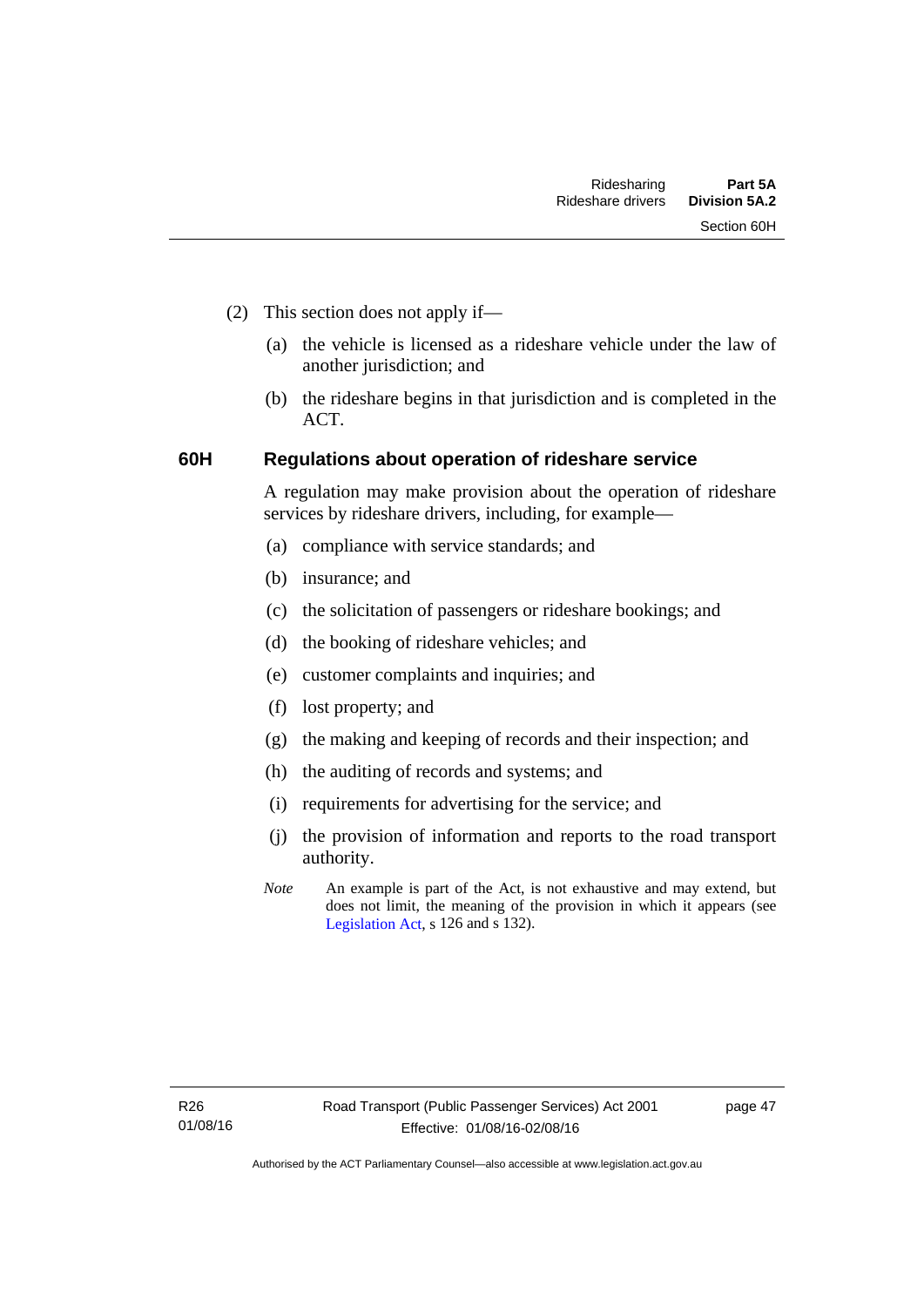#### **Part 5A** Ridesharing<br>**Division 5A.3** Rideshare ve **Division 5A.3** Rideshare vehicles Section 60I

# **60I Regulations about rideshare drivers**

A regulation may make provision about rideshare drivers, including, for example—

- (a) the powers, duties and conduct of rideshare drivers; and
- (b) the safety of rideshare drivers and passengers (including, for example, particular kinds of security devices); and
- (c) the qualifications, training and experience required for rideshare drivers; and
- (d) maximum driving times and minimum rest times of rideshare drivers; and
- (e) the picking up and dropping off of passengers and other matters relating to the transport of passengers; and
- (f) the transport of passengers' luggage or other goods, and animals; and
- (g) the payment by passengers of gratuities and other amounts in addition to fares; and
- (h) the display of licences.
- *Note* An example is part of the Act, is not exhaustive and may extend, but does not limit, the meaning of the provision in which it appears (see [Legislation Act,](http://www.legislation.act.gov.au/a/2001-14) s 126 and s 132).

# **Division 5A.3 Rideshare vehicles**

### **60J Meaning of** *rideshare vehicle licence*

In this Act:

*rideshare vehicle licence* means a licence that—

 (a) is issued under the regulation to the registered operator of a vehicle; and

R26 01/08/16

Authorised by the ACT Parliamentary Counsel—also accessible at www.legislation.act.gov.au

page 48 Road Transport (Public Passenger Services) Act 2001 Effective: 01/08/16-02/08/16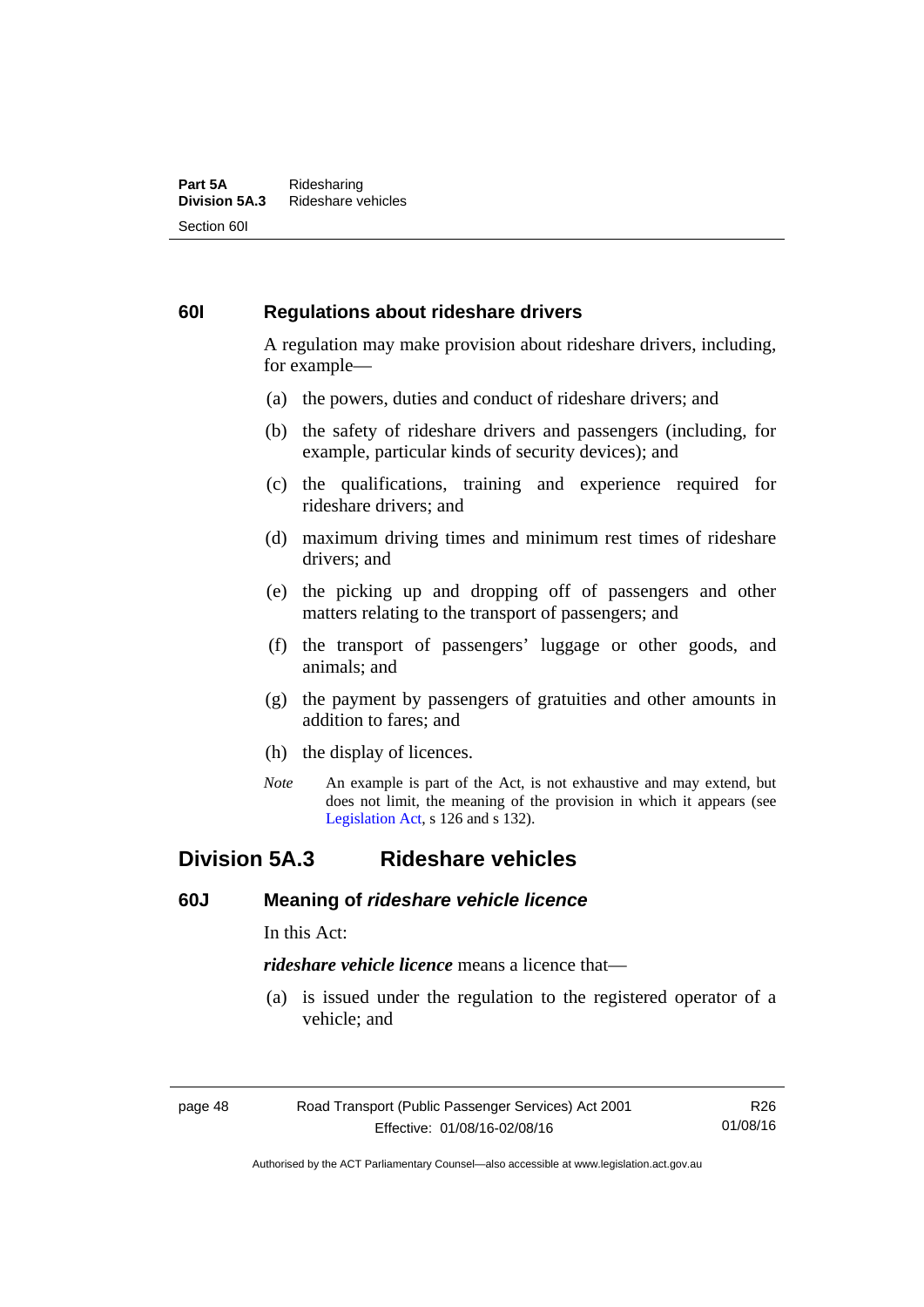- (b) authorises the vehicle to be used as a rideshare vehicle.
- *Note* A rideshare driver must not use an unlicensed rideshare vehicle for a rideshare (see s 60G).

# **60K Rideshare vehicle licence not transferable**

A rideshare vehicle licence is not transferable.

# **60L Pretend vehicle is licensed rideshare vehicle**

A person commits an offence if the person pretends that a vehicle is a licensed rideshare vehicle.

Maximum penalty: 30 penalty units.

# **60M Licensed rideshare vehicle not to be used by unlicensed or unaccredited driver**

A person commits an offence if—

- (a) the person is a rideshare vehicle licensee; and
- (b) the vehicle is used as a rideshare vehicle for a rideshare; and
- (c) the person is not the rideshare driver for the rideshare; and
- (d) the person does not take reasonable steps to ensure that the rideshare driver—
	- (i) either—
		- (A) holds a public vehicle licence to drive the rideshare vehicle; or
		- (B) is exempted by the *[Road Transport \(Driver](http://www.legislation.act.gov.au/sl/2000-14/default.asp)  [Licensing\) Regulation 2000](http://www.legislation.act.gov.au/sl/2000-14/default.asp)* from holding an Australian driver licence; and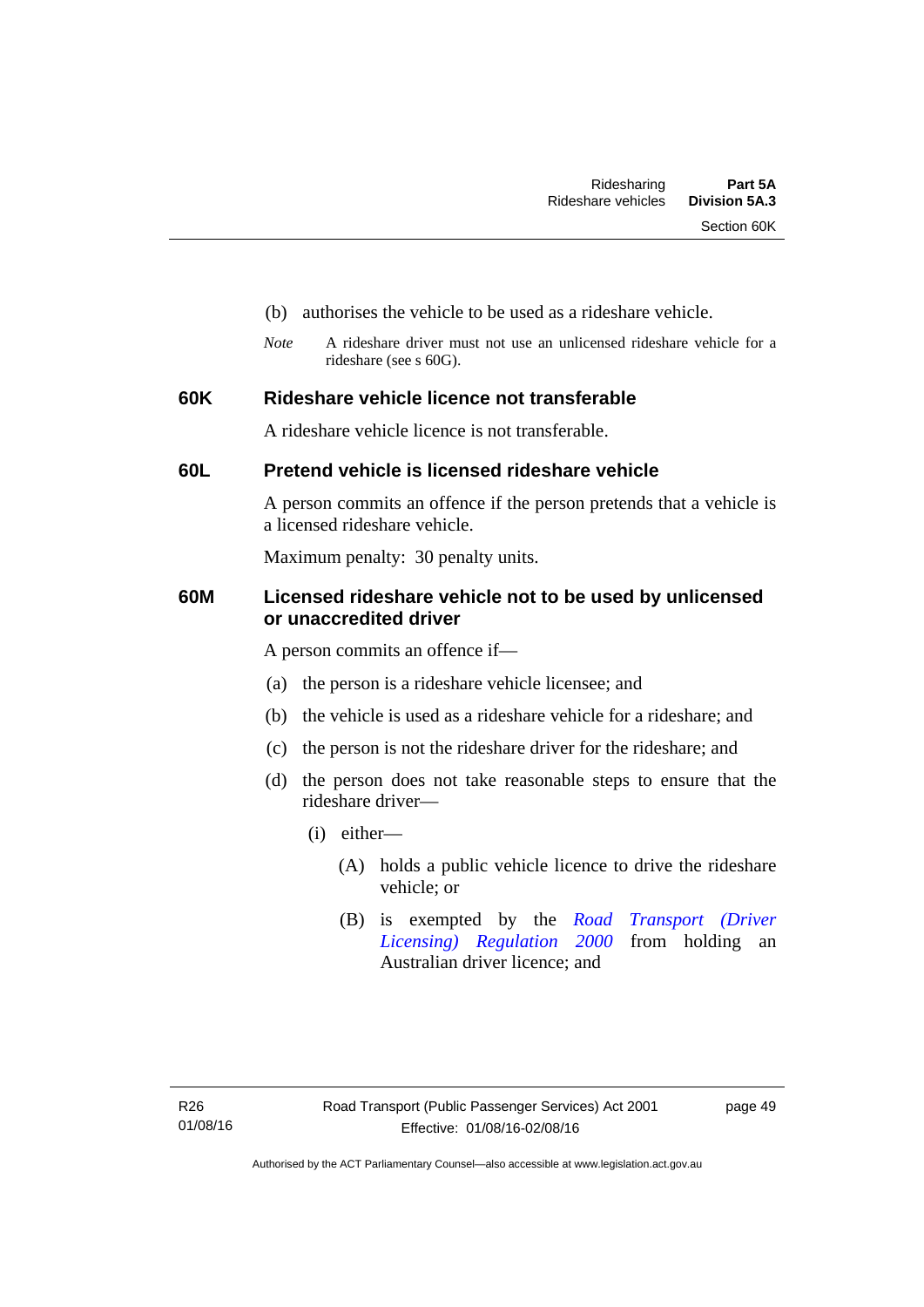(ii) is an accredited rideshare driver.

Maximum penalty: 20 penalty units.

- *Note 1* A rideshare driver must hold a public vehicle licence to drive the rideshare vehicle (see *[Road Transport \(Driver Licensing\) Act 1999](http://www.legislation.act.gov.au/a/1999-78)*, s 31).
- *Note 2* Rideshare drivers' insurance is dealt with in pt 8A.

# **60N Licensed rideshare vehicle not to be used unless insured**

A person commits an offence if—

- (a) the person is a rideshare vehicle licensee; and
- (b) the vehicle is used as a rideshare vehicle for a rideshare; and
- (c) the person is not the rideshare driver for the rideshare; and
- (d) the person does not take reasonable steps to ensure that the vehicle is insured in the way prescribed by regulation.

Maximum penalty: 50 penalty units.

*Note* Additional public passenger vehicle insurance is dealt with in pt 8A.

# **60O Regulations about rideshare vehicles**

- (1) A regulation may provide a system for the licensing of rideshare vehicles, including, for example—
	- (a) matters in relation to the giving, refusal or surrender of rideshare vehicle licences; and
	- (b) the term of rideshare vehicle licences; and
	- (c) the conditions of rideshare vehicle licences; and
	- (d) the action that may be taken in relation to rideshare vehicle licences in circumstances prescribed by regulation, including, for example—
		- (i) the suspension or cancellation of a licence; and

| page 50 | Road Transport (Public Passenger Services) Act 2001 | R26      |
|---------|-----------------------------------------------------|----------|
|         | Effective: 01/08/16-02/08/16                        | 01/08/16 |

Authorised by the ACT Parliamentary Counsel—also accessible at www.legislation.act.gov.au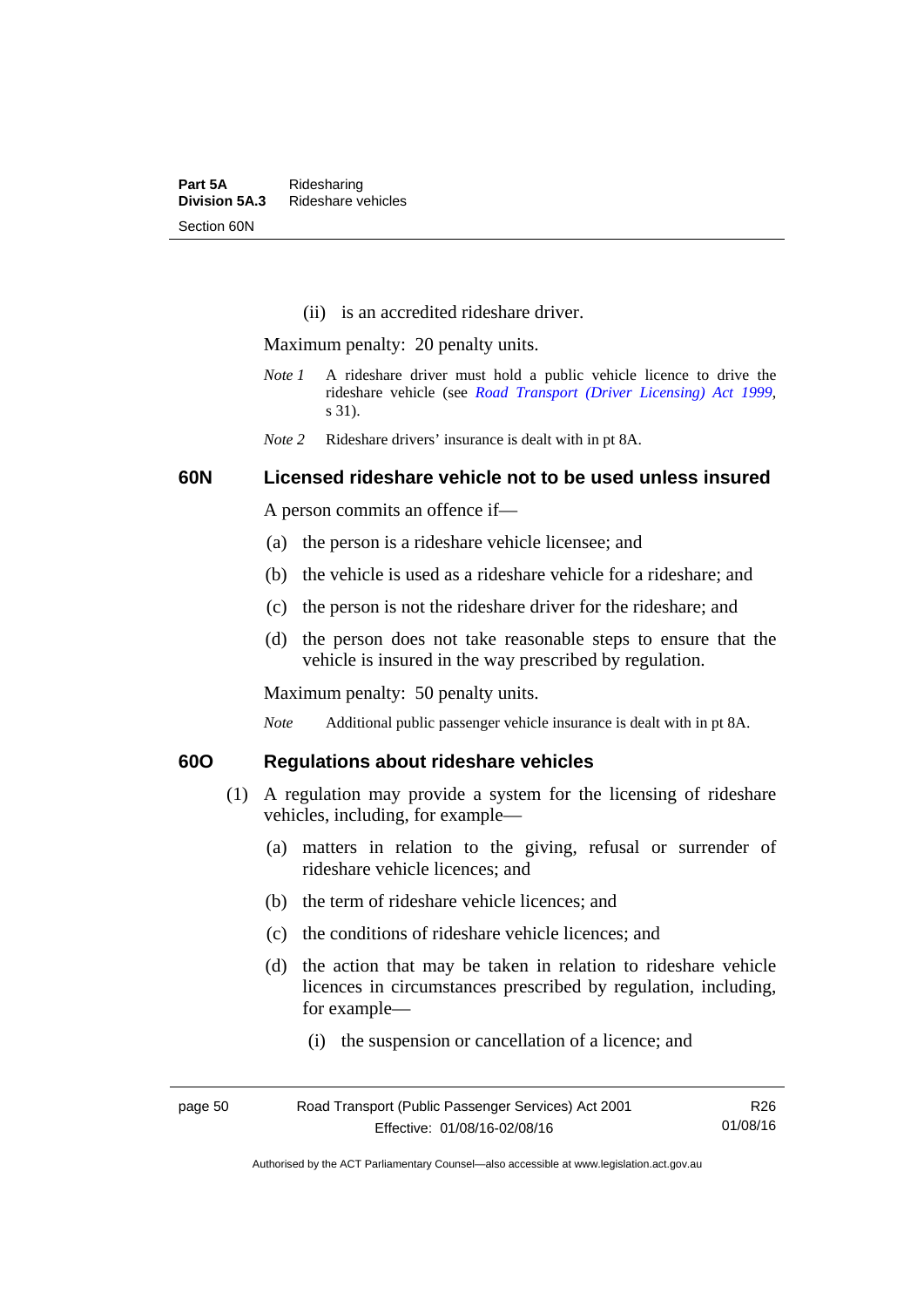- (ii) the imposition of a condition on, or the amendment of a condition of, a licence; and
- (iii) an order that the licensee pay to the Territory an amount of not more than—
	- (A) for an individual—\$5 000; or
	- (B) for a corporation—\$25 000; and
- (iv) the reprimanding of the licensee.

#### **Example—par (c)**

how the licensed vehicle is to be equipped

- *Note* An example is part of the Act, is not exhaustive and may extend, but does not limit, the meaning of the provision in which it appears (see [Legislation Act,](http://www.legislation.act.gov.au/a/2001-14) s 126 and s 132).
- (2) A regulation may make provision about the operation of rideshare vehicles, including, for example—
	- (a) service standards for rideshare vehicles; and
	- (b) the regulation or prohibition of the use of rideshare vehicles on certain roads or road related areas; and
	- (c) the design, equipment and fittings (internal or external) of rideshare vehicles; and
	- (d) the regulation or prohibition of notices, signs and advertisements inside or on the outside of rideshare vehicles; and
	- (e) the records to be made and kept, how they are to be made and kept, and their inspection; and
	- (f) the maintenance and condition of rideshare vehicles.
	- *Note* An example is part of the Act, is not exhaustive and may extend, but does not limit, the meaning of the provision in which it appears (see [Legislation Act,](http://www.legislation.act.gov.au/a/2001-14) s 126 and s 132).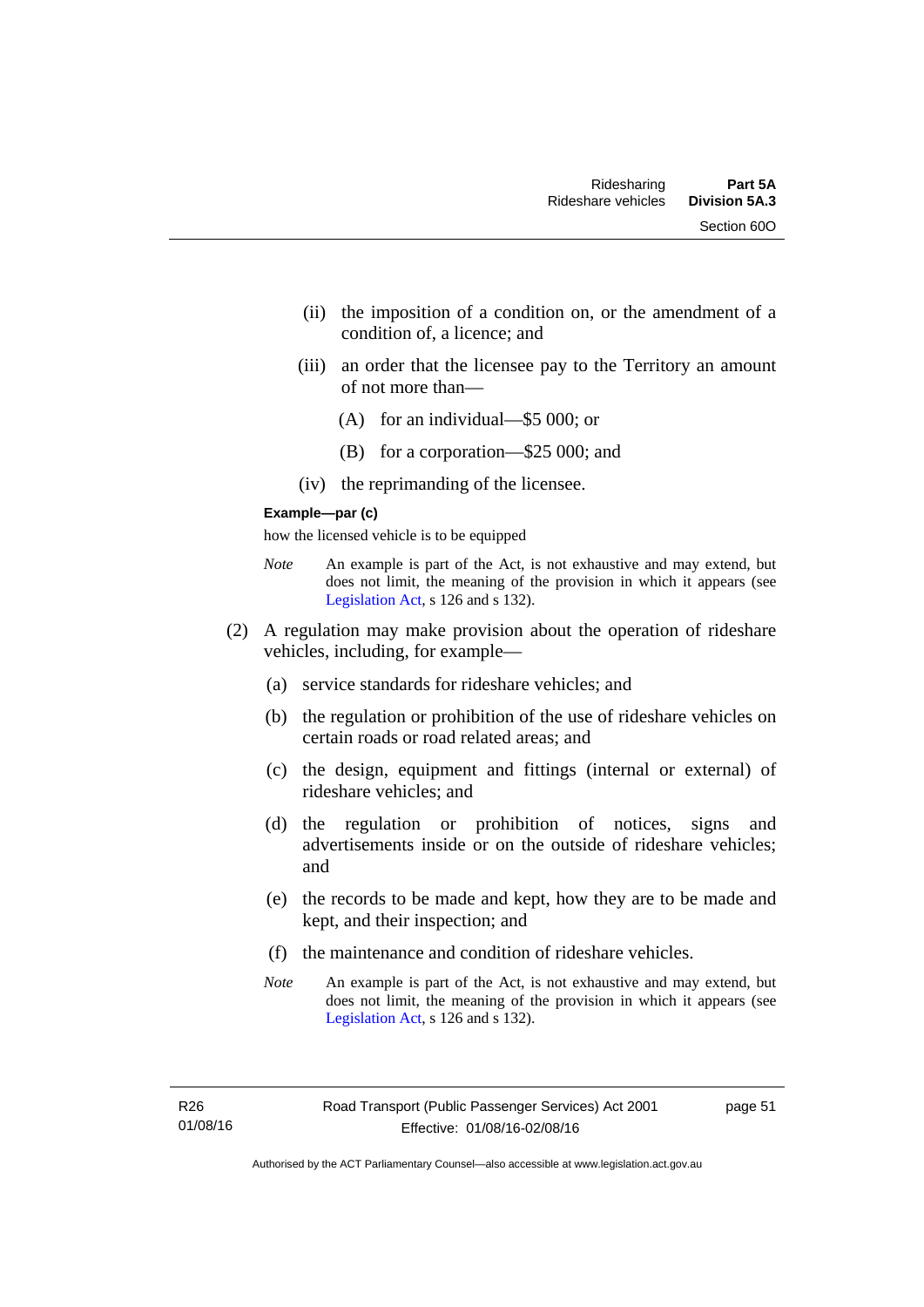# **Division 5A.4 Rideshare passengers and fares**

# **60P Regulations about conduct of rideshare vehicle passengers**

A regulation may make provision in relation to the conduct of rideshare passengers, including, for example—

- (a) the authority of rideshare drivers, police officers and authorised people to direct people contravening a regulation to leave a rideshare vehicle; and
- (b) the authority of police officers and authorised people to remove people from a rideshare vehicle if they fail to leave when directed.
- *Note* An example is part of the Act, is not exhaustive and may extend, but does not limit, the meaning of the provision in which it appears (see [Legislation Act,](http://www.legislation.act.gov.au/a/2001-14) s 126 and s 132).

#### **60Q Power to determine rideshare fares**

- (1) The Minister may determine fares, and ways of calculating fares, for ridesharing.
	- *Note* Power to make a statutory instrument includes power to make different provision in relation to different matters or different classes of matters, and to make an instrument that applies differently by reference to stated exceptions or factors (see [Legislation Act](http://www.legislation.act.gov.au/a/2001-14), s 48).
- (2) A determination is a disallowable instrument.
	- *Note* A disallowable instrument must be notified, and presented to the Legislative Assembly, under the [Legislation Act.](http://www.legislation.act.gov.au/a/2001-14)
- (3) In this section:

*fare* includes a charge relating to ridesharing.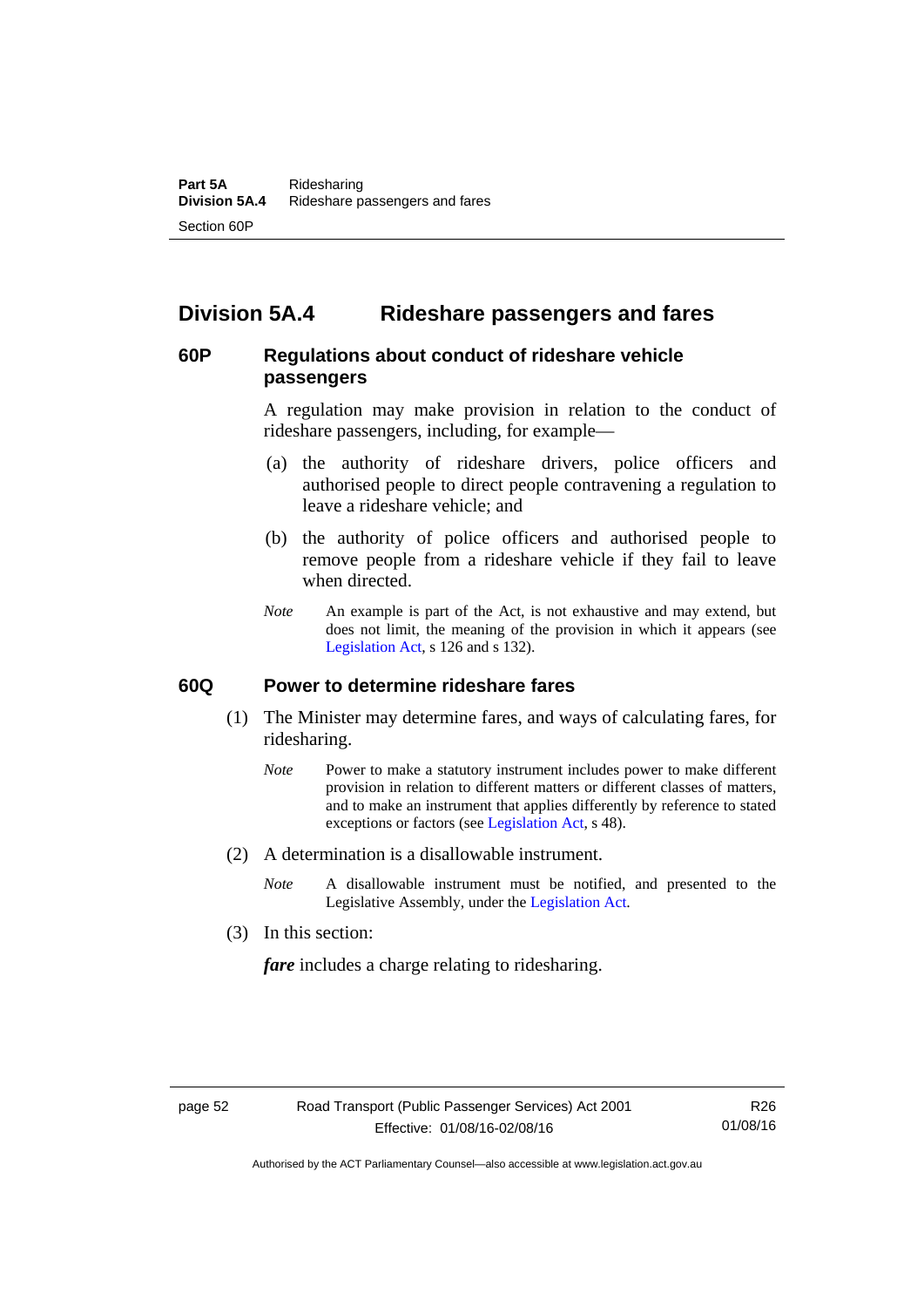# **Part 6 Licensing of hire cars**

# **Division 6.1 Basic concepts**

# **61 Meaning of** *hire car licence*

A *hire car licence* is a licence issued under the regulations to use a vehicle as a hire car, and includes a restricted hire car licence.

*Note* References to *hire car licence* include a *restricted hire car licence* unless the contrary intention otherwise appears (see [Legislation Act,](http://www.legislation.act.gov.au/a/2001-14) s 155).

# **62 Meaning of** *restricted hire car licence*

A *restricted hire car licence* is a licence issued under the regulations to use a vehicle as a restricted hire car.

# **Division 6.2 Hire car licences**

# **63 Transferability of hire car licences**

 (1) A hire car licence (other than a restricted hire car licence) issued before the commencement of this section is transferable.

# **Examples of how licence might be transferred**

- 1 hiring the licence to someone else
- 2 selling the licence to someone else
- *Note* An example is part of the Act, is not exhaustive and may extend, but does not limit, the meaning of the provision in which it appears (see [Legislation Act,](http://www.legislation.act.gov.au/a/2001-14) s 126 and s 132).
- (2) A hire car licence issued after the commencement of this section is not transferable.
- (3) A restricted hire car licence is not transferable.
- (4) If the holder of a transferable hire car licence asks the road transport authority to transfer the licence to someone else, the authority must transfer the licence to the person.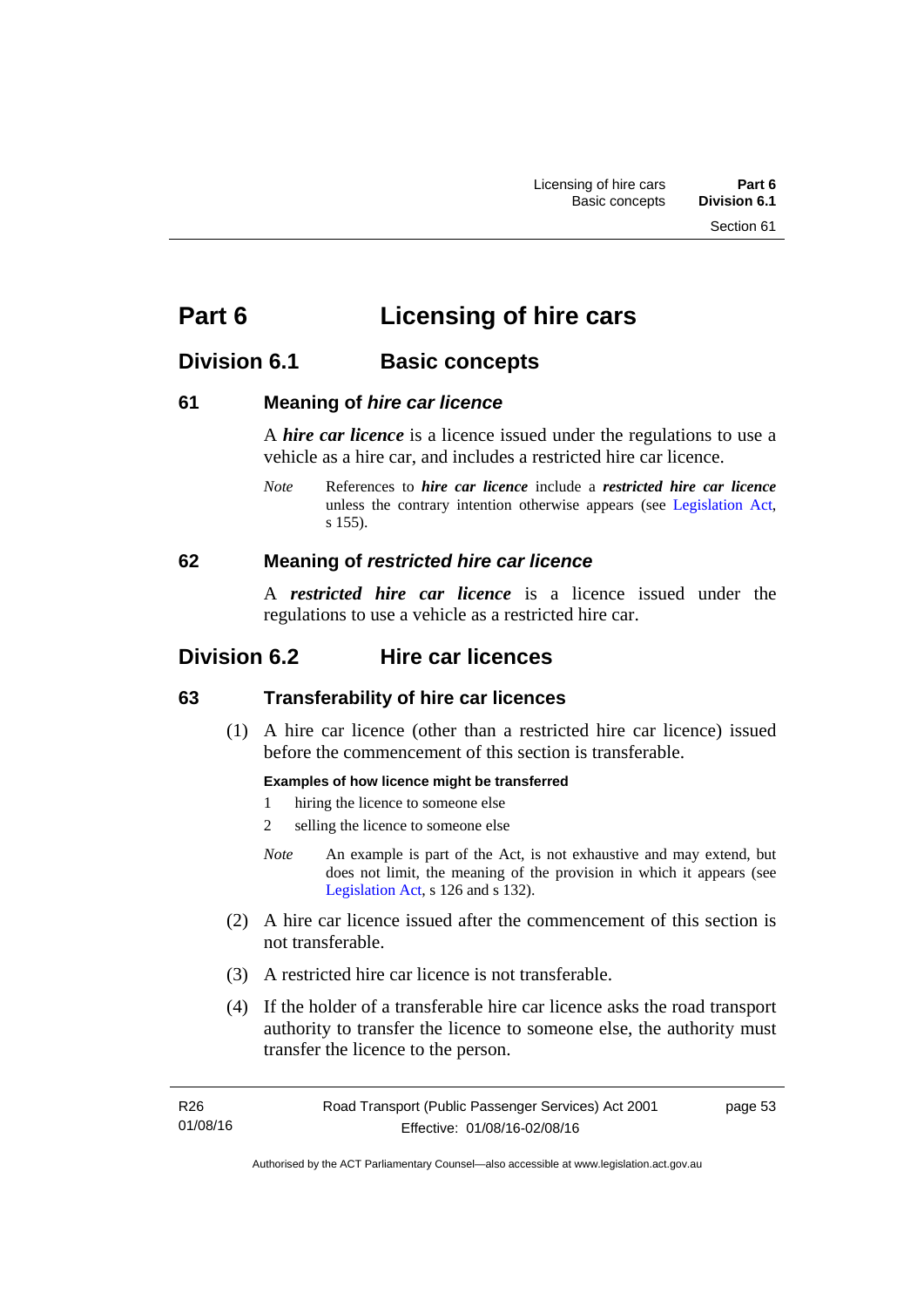# **64 Use of vehicles as hire cars**

 (1) A person must not use a vehicle as a hire car (other than a restricted hire car) unless the vehicle is licensed under the regulations as a hire car.

Maximum penalty: 50 penalty units.

 (2) A person must not use a vehicle as a restricted hire car unless the vehicle is licensed under the regulations as a restricted hire car.

Maximum penalty: 50 penalty units.

- (3) This section does not apply to a person in relation to the hiring of a vehicle used by the person if—
	- (a) the vehicle is licensed as a hire car under the law of another jurisdiction; and
	- (b) the hiring begins in that jurisdiction and is completed in the ACT.
- (4) This section also does not apply to a person who is using a substitute vehicle as a licensed hire car in accordance with the regulations.
- (5) An offence against this section is a strict liability offence.

#### **65 Pretending vehicles are licensed hire cars**

(1) A person must not pretend that a vehicle is licensed under the regulations as a hire car (other than a restricted hire car).

Maximum penalty: 30 penalty units.

 (2) A person must not pretend that a vehicle is licensed under the regulations as a restricted hire car.

Maximum penalty: 30 penalty units.

(3) An offence against this section is a strict liability offence.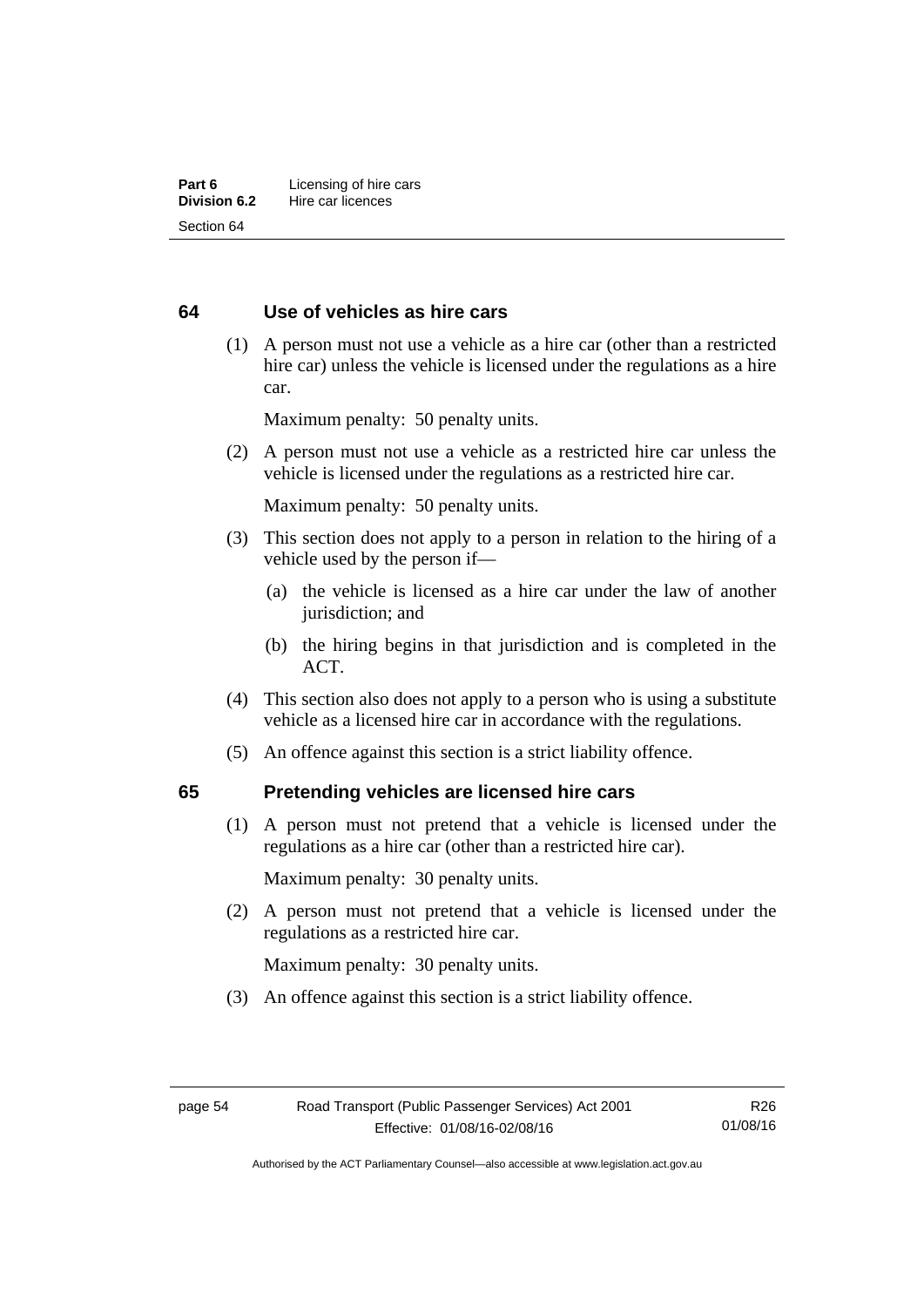#### **66 Regulations about hire car licences**

- (1) A regulation may provide a system for the licensing of hire cars and restricted hire cars, including, for example—
	- (a) matters in relation to the giving, refusal or surrender of licences; and
	- (b) the term of restricted hire car licences; and
	- (c) the conditions of licences; and
	- (d) the circumstances in which a substitute vehicle may be used as a licensed hire car; and
	- (e) the action that may be taken in relation to licences in circumstances prescribed by regulation, including, for example—
		- (i) the suspension or cancellation of a licence; and
		- (ii) the imposition of a condition on, or the amendment of a condition of, a licence; and
		- (iii) an order that the holder of a licence pay to the Territory an amount of not more than—
			- (A) for an individual—\$5 000; or
			- (B) for a corporation—\$25 000; and
		- (iv) the reprimanding of the holder of a licence.

#### **Examples of conditions for restricted hire car licences—s (1) (c)**

- 1 how the vehicle to which the restricted hire car licence relates must be equipped
- 2 the kinds of restricted hire car services that may be operated using the vehicle
- *Note* An example is part of the Act, is not exhaustive and may extend, but does not limit, the meaning of the provision in which it appears (see [Legislation Act,](http://www.legislation.act.gov.au/a/2001-14) s 126 and s 132).

R26 01/08/16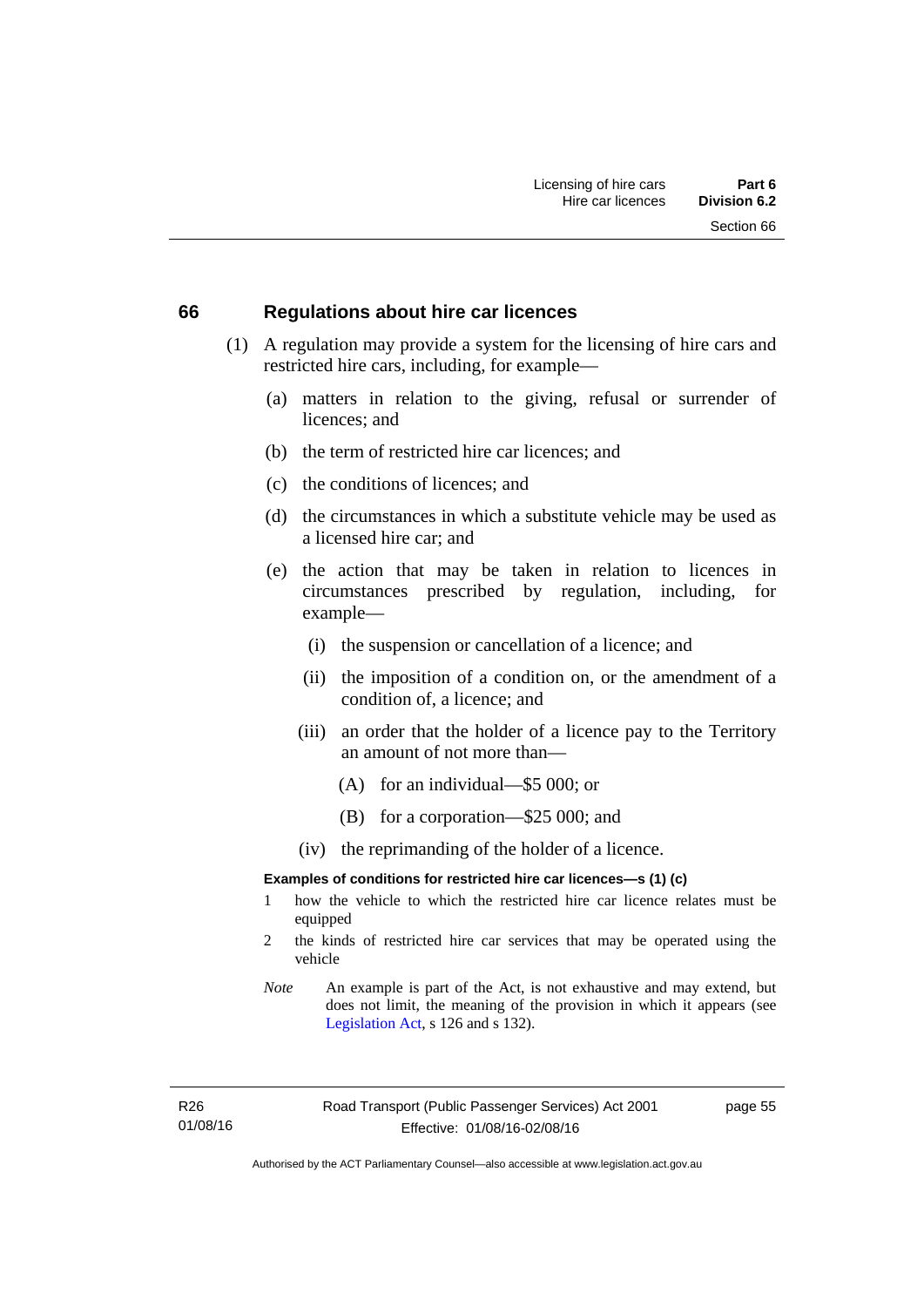| Part 6       | Licensing of hire cars |
|--------------|------------------------|
| Division 6.2 | Hire car licences      |
| Section 66   |                        |

 (2) The regulations may place different requirements on the person to whom a hire car licence (other than a restricted hire car licence) is issued and a person to whom the licence is hired.

page 56 Road Transport (Public Passenger Services) Act 2001 Effective: 01/08/16-02/08/16

R26 01/08/16

Authorised by the ACT Parliamentary Counsel—also accessible at www.legislation.act.gov.au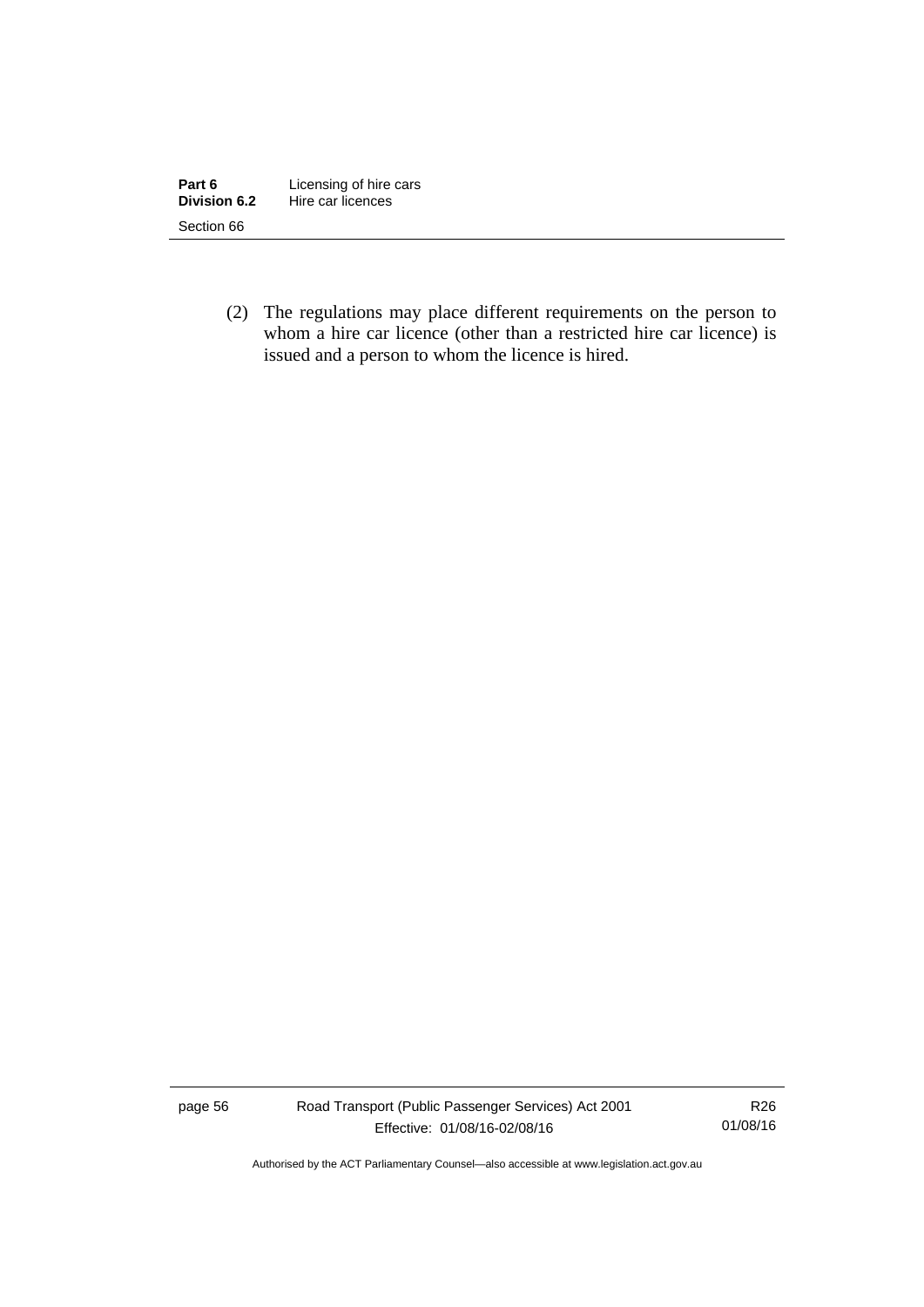Section 67

# **Part 7 Hire car services**

# **Division 7.1 Basic concepts**

# **67 Meaning of** *hire car*

A *hire car* is a vehicle (other than a bus, taxi, rideshare vehicle or demand responsive service vehicle) that—

- (a) is used, or is intended to be used, for the transport of passengers under a contract; and
- (b) does not stand or ply for hire for the transport of passengers along a road or road related area;

and includes a restricted hire car.

*Note* References to *hire car* include a *restricted hire car* unless the contrary intention otherwise appears (see [Legislation Act](http://www.legislation.act.gov.au/a/2001-14), s 155).

# **68 Meaning of** *restricted hire car*

A *restricted hire car* is a vehicle (other than a bus, taxi, rideshare vehicle or demand responsive service vehicle) that—

- (a) is used, or is intended to be used, for the transport of passengers under a contract; and
- (b) does not stand or ply for hire for the transport of passengers along a road or road related area; and
- (c) is licensed under the regulations as a restricted hire car.

# **69 Meaning of** *hire car service*

A *hire car service* is a public passenger service operated using 1 or more hire cars (including restricted hire cars).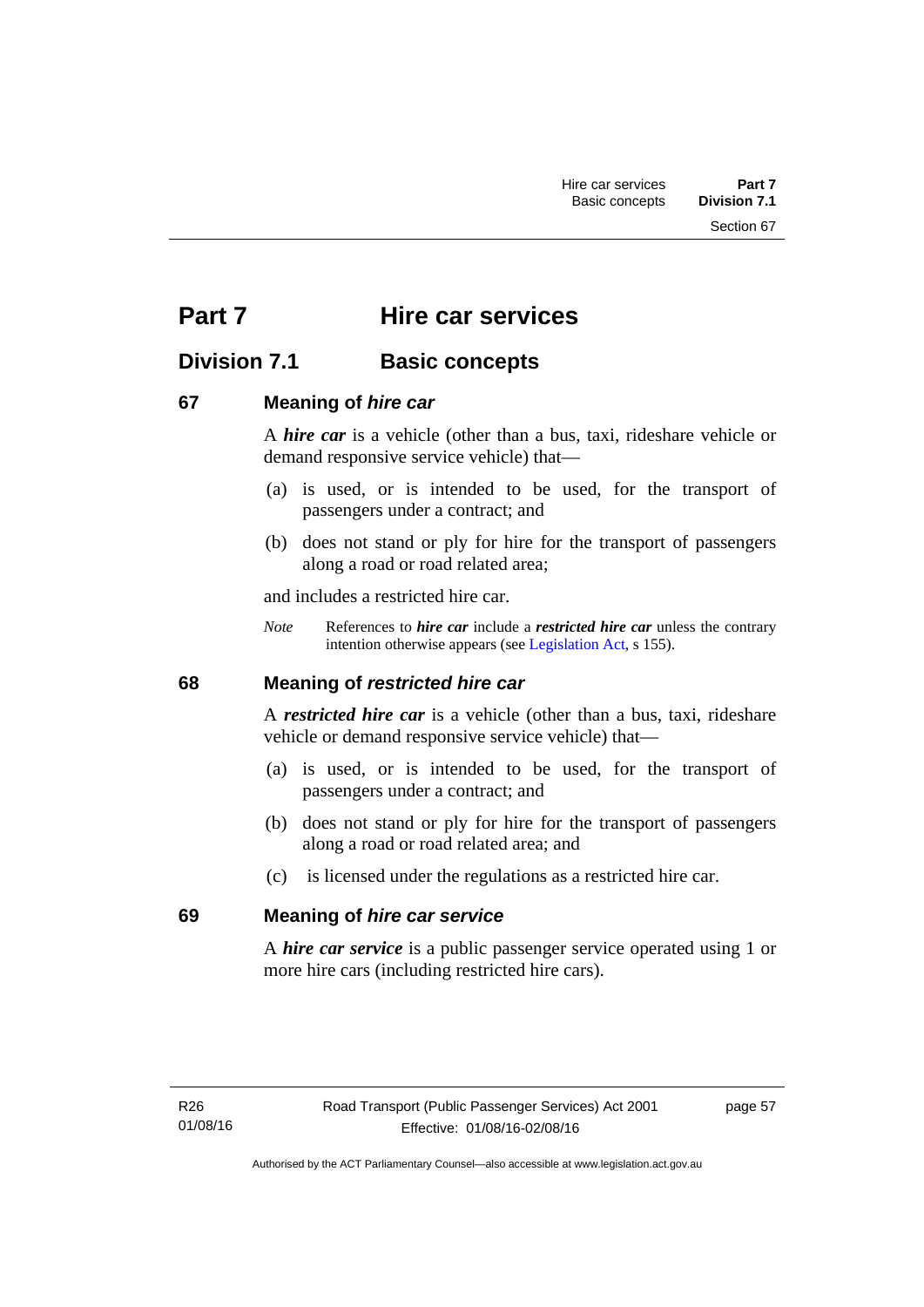# **70 Meaning of** *restricted hire car service*

A *restricted hire car service* is a public passenger service operated using only 1 or more restricted hire cars.

#### **Example of a restricted hire car service**

a pre-booked public passenger service that provides transport to weddings and school formals

# **Division 7.2 Accreditation of hire car service operators**

### **71 Hire car service operators—purposes of accreditation**

The purpose of accreditation under the regulations to operate a hire car service is to ensure that—

- (a) each person, including the accredited person, who is concerned with, or takes part in, the management of the service, is a suitable person to operate the service; and
- (b) each person, including the accredited person, who is concerned with, or takes part in, the management of the service, has demonstrated the capacity to comply with the relevant regulations and, in particular, the regulations about—
	- (i) the safety of passengers and the public; and
	- (ii) the maintenance of hire cars.

### **72 Hire car service operators—regulations about accreditation system**

- (1) A regulation may provide a system for the accreditation of people to operate hire car services, including, for example—
	- (a) the kinds of accreditations; and

| page 58 | Road Transport (Public Passenger Services) Act 2001 | R26      |
|---------|-----------------------------------------------------|----------|
|         | Effective: 01/08/16-02/08/16                        | 01/08/16 |

Authorised by the ACT Parliamentary Counsel—also accessible at www.legislation.act.gov.au

*Note* An example is part of the Act, is not exhaustive and may extend, but does not limit, the meaning of the provision in which it appears (see [Legislation Act,](http://www.legislation.act.gov.au/a/2001-14) s 126 and s 132).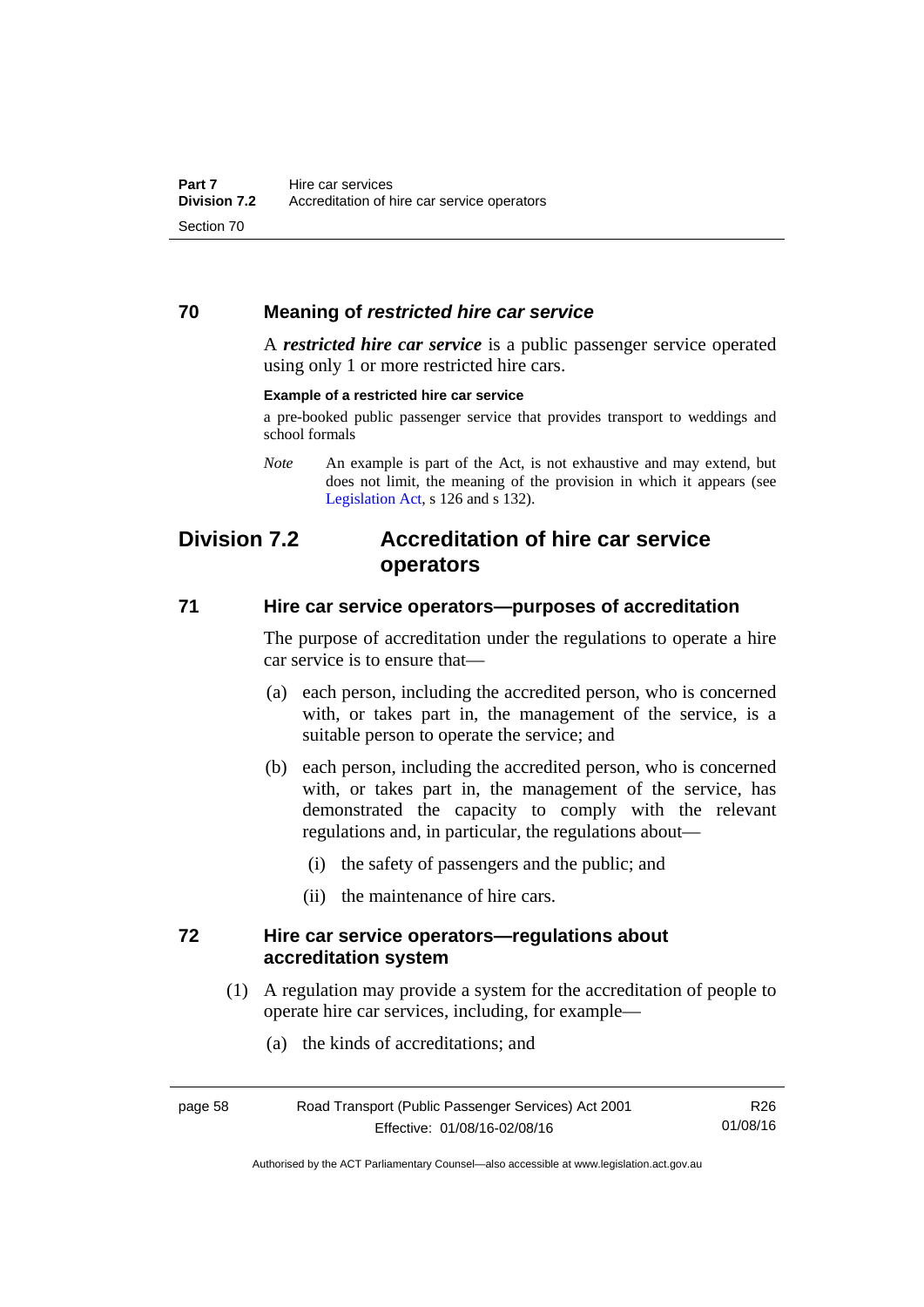- (b) the kinds of hire cars and hire car services that a person who holds a particular kind of accreditation is entitled to operate; and
- (c) the conditions of accreditations; and
- (d) matters in relation to the giving, refusal or surrender of accreditations; and
- (e) the action that may be taken in relation to an accredited person in circumstances prescribed by regulation, including, for example—
	- (i) the suspension or cancellation of an accreditation; and
	- (ii) the imposition of a condition on, or the amendment of a condition of, an accreditation; and
	- (iii) an order that an accredited person pay to the Territory an amount of not more than—
		- (A) for an individual—\$5 000; or
		- (B) for a corporation—\$25 000; and
	- (iv) the reprimanding of an accredited person.
- *Note* An example is part of the Act, is not exhaustive and may extend, but does not limit, the meaning of the provision in which it appears (see [Legislation Act,](http://www.legislation.act.gov.au/a/2001-14) s 126 and s 132).
- (2) The regulations may make provision in relation to the accreditation of people to operate hire car services, including, for example—
	- (a) requirements about the suitability of the applicant and each person who will be concerned with, or take part in, the management of the service; and
	- (b) capacity to meet service standards.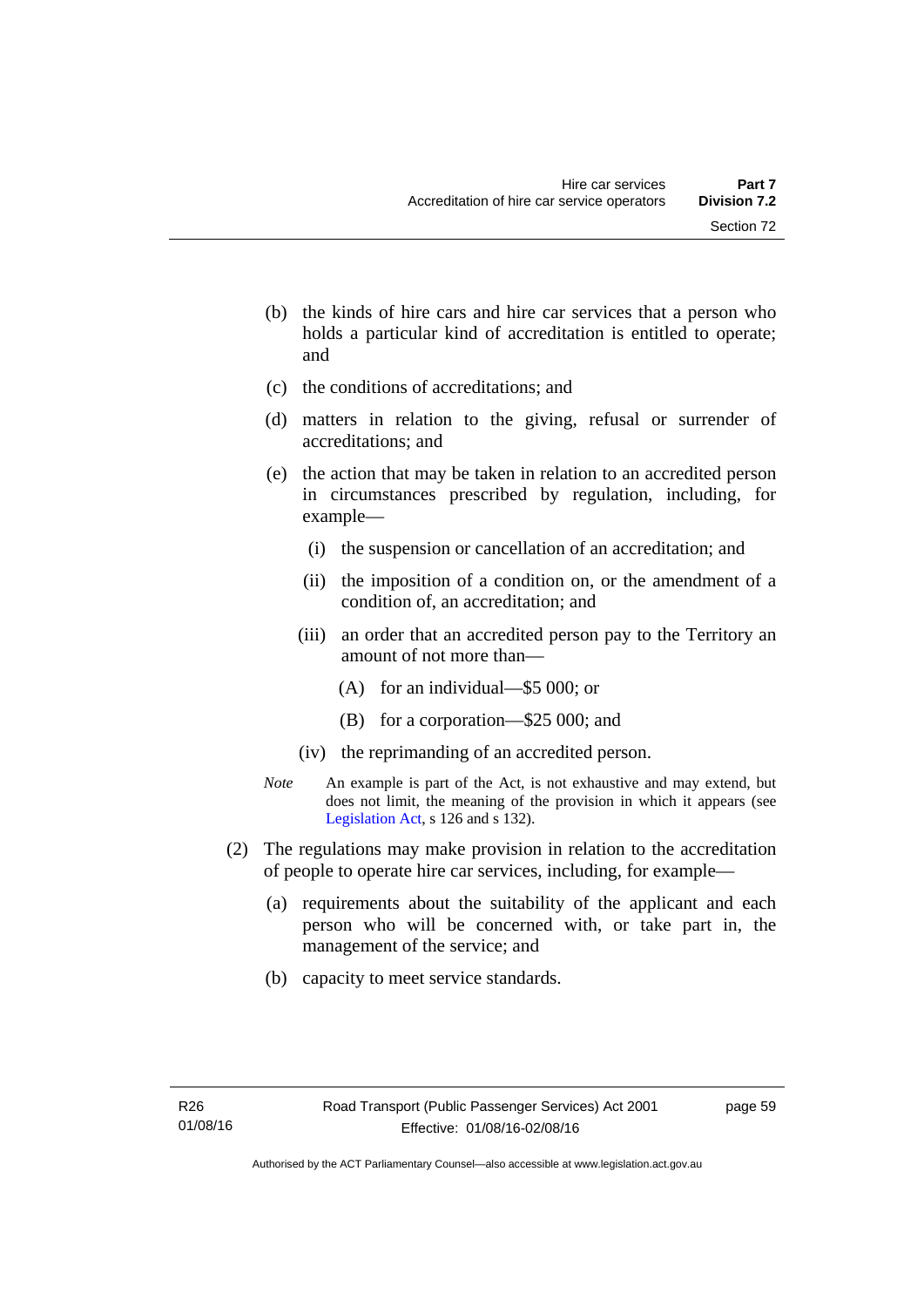- (3) For subsection (1) (a), the regulations must provide for the accreditation of people to operate—
	- (a) a hire car service (other than a restricted hire car service); and
	- (b) a restricted hire car service.
	- *Note* For examples of kinds of restricted hire car services, see s 70.

# **Division 7.3 Entitlement to operate hire car services**

### **73 Entitlement to operate hire car services**

A person is entitled to operate a particular kind of hire car service, in or partly in the ACT, if—

- (a) the person is accredited under the regulations to operate a hire car service of that kind; and
- (b) the vehicles used to operate the service are licensed under the regulations as hire cars for that kind of hire car service.

# **74 Unaccredited operators not to operate hire car services**

(1) A person must not operate, in or partly in the ACT, a hire car service of a particular kind unless the person is accredited under the regulations to operate a hire car service of that kind.

Maximum penalty: 50 penalty units.

- (2) This section does not apply to a person in relation to the hiring of a hire car operated by the person if—
	- (a) the person is authorised to operate a hire car service under the law of another jurisdiction; and
	- (b) the hiring begins in that jurisdiction and is completed in the ACT; and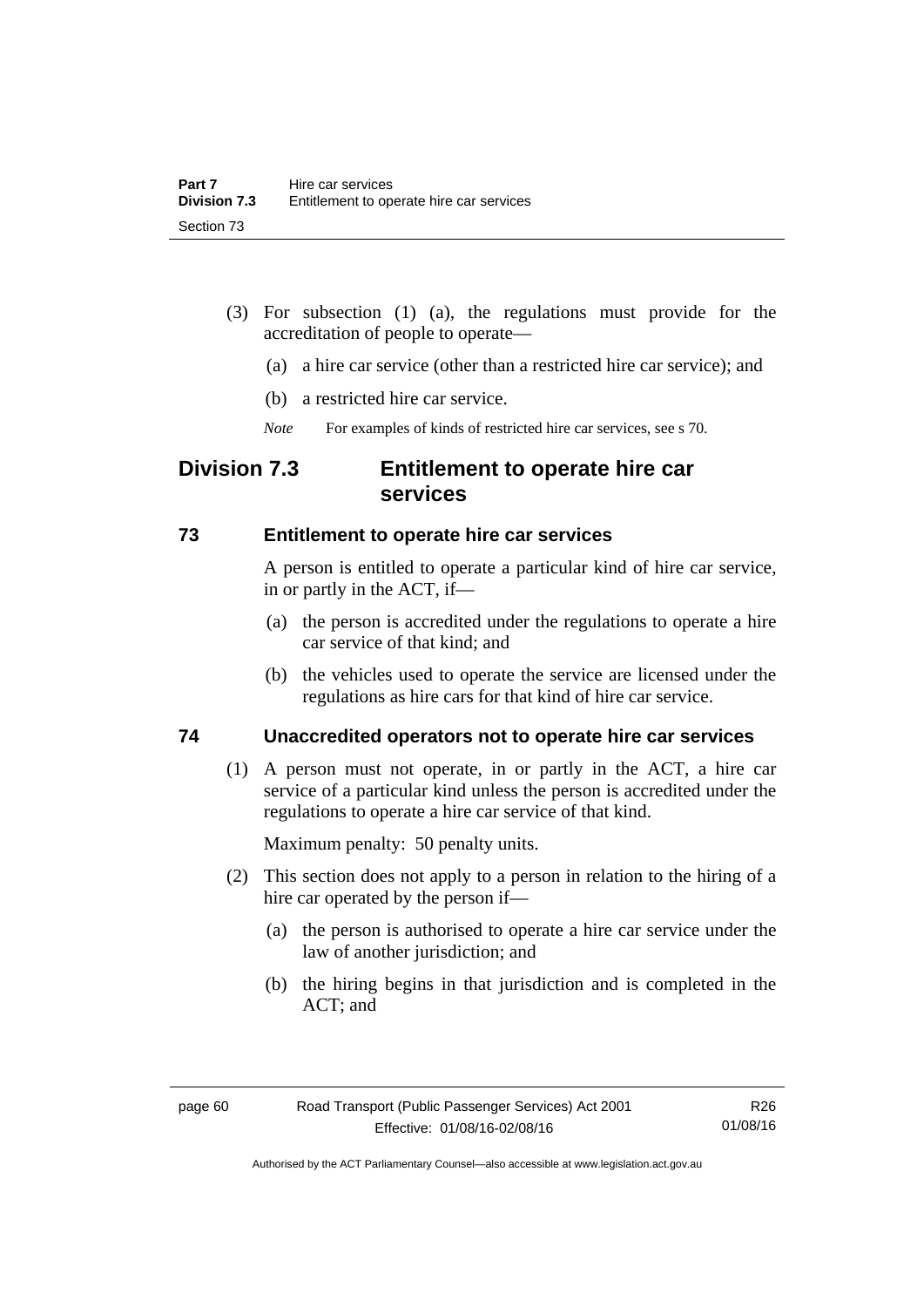- (c) the hiring is of a kind that the person is authorised to operate under the law of that jurisdiction.
- (3) An offence against this section is a strict liability offence.

# **75 Pretending to be an accredited hire car service operator**

(1) A person must not pretend to be accredited under the regulations to operate a hire car service.

Maximum penalty: 30 penalty units.

 (2) A person must not pretend to be accredited under the regulations to operate a particular kind of hire car service.

Maximum penalty: 30 penalty units.

(3) An offence against this section is a strict liability offence.

# **Division 7.4 Regulation of hire car services**

# **76 Regulations about operation of hire car services by accredited people**

A regulation may make provision in relation to the operation of hire car services by accredited hire car service operators, including, for example—

- (a) the supervision and monitoring of drivers of hire cars for compliance with the service standards and the responsibilities of the operator in relation to a failure to comply with the standards; and
- (b) the safety of passengers (including, for example, by the use of particular kinds of security devices) and the public; and
- (c) the qualifications, training and experience of accredited hire car service operators and hire car drivers (including, for example, in relation to particular kinds of hire car services); and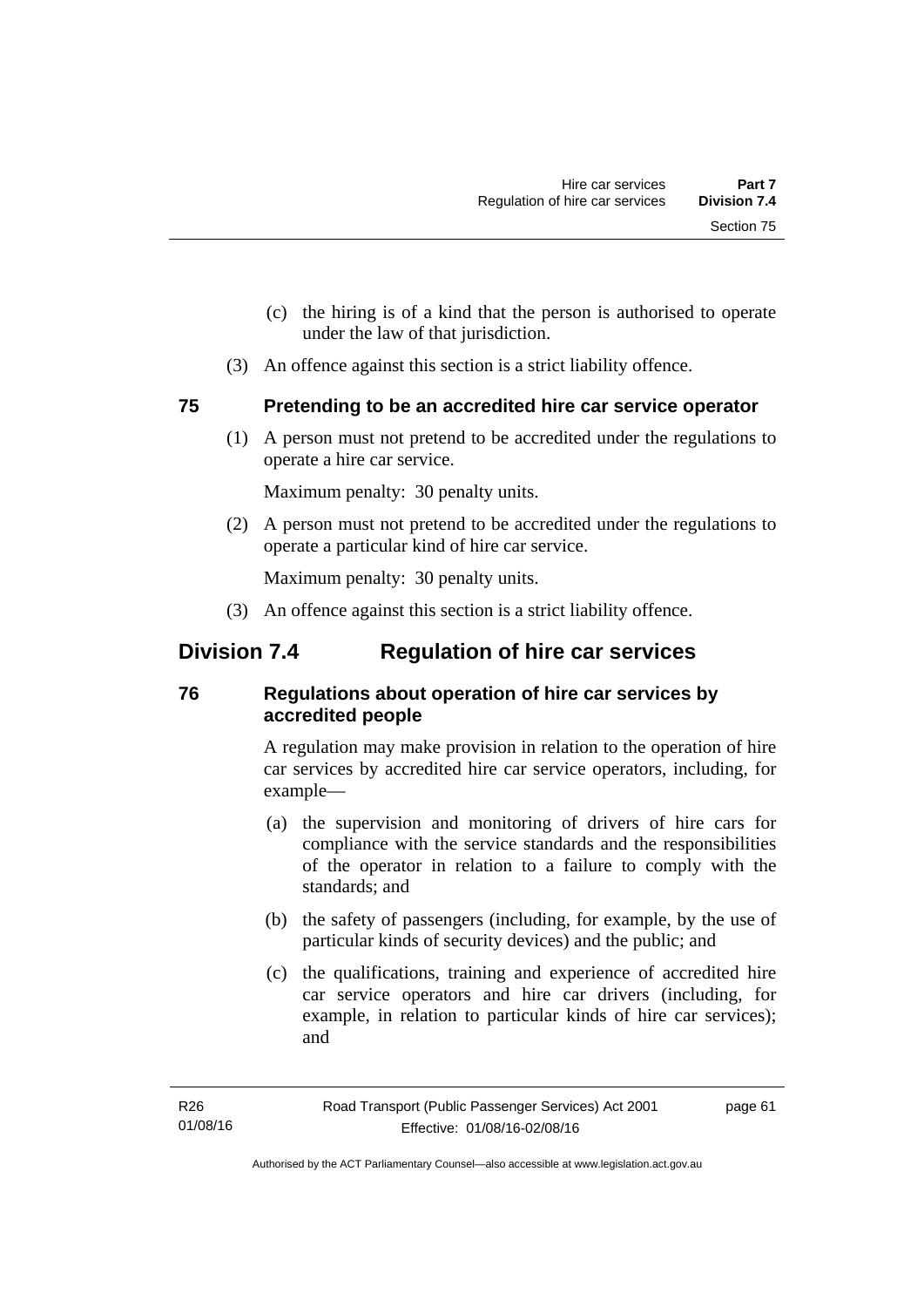- (d) maximum driving times and minimum rest times of hire car drivers; and
- (e) insurance; and
- (f) customer complaints and inquiries; and
- (g) lost property; and
- (h) the operation of particular kinds of hire cars and hire car services; and
- (i) the requirements that hire cars, and their equipment and fittings (internal and external) (including, for example, baby capsules), must comply with; and
- (j) the maintenance and cleaning of hire cars; and
- (k) the making and keeping of records and their inspection; and
- (l) the auditing of records and systems; and
- (m) the display of licences; and
- (n) requirements for display of accreditation numbers on advertisements for the service; and
- (o) the provision of information and reports to the road transport authority.
- *Note* An example is part of the Act, is not exhaustive and may extend, but does not limit, the meaning of the provision in which it appears (see [Legislation Act,](http://www.legislation.act.gov.au/a/2001-14) s 126 and s 132).

# **77 Regulations about operation of hire cars**

A regulation may make provision in relation to the operation of hire cars, including, for example—

- (a) the solicitation of passengers or hirings; and
- (b) the hiring of vehicles; and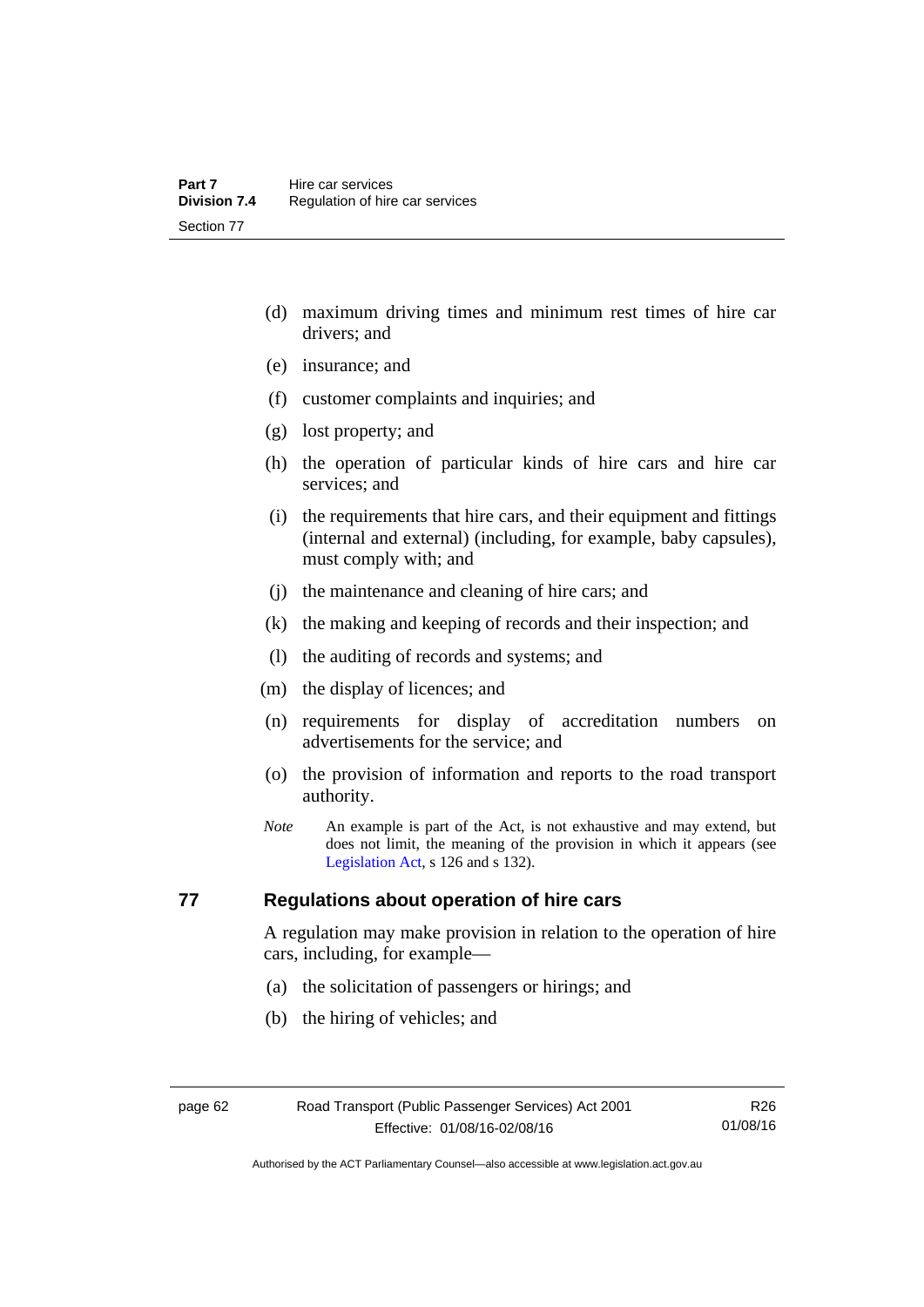- (c) the picking-up and dropping-off of passengers and other matters relating to the transport of passengers; and
- (d) the transport of passengers' luggage or other goods, and animals; and
- (e) the regulation or prohibition of the use of vehicles on certain roads or road related areas; and
- (f) the design, equipment and fittings (internal or external) of vehicles; and
- (g) the regulation or prohibition of notices, signs and advertisements inside or on the outside of vehicles; and
- (h) the records to be made and kept, how they are to be made and kept, and their inspection; and
- (i) approval of uniforms or industry codes of practice for dress standards.
- *Note* An example is part of the Act, is not exhaustive and may extend, but does not limit, the meaning of the provision in which it appears (see [Legislation Act,](http://www.legislation.act.gov.au/a/2001-14) s 126 and s 132).

#### **78 Regulations about hire car drivers**

A regulation may make provision in relation to hire car drivers, including, for example—

- (a) the powers, duties and conduct of hire car drivers; and
- (b) the training of drivers; and
- (c) how hire car drivers must dress.
- *Note 1* For the licensing of people to drive hire cars, see the *Road Transport [\(Driver Licensing\) Regulation 2000](http://www.legislation.act.gov.au/sl/2000-14)*.
- *Note 2* An example is part of the Act, is not exhaustive and may extend, but does not limit, the meaning of the provision in which it appears (see [Legislation Act,](http://www.legislation.act.gov.au/a/2001-14) s 126 and s 132).

R26 01/08/16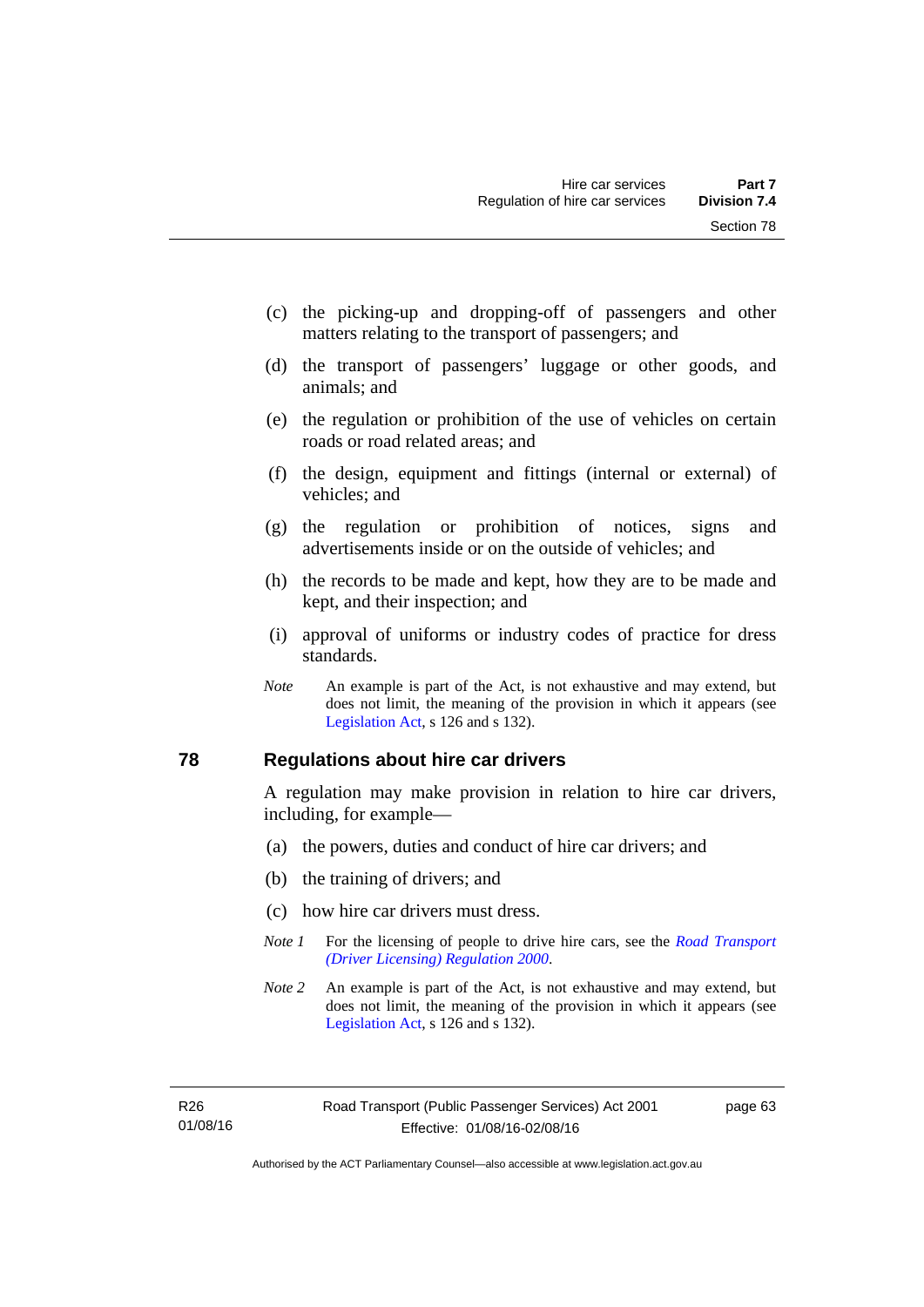#### **79 Regulations about conduct of hire car passengers**

A regulation may make provision in relation to the conduct of hire car passengers, including, for example—

- (a) the authority of hire car drivers, police officers and authorised people to direct people contravening a regulation to leave a hire car; and
- (b) the authority of police officers and authorised people to remove people from a hire car if they fail to leave when directed.
- *Note* An example is part of the Act, is not exhaustive and may extend, but does not limit, the meaning of the provision in which it appears (see [Legislation Act,](http://www.legislation.act.gov.au/a/2001-14) s 126 and s 132).

### **79A Power to determine hire car fares**

- (1) The Minister may determine fares, and ways of calculating fares, for hiring or using a hire car.
	- *Note* Power to make a statutory instrument includes power to make different provision in relation to different matters or different classes of matters, and to make an instrument that applies differently by reference to stated exceptions or factors (see [Legislation Act](http://www.legislation.act.gov.au/a/2001-14), s 48).
- (2) A determination is a disallowable instrument.
	- *Note* A disallowable instrument must be notified, and presented to the Legislative Assembly, under the [Legislation Act.](http://www.legislation.act.gov.au/a/2001-14)
- (3) In this section:

*fare* includes a charge relating to hiring or using a hire car.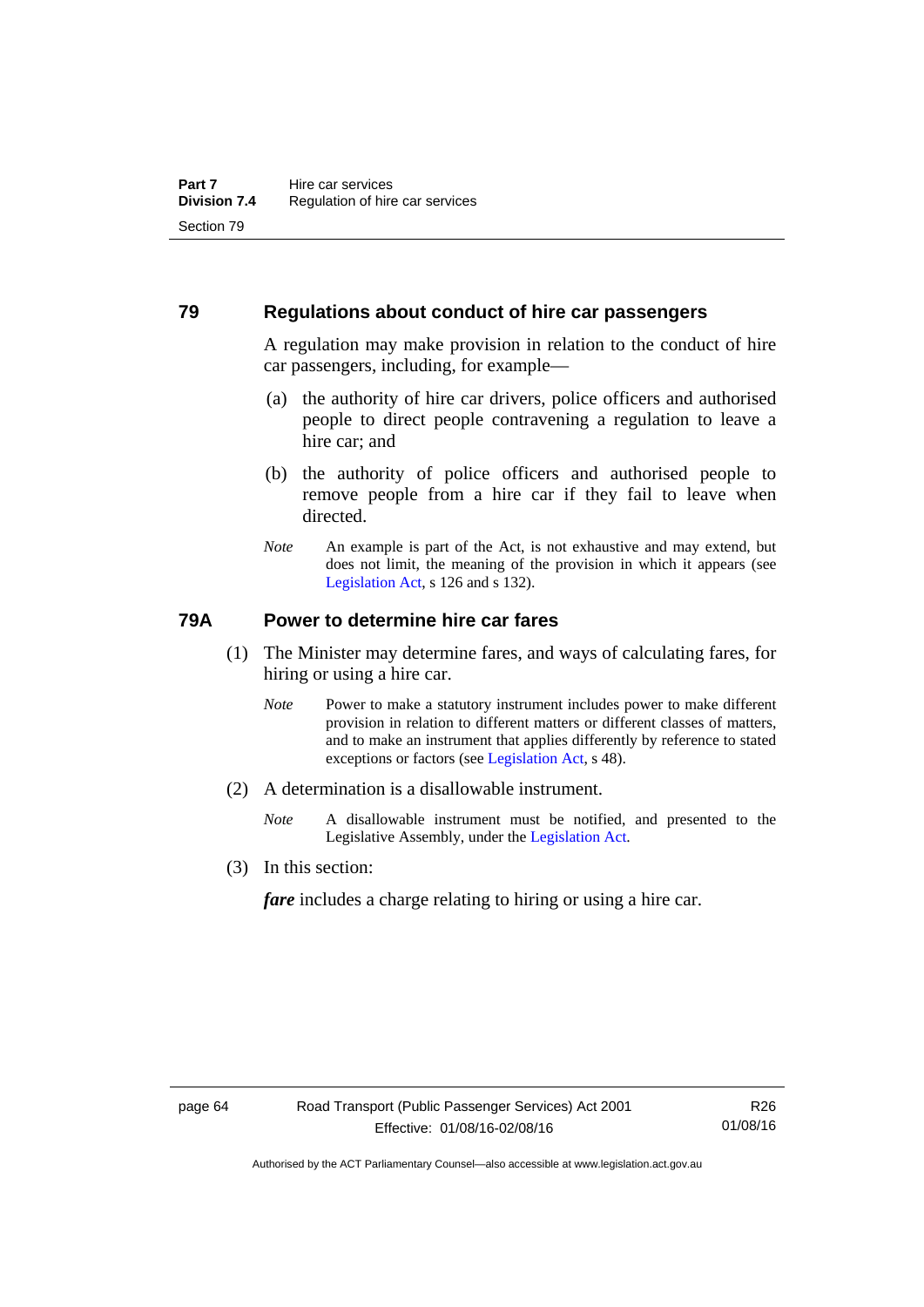# **Part 8 Demand responsive services**

# **Division 8.1 Basic concepts**

### **80 Meaning of** *demand responsive service*

A *demand responsive service* is a public passenger service that a person may operate under an authorisation given for this part.

### **81 Meaning of** *demand responsive service vehicle*

A *demand responsive service vehicle* is a motor vehicle used, in accordance with a demand responsive service authorisation, to operate the demand responsive service.

## **Division 8.2 Authorisations to operate demand responsive services**

#### **82 Demand responsive service authorisations**

- (1) The Minister must have regard to the guidelines approved under section 83 in deciding whether to give a person an authorisation to operate a demand responsive service.
- (2) A demand responsive service authorisation may exempt a person or vehicle from this Act (or a stated provision of this Act).
	- *Note* A reference to an Act includes a reference to the statutory instruments made or in force under the Act, including any regulation (see [Legislation Act,](http://www.legislation.act.gov.au/a/2001-14) s 104).
- (3) An authorisation is a disallowable instrument.
	- *Note* A disallowable instrument must be notified, and presented to the Legislative Assembly, under the [Legislation Act.](http://www.legislation.act.gov.au/a/2001-14)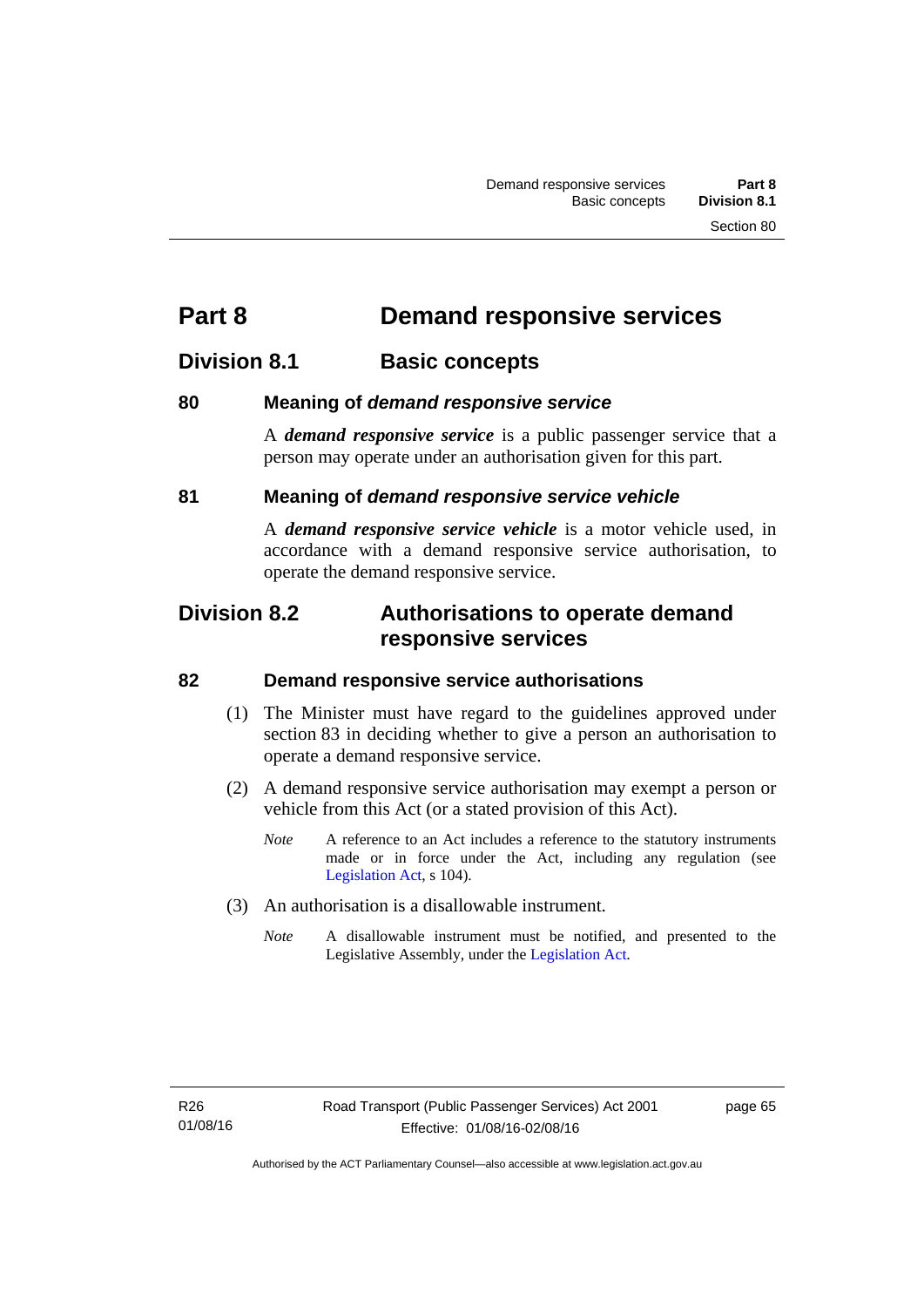## **82A Territory's entitlement to operate demand responsive service**

If the Territory operates a demand responsive service, the Territory may operate the service under a name prescribed by regulation.

#### **83 Demand responsive services—guidelines for giving authorisations**

- (1) The Minister may approve guidelines for the giving of authorisations to operate demand responsive services.
- (2) The guidelines may make provision in relation to—
	- (a) the kinds of public passenger services that may be operated under demand responsive service authorisations, including, for example, matters in relation to—
		- (i) hours of operation; and
		- (ii) routes and areas of operation; and
		- (iii) kinds of passengers that may be transported; and
		- (iv) accessing of services by passengers; and
	- (b) the kinds of vehicles that may be used to operate demand responsive services.
	- *Note* An example is part of the Act, is not exhaustive and may extend, but does not limit, the meaning of the provision in which it appears (see [Legislation Act,](http://www.legislation.act.gov.au/a/2001-14) s 126 and s 132).
- (3) The guidelines must provide that the Minister must not give a person an authorisation for a demand responsive service if the operation of the service will have an adverse impact on the viability of an existing regular route service.
- (4) Approved guidelines are a disallowable instrument.
	- *Note* A disallowable instrument must be notified, and presented to the Legislative Assembly, under the [Legislation Act.](http://www.legislation.act.gov.au/a/2001-14)

Authorised by the ACT Parliamentary Counsel—also accessible at www.legislation.act.gov.au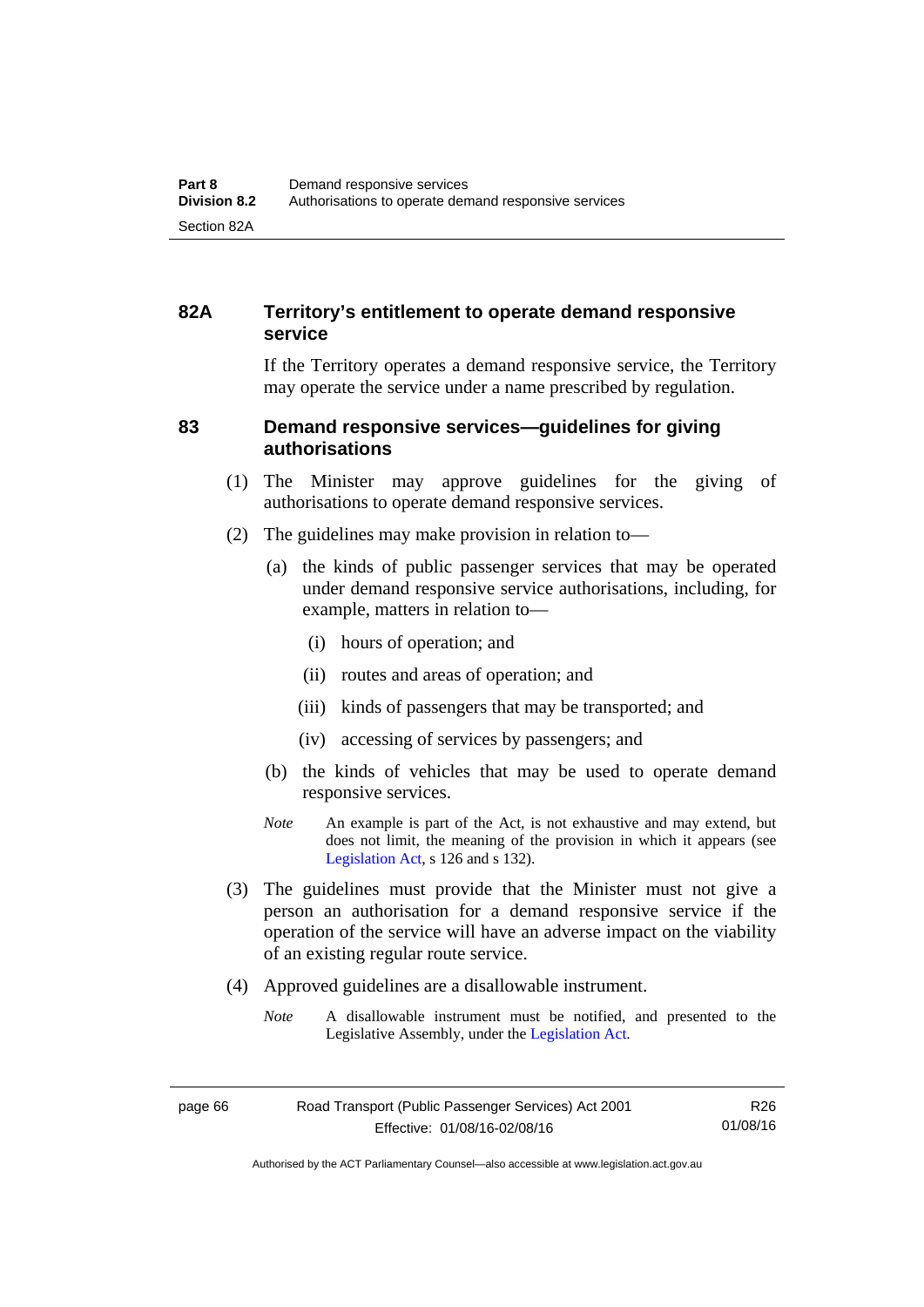#### **84 Demand responsive services—regulations about authorisations**

A regulation may make provision in relation to authorisations to operate demand responsive services, including, for example—

- (a) the term of authorisations; and
- (b) the conditions of authorisations; and
- (c) matters relating to the giving, refusal or surrender of an authorisation; and
- (d) the action that may be taken in relation to an authorised demand responsive service operator in circumstances prescribed by regulation, including—
	- (i) the suspension or cancellation of an authorisation; and
	- (ii) the imposition of a condition on, or the amendment of a condition of, an authorisation; and
	- (iii) an order that an authorised demand responsive service operator pay to the Territory an amount of not more than—
		- (A) for an individual—\$5 000; or
		- (B) for a corporation—\$25 000; and
	- (iv) the reprimanding of an authorised demand responsive service operator.
- *Note* An example is part of the Act, is not exhaustive and may extend, but does not limit, the meaning of the provision in which it appears (see [Legislation Act,](http://www.legislation.act.gov.au/a/2001-14) s 126 and s 132).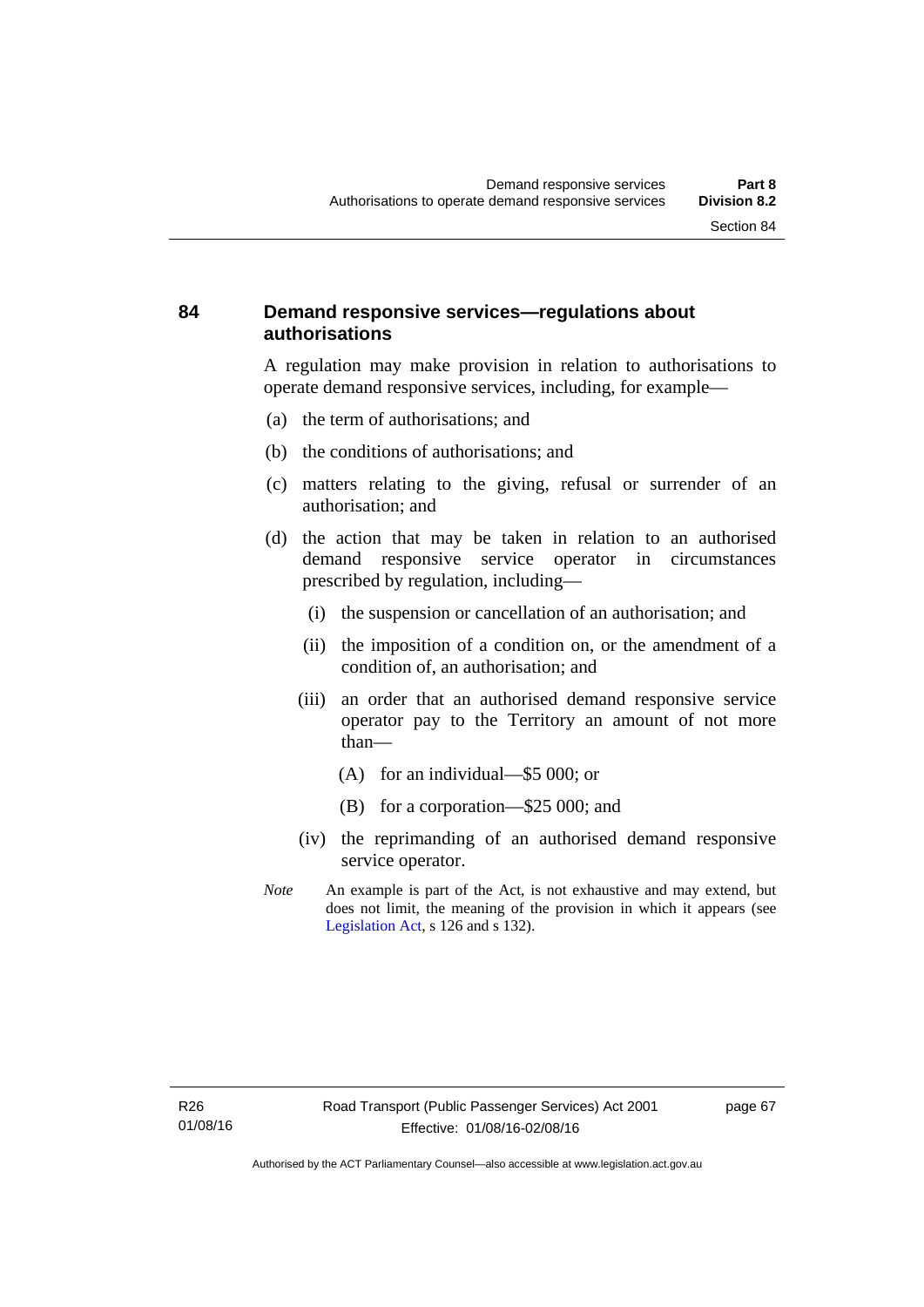#### **85 Use of vehicles for demand responsive services**

- (1) An authorised demand responsive service operator commits an offence if—
	- (a) the operator uses a vehicle to operate a demand responsive service; and
	- (b) the operator is not authorised by the demand responsive service authorisation for the service to use the vehicle to operate the service.

Maximum penalty: 50 penalty units.

(2) An offence against this section is a strict liability offence.

#### **86 Representing vehicle as demand responsive service vehicle**

- (1) A person commits an offence if—
	- (a) the person represents a vehicle to be a demand responsive service vehicle; and
	- (b) the person is reckless about whether the person's conduct represents the vehicle to be a demand responsive service vehicle; and
	- (c) the vehicle is not a demand responsive service vehicle.

Maximum penalty: 30 penalty units.

(2) Strict liability applies to subsection (1) (c).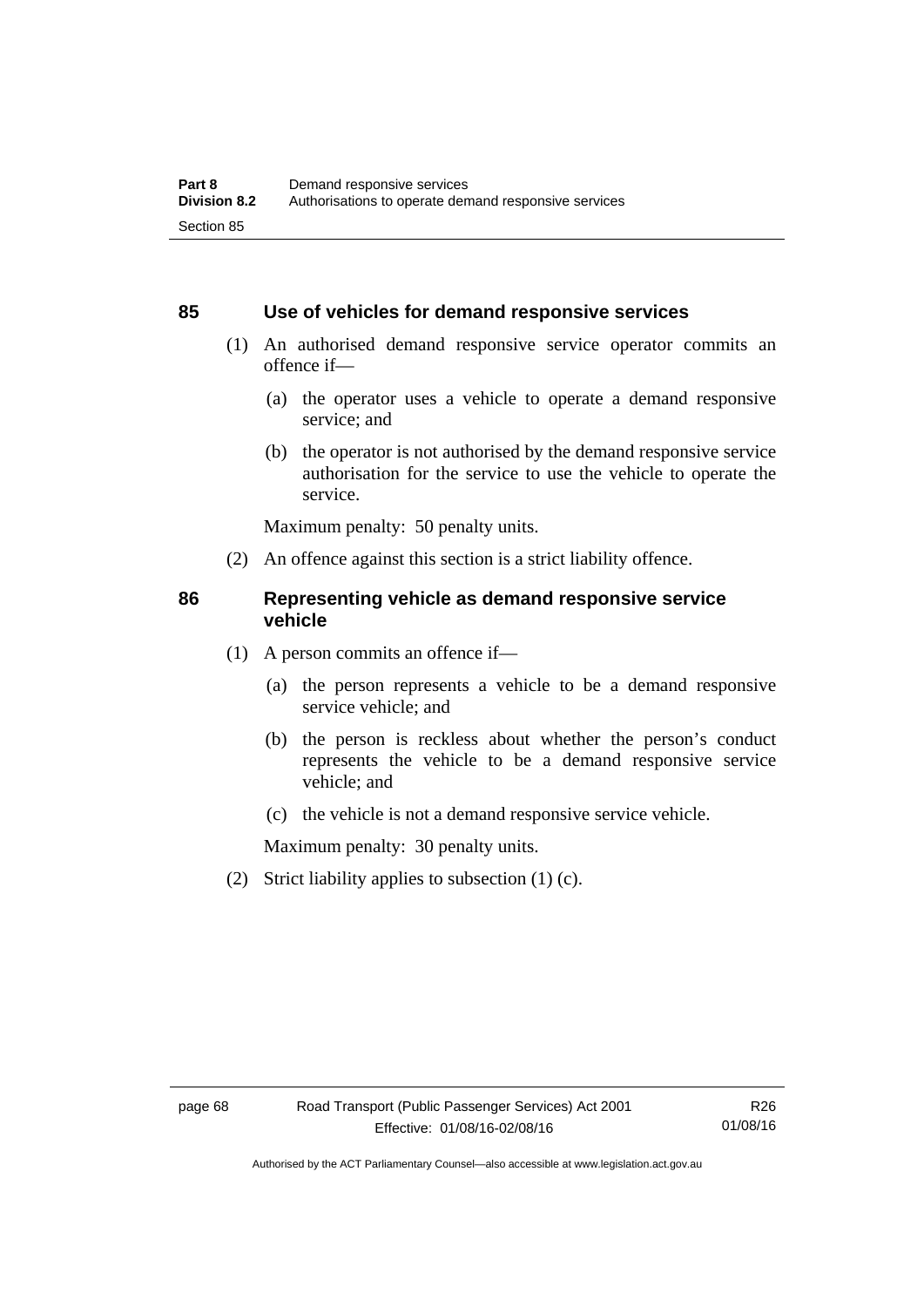# **Division 8.3 Accreditation of demand responsive service operators**

#### **87 Demand responsive service operators—purposes of accreditation**

The purpose of accreditation under the regulations to operate a demand responsive service is to ensure that—

- (a) the accredited person has the financial capacity to meet the service standards for the service; and
- (b) the accredited person, and each person who is concerned with, or takes part in, the management of the service, are suitable people to operate the service; and
- (c) the accredited person, and each person who is concerned with, or takes part in, the management of the service, have demonstrated the capacity to comply with the relevant regulations and, in particular, regulations about—
	- (i) the safety of passengers and the public; and
	- (ii) the maintenance of demand responsive service vehicles.

#### **88 Demand responsive service operators—regulations about accreditation system**

- (1) The regulations may provide a system for the accreditation of people to operate demand responsive services, including, for example—
	- (a) the kinds of accreditations; and
	- (b) the conditions of accreditations; and
	- (c) matters relating to the giving, refusal or surrender of accreditations; and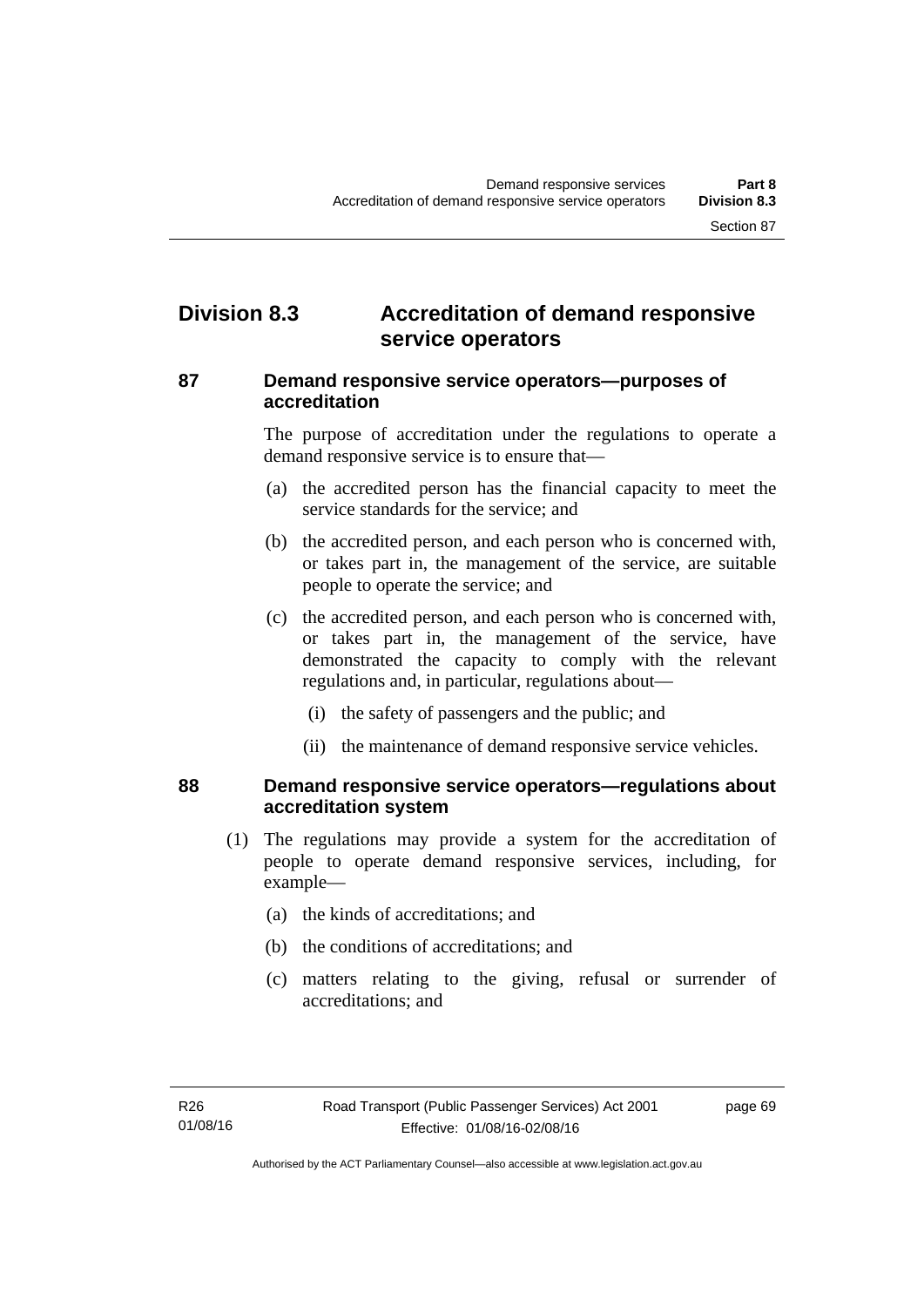- (d) the action that may be taken in relation to an accredited person in circumstances prescribed by regulation, including—
	- (i) the suspension or cancellation of an accreditation; and
	- (ii) the imposition of a condition on, or the amendment of a condition of, an accreditation; and
	- (iii) an order that an accredited person pay to the Territory an amount of not more than—
		- (A) for an individual—\$5 000; or
		- (B) for a corporation—\$25 000; and
	- (iv) the reprimanding of an accredited person.
- *Note* An example is part of the Act, is not exhaustive and may extend, but does not limit, the meaning of the provision in which it appears (see [Legislation Act,](http://www.legislation.act.gov.au/a/2001-14) s 126 and s 132).
- (2) The regulations may make provision in relation to the accreditation of people to operate demand responsive services, including, for example—
	- (a) requirements about the suitability of the applicant and each person who will be concerned with, or take part in, the management of the service; and
	- (b) capacity to meet service standards; and
	- (c) financial viability.

# **Division 8.4 Service contracts for demand responsive services**

#### **89 Service contracts—demand responsive services**

 (1) The road transport authority may, on behalf of the Territory, enter into a contract (a *service contract*) for the operation of a demand responsive service with an authorised demand responsive service operator.

| page 70 | Road Transport (Public Passenger Services) Act 2001 | R26      |
|---------|-----------------------------------------------------|----------|
|         | Effective: 01/08/16-02/08/16                        | 01/08/16 |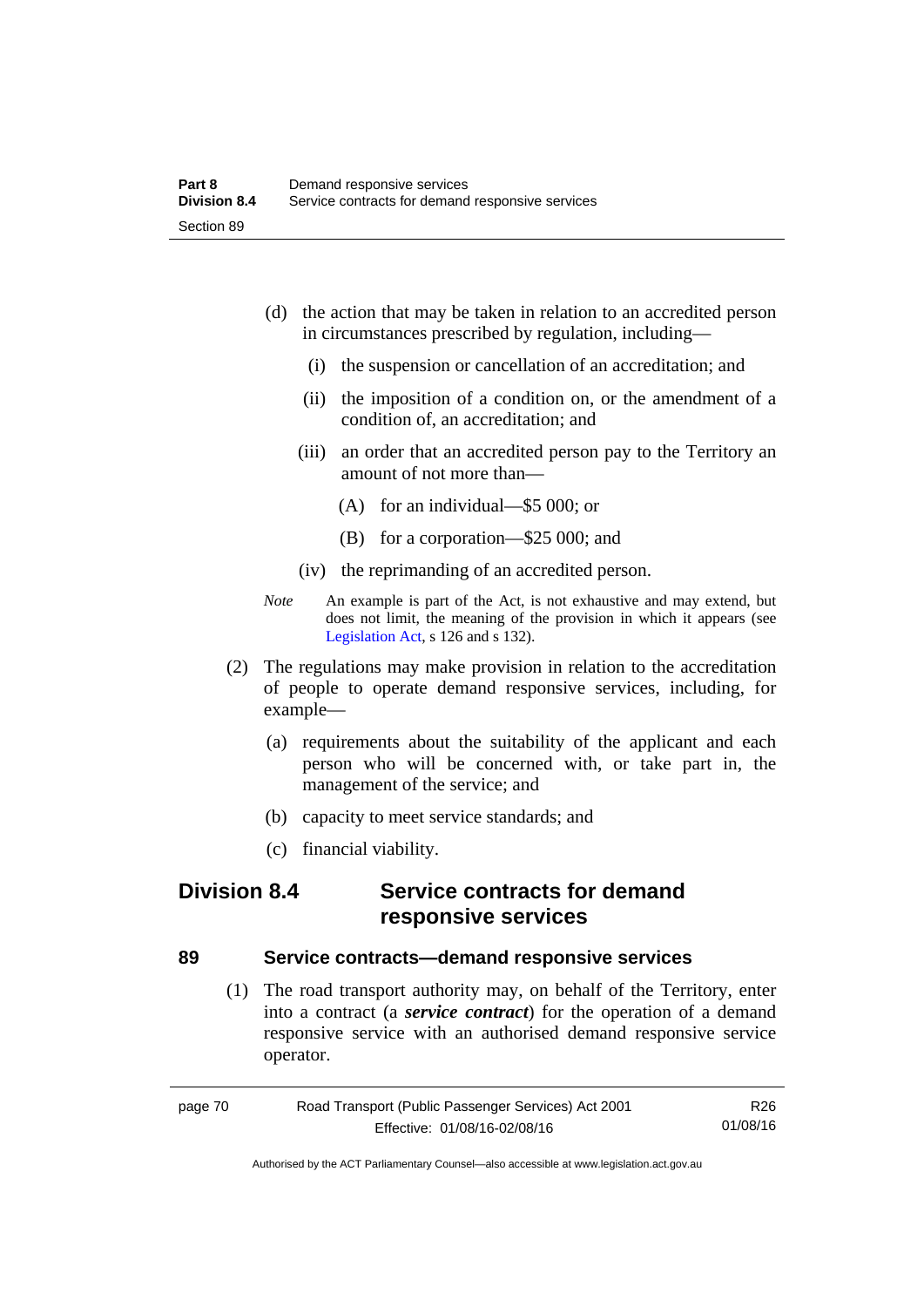- (2) A service contract must state whether the right given under the contract to operate a demand responsive service is an exclusive right to operate a demand responsive service, or a demand responsive service operated in a particular way, along a particular route or in a particular area.
- (3) A service contract may make provision in relation to the operation of a demand responsive service and the administration of the contract, including, for example—
	- (a) service requirements under the contract; and
	- (b) the availability and use of booking services for the service; and
	- (c) the transfer, suspension, cancellation and surrender of the contract; and
	- (d) the fees (if any) payable under the contract; and
	- (e) the adjustment of payments and refunds in relation to any contract fees; and
	- (f) financial or other penalties for breaches of the contract; and
	- (g) the records (including accounts) to be made and kept, how they are to be made and kept, and their inspection; and
	- (h) the provision of information and reports to the road transport authority about the demand responsive service and the verification of the information and reports; and
	- (i) the publication and the collection of fares payable by passengers; and
	- (j) the sale of tickets and the conditions under which tickets must be sold.
	- (k) free or reduced fares for travel; and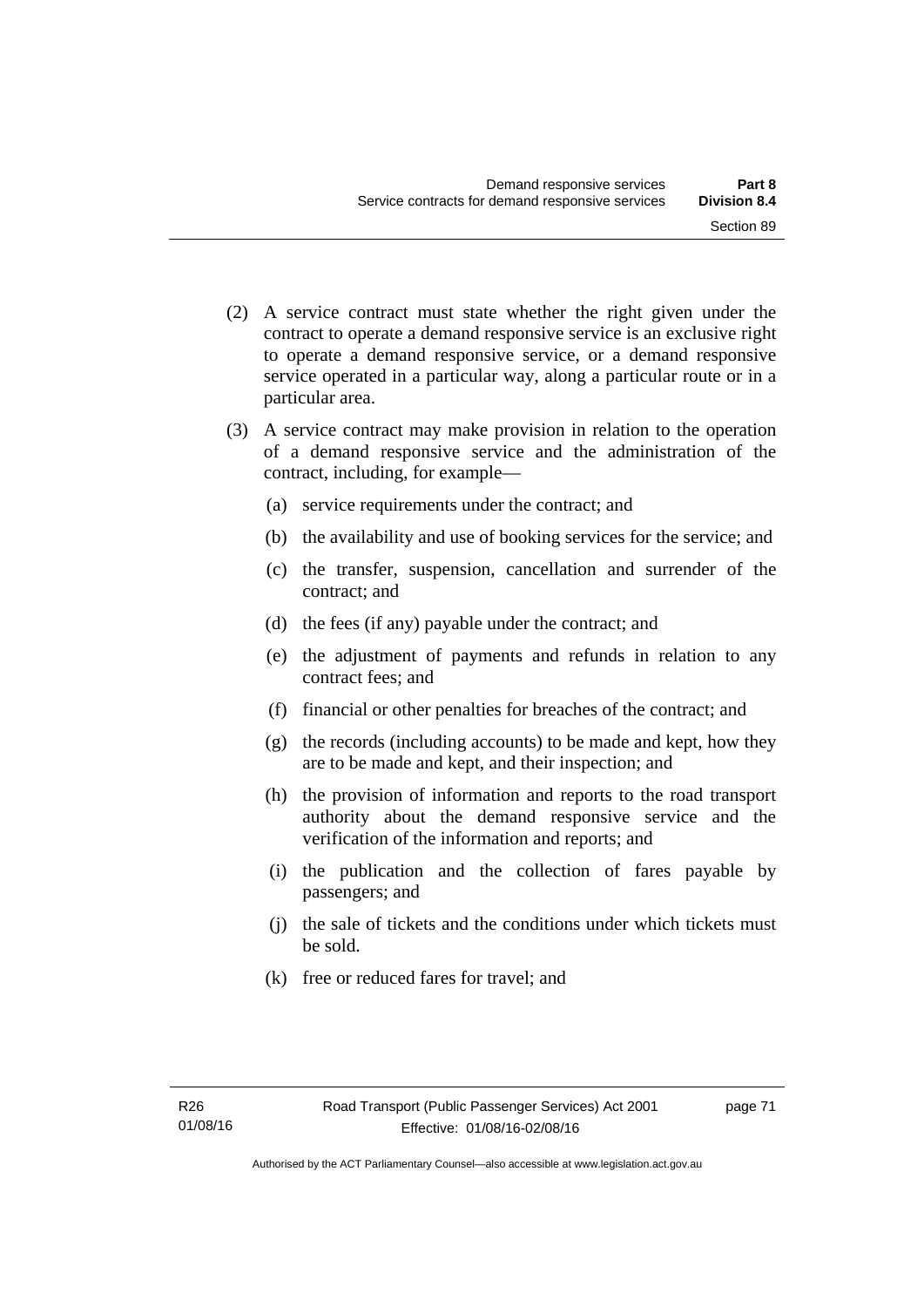- (l) the issue and acceptance of free or concession passes.
- *Note* An example is part of the Act, is not exhaustive and may extend, but does not limit, the meaning of the provision in which it appears (see [Legislation Act,](http://www.legislation.act.gov.au/a/2001-14) s 126 and s 132).
- (4) Subsection (3) does not limit the matters about which a service contract may make provision.

# **Division 8.5 Entitlement to operate demand responsive services**

#### **90 Entitlement to operate demand responsive services**

- (1) A person is entitled to operate a demand responsive service, in or partly in the ACT, if the person—
	- (a) holds an authorisation to operate the service; and
	- (b) holds a service contract for the service; and
	- (c) is an accredited demand responsive service operator.
- (2) However, the Territory is entitled to operate a demand responsive service, whether or not the Territory—
	- (a) holds an authorisation to operate the service; or
	- (b) holds a service contract for the service; or
	- (c) is an accredited demand responsive service operator.
- (3) If the Territory operates a demand responsive service, part 8 (Demand responsive services) applies in relation to the Territory's operation of the service as if—
	- (a) the Territory held an authorisation to operate the service; and
	- (b) the Territory held a service contract for the service; and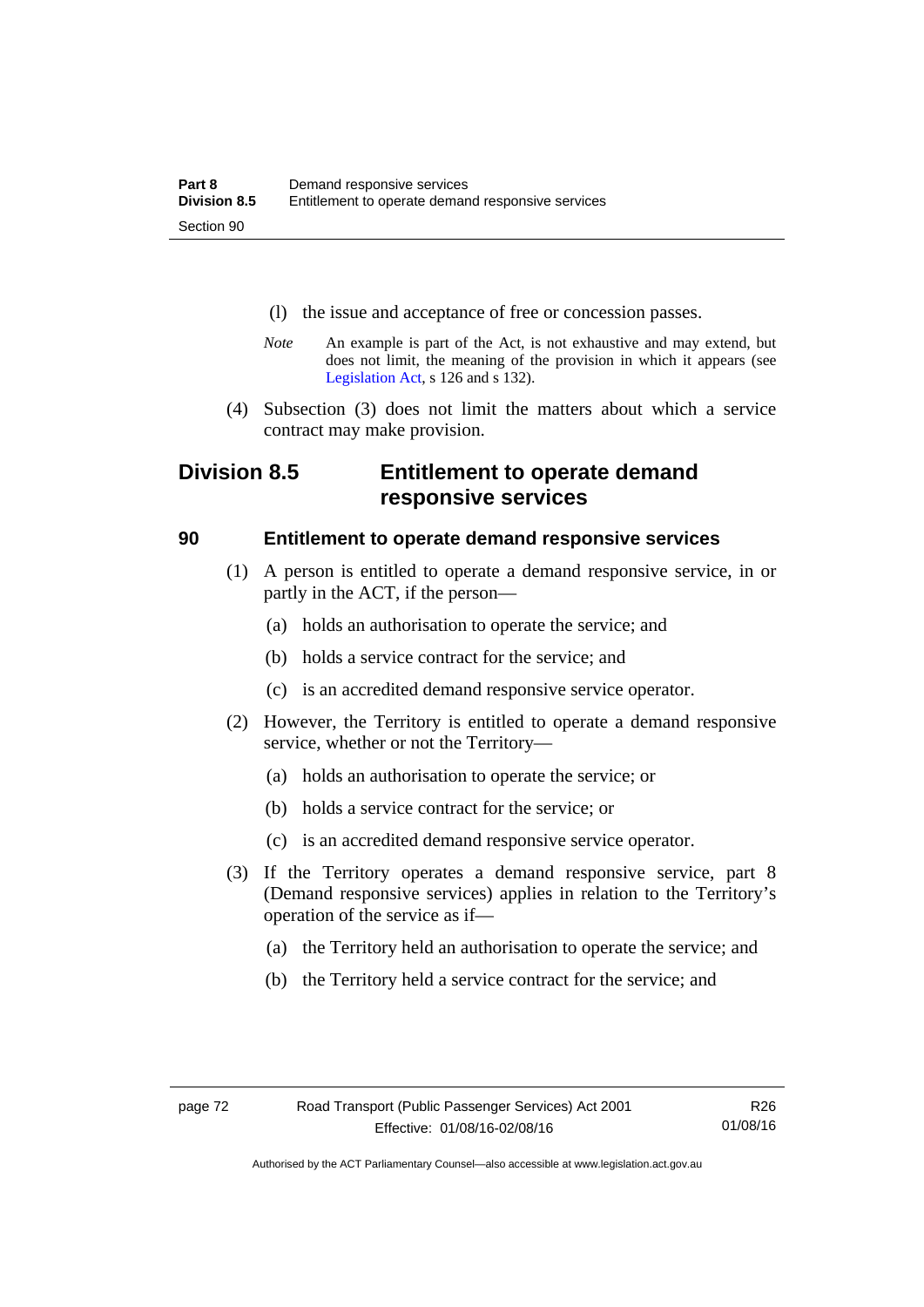- (c) the Territory were accredited to operate the service; and
- (d) all necessary changes, and any changes prescribed by regulation, were made.

#### **91 Operating demand responsive service without entitlement**

- (1) A person commits an offence if—
	- (a) the person operates, in or partly in the ACT, a demand responsive service; and
	- (b) the person is not entitled under section 90 to operate the service.

Maximum penalty: 50 penalty units.

- (2) An offence against this section is a strict liability offence.
- (3) However, section 90 (b) does not apply in relation to the person if—
	- (a) a demand responsive service is discontinued because of a variation or termination of a service contract; and
	- (b) the road transport authority has made arrangements with the person, to operate a temporary demand responsive service without a service contract, to replace the discontinued service.
- (4) Also, this section does not apply to the operation of a demand responsive service by the Territory.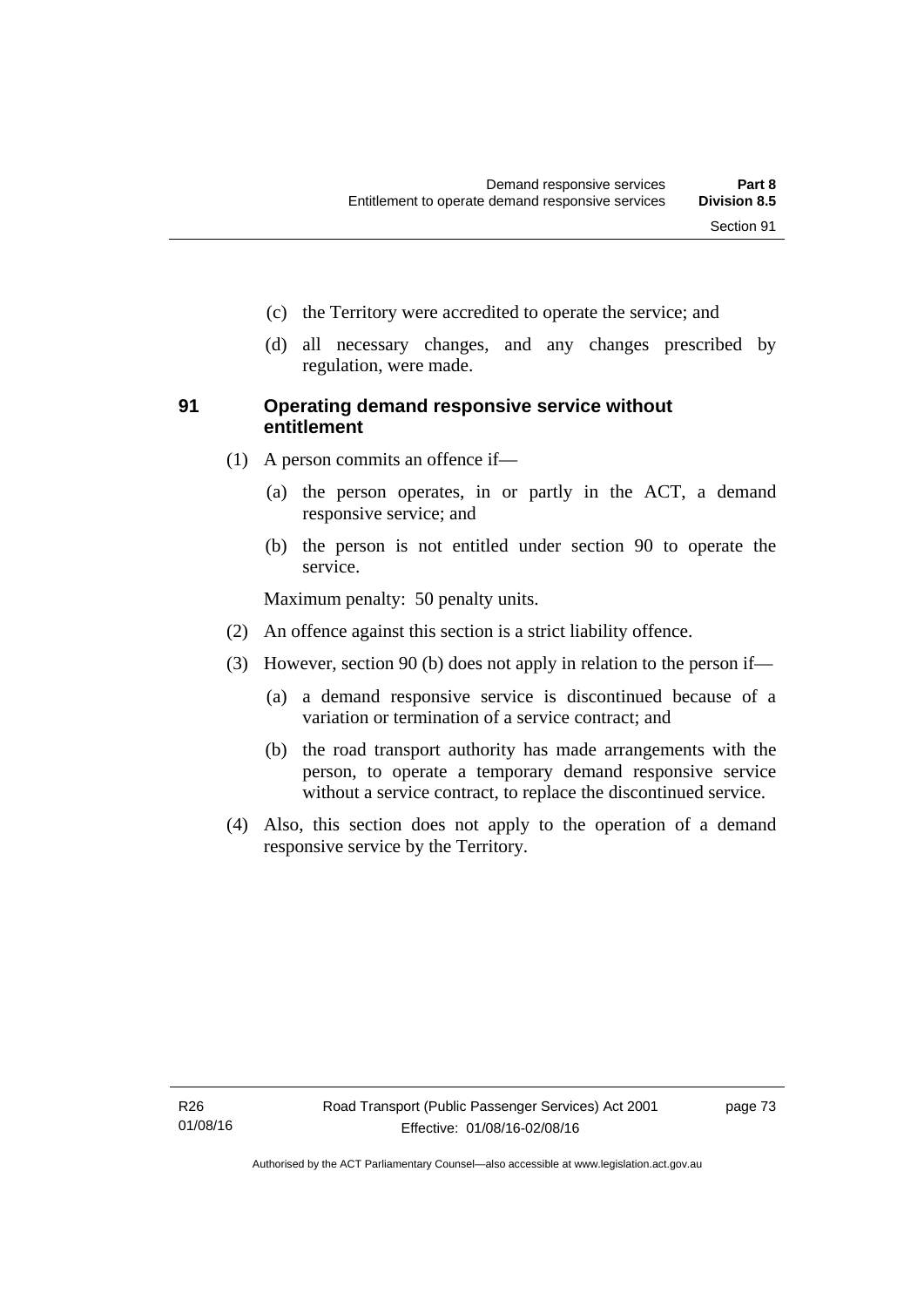#### **92 Representing entitlement to operate demand responsive service**

- (1) A person commits an offence if—
	- (a) the person represents that the person is entitled to operate a demand responsive service; and
	- (b) the person is reckless about whether the person's conduct represents that the person is entitled to operate a demand responsive service; and
	- (c) the person is not entitled to operate a demand responsive service.

Maximum penalty: 30 penalty units.

(2) Strict liability applies to subsection (1) (c).

## **Division 8.6 Regulation of demand responsive services**

#### **93 Demand responsive services—minimum fares**

- (1) The Minister must determine minimum fares, or ways of calculating minimum fares, payable by passengers for a demand responsive service.
- (2) A determination is a disallowable instrument.
	- *Note* A disallowable instrument must be notified, and presented to the Legislative Assembly, under the [Legislation Act.](http://www.legislation.act.gov.au/a/2001-14)

*Note* For the entitlement of a person to operate a demand responsive service, see s 90.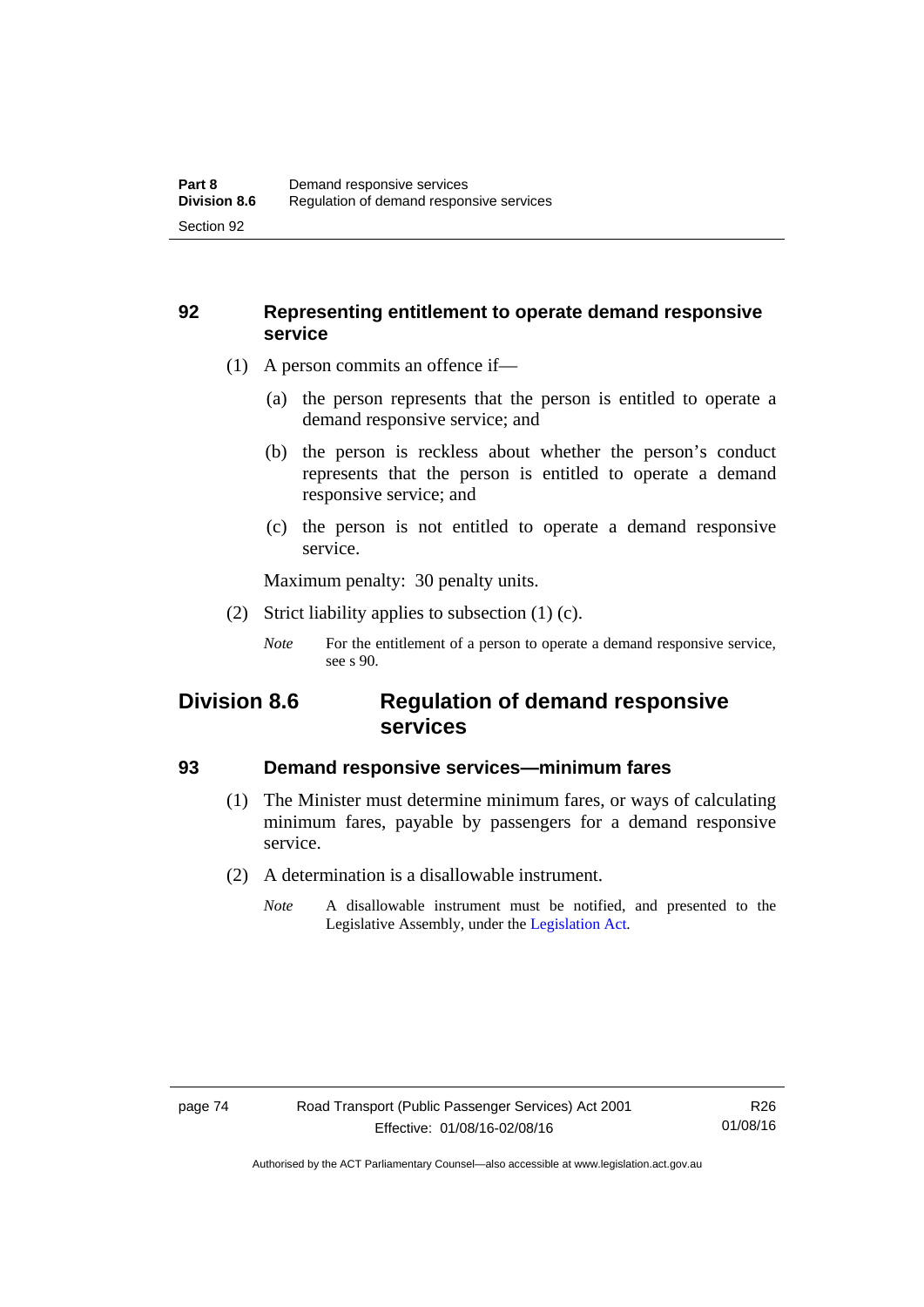### **94 Regulations about operation of demand responsive services**

A regulation may make provision in relation to the operation of demand responsive services by authorised demand responsive service operators, including, for example—

- (a) the conduct of demand responsive services, including, for example—
	- (i) the supervision and monitoring of drivers of demand responsive service vehicles for compliance with the service standards and the responsibilities of the operator in relation to a failure to comply with the standards; and
	- (ii) the safety of passengers (including, for example, by the use of particular kinds of security devices) and the public; and
	- (iii) the qualifications, training and experience of demand responsive service vehicle drivers and other people providing services on behalf of authorised demand responsive service operators; and
	- (iv) maximum driving times and minimum rest times of demand responsive service vehicle drivers; and
	- (v) insurance; and
	- (vi) if appropriate, the issue of tickets; and
	- (vii) customer complaints and inquiries; and
	- (viii) lost property; and
- (b) the preparation and publication of service information for demand responsive services, including timetables (if any) and compliance with any timetables; and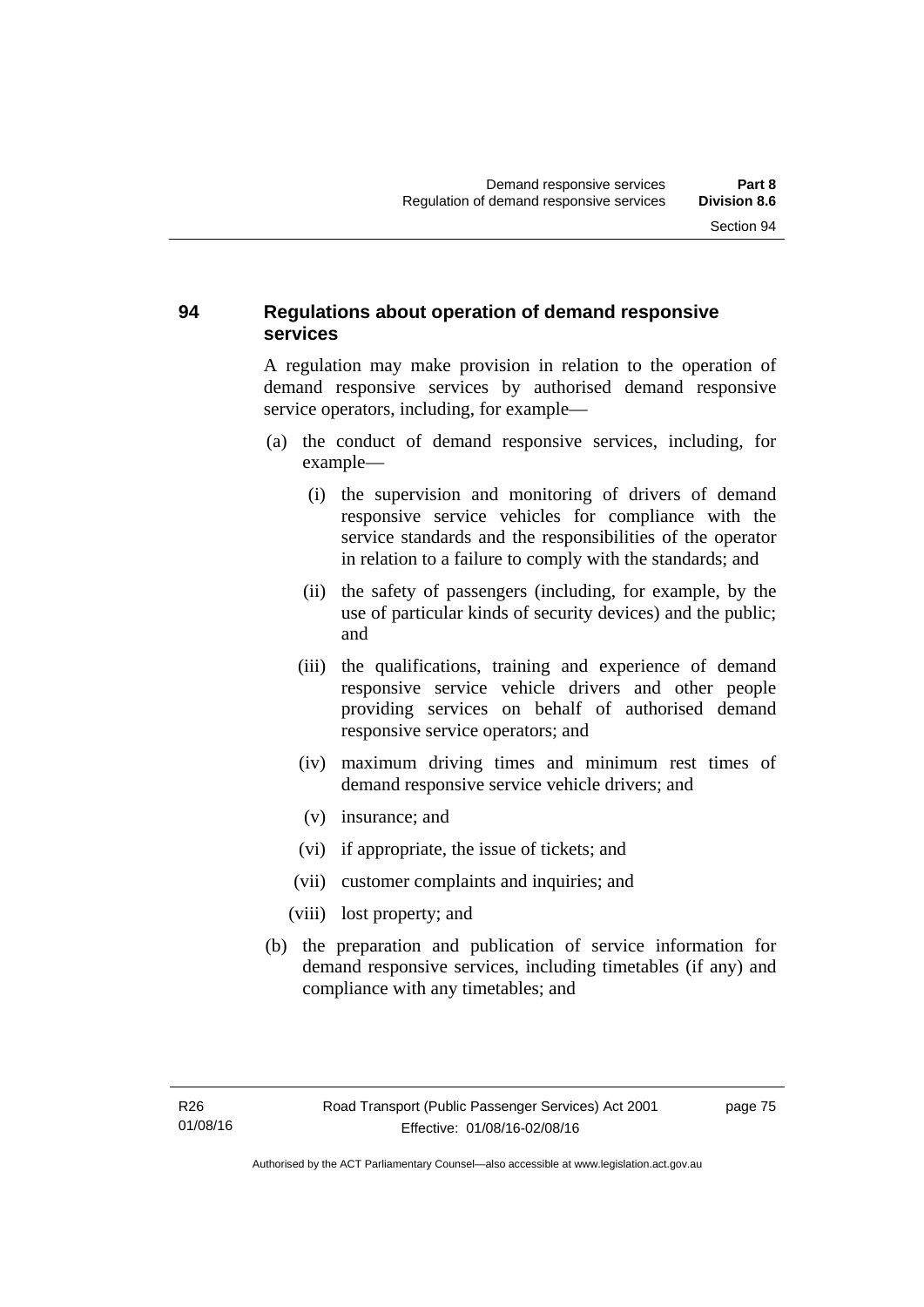- (c) the obligations of drivers of demand responsive service vehicles and other people providing services on behalf of authorised demand responsive service operators; and
- (d) the requirements that demand responsive service vehicles, and their equipment and fittings (internal and external), must comply with; and
- (e) the maintenance and cleaning of demand responsive service vehicles; and
- (f) maintenance, parking and other facilities for demand responsive service vehicles; and
- (g) the making and keeping of records and their inspection; and
- (h) the auditing of records and systems; and
- (i) requirements for display of authorisation numbers on advertisements for the service; and
- (j) the provision of information and reports to the road transport authority.
- *Note* An example is part of the Act, is not exhaustive and may extend, but does not limit, the meaning of the provision in which it appears (see [Legislation Act,](http://www.legislation.act.gov.au/a/2001-14) s 126 and s 132).

#### **95 Regulations about operation of demand responsive service vehicles**

A regulation may make provision in relation to the operation of demand responsive service vehicles, including, for example—

- (a) the use of demand responsive services by people, including the payment of fares; and
- (b) the regulation or prohibition of the use of demand responsive service vehicles on certain roads or road related areas; and
- (c) the picking-up and dropping-off of passengers and other matters relating to the transport of passengers; and

| page 76 | Road Transport (Public Passenger Services) Act 2001 | R26      |
|---------|-----------------------------------------------------|----------|
|         | Effective: 01/08/16-02/08/16                        | 01/08/16 |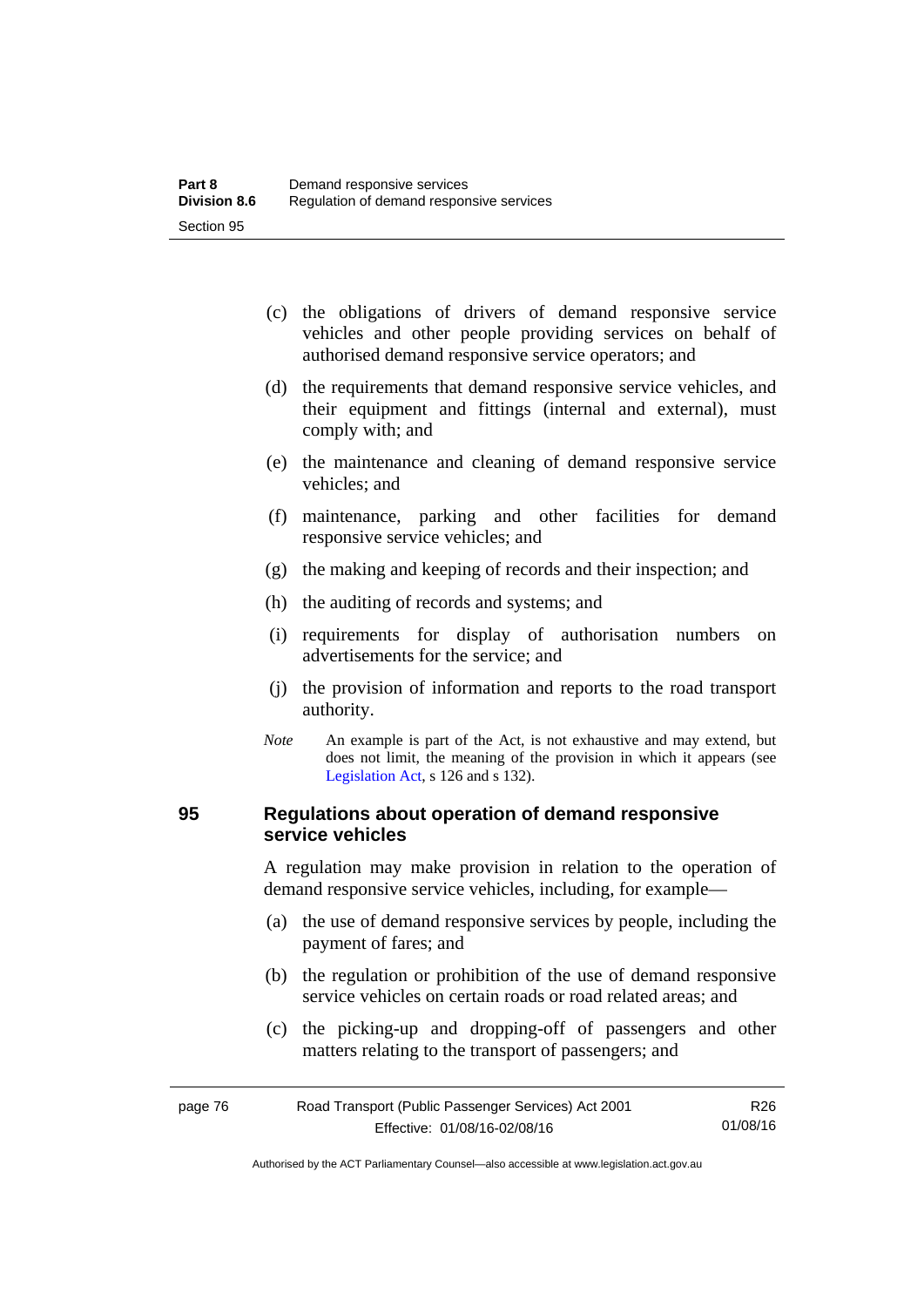- (d) the records to be made and kept, how they are to be made and kept, and their inspection; and
- (e) the transport of passengers' luggage or other goods, and animals; and
- (f) if the demand responsive service vehicle is a bus—the regulation or prohibition of the transport of passengers standing in or on any part of the vehicle; and
- (g) the maximum speed of demand responsive service vehicles; and
- (h) the solicitation of passengers; and
- (i) the payment of fares; and
- (j) the design, equipment and fittings (internal or external) of demand responsive service vehicles; and
- (k) the use of bus, minibus, loading and taxi zones; and
- (l) the regulation or prohibition of notices, signs, and advertisements inside or on the outside of demand responsive service vehicles; and
- (m) the use of decal signs and livery for demand responsive service vehicles; and
- (n) approval of uniforms or industry codes of practice for dress standards.
- *Note* An example is part of the Act, is not exhaustive and may extend, but does not limit, the meaning of the provision in which it appears (see [Legislation Act,](http://www.legislation.act.gov.au/a/2001-14) s 126 and s 132).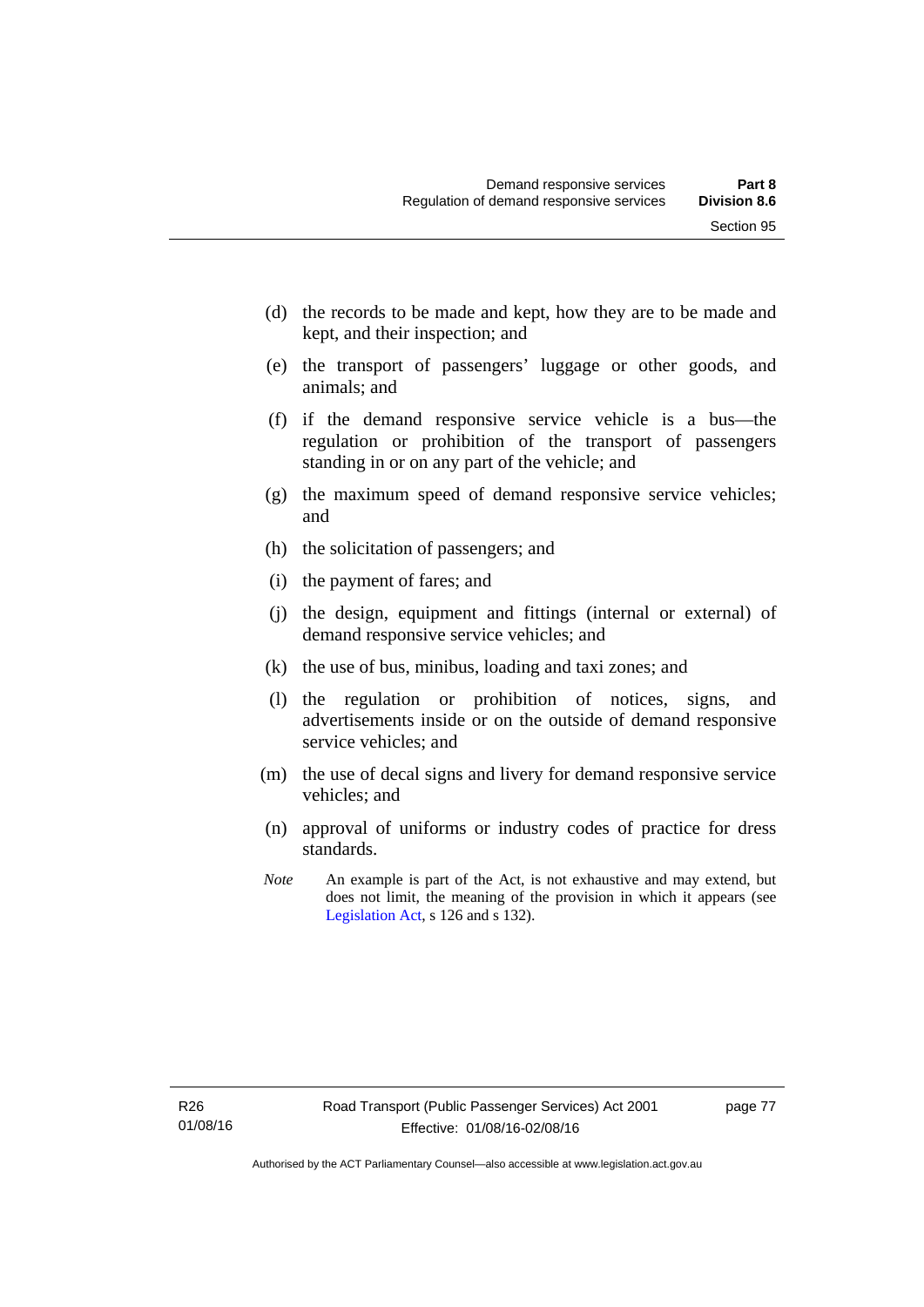### **96 Regulations about demand responsive service vehicle drivers**

A regulation may make provision in relation to drivers of demand responsive service vehicles, including, for example—

- (a) the powers, duties and conduct of drivers; and
- (b) the training of drivers; and
- (c) how drivers must dress.
- *Note* An example is part of the Act, is not exhaustive and may extend, but does not limit, the meaning of the provision in which it appears (see [Legislation Act,](http://www.legislation.act.gov.au/a/2001-14) s 126 and s 132).

#### **97 Regulations about conduct of demand responsive vehicle passengers**

A regulation may make provision in relation to the conduct of passengers being carried by demand responsive service vehicles, including, for example—

- (a) the regulation or prohibition of eating and drinking; and
- (b) the authority of demand responsive service vehicle drivers, police officers and authorised people to direct people contravening a regulation to leave a demand responsive service vehicle and to remove them if they fail to leave.
- *Note* An example is part of the Act, is not exhaustive and may extend, but does not limit, the meaning of the provision in which it appears (see [Legislation Act,](http://www.legislation.act.gov.au/a/2001-14) s 126 and s 132).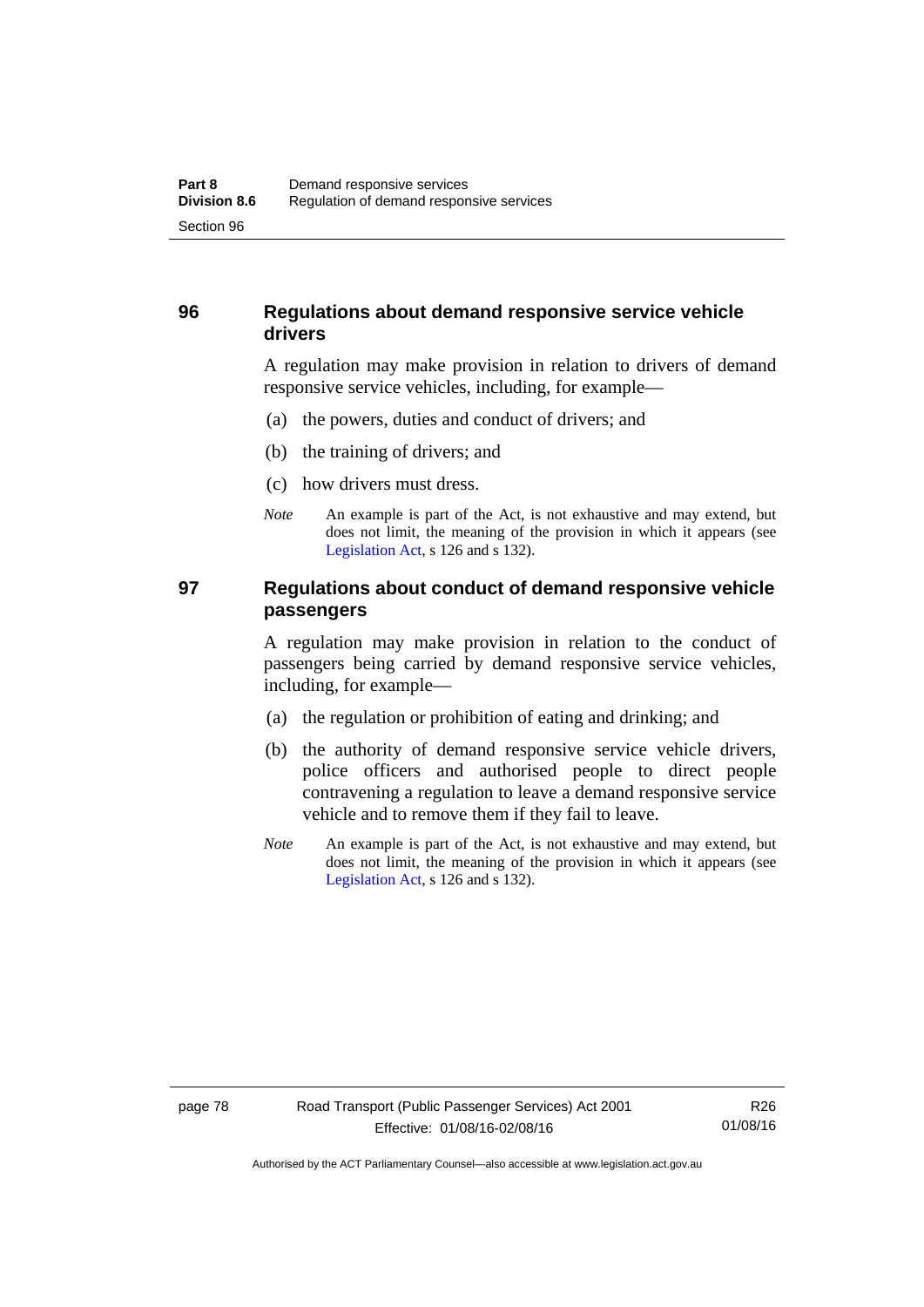# **Part 8A Additional public passenger vehicle insurance**

#### **110 Definitions—Act**

In this Act:

*accredited operator*, of a public passenger vehicle, means a person who is accredited to operate the public passenger service for which the vehicle is operated.

*public passenger vehicle policy* means a policy that—

- (a) is issued (or renewed) by a corporation authorised under the *[Insurance Act 1973](http://www.comlaw.gov.au/Details/C2013C00019)* (Cwlth); and
- (b) insures the accredited operator of the public passenger vehicle to which the policy applies against liability in relation to damage to property caused by, or arising out of the use of, the vehicle anywhere in Australia (whether or not on a road or road related area).

#### **111 Public passenger vehicle insurance compulsory**

- (1) The accredited operator of a public passenger vehicle commits an offence if—
	- (a) the accredited operator operates the public passenger vehicle; and
	- (b) there is no public passenger vehicle policy for at least \$5 000 000 for the vehicle.

Maximum penalty: 50 penalty units.

 (2) To remove any doubt, it is irrelevant that a public passenger vehicle policy also insures the accredited operator against other risks.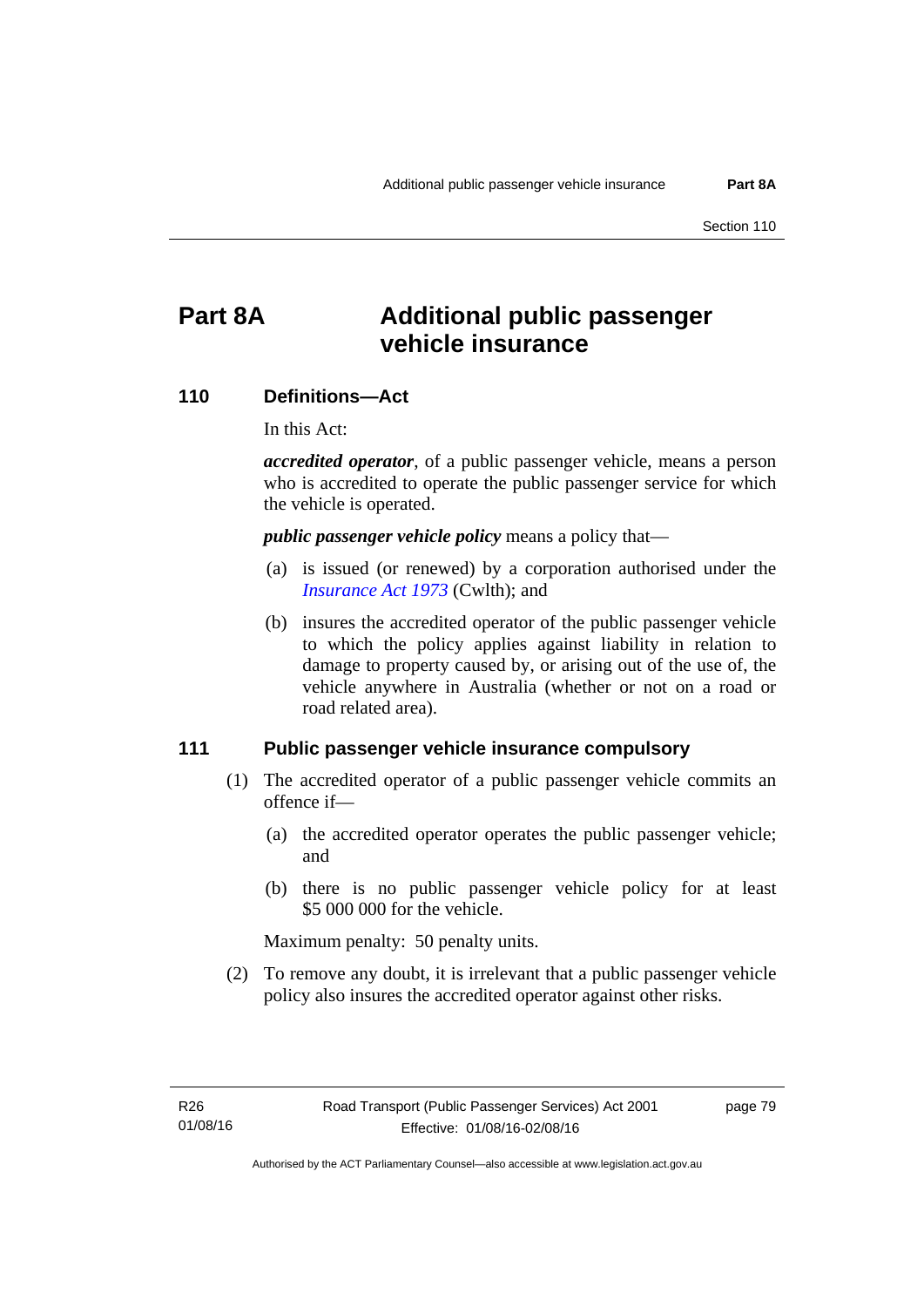Section 112

#### **112 Police officer or authorised person may require evidence of public passenger vehicle insurance**

- (1) A police officer or authorised person may require the accredited operator of a public passenger vehicle to produce evidence that a public passenger vehicle policy is in force for the vehicle.
- (2) The accredited operator must not fail to produce the evidence when required to do so.

Maximum penalty: 20 penalty units.

- (3) It is a defence to an offence against subsection (2) if—
	- (a) the accredited operator has a reasonable excuse for failing to produce the evidence when required to do so; and
	- (b) within 3 days after being required to produce the evidence, produces the evidence at a place prescribed by regulation or as directed by the police officer or authorised person.

page 80 Road Transport (Public Passenger Services) Act 2001 Effective: 01/08/16-02/08/16

R26 01/08/16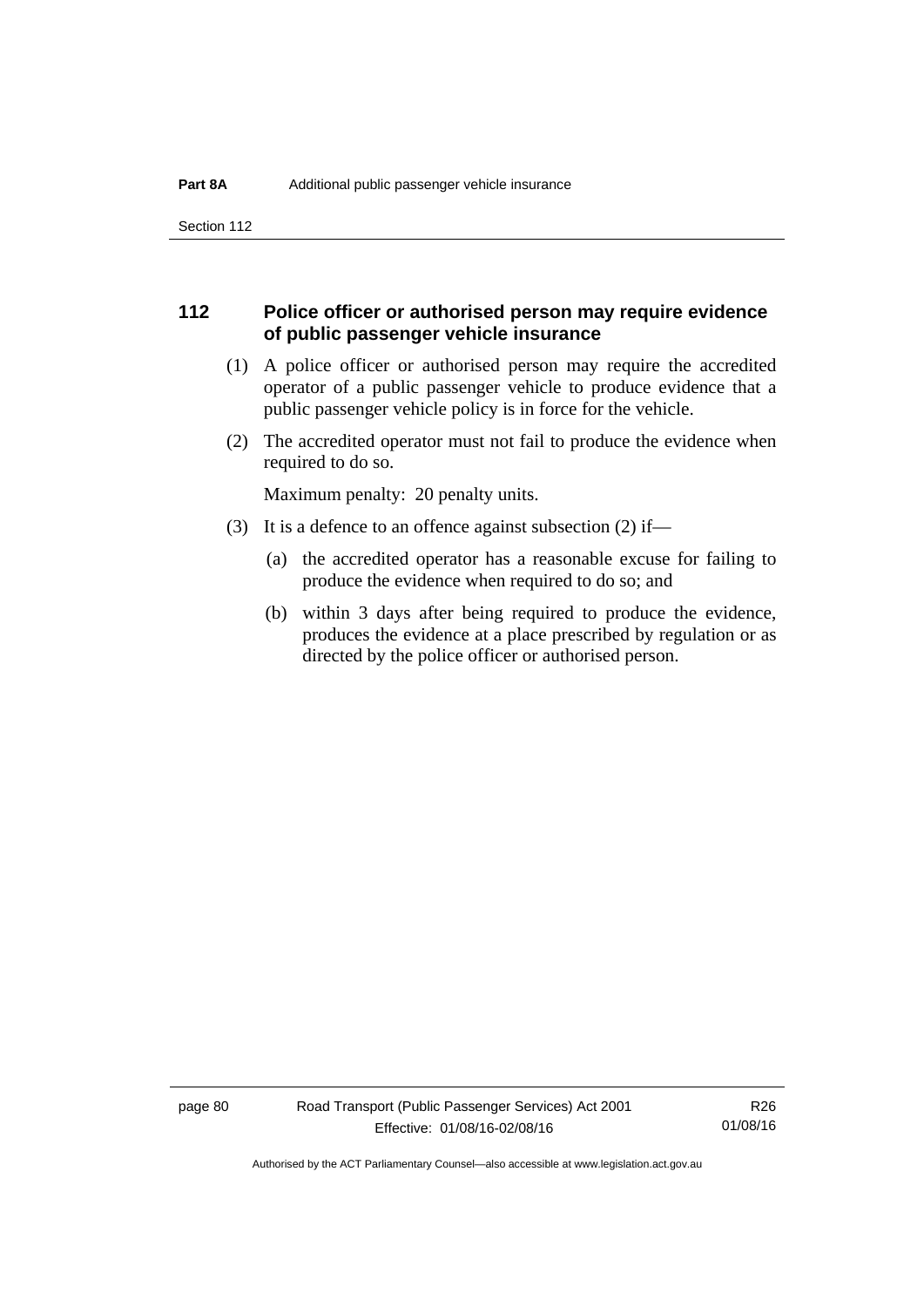# **Part 9 Enforcement**

#### **115 Purpose of powers under pt 9**

The powers under this part may be exercised by the road transport authority, a police officer or an authorised person to decide whether—

- (a) there has been compliance with, or a contravention of, this Act (including, for example, the conditions of an accreditation, taxi licence, rideshare vehicle licence or hire car licence); or
- (b) a public passenger vehicle complies with the *[Road Transport](http://www.legislation.act.gov.au/a/1999-81)  [\(Vehicle Registration\) Act 1999](http://www.legislation.act.gov.au/a/1999-81)*.
- *Note 1* A reference to an Act includes a reference to the statutory instruments made or in force under the Act, including any regulation (see [Legislation Act,](http://www.legislation.act.gov.au/a/2001-14) s 104).
- *Note 2* An example is part of the regulation, is not exhaustive and may extend, but does not limit, the meaning of the provision in which it appears (see [Legislation Act,](http://www.legislation.act.gov.au/a/2001-14) s 126 and s 132).

### **116 Power to require records or information**

- (1) The road transport authority, a police officer or an authorised person may, by written notice, require a person to provide records or information within the reasonable time stated in the notice.
- (2) The notice may only require a person to provide records that are in the person's possession or control.
- (3) The road transport authority, police officer or authorised person may take copies of any record provided in response to the notice.
- (4) A record required by a notice must be provided in written form except as provided by the notice.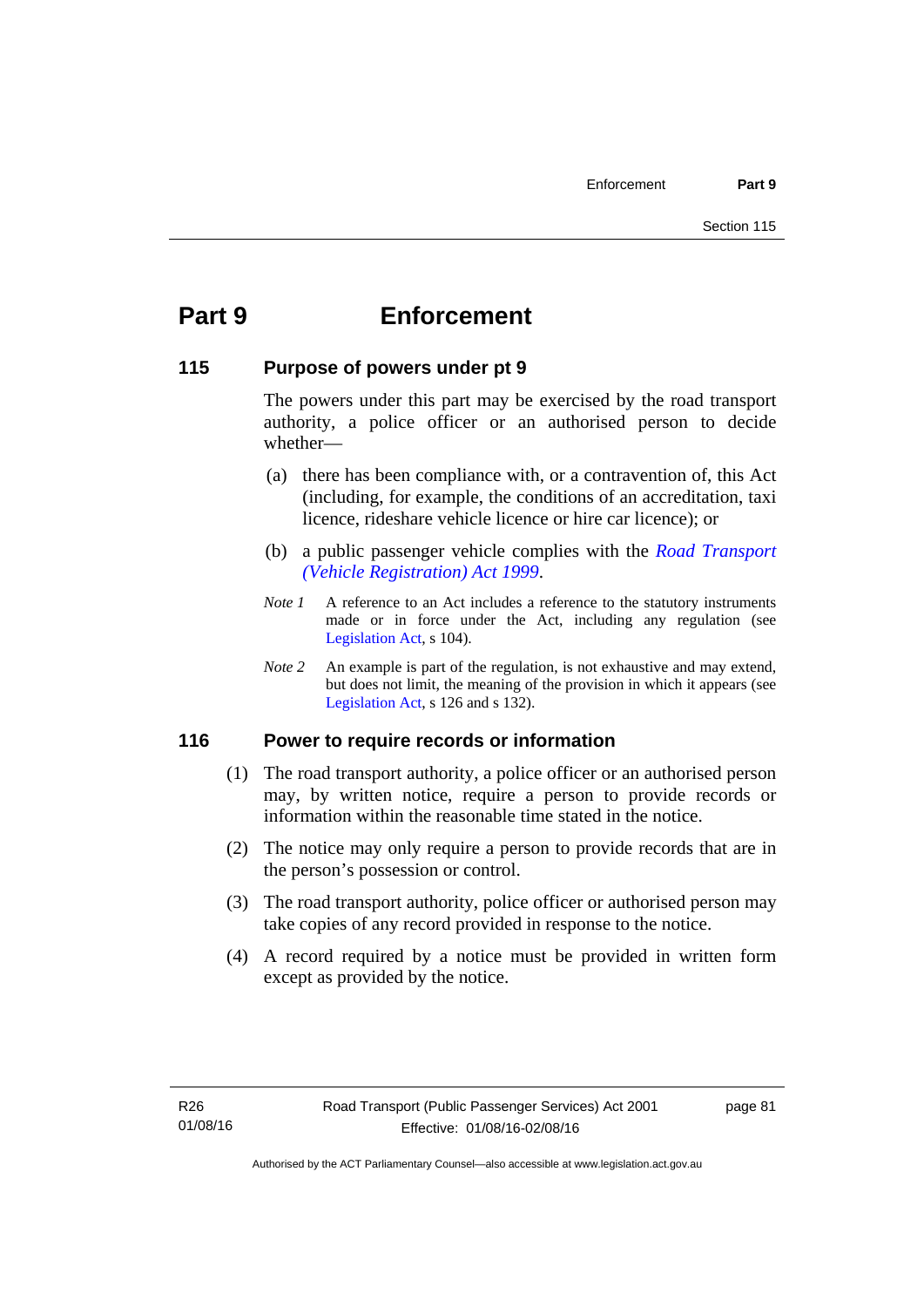Section 117

 (5) A person commits an offence if the person fails to comply with a notice given to the person under this section.

Maximum penalty: 20 penalty units.

(6) An offence against this section is a strict liability offence.

#### **117 Power to inspect maintenance facilities**

- (1) For this part, a police officer or authorised person may, at any reasonable time, enter any premises used for or in relation to the maintenance of a public passenger vehicle (other than any part of premises being used solely for residential purposes).
- (2) The police officer or authorised person may—
	- (a) inspect records in the premises relating to the maintenance of public passenger vehicles carried out at the premises; and
	- (b) inspect the premises; and
	- (c) inspect or test any equipment in the premises used or proposed to be used for or in relation to the maintenance of a public passenger vehicle.
	- *Note* The dictionary definition of *inspect* a vehicle includes observe the performance of the vehicle or any of its equipment, with or without the use of instruments.
- (3) For subsection (2) (a), the police officer or authorised person may—
	- (a) require the person apparently in charge of the premises, or anyone else who has the custody or control of the records, to produce them to the police officer or authorised person for inspection; and
	- (b) make copies of, or take extracts from, a record and, for that purpose, may take possession of the record and, if necessary, keep it for not longer than 7 days.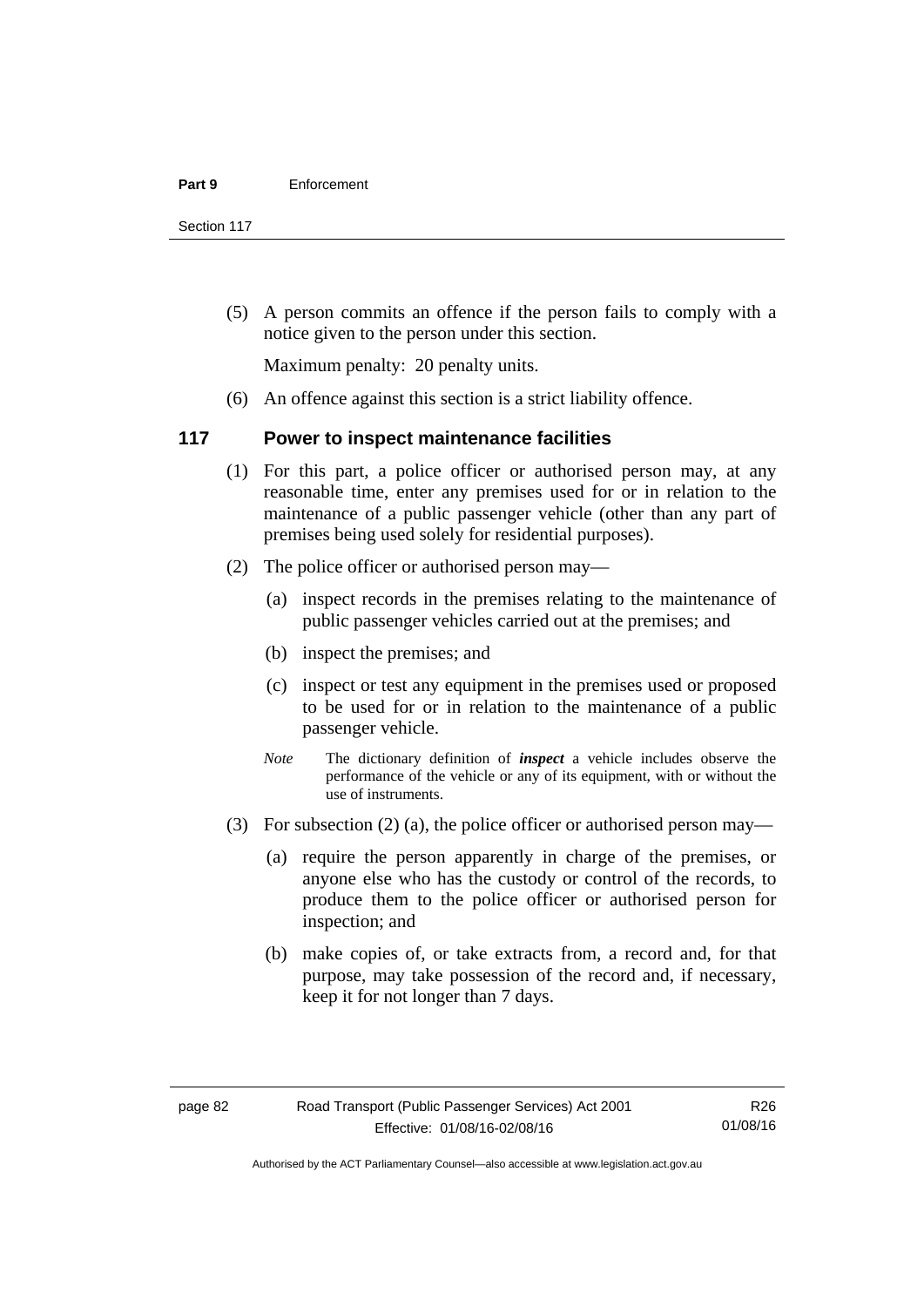- (4) For subsection (2) (c), the police officer or authorised person may do any 1 or more of the following:
	- (a) operate any equipment in the premises;
	- (b) require the person apparently in charge of the premises to give the police officer or authorised person any information the police officer or authorised person reasonably needs to inspect or test any equipment in the premises;
	- (c) require the person apparently in charge of the premises to do anything else the police officer or authorised person reasonably needs to inspect or test any equipment in the premises.
- (5) A person commits an offence if the person fails to comply with a requirement made by a police officer or authorised person under this section.

Maximum penalty: 20 penalty units.

- (6) An offence against this section is a strict liability offence.
- (7) An authorised person who enters premises under this section is not authorised to remain in the premises if, when asked by the person in charge of the premises, the authorised person does not produce his or her identity card for inspection.

#### **118 Power to inspect and test vehicles**

- (1) A police officer or authorised person may inspect a public passenger vehicle, or any other vehicle that the police officer or authorised person believes, on reasonable grounds, is operating, or has operated, as a public passenger vehicle, and may inspect and test its equipment and fittings.
	- *Note* The dictionary definition of *inspect* a vehicle includes observe the performance of the vehicle or any of its equipment, with or without the use of instruments.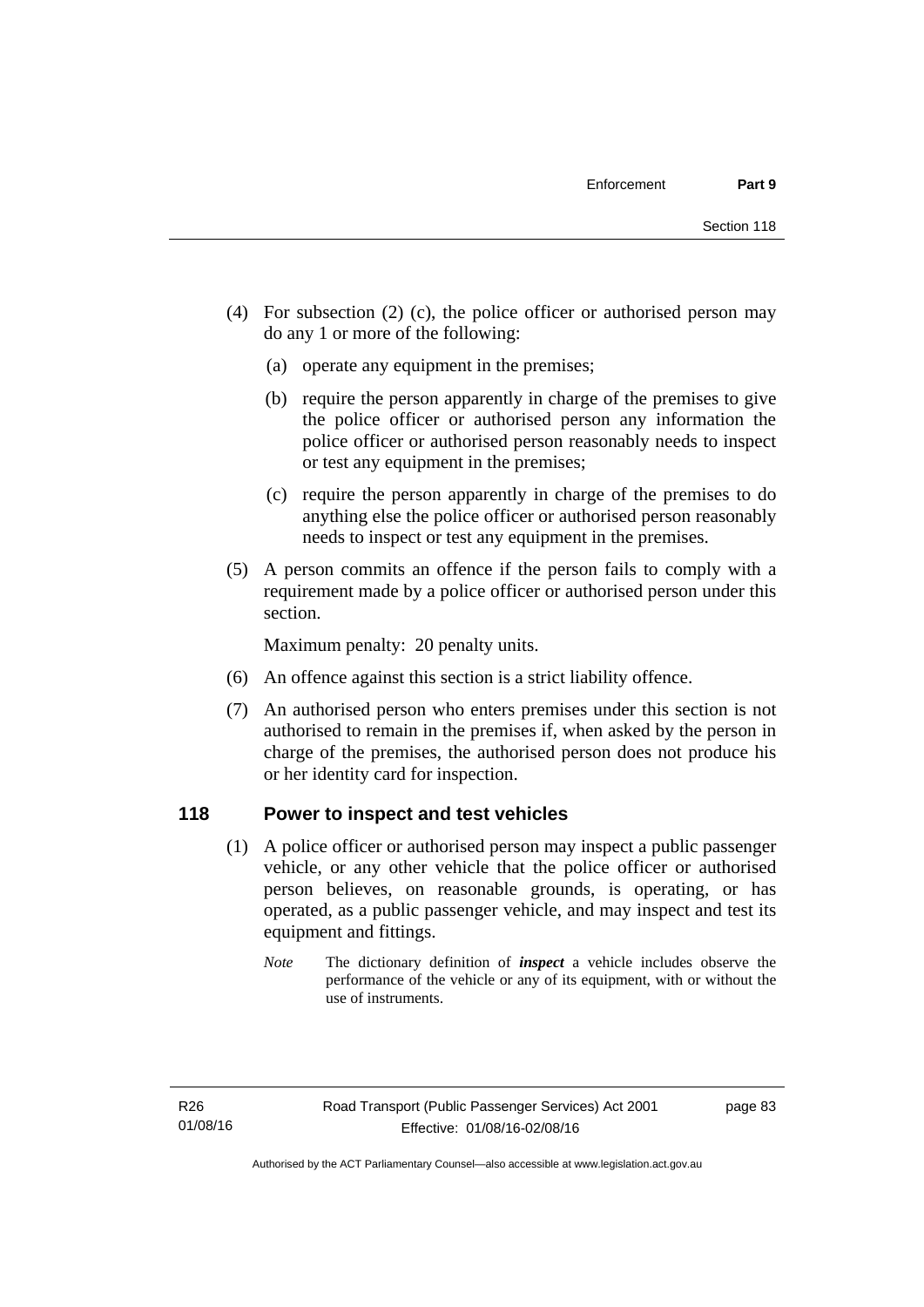Section 118

- (2) Without limiting subsection (1), the police officer or authorised person may, for that subsection, do any 1 or more of the following:
	- (a) if the vehicle is being driven—ask or signal the driver of the vehicle to stop the vehicle;
	- (b) get into or onto the vehicle and remain in or on the vehicle;
	- (c) operate the vehicle and any of its equipment;
	- (d) ask the driver or anyone else apparently in charge of the vehicle to—
		- (i) give the police officer or authorised person any information the police officer or authorised person reasonably requires to inspect or test the vehicle; or
		- (ii) do anything else the police officer or authorised person reasonably requires to inspect or test the vehicle.
- (3) If a vehicle is stopped because of a request or signal under subsection (2) (a), any inspection or testing of the vehicle must be carried out—
	- (a) at, or as near as practicable to, the place where the request or signal is made or given; and
	- (b) as soon as practicable, and in any case within 1 hour, after the vehicle is stopped.
- (4) A person commits an offence if the person fails to comply with a request or signal made or given by a police officer or authorised person under this section.

Maximum penalty: 20 penalty units.

(5) An offence against this section is a strict liability offence.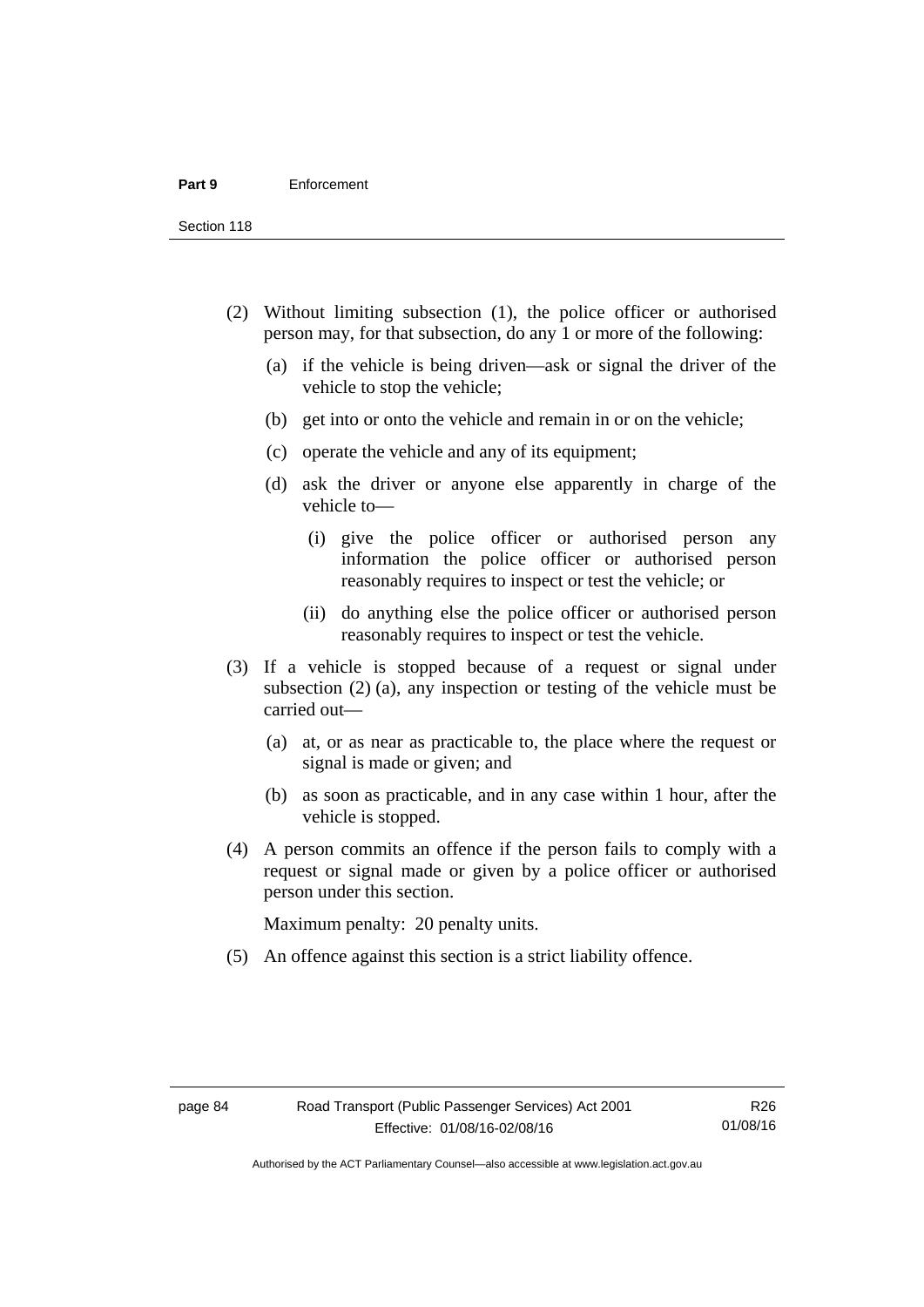## **119 Power to require vehicles or equipment to be inspected and tested**

- (1) A police officer or authorised person may, by written notice given to the operator of a public passenger vehicle, or any other vehicle that the police officer or authorised person believes, on reasonable grounds, is operating, or has operated, as a public passenger vehicle, require the person to have the vehicle and its equipment and fittings (or stated equipment) inspected or tested.
- (2) The notice may require any of the following:
	- (a) the inspection and testing to be carried out within or at a stated reasonable time;
	- (b) the inspection and testing to be carried out by or in the presence of a police officer, an authorised person or anyone else;
	- (c) the inspection and testing to be carried out at a stated reasonable place;
	- (d) a report of the inspection and testing to be given to a police officer, an authorised person or the road transport authority within a stated reasonable time;
	- (e) anything else reasonably necessary or convenient for the inspection and testing.
- (3) A person commits an offence if the person fails to comply with a notice given to the person under subsection (1).

Maximum penalty: 20 penalty units.

(4) An offence against this section is a strict liability offence.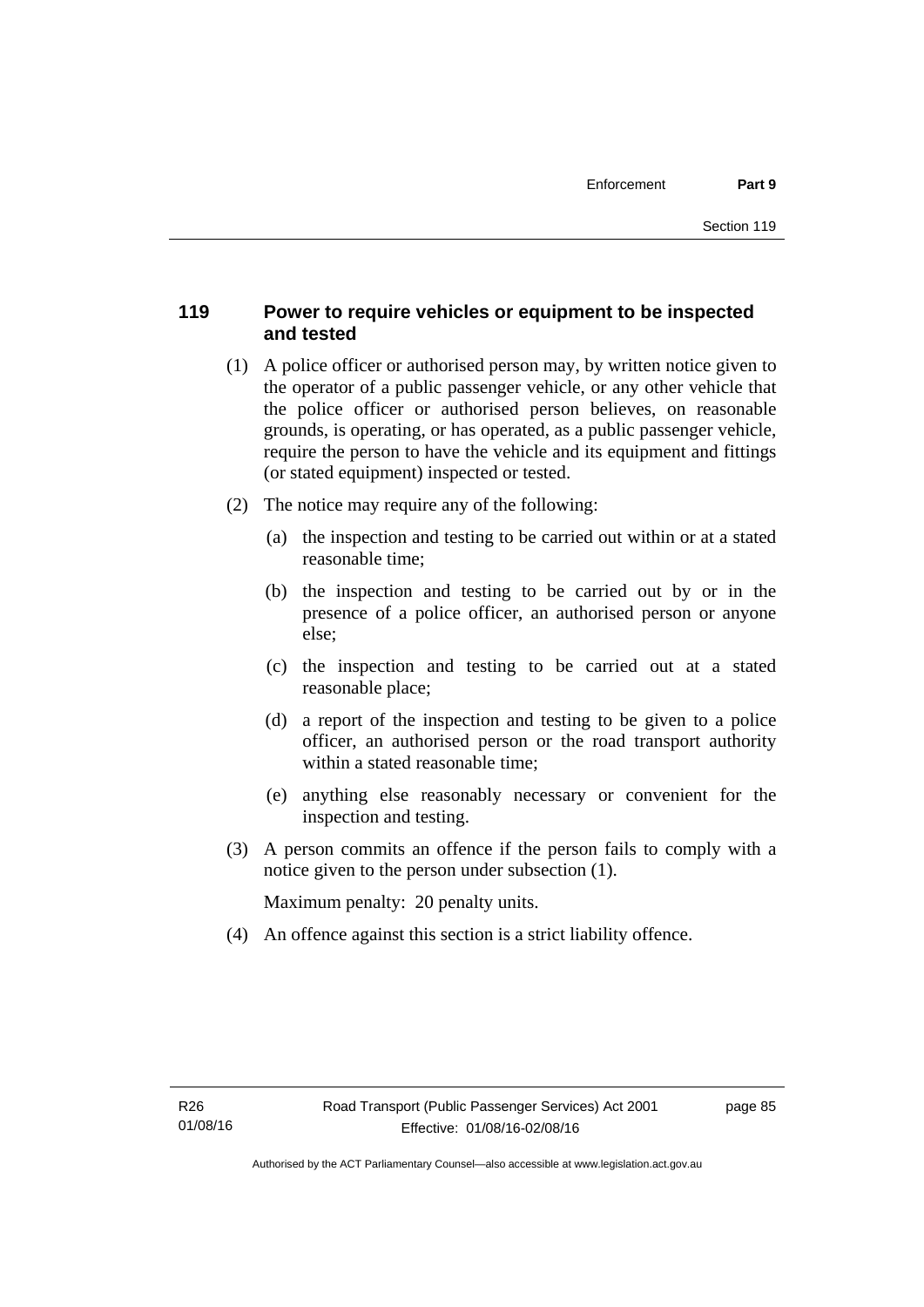(5) In subsection (1):

*equipment*, for a vehicle that is a bookable vehicle, includes any device used by the driver of the vehicle to communicate with a transport booking service.

#### **Examples—device used to communicate with a transport booking service**

- the driver's mobile phone
- the driver's iPad
- *Note 1 Bookable vehicle* means a taxi, a rideshare vehicle or a hire car (see s 29).
- *Note 2* An example is part of the Act, is not exhaustive and may extend, but does not limit, the meaning of the provision in which it appears (see [Legislation Act,](http://www.legislation.act.gov.au/a/2001-14) s 126 and s 132).

*operator*, of a vehicle, includes the responsible person for the vehicle within the meaning of the *[Road Transport \(General\) Act](http://www.legislation.act.gov.au/a/1999-77)  [1999](http://www.legislation.act.gov.au/a/1999-77)*, section 10 and section 11.

#### **120 Attachment and removal of noncompliance notices**

- (1) A police officer or authorised person, or a person inspecting a vehicle under this part, may attach a notice (a *noncompliance notice*) to the vehicle if the officer or person suspects, on reasonable grounds, that—
	- (a) the vehicle or its equipment or fittings, or its servicing or maintenance, do not comply with this Act; or
	- (b) the vehicle (including its equipment and fittings) does not comply with the *[Road Transport \(Vehicle Registration\) Act](http://www.legislation.act.gov.au/a/1999-81)  [1999](http://www.legislation.act.gov.au/a/1999-81)*.
	- *Note* A reference to an Act includes a reference to the statutory instruments made or in force under the Act, including any regulation (see [Legislation Act,](http://www.legislation.act.gov.au/a/2001-14) s 104).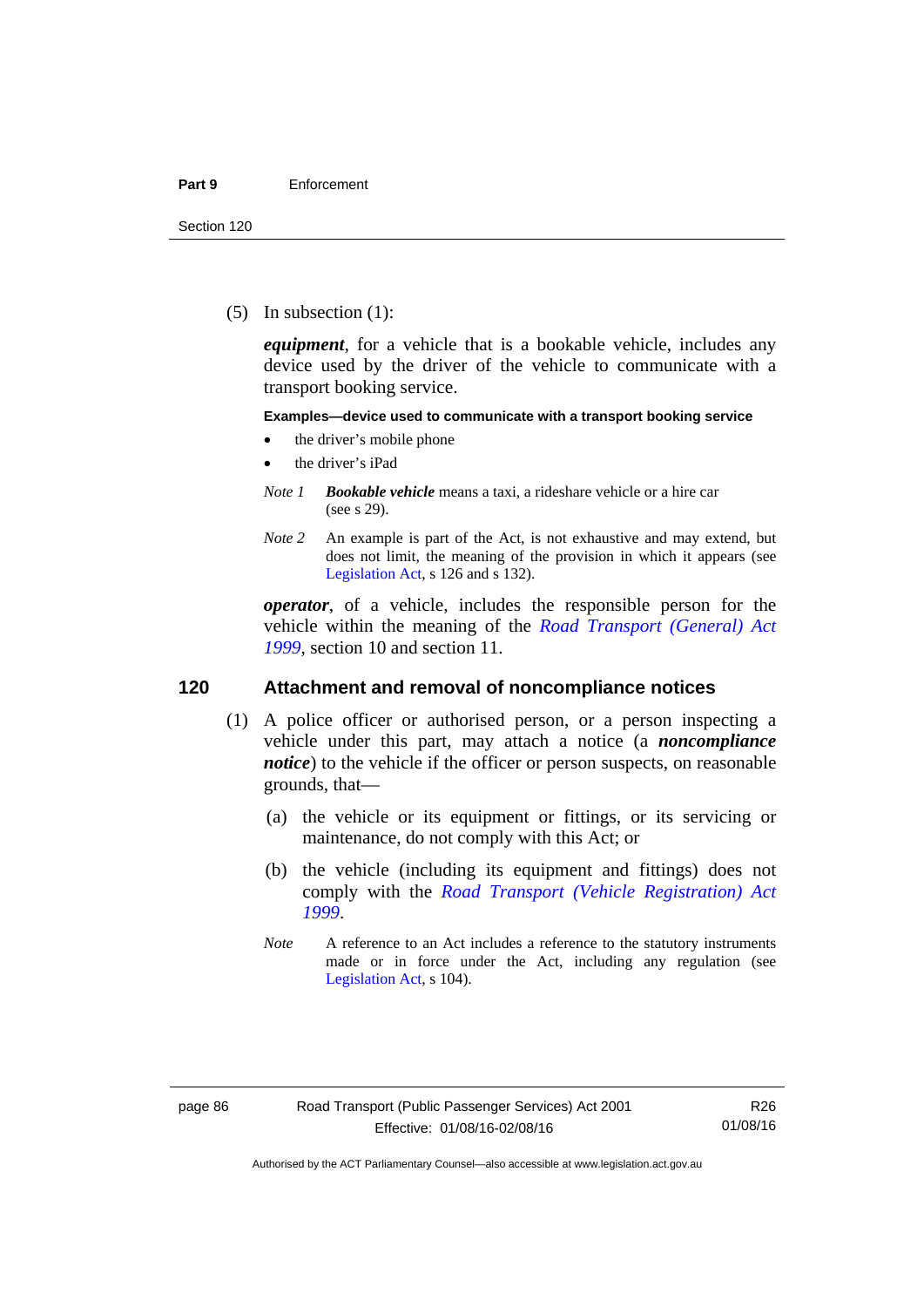- (2) The notice must state—
	- (a) the action necessary for the vehicle, equipment or fittings, or its servicing or maintenance, to comply with this Act or the *[Road Transport \(Vehicle Registration\) Act 1999](http://www.legislation.act.gov.au/a/1999-81)*; and
	- (b) a date and time (the *time of effect*) after which the vehicle must not be operated as a public passenger vehicle if the notice has not been removed by a police officer or authorised person.
- (3) A police officer or authorised person may remove the noncompliance notice from the vehicle, or direct in writing that it be taken to have been removed, if satisfied on inspection or testing of the vehicle or its equipment or fittings that the necessary action mentioned in the notice has been taken.
- (4) A person other than a police officer or authorised person commits an offence if the person removes a noncompliance notice from a public passenger vehicle.

Maximum penalty: 20 penalty units.

- (5) An offence against this section is a strict liability offence.
- (6) A police officer's or authorised person's power to issue a noncompliance notice for a public passenger vehicle under this section is additional to the power of the police officer or authorised person to issue a defect notice under the *[Road Transport \(Vehicle](http://www.legislation.act.gov.au/sl/2000-12)  [Registration\) Regulation 2000](http://www.legislation.act.gov.au/sl/2000-12)* for a public passenger vehicle.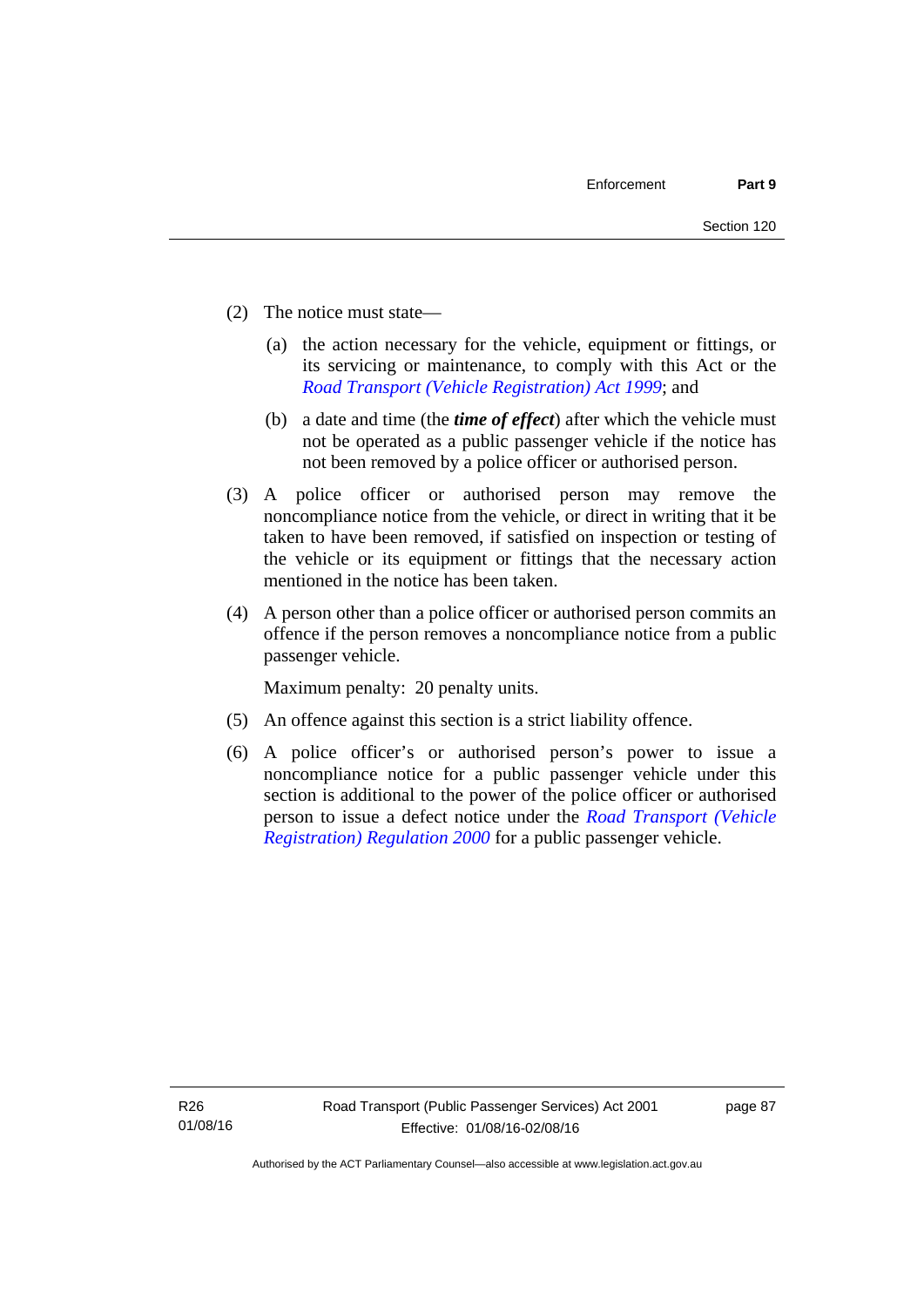#### **121 Police officer or authorised person—power to require name and address etc**

- (1) A police officer or authorised person may require a person to state the person's name and home address if the police officer or authorised person believes, on reasonable grounds, that the person is committing or has committed an offence against this Act.
	- *Note* A reference to an Act includes a reference to the statutory instruments made or in force under the Act, including any regulation (see [Legislation Act,](http://www.legislation.act.gov.au/a/2001-14) s 104).
- (2) The police officer or authorised person must tell the person the reason for the requirement and, as soon as practicable, record the reason.
- (3) The person may ask the police officer or authorised person to produce his or her identity card for inspection by the person.
- (4) A person must comply with a requirement made of the person under subsection (1) if—
	- (a) the police officer or authorised person tells the person the reason for the requirement; and
	- (b) for a request made by an authorised person—the authorised person has complied with the *[Road Transport \(General\) Act](http://www.legislation.act.gov.au/a/1999-77)  [1999](http://www.legislation.act.gov.au/a/1999-77)*, section 21 (Power not to be exercised before identity card shown).

Maximum penalty: 10 penalty units.

(5) An offence against this section is a strict liability offence.

R26 01/08/16

Authorised by the ACT Parliamentary Counsel—also accessible at www.legislation.act.gov.au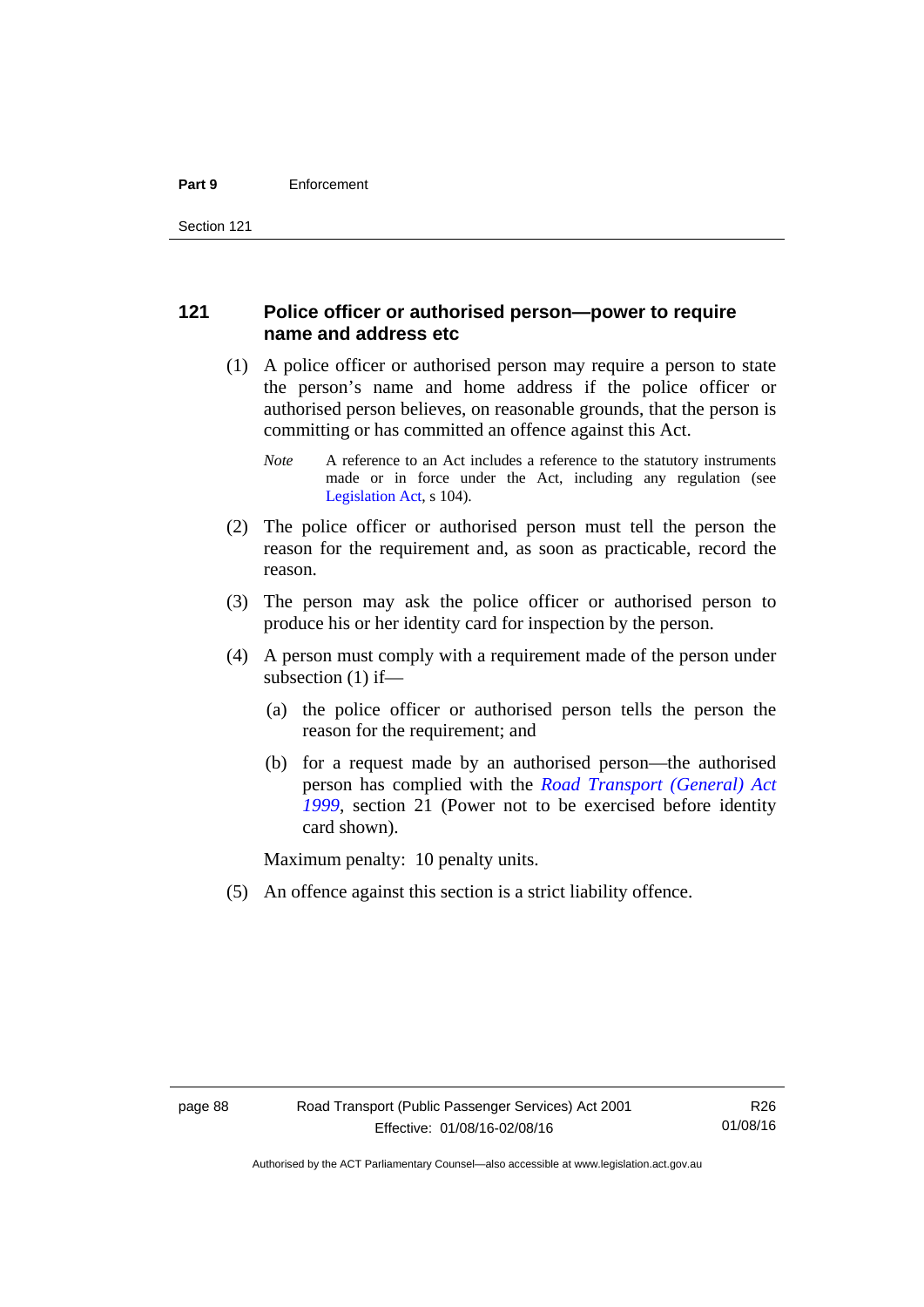# **Part 10 Miscellaneous**

#### **125 Unauthorised public passenger services**

 (1) A person must not use a vehicle for the transport of passengers for a fare or other consideration along a road or road related area.

Maximum penalty: 50 penalty units.

- (2) This section does not apply to the person if—
	- (a) the monetary or other consideration receivable by the person is not more than the cost of operating the vehicle to transport the passengers; or
	- (b) the person is entitled under this Act to operate the public passenger service being operated by the person.

#### **Examples for par (a)**

- 1 A car pool in which participants share the costs of operating the vehicle for the car pool.
- 2 Helen is a member of Bush Hikers Anonymous. She carries 2 other members in her car to a club walk. The 2 other members pay Helen part of the costs of operating her car for the club walk.
- *Note 1* For the entitlement of a person to operate a public passenger service, see the following provisions:
	- s 18 (Entitlement to regular route services)
	- s 19 (Entitlement to operate tour and charter services)
	- s 51 (Entitlement to operate taxi services)
	- s 60D (Entitlement to operate rideshare services)
	- s 73 (Entitlement to operate hire car services)
	- s 90 (Entitlement to operate demand responsive services).
- *Note 2* This section also does not apply if the person is exempted from the operation of this section under s 127 or s 128.
- *Note 3* An example is part of the Act, is not exhaustive and may extend, but does not limit, the meaning of the provision in which it appears (see [Legislation Act,](http://www.legislation.act.gov.au/a/2001-14) s 126 and s 132).

R26 01/08/16 page 89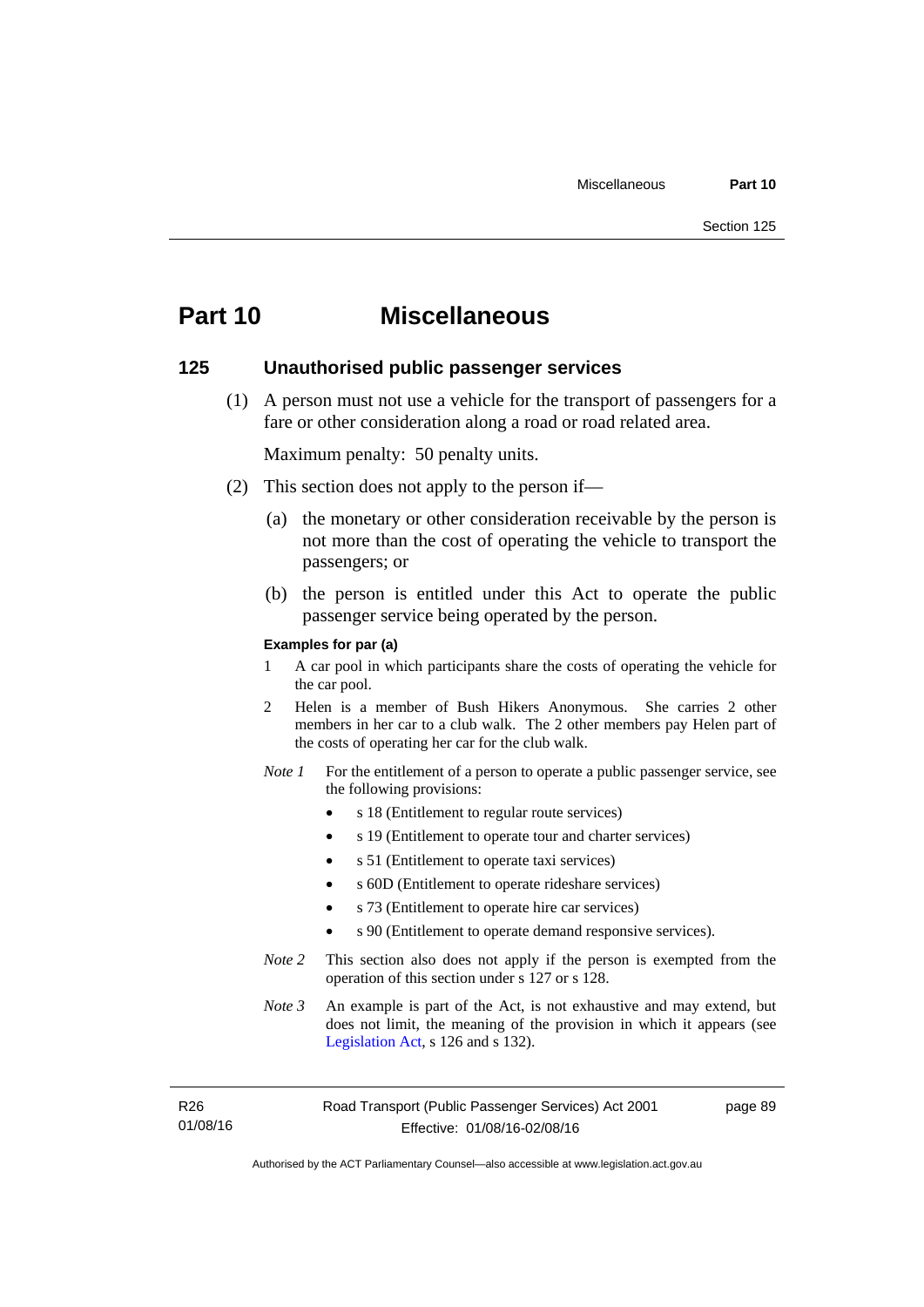#### **Part 10** Miscellaneous

Section 126

(3) An offence against this section is a strict liability offence.

### **126 Regulation-making power**

- (1) The Executive may make regulations for this Act.
	- *Note* Regulations must be notified and presented to the Legislative Assembly, under the [Legislation Act.](http://www.legislation.act.gov.au/a/2001-14)
- (2) A regulation may apply, adopt or incorporate a law of another jurisdiction or an instrument, or a provision of a law of another jurisdiction or instrument, as in force from time to time.
	- *Note 1* The text of an applied, adopted or incorporated law or instrument, whether applied as in force from time to time or as at a particular time, is taken to be a notifiable instrument if the operation of the [Legislation](http://www.legislation.act.gov.au/a/2001-14)  [Act](http://www.legislation.act.gov.au/a/2001-14), s 47 (5) or (6) is not disapplied (see s 47 (7)).
	- *Note 2* A notifiable instrument must be notified under the [Legislation Act](http://www.legislation.act.gov.au/a/2001-14).
- (3) A regulation may make provision in relation to the powers and duties of police officers and authorised people in relation to public passenger services, including, for example, in relation to public passenger vehicles, drivers of public passenger vehicles and passengers.
	- *Note* An example is part of the Act, is not exhaustive and may extend, but does not limit, the meaning of the provision in which it appears (see [Legislation Act,](http://www.legislation.act.gov.au/a/2001-14) s 126 and s 132).
- (4) A regulation may make provision in relation to insurance against liability for damage to property caused by, or arising out of the use of, a public passenger vehicle.
- (5) A regulation may create offences and fix maximum penalties of not more than 20 penalty units for the offences.
- (6) In this section:

*law of another jurisdiction*—see the [Legislation Act](http://www.legislation.act.gov.au/a/2001-14), section 47 (10).

Authorised by the ACT Parliamentary Counsel—also accessible at www.legislation.act.gov.au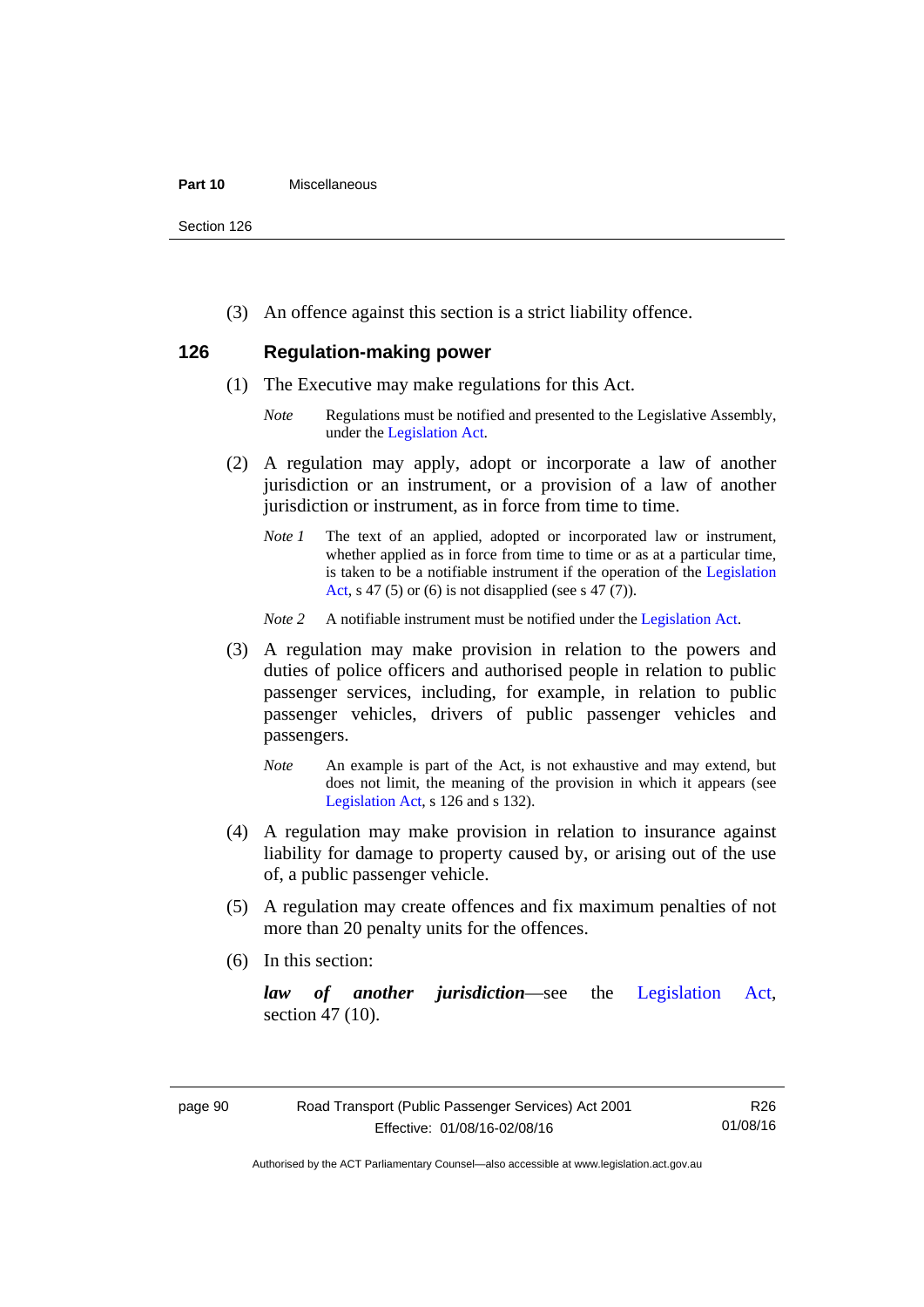#### **127 Minister may exempt vehicles and people from Act**

- (1) The Minister may exempt a vehicle or person from this Act (or a stated provision of this Act).
- (2) An exemption is a disallowable instrument.
	- *Note* A disallowable instrument must be notified, and presented to the Legislative Assembly, under the [Legislation Act.](http://www.legislation.act.gov.au/a/2001-14)

#### **128 Regulations may exempt vehicles and people from Act**

- (1) A regulation may—
	- (a) exempt a vehicle or person, or a kind of vehicle or person, prescribed by regulation from this Act (or a stated provision of this Act); or
	- (b) authorise the road transport authority to exempt a vehicle or person, or a kind of vehicle or person, by regulation from this Act (or a stated provision of this Act).
- (2) An exemption given under a regulation mentioned in subsection (1) may be conditional.
- (3) A regulation may provide for the road transport authority to—
	- (a) suspend the operation of a regulation mentioned in subsection (1) (a) in the way and circumstances prescribed by regulation; or
	- (b) suspend the operation of an exemption given by the authority to a vehicle or person in the way and circumstances prescribed by regulation.

### **129 References to Motor Traffic Act, Traffic Act etc**

(1) In any Act, instrument made under an Act or document, a reference to an earlier law is, in relation to anything to which this Act applies, a reference to this Act.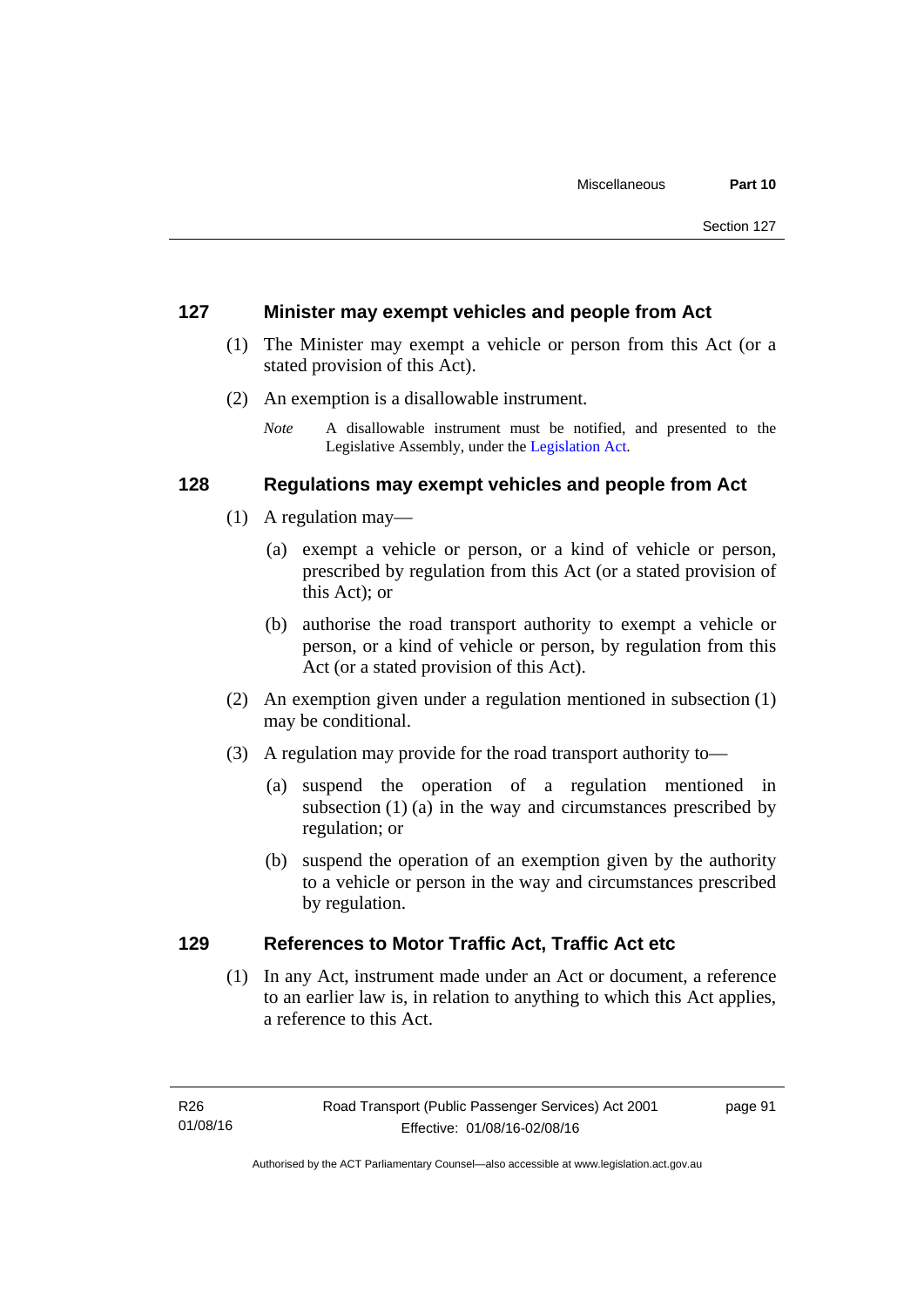#### **Part 10** Miscellaneous

(2) In this section:

*earlier law* means any of the following:

- (a) *[Motor Traffic Act 1936](http://www.legislation.act.gov.au/a/1936-45)*;
- (b) *[Motor Traffic Regulations 1934](http://www.legislation.act.gov.au/sl/1934-6)*;
- (c) *[Road Transport \(Bus Services\) Regulations 2000](http://www.legislation.act.gov.au/sl/2000-9)*;
- (d) *[Road Transport \(General\) Act 1999](http://www.legislation.act.gov.au/a/1999-77)*;
- (e) *[Road Transport \(Hire Vehicle Services\) Regulations 2000](http://www.legislation.act.gov.au/sl/2000-4)*;
- (f) *[Road Transport \(Taxi Services\) Regulations 2000](http://www.legislation.act.gov.au/sl/2000-5)*.

#### **130 Transitional regulations**

- (1) A regulation may prescribe transitional matters necessary or convenient to be prescribed because of the enactment of the *[Road](http://www.legislation.act.gov.au/a/2015-47/default.asp)  [Transport \(Public Passenger Services\) \(Taxi Industry Innovation\)](http://www.legislation.act.gov.au/a/2015-47/default.asp)  [Amendment Act 2015](http://www.legislation.act.gov.au/a/2015-47/default.asp)*.
- (2) A regulation may modify this part (including in relation to another territory law) to make provision in relation to anything that, in the Executive's opinion, is not, or is not adequately or appropriately, dealt with in this part.
- (3) A regulation under subsection (2) has effect despite anything elsewhere in this Act or another territory law.
- (4) This section expires 1 year after the day it commences.
	- *Note* Transitional provisions are kept in the Act for a limited time. A transitional provision is repealed on its expiry but continues to have effect after its repeal (see [Legislation Act,](http://www.legislation.act.gov.au/a/2001-14) s 88).

## **M 131 Transitional—Road Transport (Public Passenger Services) (Taxi Industry Innovation) Amendment Act 2015**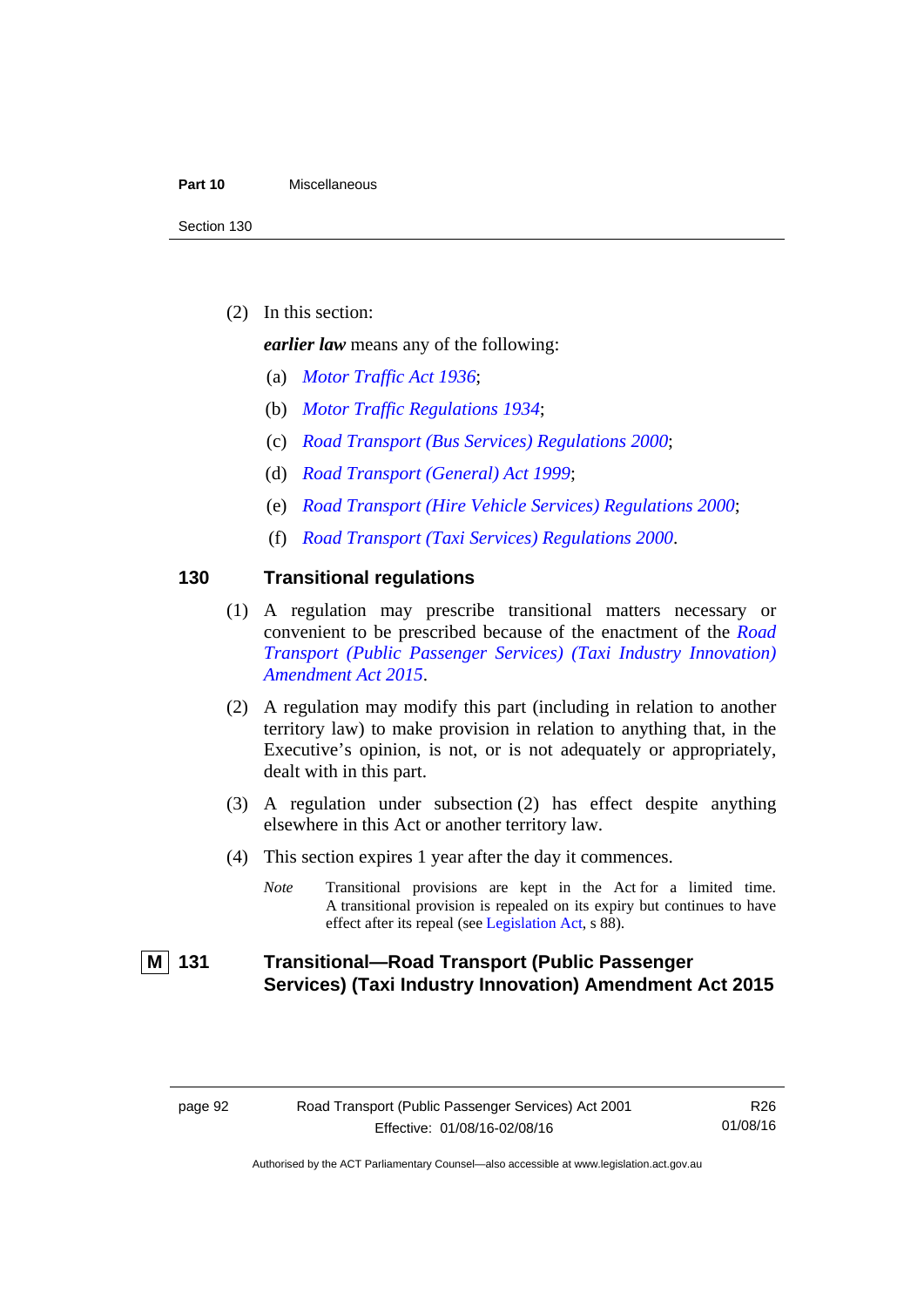# **Dictionary**

(see s 4)

- Note 1 The [Legislation Act](http://www.legislation.act.gov.au/a/2001-14) contains definitions and other provisions relevant to this Act.
- *Note 2* In particular, the [Legislation Act,](http://www.legislation.act.gov.au/a/2001-14) dict, pt 1, defines the following terms:
	- ACT
	- exercise
	- function
	- home address
	- the Territory.
- *Note 3* The *[Road Transport \(General\) Act 1999](http://www.legislation.act.gov.au/a/1999-77)* contains definitions relevant to this Act. For example, the following terms are defined in the *[Road](http://www.legislation.act.gov.au/a/1999-77)  [Transport \(General\) Act 1999](http://www.legislation.act.gov.au/a/1999-77)*, dictionary:
	- another jurisdiction
	- Australian Road Rules
	- driver
	- jurisdiction
	- motor vehicle
	- road transport authority (or authority) (see s 16)
	- road transport legislation (see s 6)
	- use (in relation to a vehicle)
	- vehicle.
- *Note 4* If a word or expression is defined in an Act (but not a regulation or another publication) included in the road transport legislation, the definition applies to each use of the word or expression in other road transport legislation unless the contrary intention appears (see *[Road](http://www.legislation.act.gov.au/a/1999-77)  [Transport \(General\) Act 1999](http://www.legislation.act.gov.au/a/1999-77)*, s 8).

*accredited*, in relation to a kind of public passenger service, means accredited under the regulations to operate that kind of public passenger service.

*accredited demand responsive service operator* means accredited under a regulation to operate a demand responsive service.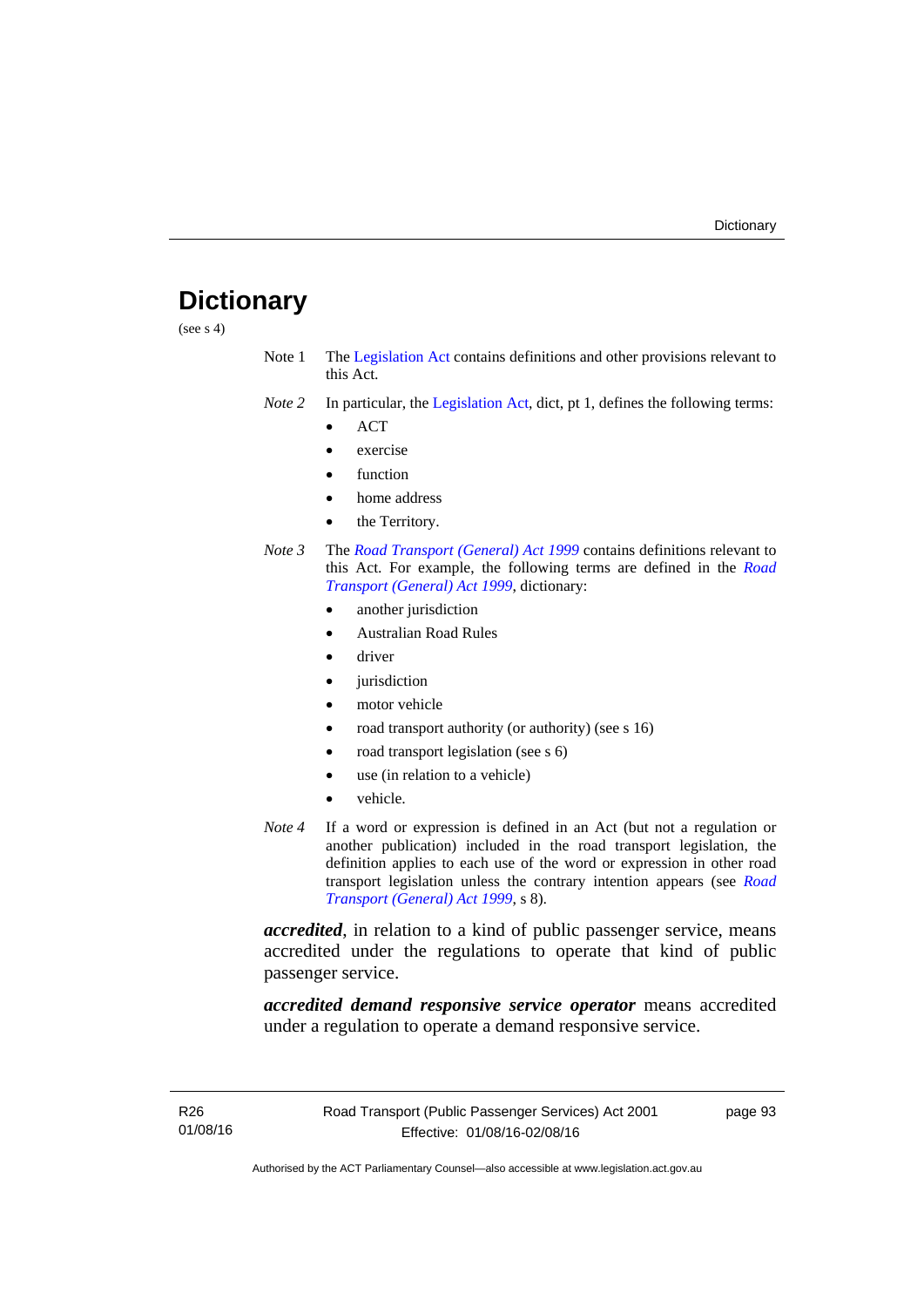*accredited hire car service operator* means accredited under the regulations to operate a hire car service.

*accredited operator*, of a public passenger vehicle—see section 110.

*accredited rideshare driver* means a person accredited under regulation to operate a rideshare service.

*accredited taxi service operator* means accredited under the regulations to operate a taxi service.

*accredited transport booking service* means a transport booking service accredited under regulation to operate a transport booking service.

*affiliated driver*, for a transport booking service—see section 35.

*affiliated driver agreement*—see section 36.

*affiliated operator*, for a transport booking service—see section 36B.

*affiliated operator agreement*—see section 36C.

*authorisation*, in relation to a demand responsive service, means an authorisation under this Act to operate a demand responsive service.

*authorised demand responsive service operator* means a person who is authorised under this Act to operate a demand responsive service.

*bookable vehicle*—see section 29.

*bookable vehicle driver*—see section 29.

*bus*—see section 10A.

*bus service*—see section 11.

*demand responsive service—*see section 80.

*demand responsive service vehicle—*see section 81.

*fare* means the amount payable by passengers for transport, or for the transport of passengers' luggage or other goods, on public passenger vehicles.

page 94 Road Transport (Public Passenger Services) Act 2001 Effective: 01/08/16-02/08/16

R26 01/08/16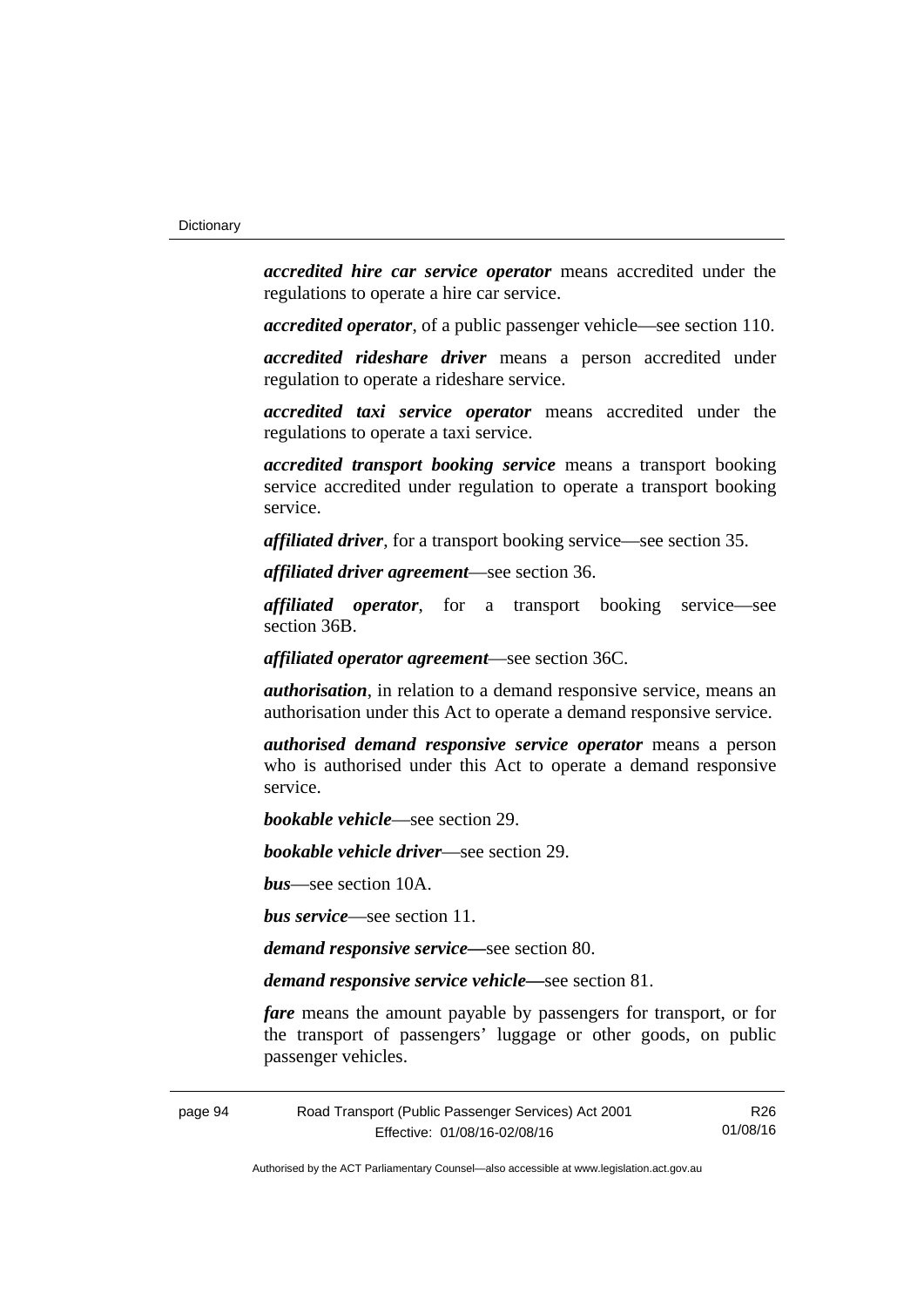*fittings*, of a vehicle, includes the seats, seat covers and floor coverings of the vehicle.

*hire car*—see section 67.

*hire car licence*—see section 61.

*hire car service*—see section 69.

*independent taxi service operator* means a taxi service operator approved under regulation as an independent taxi service operator.

*inspect* a vehicle includes observe the performance of the vehicle or any of its equipment, with or without the use of instruments.

*licensed rideshare vehicle* means a vehicle that is the subject of a rideshare vehicle licence.

*long-distance service*—see section 14.

*noncompliance notice*—see section 120 (1).

*public bus*—see section 10A.

*public passenger service*—see section 10.

*public passenger vehicle* means a public bus, taxi, rideshare vehicle, hire car or demand responsive service vehicle.

*public passenger vehicle policy*—see section 110.

*public vehicle licence*—see the *[Road Transport \(Driver Licensing\)](http://www.legislation.act.gov.au/a/1999-78)  [Act 1999](http://www.legislation.act.gov.au/a/1999-78)*, dictionary.

*regular route service*—see section 12.

*restricted hire car*—see section 68.

*restricted hire car licence*—see section 62.

*restricted hire car service*—see section 70.

*restricted taxi*—see section 46.

*restricted taxi licence*—see section 38.

*restricted taxi service*—see section 48.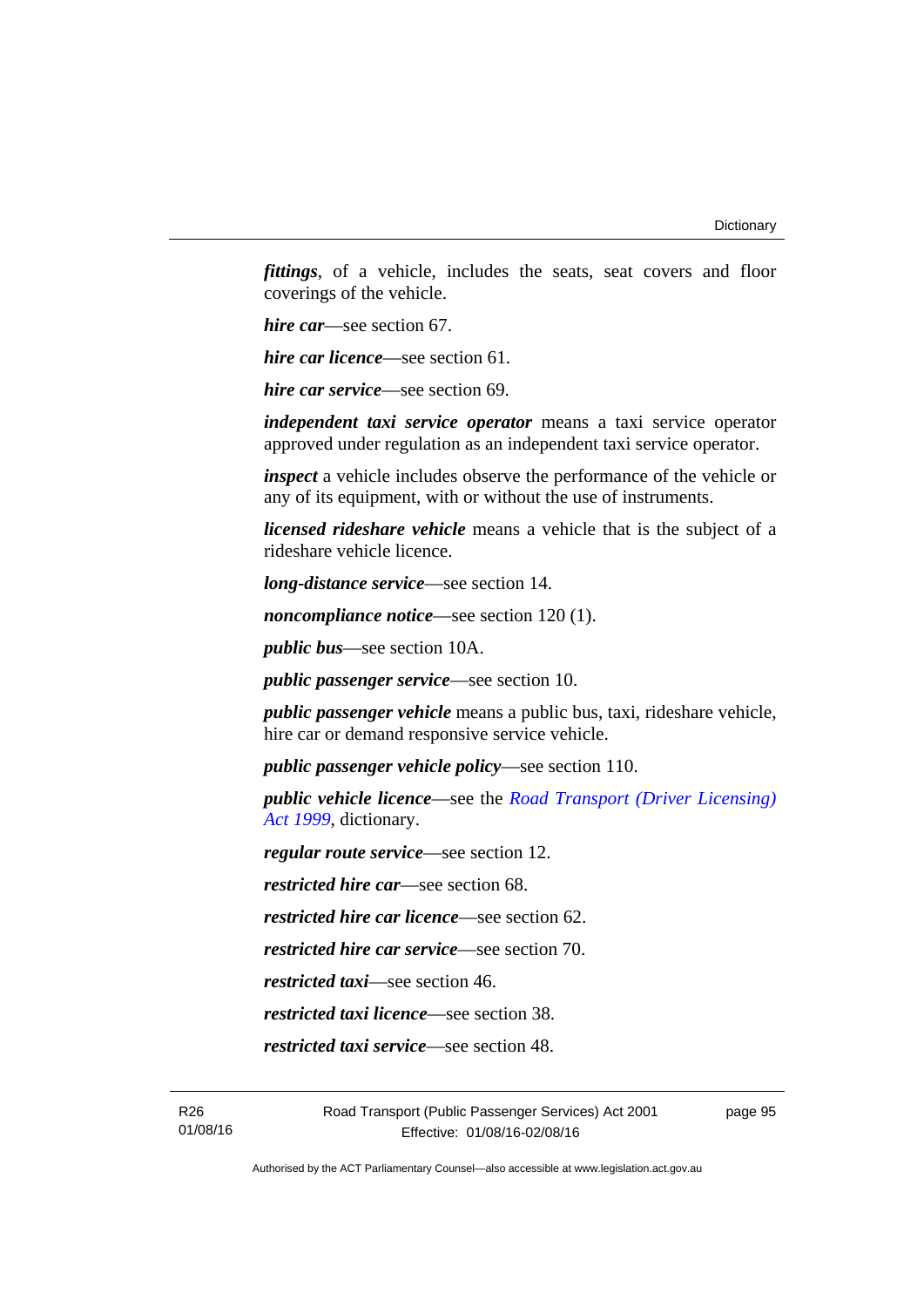*rideshare*—see section 60A. *rideshare driver*—see section 60A. *rideshare service*—see section 60A. *rideshare vehicle*—see section 60A. *rideshare vehicle licence*—see section 60J.

*road* means an area that is open to or used by the public and is developed for, or has as 1 of its main uses, the driving or riding of motor vehicles, but does not include an area that would otherwise be a road so far as a declaration under the *[Road Transport \(General\)](http://www.legislation.act.gov.au/a/1999-77)  [Act 1999](http://www.legislation.act.gov.au/a/1999-77)*, section 12 (Power to include or exclude areas in road transport legislation) declares that this Act does not apply to the area.

#### *road related area* means—

- (a) an area that divides a road; or
- (b) a footpath or nature strip adjacent to a road; or
- (c) an area that is open to the public and is designated for use by cyclists or animals; or
- (d) an area that is not a road and that is open to or used by the public for driving, riding or parking vehicles; or
- (e) a shoulder of a road; or
- (f) any other area that is open to or used by the public so far as a declaration under the *[Road Transport \(General\) Act 1999](http://www.legislation.act.gov.au/a/1999-77)*, section 12 (Power to include or exclude areas in road transport legislation) declares that this Act applies to the area;

but does not include an area that would otherwise be a road related area so far as a declaration under that section declares that this Act does not apply to the area.

#### *service contract—*

(a) for part 2 (Bus services)—see section 17; and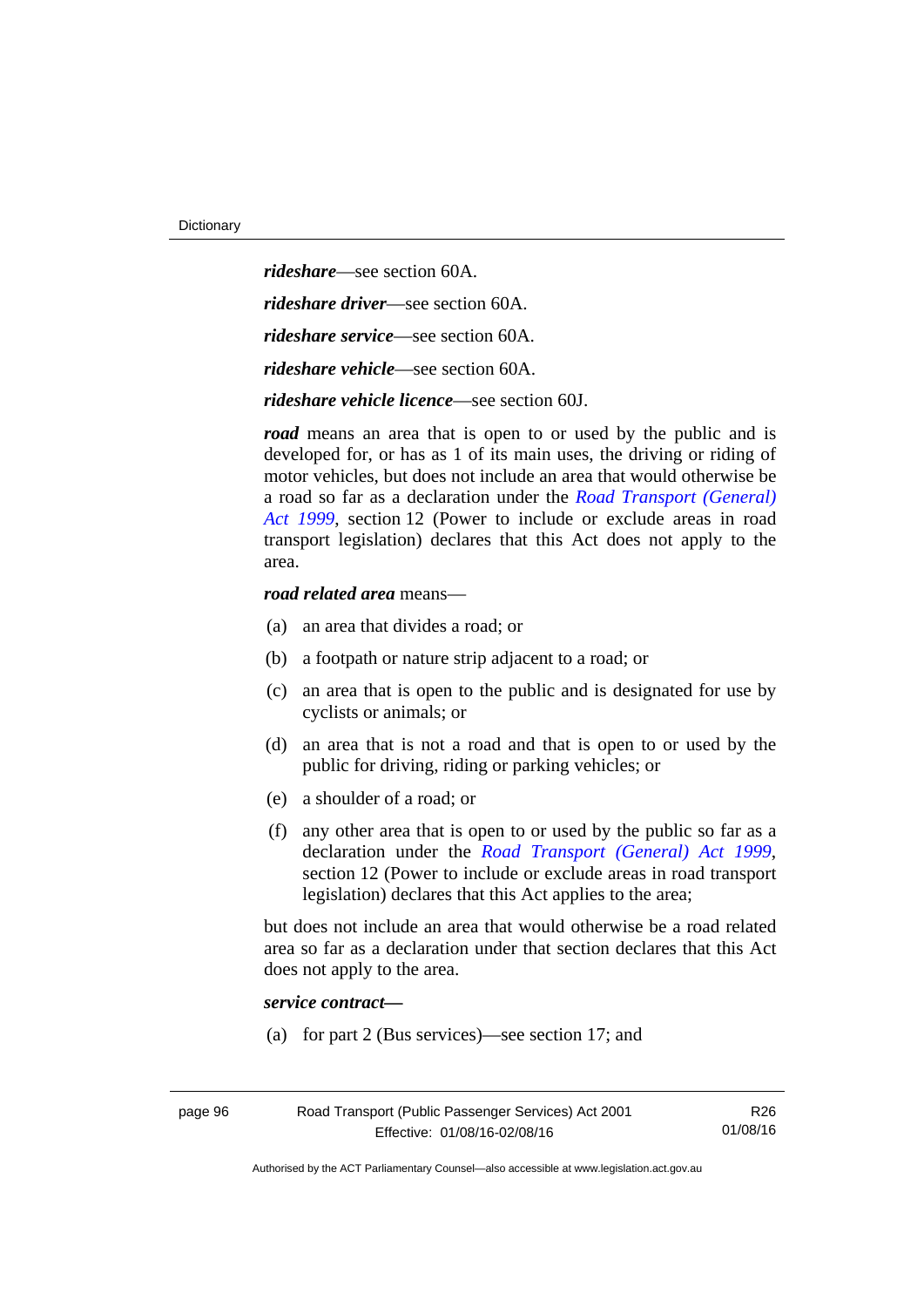(b) for part 8 (Demand responsive services)—see section 89.

*taxi*—see section 45.

*taxi driver* means the person driving a taxi if the person holds a public vehicle licence authorising the person to drive the taxi for hire or reward.

*taxi licence*—see section 37.

*taxi service*—see section 47.

*taxi zone*—see the [Australian Road Rules](http://www.legislation.act.gov.au//ni/db_37271/default.asp), rule 182.

*time of effect*, for a noncompliance notice—see section 120 (2) (b).

*tour and charter service*—see section 13.

*transport booking service*—see section 28.

R26 01/08/16 page 97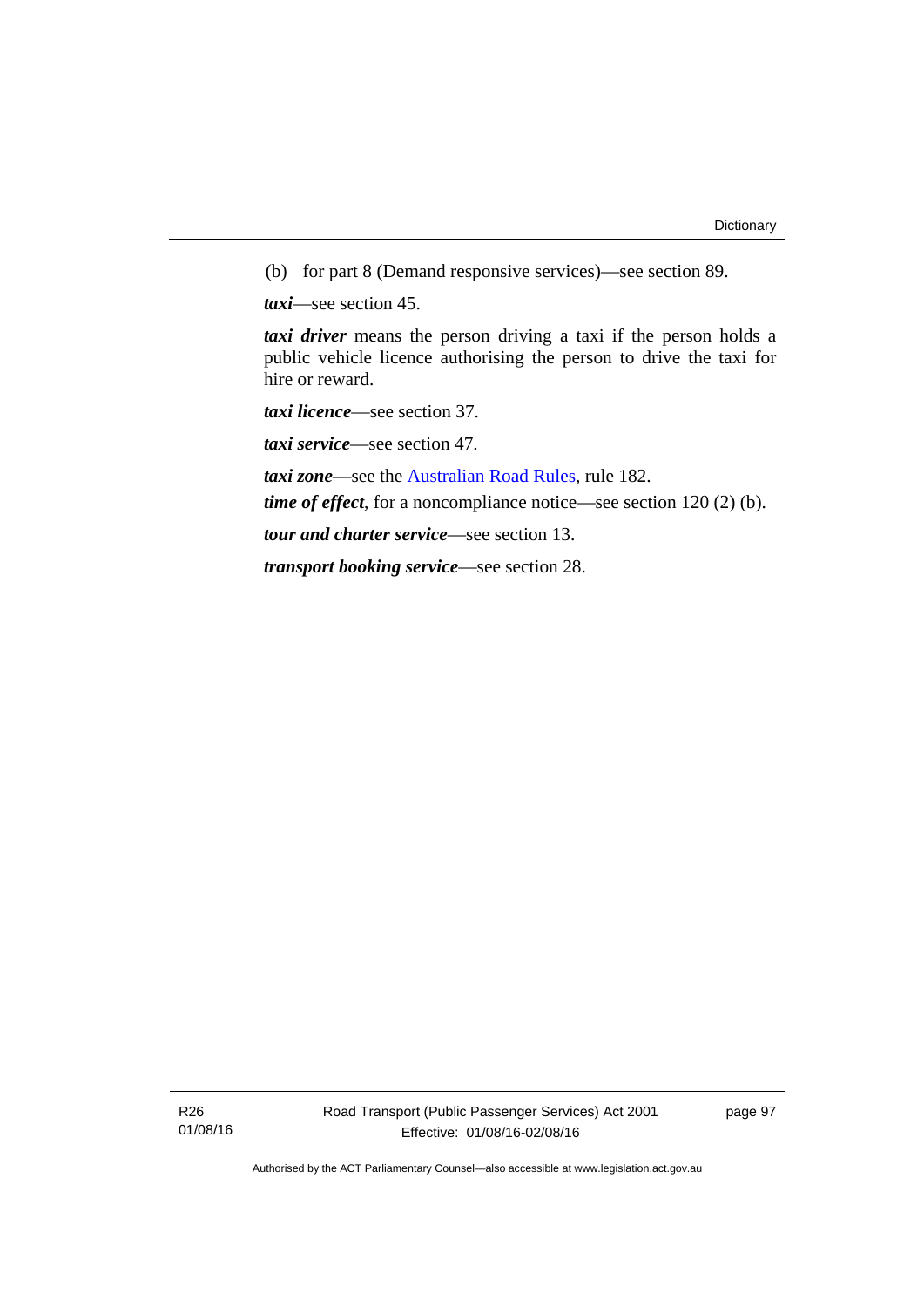#### **Endnotes**

1 About the endnotes

## **Endnotes**

#### **1 About the endnotes**

Amending and modifying laws are annotated in the legislation history and the amendment history. Current modifications are not included in the republished law but are set out in the endnotes.

Not all editorial amendments made under the *[Legislation Act 2001](http://www.legislation.act.gov.au/a/2001-14/default.asp)*, part 11.3 are annotated in the amendment history. Full details of any amendments can be obtained from the Parliamentary Counsel's Office.

Uncommenced amending laws are not included in the republished law. The details of these laws are underlined in the legislation history. Uncommenced expiries are underlined in the legislation history and amendment history.

If all the provisions of the law have been renumbered, a table of renumbered provisions gives details of previous and current numbering.

The endnotes also include a table of earlier republications.

| $A = Act$                                    | NI = Notifiable instrument                  |
|----------------------------------------------|---------------------------------------------|
| $AF =$ Approved form                         | $o = order$                                 |
| $am = amended$                               | $om = omitted/repealed$                     |
| $amdt = amendment$                           | $ord = ordinance$                           |
| $AR = Assembly resolution$                   | $orig = original$                           |
| $ch = chapter$                               | $par = paragraph/subparagraph$              |
| $CN =$ Commencement notice                   | $pres = present$                            |
| $def = definition$                           | $prev = previous$                           |
| $DI = Disallowable instrument$               | $(\text{prev}) = \text{previously}$         |
| $dict = dictionary$                          | $pt = part$                                 |
| disallowed = disallowed by the Legislative   | $r = rule/subrule$                          |
| Assembly                                     | $reloc = relocated$                         |
| $div = division$                             | $remum = renumbered$                        |
| $exp = expires/expired$                      | $R[X]$ = Republication No                   |
| $Gaz = gazette$                              | $RI = reissue$                              |
| $hdg =$ heading                              | $s = section/subsection$                    |
| $IA = Interpretation Act 1967$               | $sch = schedule$                            |
| $ins = inserted/added$                       | $sdiv = subdivision$                        |
| $LA =$ Legislation Act 2001                  | $SL = Subordinate$ law                      |
| $LR =$ legislation register                  | $sub =$ substituted                         |
| $LRA =$ Legislation (Republication) Act 1996 | $underlining = whole or part not commenced$ |
| $mod = modified/modification$                | or to be expired                            |

#### **2 Abbreviation key**

page 98 Road Transport (Public Passenger Services) Act 2001 Effective: 01/08/16-02/08/16

R26 01/08/16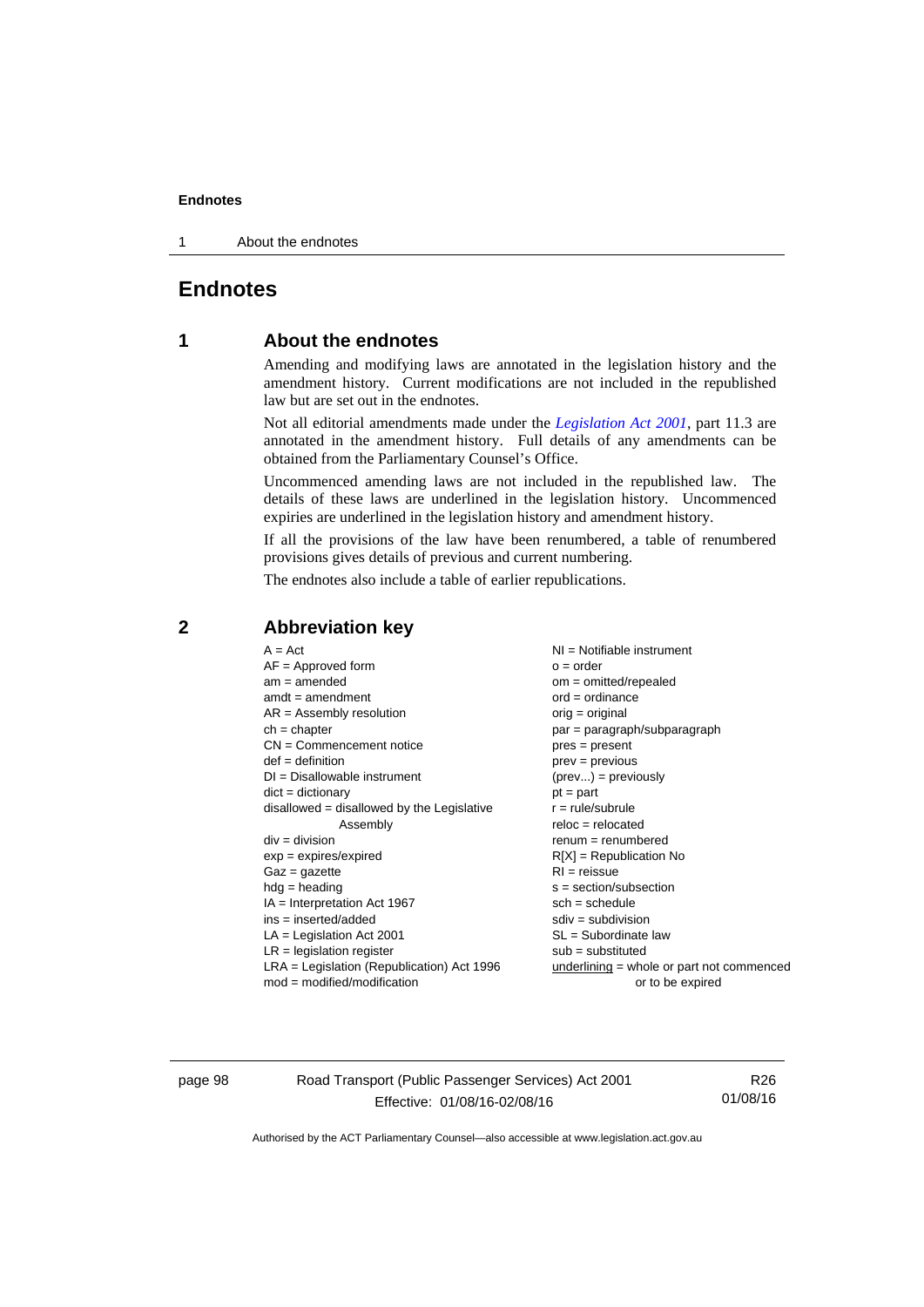# **3 Legislation history**

# **Road Transport (Public Passenger Services) Act 2001 A2001-62**

notified 10 September 2001 [\(Gaz 2001 No S66\)](http://www.legislation.act.gov.au/gaz/2001-S66/default.asp)

s 1, s 2 commenced 10 September 2001 (IA s 10B) remainder commenced 1 December 2001 (s 2 and [CN2001-2\)](http://www.legislation.act.gov.au/cn/2001-2/default.asp)

as amended by

## **[Road Transport \(Public Passenger Services\) Amendment Act 2001](http://www.legislation.act.gov.au/a/2001-94) A2001-94**

notified LR 27 September 2001

s 1, s 2 commenced 27 September 2001 (LA s 75) remainder commenced 1 March 2002 (s 2 and [CN2002-2\)](http://www.legislation.act.gov.au/cn/2002-2/default.asp)

## **[Statute Law Amendment Act 2002](http://www.legislation.act.gov.au/a/2002-30) A2002-30 pt 3.70**

notified LR 16 September 2002

- s 1, s 2 taken to have commenced 19 May 1997 (LA s 75 (2))
- pt 3.70 commenced 17 September 2002 (s 2 (1))

## **[Statute Law Amendment Act 2002 \(No 2\)](http://www.legislation.act.gov.au/a/2002-49) A2002-49 pt 3.23**

notified LR 20 December 2002 s 1, s 2 taken to have commenced 7 October 1994 (LA s 75 (2)) pt 3.23 commenced 17 January 2003 (s 2 (1))

#### **[Road Transport \(Public Passenger Services\) \(Hire Cars\) Amendment](http://www.legislation.act.gov.au/a/2004-69)  [Act 2004](http://www.legislation.act.gov.au/a/2004-69) A2004-69 pt 2**

notified LR 9 September 2004 s 1, s 2 commenced 9 September 2004 (LA s 75 (1)) pt 2 commenced 9 March 2005 (s 2 and LA s 79)

as modified by

#### **[Road Transport \(Public Passenger Services\) Regulation 2002](http://www.legislation.act.gov.au/sl/2002-3) SL2002-3 (as am by [SL2005-4](http://www.legislation.act.gov.au/sl/2005-4) s 12)**

notified LR 27 February 2002

s 1, s 2 commenced 27 February 2002 (LA s 75 (1))

s 132 (4) commenced 1 March 2003 (s 2 (2))

remainder commenced 1 March 2002 (s 2 (1) and see [CN2002-2](http://www.legislation.act.gov.au/cn/2002-2/default.asp))

R26 01/08/16 Road Transport (Public Passenger Services) Act 2001 Effective: 01/08/16-02/08/16

page 99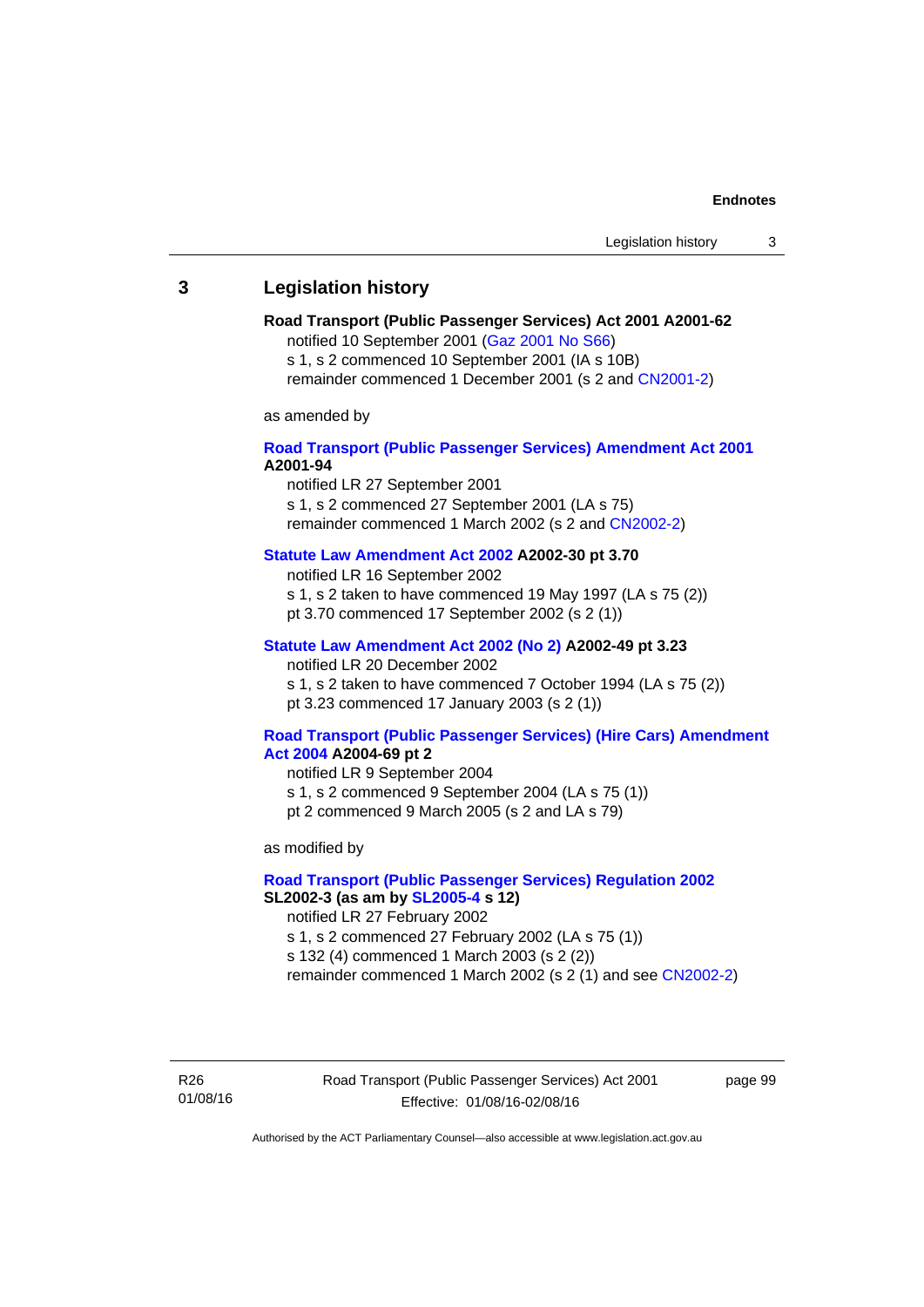3 Legislation history

## **[Road Transport Legislation \(Hire Cars\) Amendment Regulation 2005](http://www.legislation.act.gov.au/sl/2005-4)  [\(No 1\)](http://www.legislation.act.gov.au/sl/2005-4) SL2005-4 s 12**

notified LR 7 March 2005

s 1, s 2 commenced 7 March 2005 (LA s 75 (1))

s 12 commenced 9 March 2005 (s 2 and see [Road Transport \(Public](http://www.legislation.act.gov.au/a/2004-69)  [Passenger Services\) \(Hire Cars\) Amendment Act 2004](http://www.legislation.act.gov.au/a/2004-69) A2004-69, s 2 and LA s 79)

*Note* This regulation only amends the [Road Transport \(Public](http://www.legislation.act.gov.au/sl/2002-3)  [Passenger Services\) Regulation 2002](http://www.legislation.act.gov.au/sl/2002-3) SL2002-3.

as amended by

#### **[Statute Law Amendment Act 2005](http://www.legislation.act.gov.au/a/2005-20) A2005-20 sch 3 pt 3.57**

notified LR 12 May 2005

s 1, s 2 taken to have commenced 8 March 2005 (LA s 75 (2)) amdt 3.372, amdt 3.374 commenced 2 June 2005 (s 2 (2)) sch 3 pt 3.57 remainder commenced 2 June 2005 (s 2 (1))

#### **[Road Transport \(Public Passenger Services\) Amendment Act 2006](http://www.legislation.act.gov.au/a/2006-9) A2006-9**

notified LR 15 March 2006 s 1, s 2 commenced 15 March 2006 (LA s 75 (1)) remainder commenced 1 July 2006 (s 2 and [CN2006-13](http://www.legislation.act.gov.au/cn/2006-13/default.asp))

## **[Road Transport Legislation Amendment Act 2006](http://www.legislation.act.gov.au/a/2006-26) A2006-26 pt 2, s 31**

notified LR 14 June 2006 s 1, s 2 commenced 14 June 2006 (LA s 75 (1)) pt 2, s 31 commenced 2 July 2006 (s 2 and [CN2006-12](http://www.legislation.act.gov.au/cn/2006-12/default.asp))

**[Administrative \(Miscellaneous Amendments\) Act 2006](http://www.legislation.act.gov.au/a/2006-30) A2006-30 sch 1 pt 1.10** 

notified LR 16 June 2006 s 1, s 2 commenced 16 June 2006 (LA s 75 (1)) amdt 1.84 commenced 3 July 2006 (s 2 (2)) sch 1 pt 1.10 remainder commenced 1 July 2006 (s 2 (1))

### **[Road Transport \(Third-Party Insurance\) Act 2008](http://www.legislation.act.gov.au/a/2008-1) A2008-1 sch 1 pt 1.9 (as am by [A2008-39](http://www.legislation.act.gov.au/a/2008-39) s 4)**

notified LR 26 February 2008

s 1, s 2 commenced 26 February 2008 (LA s 75 (1))

sch 1 pt 1.9 commenced 1 October 2008 (s 2 as am by [A2008-39](http://www.legislation.act.gov.au/a/2008-39) s 4)

| page 100 | Road Transport (Public Passenger Services) Act 2001 | R26      |
|----------|-----------------------------------------------------|----------|
|          | Effective: 01/08/16-02/08/16                        | 01/08/16 |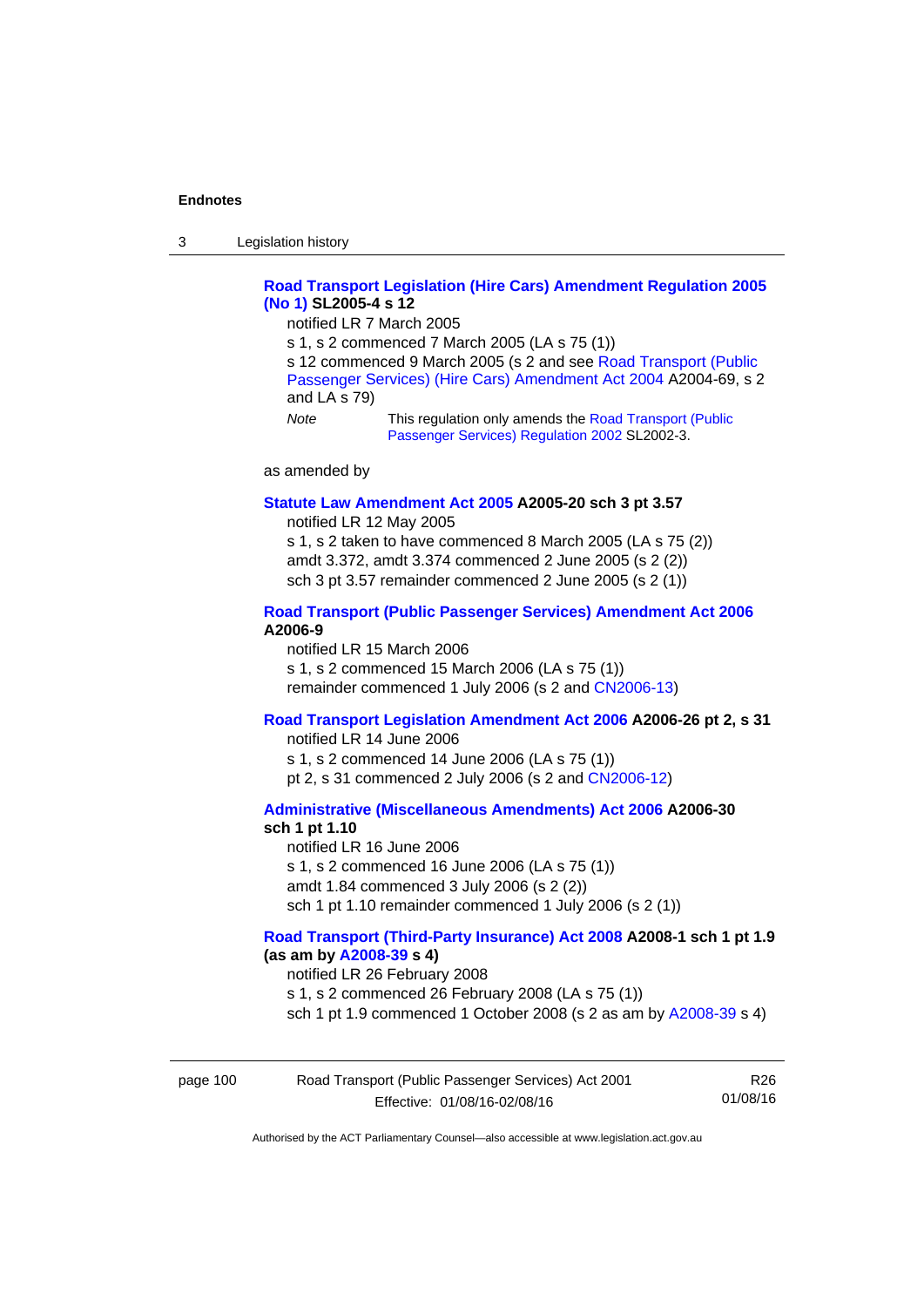# **[Road Transport \(Third-Party Insurance\) Amendment Act 2008](http://www.legislation.act.gov.au/a/2008-39) A2008-39**

notified LR 22 August 2008

s 1, s 2 commenced 22 August 2008 (LA s 75 (1))

remainder commenced 23 August 2008 (s 2)

*Note* This Act only amends the [Road Transport \(Third-Party](http://www.legislation.act.gov.au/a/2008-1)  [Insurance\) Act 2008](http://www.legislation.act.gov.au/a/2008-1) A2008-1.

as modified by

#### **[Road Transport \(Third-Party Insurance\) Regulation 2008](http://www.legislation.act.gov.au/sl/2008-37) SL2008-37 s 103 and sch 20 mod 20.1**

notified LR 25 August 2008

s 1, s 2 commenced 25 August 2008 (LA s 75 (1)) s 103 and sch 20 mod 20.1 commenced 1 October 2008 (s 2 and see [Road Transport \(Third-Party Insurance\) Act 2008](http://www.legislation.act.gov.au/a/2008-1) A2008-1 s 2 (as am by [A2008-39](http://www.legislation.act.gov.au/a/2008-39) s 4))

as amended by

#### **[Road Transport \(Third-Party Insurance\) Amendment Act 2009](http://www.legislation.act.gov.au/a/2009-16) A2009-16 sch 3 pt 3.3**

notified LR 30 June 2009 s 1, s 2 commenced 30 June 2009 (LA s 75 (1)) sch 3 pt 3.3 commenced 5 July 2009 (s 2)

#### **[Road Transport \(Mass, Dimensions and Loading\) Act 2009](http://www.legislation.act.gov.au/a/2009-22/default.asp) A2009-22**

#### **sch 1 pt 1.8**

notified LR 3 September 2009

s 1, s 2 commenced 3 September 2009 (LA s 75 (1))

sch 1 pt 1.8 commenced 3 March 2010 (s 2 and LA s 79)

## **[Statute Law Amendment Act 2009 \(No 2\)](http://www.legislation.act.gov.au/a/2009-49) A2009-49 sch 3 pt 3.63**

notified LR 26 November 2009 s 1, s 2 commenced 26 November 2009 (LA s 75 (1)) sch 3 pt 3.63 commenced 17 December 2009 (s 2)

#### **[Statute Law Amendment Act 2010](http://www.legislation.act.gov.au/a/2010-18) A2010-18 sch 3 pt 3.18**

notified LR 13 May 2010

s 1, s 2 commenced 13 May 2010 (LA s 75 (1))

sch 3 pt 3.18 commenced 3 June 2010 (s 2)

R26 01/08/16 Road Transport (Public Passenger Services) Act 2001 Effective: 01/08/16-02/08/16

page 101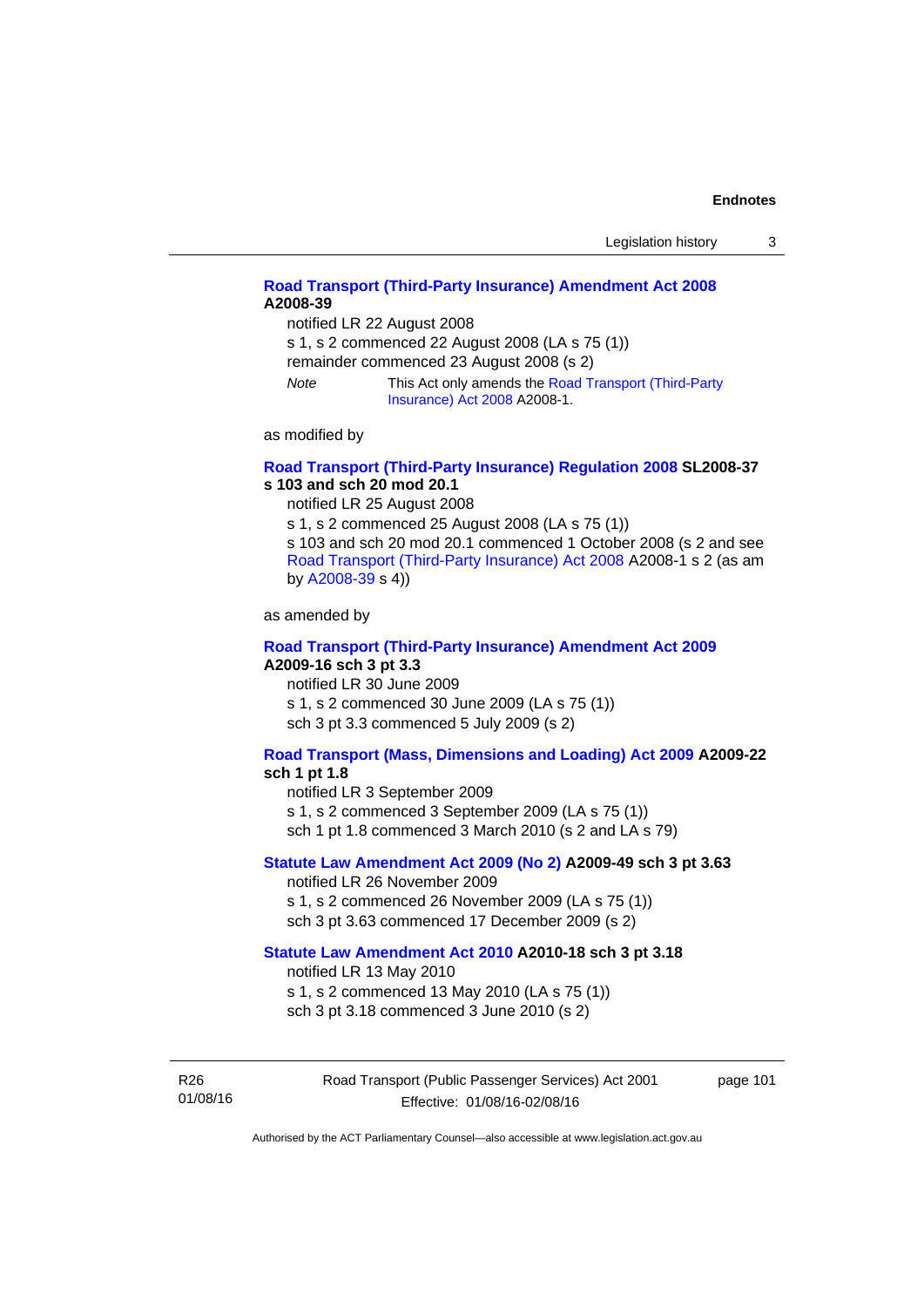| -3 | Legislation history |  |
|----|---------------------|--|
|----|---------------------|--|

## **[Fair Trading \(Australian Consumer Law\) Amendment Act 2010](http://www.legislation.act.gov.au/a/2010-54) A2010-54 sch 3 pt 3.21**

notified LR 16 December 2010 s 1, s 2 commenced 16 December 2010 (LA s 75 (1)) sch 3 pt 3.21 commenced 1 January 2011 (s 2 (1))

#### **[Statute Law Amendment Act 2013](http://www.legislation.act.gov.au/a/2013-19) A2013-19 sch 3 pt 3.42**

notified LR 24 May 2013

s 1, s 2 commenced 24 May 2013 (LA s 75 (1))

sch 3 pt 3.42 commenced 14 June 2013 (s 2)

#### **[Heavy Vehicle National Law \(Consequential Amendments\) Act 2013](http://www.legislation.act.gov.au/a/2013-52) A2013-52 pt 11**

notified LR 9 December 2013

s 1, s 2 commenced 9 December 2013 (LA s 75 (1)) pt 11 commenced 10 February 2014 (s 2 and see [Heavy Vehicle](http://www.legislation.act.gov.au/a/2013-51/default.asp)  [National Law \(ACT\) Act 2013](http://www.legislation.act.gov.au/a/2013-51/default.asp) A2013-51, s 2 (1) and [CN2014-2](http://www.legislation.act.gov.au/cn/2014-2/default.asp))

## **[Justice and Community Safety Legislation Amendment Act 2014](http://www.legislation.act.gov.au/a/2014-49)**

**[\(No 2\)](http://www.legislation.act.gov.au/a/2014-49) A2014-49 sch 1 pt 1.19** 

notified LR 10 November 2014

s 1, s 2 commenced 10 November 2014 (LA s 75 (1))

sch 1 pt 1.19 commenced 17 November 2014 (s 2)

#### **[Road Transport \(Public Passenger Services\) \(Taxi Industry](http://www.legislation.act.gov.au/a/2015-47/default.asp)  [Innovation\) Amendment Act 2015](http://www.legislation.act.gov.au/a/2015-47/default.asp) A2015-47**

notified LR 24 November 2015

s 1, s 2 commenced 24 November 2015 (LA s 75 (1))

s 3 commenced 20 May 2016 (LA s 75AA)

s 30 commenced 20 May 2016 (s 2 and [CN2016-9](http://www.legislation.act.gov.au/cn/2016-9/default.asp))

remainder commenced 1 August 2016 (s 2, [CN2016-9](http://www.legislation.act.gov.au/cn/2016-9/default.asp) and see mod of [A2001-62](http://www.legislation.act.gov.au/a/2001-62/default.asp) by [SL2016-12](http://www.legislation.act.gov.au/sl/2016-12/default.asp) s 3)

as modified by

## **[Road Transport \(Public Passenger Services\) \(Transitional](http://www.legislation.act.gov.au/sl/2016-12/default.asp)  [Provisions\) Regulation 2016](http://www.legislation.act.gov.au/sl/2016-12/default.asp) SL2016-12**

notified LR 19 May 2016 s 1, s 2 commenced 19 May 2016 (LA s 75 (1))

remainder commenced 20 May 2016 (s 2)

page 102 Road Transport (Public Passenger Services) Act 2001 Effective: 01/08/16-02/08/16

R26 01/08/16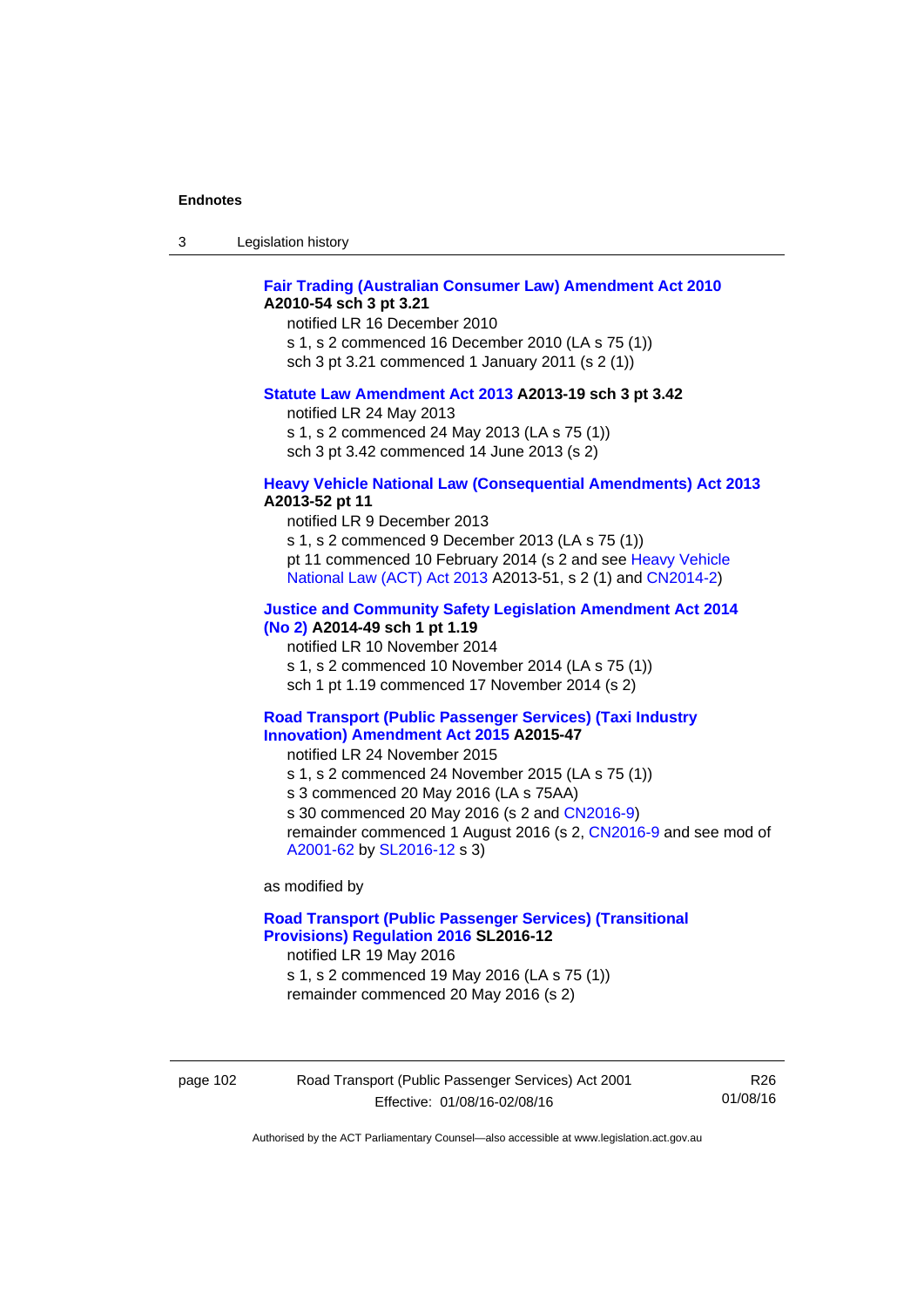# **4 Amendment history**

| <b>Preliminary</b><br>pt 1 hdg note                | om A2005-20 amdt 3.369                                                                                                                                                                         |        |
|----------------------------------------------------|------------------------------------------------------------------------------------------------------------------------------------------------------------------------------------------------|--------|
| Name of Act<br>s 1                                 | am A2005-20 amdt 3.370; A2009-22 amdt 1.23; A2013-52<br>s 61, s 62                                                                                                                             |        |
| <b>Objects of Act</b><br>s 2 hdg<br>s <sub>2</sub> | bracketed note exp 30 June 2002 (s 4 (3))<br>orig s 2 om R1 LA (s 89 (4))<br>(prev s 3) sub A2001-94 s 4<br>renum as s 2 R1 LA (see A2001-94 s 17)<br>am A2004-69 s 4<br>sub A2015-47 s 4      |        |
| <b>Dictionary</b><br>s <sub>3</sub>                | (prev s 4) renum as s 3 R1 LA (see A2001-94 s 17)                                                                                                                                              |        |
| <b>Notes</b><br>s <sub>4</sub>                     | (prev s 5) sub A2001-94 s 5<br>renum as s 4 R1 LA (see A2001-94 s 17)<br>ss (2), (3) exp 30 June 2002 (s 4 (3))                                                                                |        |
| s 4A                                               | Offences against Act-application of Criminal Code etc<br>ins A2004-69 s 5<br>am A2006-9 s 4; A2006-26 s 4; A2015-47 s 5                                                                        |        |
| s <sub>5</sub>                                     | Functions of road transport authority<br>(prev s 6) sub A2001-94 s 5<br>renum as s 5 R1 LA (see A2001-94 s 17)<br>am A2004-69 s 6; A2006-9 ss 5-7; pars renum R13 LA;<br>A2015-47 s 6          |        |
| <b>Registers under this Act</b>                    |                                                                                                                                                                                                |        |
| s 6 hdg<br>s 6                                     | sub A2006-9 s 8; A2015-47 s 7<br>(prev s 7) sub A2001-94 s 5<br>renum as s 6 R1 LA (see A2001-94 s 17)<br>am A2004-69 s 7; A2006-9 s 9; A2015-47 s 8                                           |        |
| s 7                                                | Security and disclosure of information in registers<br>(prev s 8) sub A2001-94 s 5<br>renum as s 7 R1 LA (see A2001-94 s 17)<br>sub A2002-49 amdt 3.229<br>am A2006-9 s 10; A2014-49 amdt 1.40 |        |
| s 8 hdg<br>s 8                                     | <b>Competition and Consumer Act authorisation</b><br>am A2010-54 amdt 3.50<br>(prev s 9) renum as s 8 R1 LA (see A2001-94 s 17)<br>am A2010-54 amdt 3.51                                       |        |
|                                                    | Road Transport (Public Passenger Services) Act 2001                                                                                                                                            | page 1 |

R26 01/08/16

Effective: 01/08/16-02/08/16

03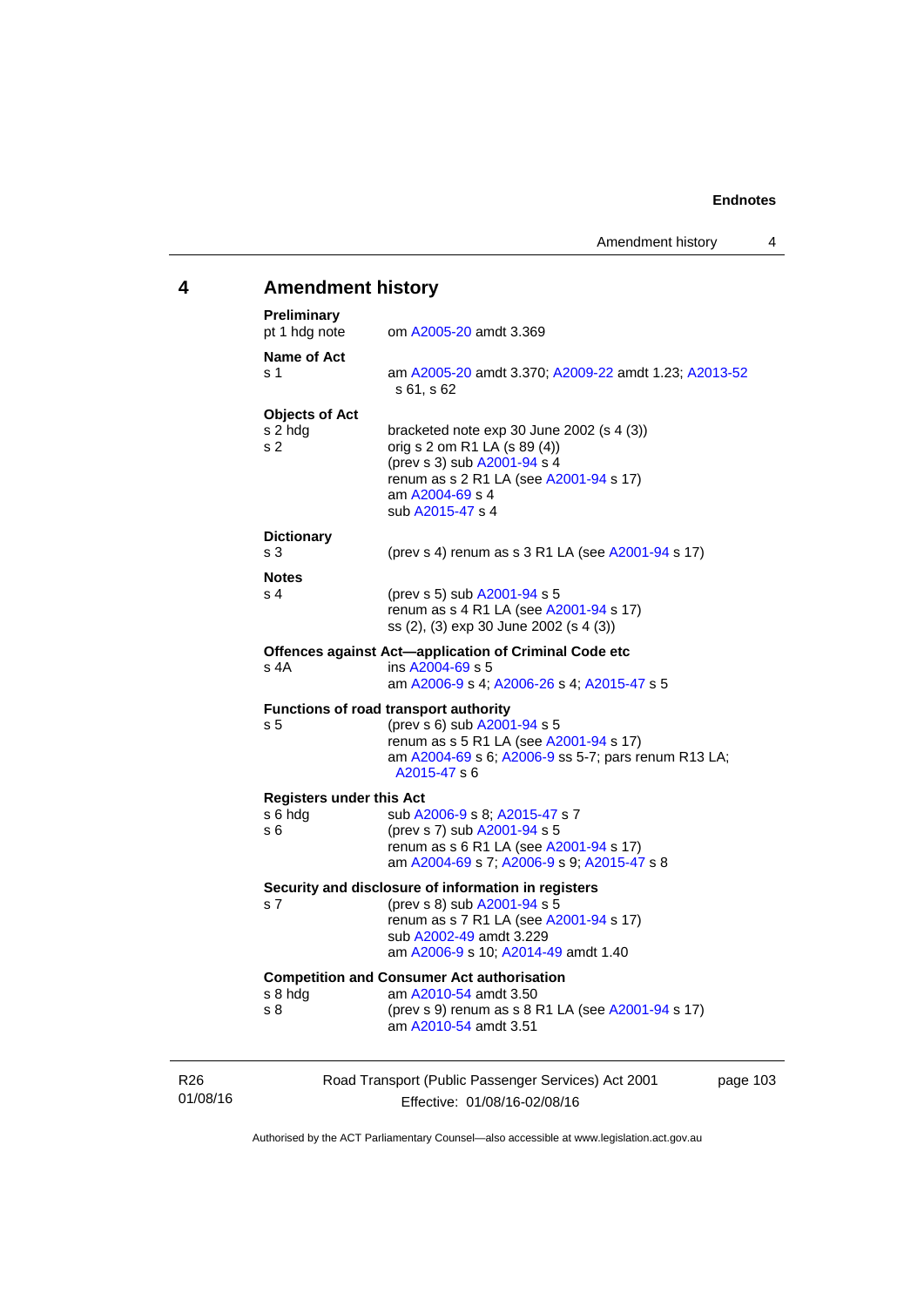4 Amendment history

```
Combinations of accreditations, authorisations and licences 
s 9 (prev s 9A) ins A2001-94 s 6 
                 renum as s 9 R1 LA (see A2001-94 s 17)
                  sub A2006-9 s 11 
Combinations of accreditations and licences 
s 9A renum as s 9
Meaning of bus and public bus
s 10A ins A2005-20 amdt 3.371 
                  am A2015-47 s 9 
Meaning of bus service
s 11 hdg bracketed note exp 30 June 2002 (s 4 (3))
A2006-9 s 12
What is a regular route service? 
s 12 hdg bracketed note exp 30 June 2002 (s 4 (3))
What is a long-distance service? 
s 14 hdg bracketed note exp 30 June 2002 (s 4 (3))
Bus operators—purposes of accreditation 
s 15 hdg bracketed note exp 30 June 2002 (s 4 (3)) 
Regulations about accreditation system 
s 16 am A2002-30 amdt 3.748; A2006-9 amdt 1.9
Service contracts—regular route services 
s 17 hdg bracketed note exp 30 June 2002 (s 4 (3)) 
                  sub A2006-9 s 13 
s 17 am A2002-49 amdt 3.230; A2005-20 amdt 3.372 
Entitlement to operate regular route services 
s 18 am A2006-30 amdt 1.78
Entitlement to operate tour and charter services 
s 19 am A2006-30 amdt 1.79
Territory's entitlement to operate bus service 
s 19A ins A2006-30 amdt 1.80 
Unaccredited operators not to operate certain bus services 
s 20 hdg bracketed note \exp 30 June 2002 (s 4 (3))<br>s 20 am \frac{\text{A2006-30}}{\text{A2006-30}} amdt 1.81
                  A2006-30 amdt 1.81
Pretending to be an accredited bus service operator 
A2002-30 amdt 3.749
Operators of regular route services to hold service contracts 
s 22 hdg bracketed note exp 30 June 2002 (s 4 (3))
s 22 am A2006-30 amdt 1.82
```
page 104 Road Transport (Public Passenger Services) Act 2001 Effective: 01/08/16-02/08/16

R26 01/08/16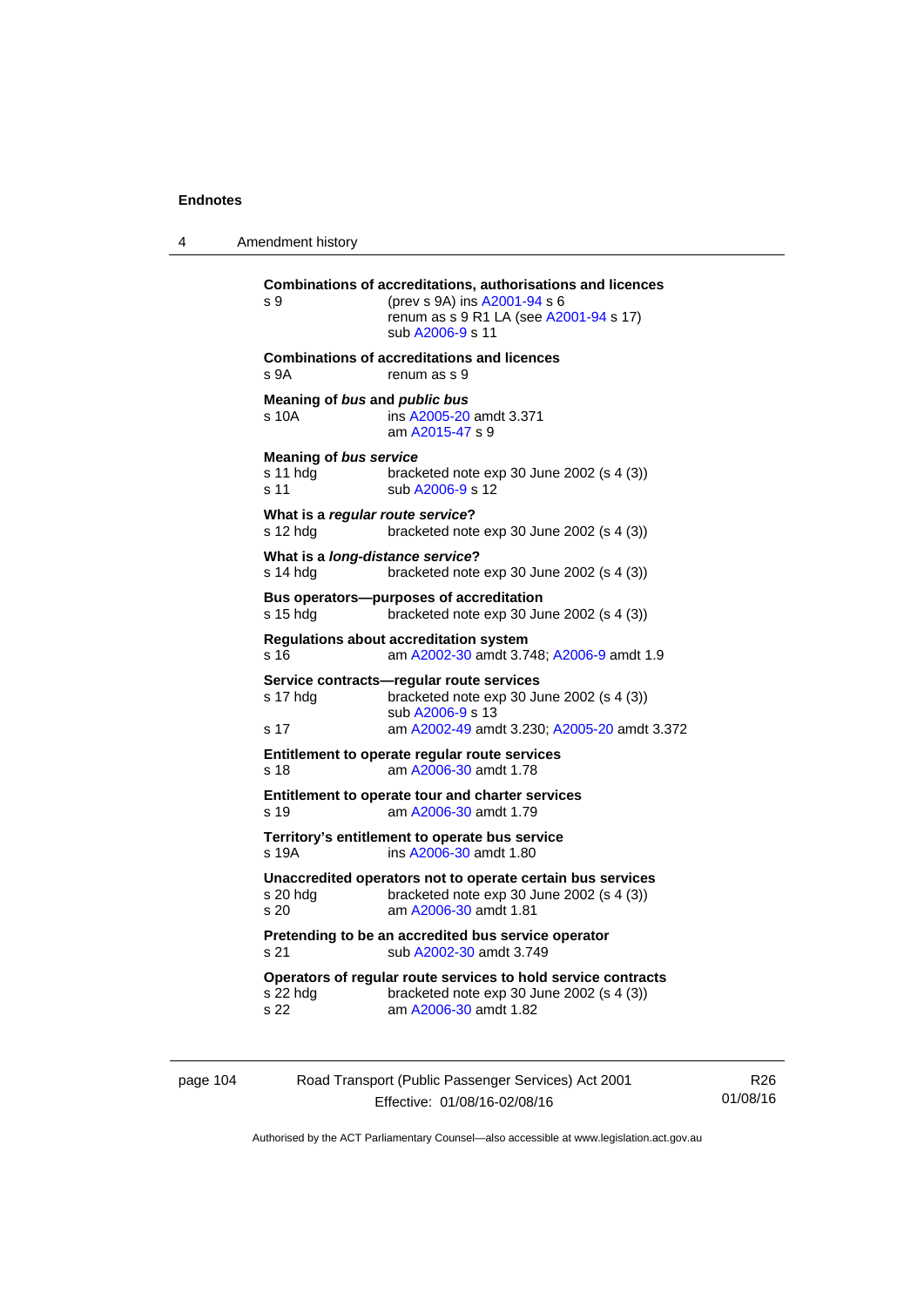|                             | s 24                                          | Regulations about operation of bus services by accredited people<br>am A2004-69 s 8; A2006-9 amdt 1.1                                                                                                            |          |
|-----------------------------|-----------------------------------------------|------------------------------------------------------------------------------------------------------------------------------------------------------------------------------------------------------------------|----------|
|                             | s 25                                          | Regulations about operation of public buses<br>am A2006-9 amdt 1.2, amdt 1.3                                                                                                                                     |          |
|                             | <b>Regulations about bus drivers</b><br>s 26  | am A2002-49 amdt 3.230                                                                                                                                                                                           |          |
|                             | s 27                                          | Regulations about conduct of passengers<br>am A2002-49 amdt 3.230                                                                                                                                                |          |
|                             | <b>Transport booking services</b><br>pt 3 hdg | sub A2001-94 s 8; A2015-47 s 10                                                                                                                                                                                  |          |
|                             | <b>Basic concepts</b><br>div 3.1 hdg          | ins A2001-94 s 8; A2015-47 s 10                                                                                                                                                                                  |          |
|                             | s 28 hdg<br>s 28                              | Meaning of transport booking service<br>bracketed note $exp 30$ June 2002 (s 4 (3))<br>orig s 28 om A2001-94 s 7<br>(prev s 29) sub A2001-94 s 8<br>renum as s 28 R1 LA (see A2001-94 s 17)<br>sub A2015-47 s 10 |          |
|                             | s 29 hda<br>s 29                              | Meaning of bookable vehicle and bookable vehicle driver<br>bracketed note $exp 30$ June 2002 (s 4 (3))<br>(prev s 29A) ins A2001-94 s 8<br>renum as s 29 R1 LA (see A2001-94 s 17)<br>sub A2015-47 s 10          |          |
|                             | Meaning of taxi booking service<br>s 29A      | renum as s 29                                                                                                                                                                                                    |          |
|                             | s 29B                                         | Taxi network providers--purposes of accreditation<br>renum as s 30                                                                                                                                               |          |
|                             | s 29C                                         | Taxi network providers-regulations about accreditation system<br>renum as s 31                                                                                                                                   |          |
|                             | s 29D                                         | Entitlement to operate taxi networks<br>renum as s 32                                                                                                                                                            |          |
|                             | s 29E                                         | Unaccredited persons not to operate taxi network<br>renum as s 33                                                                                                                                                |          |
|                             | s 29F                                         | Pretending to be an accredited taxi network provider<br>renum as s 34                                                                                                                                            |          |
|                             | s 29G                                         | Regulations about operation of taxi networks by accredited people<br>renum as s 35                                                                                                                               |          |
|                             | s 29H                                         | Regulations about operation of taxi networks<br>renum as s 36                                                                                                                                                    |          |
| R <sub>26</sub><br>01/08/16 |                                               | Road Transport (Public Passenger Services) Act 2001<br>Effective: 01/08/16-02/08/16                                                                                                                              | page 105 |

Authorised by the ACT Parliamentary Counsel—also accessible at www.legislation.act.gov.au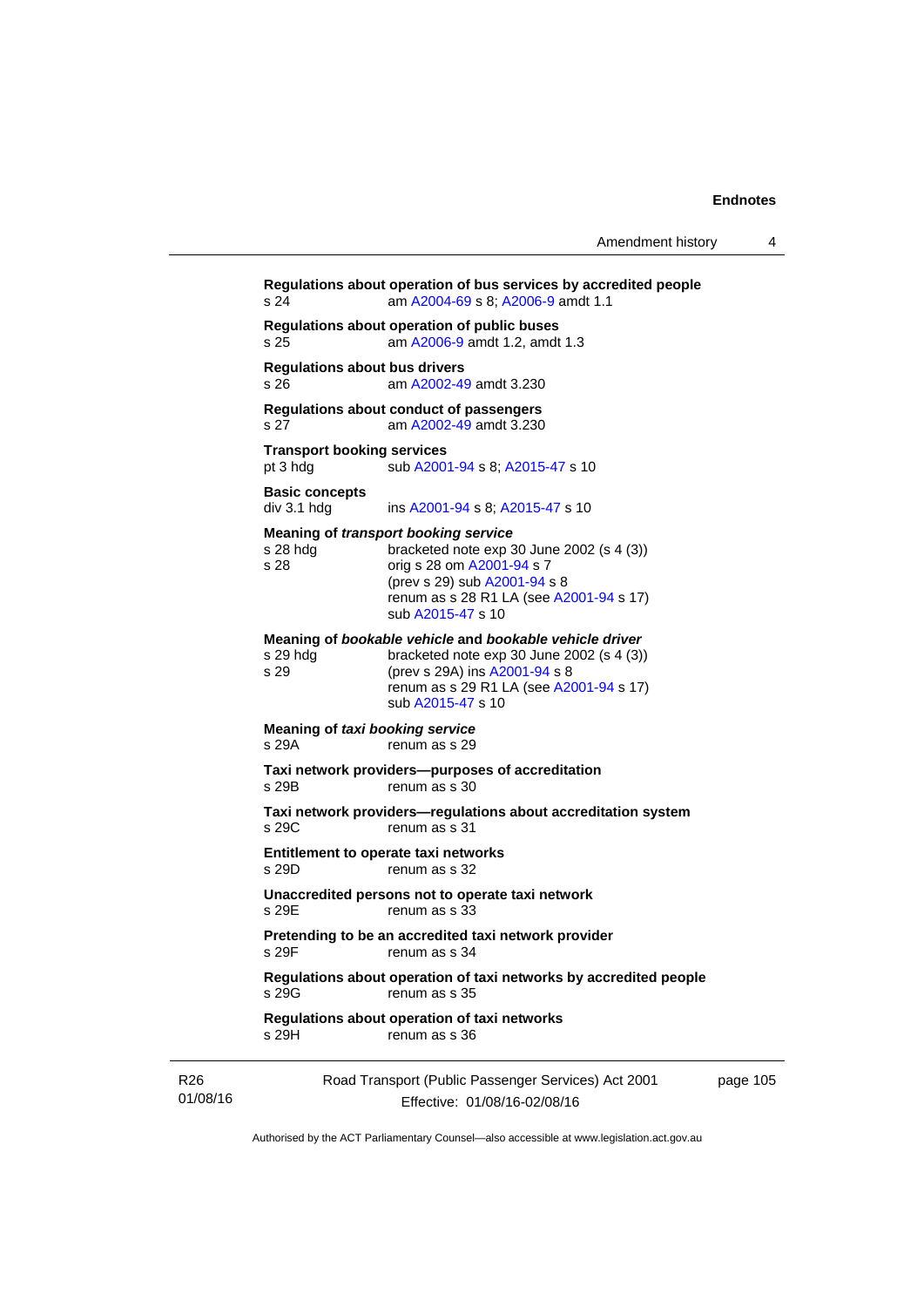4 Amendment history

|          | div 3.2 hdg                                       | Transport booking service—accreditation<br>ins A2001-94 s 8<br>sub A2015-47 s 10                                                                                                                                                                                           |                 |  |
|----------|---------------------------------------------------|----------------------------------------------------------------------------------------------------------------------------------------------------------------------------------------------------------------------------------------------------------------------------|-----------------|--|
|          | $s30$ hdg<br>s 30                                 | Transport booking service--purpose of accreditation<br>bracketed note exp 30 June 2002 (s 4 (3))<br>(prev s 29B) ins A2001-94 s 8<br>renum as s 30 R1 LA (see A2001-94 s 17)<br>sub A2015-47 s 10                                                                          |                 |  |
|          | Meaning of restricted taxi licence<br>s 30A       | renum as s 38                                                                                                                                                                                                                                                              |                 |  |
|          | <b>Maximum numbers of taxi licences</b><br>s 30B  | renum as s 39                                                                                                                                                                                                                                                              |                 |  |
|          | <b>Issue of taxi licences</b><br>s 30C            | renum as s 40                                                                                                                                                                                                                                                              |                 |  |
|          | <b>Transferability of taxi licences</b><br>s 30D  | renum as s 41                                                                                                                                                                                                                                                              |                 |  |
|          | Use of vehicles as taxis<br>s 30E                 | renum as s 42                                                                                                                                                                                                                                                              |                 |  |
|          | s 30F                                             | Pretending vehicles are licensed taxis<br>renum as s 43                                                                                                                                                                                                                    |                 |  |
|          | <b>Regulations about taxi licences</b><br>s 30G   | renum as s 44                                                                                                                                                                                                                                                              |                 |  |
|          | s 31 hdg<br>s 31                                  | Transport booking service-regulations about accreditation<br>bracketed note $exp 30$ June 2002 (s 4 (3))<br>(prev s 29C) ins A2001-94 s 8<br>renum as s 31 R1 LA (see A2001-94 s 17)<br>am A2006-9 amdt 1.9; A2006-26 s 5; pars renum A2006-26<br>s 6<br>sub A2015-47 s 10 |                 |  |
|          | Meaning of restricted taxi<br>s 31A               | renum as s 46                                                                                                                                                                                                                                                              |                 |  |
|          | Meaning of taxi service<br>s 31B<br>renum as s 47 |                                                                                                                                                                                                                                                                            |                 |  |
|          | Meaning of restricted taxi service<br>s 31C       | renum as s 48                                                                                                                                                                                                                                                              |                 |  |
|          | s 31D                                             | Taxi service operators--purposes of accreditation<br>renum as s 49                                                                                                                                                                                                         |                 |  |
|          | s 31E                                             | Taxi service operators-regulations about accreditation system<br>renum as s 50                                                                                                                                                                                             |                 |  |
| page 106 |                                                   | Road Transport (Public Passenger Services) Act 2001                                                                                                                                                                                                                        | R <sub>26</sub> |  |

Effective: 01/08/16-02/08/16

R26 01/08/16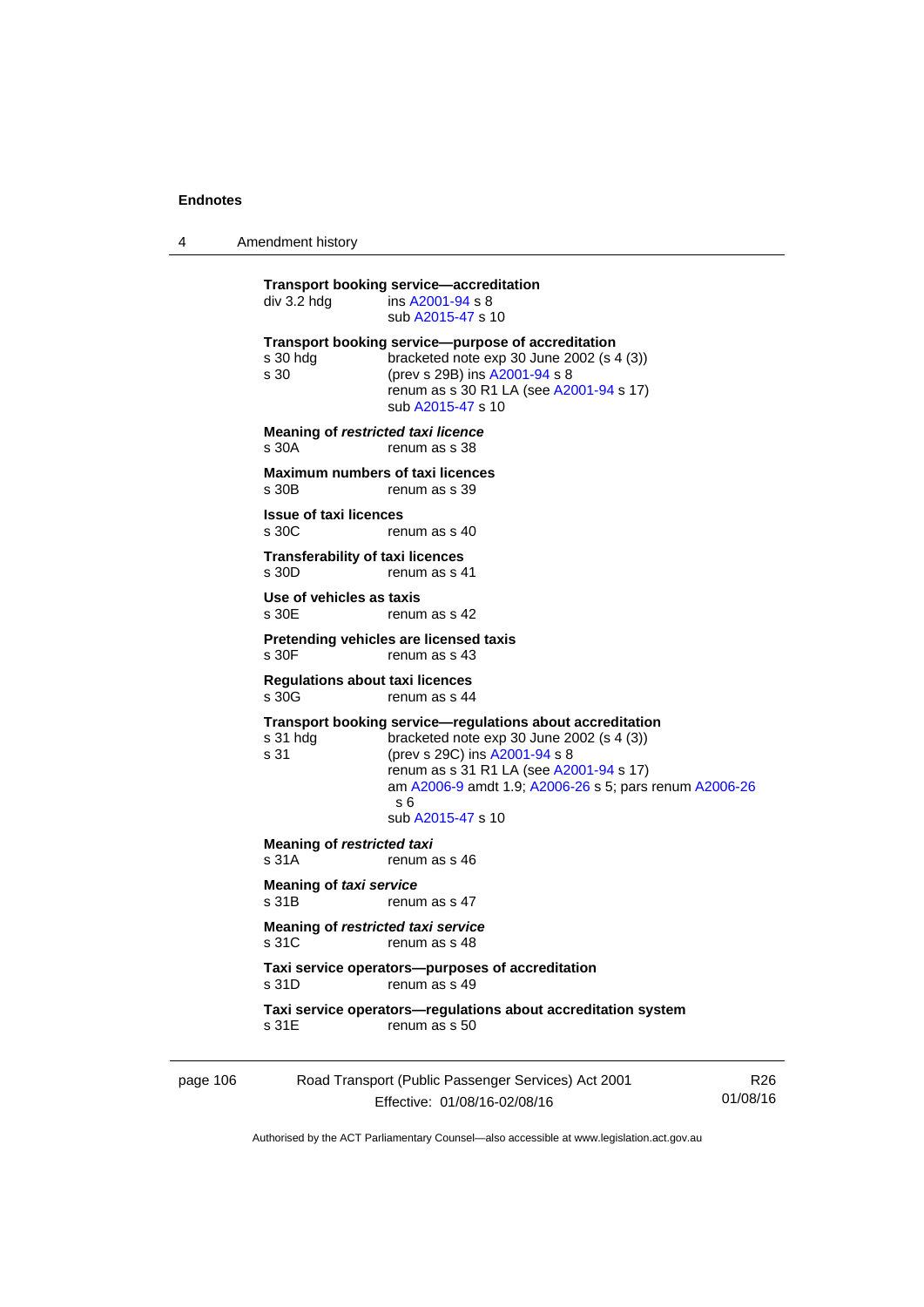| Amendment history |  |  |
|-------------------|--|--|
|-------------------|--|--|

**Entitlement to operate taxi services**  s 31F renum as s 51 **Unaccredited operators not to operate taxi services**  s 31G renum as s 52 **Pretending to be an accredited taxi service operator**  s 31H renum as s 53 **Taxi service operators to be affiliated with taxi network**  s 31I renum as s 54 **Pretending to be affiliated with taxi network**  s 31J renum as s 55 **Regulations about operation of taxi services by accredited people**  s 31K renum as s 56 **Regulations about operation of taxis**  s 31L renum as s 57 **Regulations about taxi drivers**  s 31M renum as s 58 **Regulations about conduct of taxi passengers**  s 31N renum as s 59 **Power to determine maximum taxi fares**  s 310 renum as s 60 **Transport booking service must be accredited**  s 32 (prev s 29D) ins [A2001-94](http://www.legislation.act.gov.au/a/2001-94) s 8 renum as s 32 R1 LA (see [A2001-94](http://www.legislation.act.gov.au/a/2001-94) s 17) sub [A2006-26](http://www.legislation.act.gov.au/a/2006-26) s 7; [A2015-47](http://www.legislation.act.gov.au/a/2015-47) s 10 **Regulations may apply certain laws and instruments**  s 32A renum as s 62 and then s 82 **Regulations about enforcement**  s 32B renum as s 63 and then s 83 **Minister may exempt vehicles and people from Act**  s 32C renum as s 64 and then s 84 **Regulations may exempt vehicles and people from Act**  s 32D renum as s 65 and then s 85 **Transport booking service must comply with accreditation conditions**  s 33 hdg bracketed note exp 30 June 2002 (s 4 (3)) s 33 orig s 33 renum as s 66 and then s 87 (prev s 29E) ins [A2001-94](http://www.legislation.act.gov.au/a/2001-94) s 8 renum as s 33 R1 LA (see [A2001-94](http://www.legislation.act.gov.au/a/2001-94) s 17) sub [A2006-26](http://www.legislation.act.gov.au/a/2006-26) s 7; [A2015-47](http://www.legislation.act.gov.au/a/2015-47) s 10

R26 01/08/16 Road Transport (Public Passenger Services) Act 2001 Effective: 01/08/16-02/08/16

page 107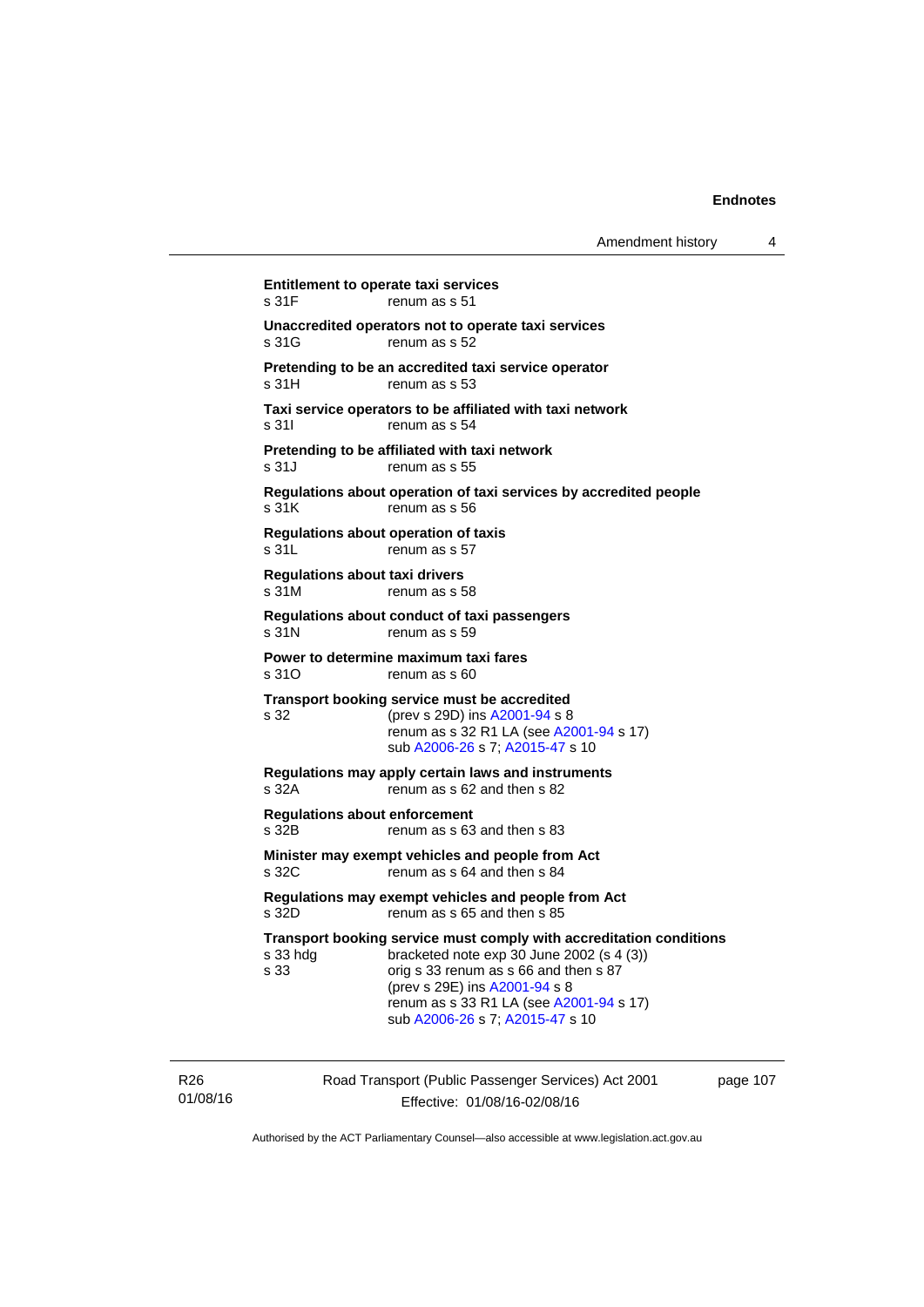4 Amendment history

|          | s 34                                                    | Pretend to be accredited transport booking service<br>orig s 34 renum as s 67 and then s 88<br>(prev s 29F) ins A2001-94 s 8<br>renum as s 34 R1 LA (see A2001-94 s 17)<br>am A2006-26 s 8<br>sub A2015-47 s 10 |                             |
|----------|---------------------------------------------------------|-----------------------------------------------------------------------------------------------------------------------------------------------------------------------------------------------------------------|-----------------------------|
|          | $div$ 3.3 hdg                                           | Transport booking service—affiliated drivers and affiliated operators<br>ins A2001-94 s 8<br>sub A2015-47 s 10                                                                                                  |                             |
|          | <b>Meaning of affiliated driver</b><br>s 35 hdg<br>s 35 | bracketed note $exp 30$ June 2002 (s 4 (3))<br>orig s 35 renum as s 68 and then s 89<br>(prev s 29G) ins A2001-94 s 8<br>renum as s 35 R1 LA (see A2001-94 s 17)<br>sub A2015-47 s 10                           |                             |
|          | s 36                                                    | Meaning of affiliated driver agreement<br>orig s 36 renum as s 69 and then s 90<br>(prev s 29H) ins A2001-94 s 8<br>renum as s 36 R1 LA (see A2001-94 s 17)<br>sub A2015-47 s 10                                |                             |
|          | Pretend to be affiliated driver<br>s 36A                | ins A2015-47 s 10                                                                                                                                                                                               |                             |
|          | Meaning of affiliated operator<br>s 36B                 | ins A2015-47 s 10                                                                                                                                                                                               |                             |
|          | s 36C                                                   | Meaning of affiliated operator agreement<br>ins A2015-47 s 10                                                                                                                                                   |                             |
|          | Pretend to be affiliated operator<br>s 36D              | ins A2015-47 s 10                                                                                                                                                                                               |                             |
|          | service<br>s 36E                                        | Taxi driver or taxi service operator must be affiliated with transport booking<br>ins A2015-47 s 10                                                                                                             |                             |
|          | s 36F                                                   | Rideshare driver must be affiliated with transport booking service<br>ins A2015-47 s 10                                                                                                                         |                             |
|          | div 3.4 hdg                                             | Transport booking service-operation<br>ins A2001-94 s 8<br>sub A2015-47 s 10                                                                                                                                    |                             |
|          | s 36G                                                   | <b>Transport booking service-responsibilities</b><br>ins A2015-47 s 10                                                                                                                                          |                             |
|          | s 36H                                                   | Transport booking services-regulations about operation<br>ins A2015-47 s 10                                                                                                                                     |                             |
| page 108 |                                                         | Road Transport (Public Passenger Services) Act 2001<br>Effective: 01/08/16-02/08/16                                                                                                                             | R <sub>26</sub><br>01/08/16 |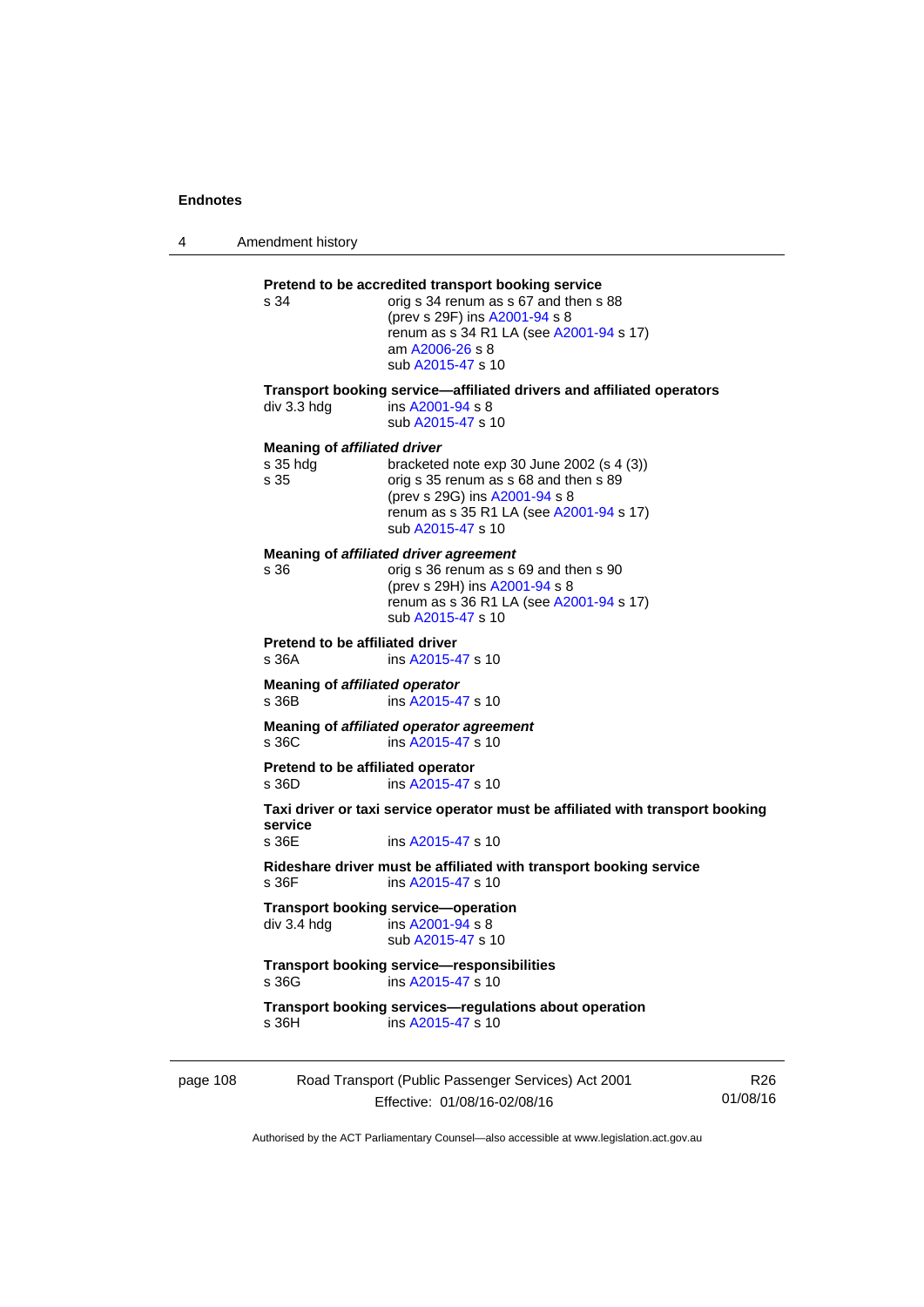| s 361                                                       | Court may order transport booking service to take certain actions<br>ins A2015-47 s 10                                                                                                                    |
|-------------------------------------------------------------|-----------------------------------------------------------------------------------------------------------------------------------------------------------------------------------------------------------|
| <b>Licensing of taxi vehicles</b><br>pt 4 hdg               | orig pt 4 hdg renum as pt 7 hdg (see A2001-94 s 9)<br>ins A2001-94 s 8                                                                                                                                    |
| <b>Basic concepts</b><br>div 4.1 hdg                        | orig div 4.1 hdg renum as div 7.1 hdg<br>ins A2001-94 s 8                                                                                                                                                 |
| <b>Meaning of taxi licence</b><br>s 37 hdg<br>s 37          | bracketed note exp 30 June 2002 (s 4 (3))<br>orig s 37 renum as s 70 and then s 91<br>(prev s 30) sub A2001-94 s 8<br>renum as s 37 R1 LA (see A2001-94 s 17)<br>sub A2004-69 s 37                        |
| Meaning of restricted taxi licence<br>s 38 hdg<br>s 38      | bracketed note exp 30 June 2002 (s 4 (3))<br>orig s 38 renum as s 71 and then s 92<br>(prev s 30A) ins A2001-94 s 8<br>renum as s 38 R1 LA (see A2001-94 s 17)                                            |
| <b>Taxi licences</b><br>div 4.2 hdg                         | orig div 4.2 hdg renum as div 7.2 hdg<br>ins $A2001 - 94$ s $8$                                                                                                                                           |
| s 39 hdg<br>s 39                                            | <b>Maximum numbers of taxi licences</b><br>bracketed note exp 30 June 2002 (s 4 (3))<br>orig s 39 renum as s 72 and then s 93<br>(prev s 30B) ins A2001-94 s 8<br>renum as s 39 R1 LA (see A2001-94 s 17) |
| <b>Issue of taxi licences</b><br>s 40 hdg<br>s 40           | bracketed note $exp 30$ June 2002 (s 4 (3))<br>orig s 40 renum as s 73<br>(prev s 30C) ins A2001-94 s 8<br>renum as s 40 R1 LA (see A2001-94 s 17)                                                        |
| <b>Transferability of taxi licences</b><br>s 41 hdg<br>s 41 | bracketed note exp 30 June 2002 (s 4 (3))<br>orig s 41 renum as s 74<br>(prev s 30D) ins A2001-94 s 8<br>renum as s 41 R1 LA (see A2001-94 s 17)<br>sub A2006-26 s 9                                      |

R26 01/08/16 Road Transport (Public Passenger Services) Act 2001 Effective: 01/08/16-02/08/16

page 109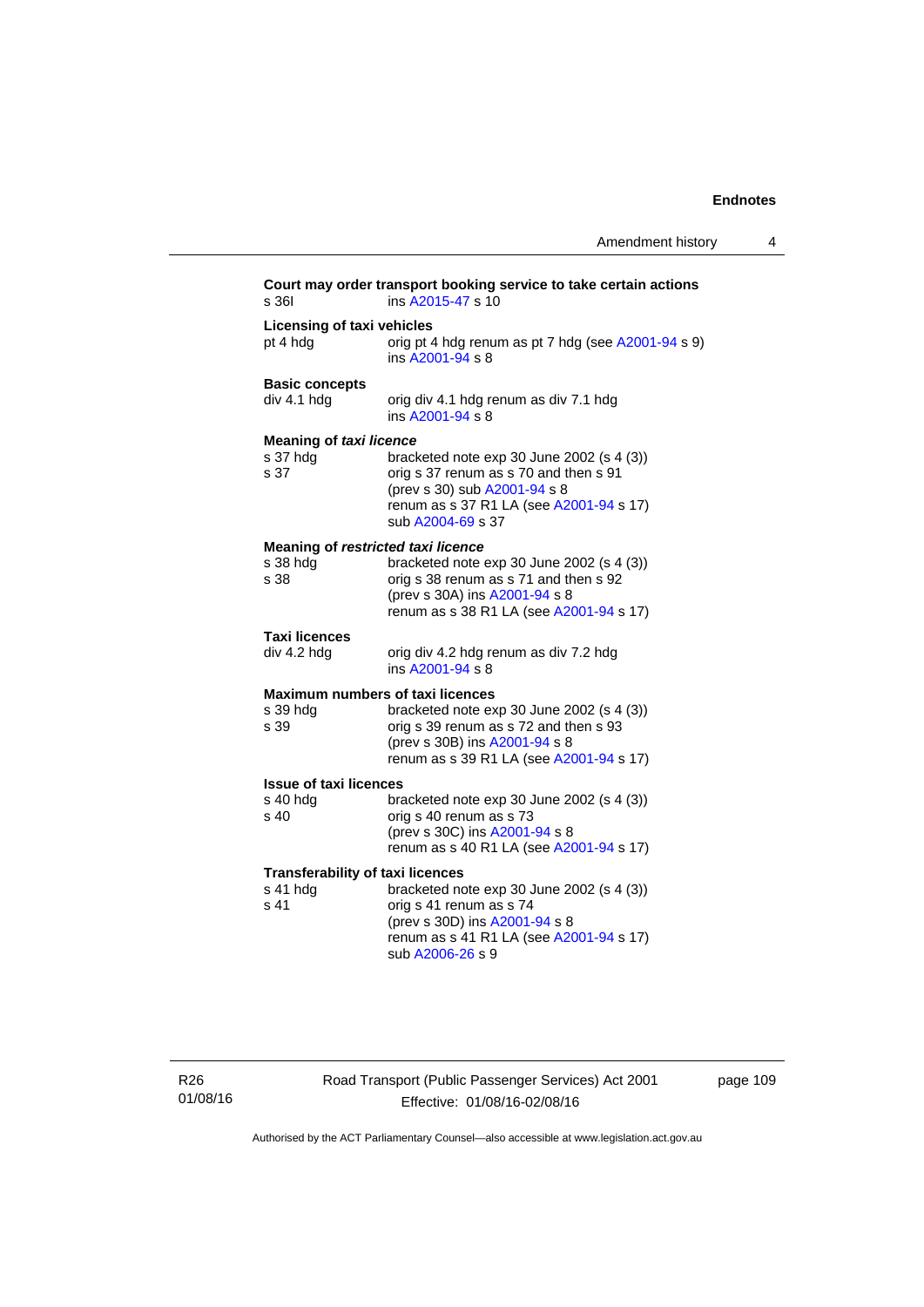4 Amendment history **Use of vehicles as taxis** 

|          | งจะ บฺ ง๛ฺแษ๛ง ๔๑ เ๔៱เจ<br>s 42 hdg<br>s 42                  | bracketed note $exp 30$ June 2002 (s 4 (3))<br>orig s 42 renum as s 75<br>(prev s 30E) ins A2001-94 s 8<br>renum as s 42 R1 LA (see A2001-94 s 17)<br>am A2004-69 s 10                   |                 |
|----------|--------------------------------------------------------------|------------------------------------------------------------------------------------------------------------------------------------------------------------------------------------------|-----------------|
|          | s 43                                                         | Pretending vehicles are licensed taxis<br>orig s 43 renum as s 76<br>(prev s 30F) ins A2001-94 s 8<br>renum as s 43 R1 LA (see A2001-94 s 17)                                            |                 |
|          | <b>Regulations about taxi licences</b><br>$s$ 44 hdg<br>s 44 | bracketed note $exp 30$ June 2002 (s 4 (3))<br>orig s 44 renum as s 77<br>(prev s 30G) ins A2001-94 s 8<br>renum as s 44 R1 LA (see A2001-94 s 17)<br>am A2006-9 amdt 1.9; A2006-26 s 10 |                 |
|          | <b>Taxi services</b><br>pt 5 hdg                             | orig pt 5 hdg om R1 LA $(s 89 (3))$ but see s 54)<br>prev pt 5 hdg exp 31 December 2001 (s 54)<br>ins A2001-94 s 8                                                                       |                 |
|          | <b>Basic concepts</b><br>div 5.1 hdg                         | ins A2001-94 s 8                                                                                                                                                                         |                 |
|          | <b>Meaning of taxi</b><br>s 45 hdg<br>s 45                   | bracketed note $exp 30$ June 2002 (s 4 (3))<br>orig s 45 renum as s 78<br>(prev s 31) sub A2001-94 s 8<br>renum as s 45 R1 LA (see A2001-94 s 17)<br>sub A2004-69 s 11                   |                 |
|          | <b>Meaning of restricted taxi</b><br>$s$ 46 hdg<br>s 46      | bracketed note $exp 30$ June 2002 (s 4 (3))<br>orig s 46 renum as s 79<br>(prev s 31A) ins A2001-94 s 8<br>renum as s 46 R1 LA (see A2001-94 s 17)<br>am A2006-9 s 15                    |                 |
|          | <b>Meaning of taxi service</b><br>s 47 hdg<br>s 47           | bracketed note exp 30 June 2002 (s 4 (3))<br>orig s 47 renum as s 80<br>(prev s 31B) ins A2001-94 s 8<br>renum as s 47 R1 LA (see A2001-94 s 17)                                         |                 |
|          | Meaning of restricted taxi service<br>s 48                   | orig s 48 renum as s 81<br>(prev s 31C) ins A2001-94 s 8<br>renum as s 48 R1 LA (see A2001-94 s 17)                                                                                      |                 |
| page 110 |                                                              | Road Transport (Public Passenger Services) Act 2001<br>Effective: 01/08/16-02/08/16                                                                                                      | R26<br>01/08/16 |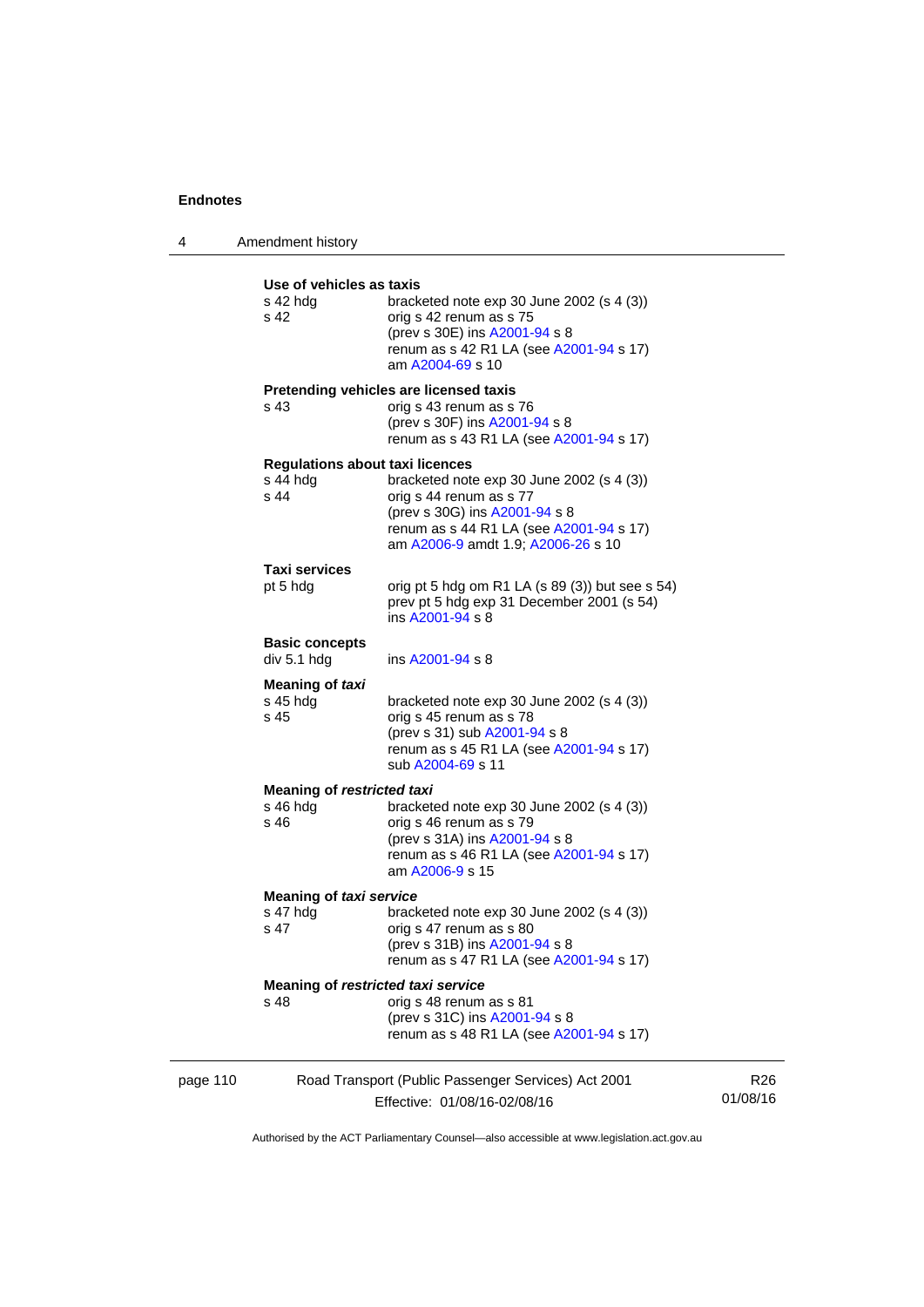# **Accreditation of taxi service operators**

| div 5.2 hdg                                                     | Accreditation of taxi service operators<br>ins A2001-94 s 8                                                                                                                                                                              |
|-----------------------------------------------------------------|------------------------------------------------------------------------------------------------------------------------------------------------------------------------------------------------------------------------------------------|
| s 49 hdg<br>$s$ 49                                              | Taxi service operators--purposes of accreditation<br>bracketed note exp 30 June 2002 (s 4 (3))<br>orig s 49 renum as s 82<br>(prev s 31D) ins A2001-94 s 8<br>renum as s 49 R1 LA (see A2001-94 s 17)                                    |
| s 50 hdg<br>s <sub>50</sub>                                     | Taxi service operators—regulations about accreditation system<br>bracketed note exp 30 June 2002 (s 4 (3))<br>orig s 50 renum as s 83<br>(prev s 31E) ins A2001-94 s 8<br>renum as s 50 R1 LA (see A2001-94 s 17)<br>am A2006-9 amdt 1.9 |
| Entitlement to operate taxi services<br>div 5.3 hdg             | ins A2001-94 s 8                                                                                                                                                                                                                         |
| <b>Entitlement to operate taxi services</b><br>s 51 hdg<br>s 51 | bracketed note exp 30 June 2002 (s 4 (3))<br>orig s 51 renum as s 84<br>(prev s 31F) ins A2001-94 s 8<br>renum as s 51 R1 LA (see A2001-94 s 17)<br>am A2006-26 s 11; A2015-47 s 11                                                      |
| <b>Existing approved taxi networks</b><br>s <sub>51A</sub>      | renum as s 85                                                                                                                                                                                                                            |
| s 51B                                                           | <b>Existing taxi licences and restricted taxi licences</b><br>renum as s 86                                                                                                                                                              |
| s 51C                                                           | Interim accreditation of existing taxi operators<br>renum as s 87                                                                                                                                                                        |
| s 51D                                                           | Determination about maximum number of taxi licences<br>renum as s 88                                                                                                                                                                     |
| s 51E                                                           | Determination about maximum number of restricted taxi licences<br>renum as s 89                                                                                                                                                          |
| Application to transfer taxi licence<br>s <sub>51F</sub>        | renum as s 90                                                                                                                                                                                                                            |
| s 51G                                                           | Determination about maximum taxi fares<br>renum as s 91                                                                                                                                                                                  |
|                                                                 |                                                                                                                                                                                                                                          |

**Expiry of div 7.7**  s 51H renum as s 92

R26 01/08/16 Road Transport (Public Passenger Services) Act 2001 Effective: 01/08/16-02/08/16

page 111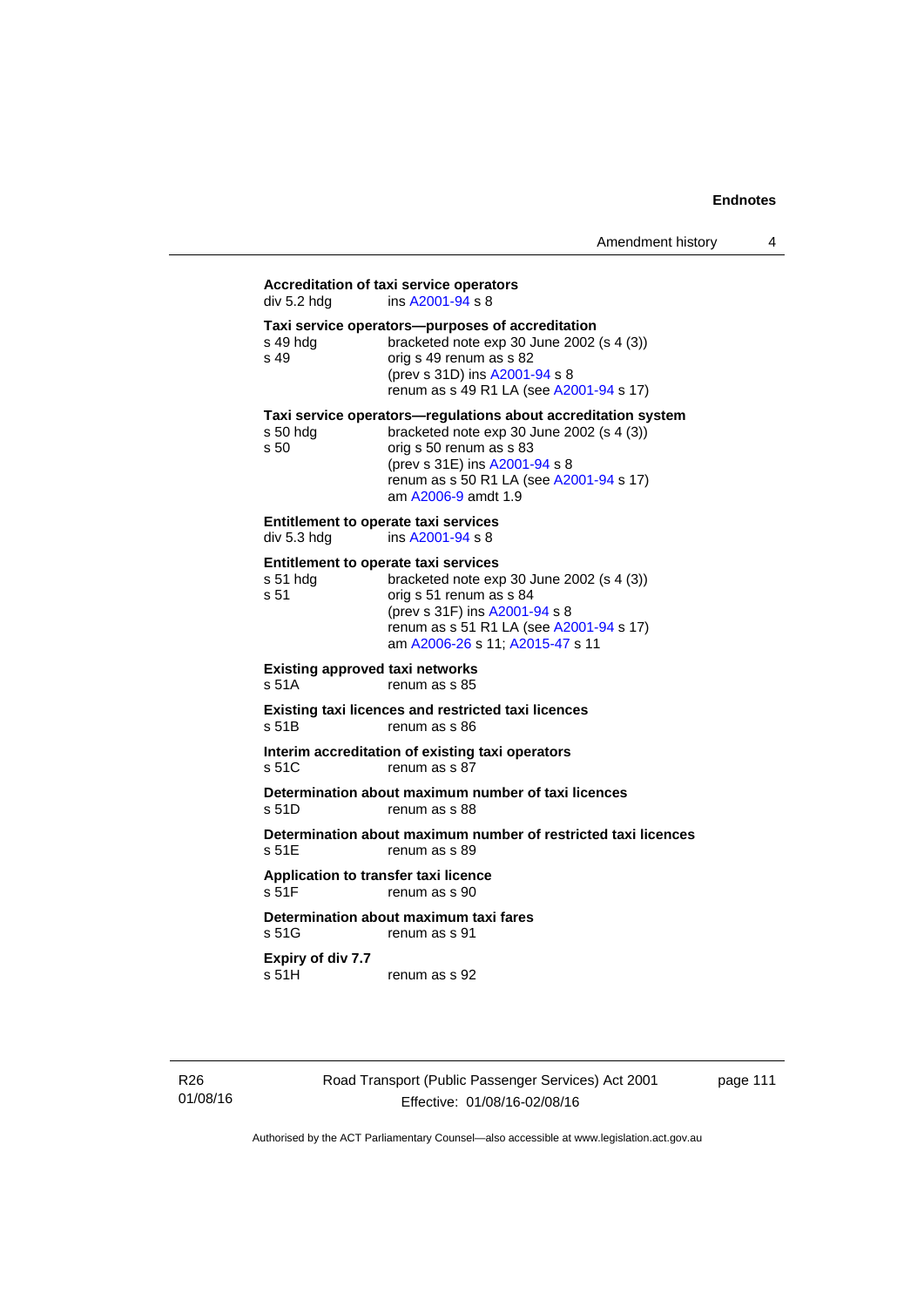$\overline{\phantom{0}}$ 

| 4 | Amendment history |  |
|---|-------------------|--|
|---|-------------------|--|

| s 52 hdg<br>s 52                                  | Unaccredited operators not to operate taxi services<br>bracketed note exp 30 June 2002 (s 4 (3))<br>orig s 52 exp 31 December 2001 (s 54)<br>(prev s 31G) ins A2001-94 s 8<br>renum as s 52 R1 LA (see A2001-94 s 17)<br>am A2004-69 s 12                             |
|---------------------------------------------------|-----------------------------------------------------------------------------------------------------------------------------------------------------------------------------------------------------------------------------------------------------------------------|
| s 53                                              | Pretending to be an accredited taxi service operator<br>orig s 53 exp 31 December 2001 (s 54)<br>(prev s 31H) ins A2001-94 s 8<br>renum as s 53 R1 LA (see A2001-94 s 17)                                                                                             |
| s 54                                              | Taxi service operators to be affiliated with taxi network<br>orig s 54 exp 31 December 2001 (s 54)<br>(prev s 31l) ins A2001-94 s 8<br>renum as s 54 R1 LA (see A2001-94 s 17)<br>sub A2006-26 s 12<br>om A2015-47 s 12                                               |
| s 55                                              | Pretending to be affiliated with taxi network<br>(prev s 31J) ins A2001-94 s 8<br>renum as s 55 R1 LA (see A2001-94 s 17)<br>om A2015-47 s 12                                                                                                                         |
| <b>Regulation of taxi services</b><br>div 5.4 hdg | ins A2001-94 s 8                                                                                                                                                                                                                                                      |
| s 56 hdg<br>s 56                                  | Regulations about operation of taxi services by accredited people<br>bracketed note exp 30 June 2002 (s 4 (3))<br>(prev s 31K) ins A2001-94 s 8<br>renum as s 56 R1 LA (see A2001-94 s 17)<br>am A2006-9 amdt 1.4, amdt 1.5; A2010-18 amdt 3.77;<br>A2015-47 ss 13-15 |
| s 57                                              | Regulations about operation of taxis<br>(prev s 31L) ins A2001-94 s 8<br>renum as s 57 R1 LA (see A2001-94 s 17)<br>am A2015-47 s 16; pars renum R26 LA                                                                                                               |
| <b>Regulations about taxi drivers</b><br>s 58     | (prev s 31M) ins A2001-94 s 8<br>renum as s 58 R1 LA (see A2001-94 s 17)                                                                                                                                                                                              |
| s 59                                              | Regulations about conduct of taxi passengers<br>(prev s 31N) ins A2001-94 s 8<br>renum as s 59 R1 LA (see A2001-94 s 17)<br>am A2015-47 s 17                                                                                                                          |

page 112 Road Transport (Public Passenger Services) Act 2001 Effective: 01/08/16-02/08/16

R26 01/08/16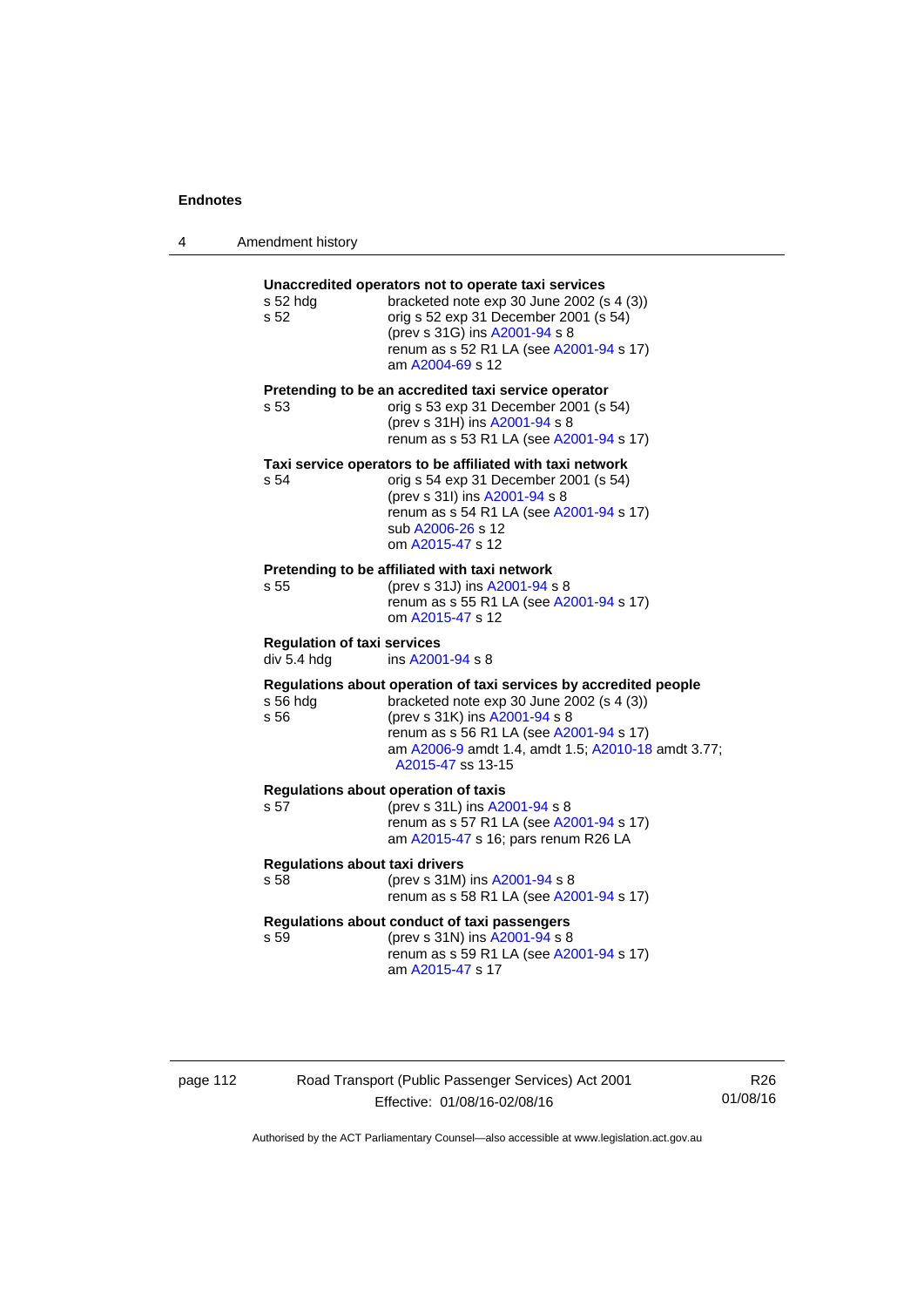## **Power to determine taxi fares**<br>s 60 hdg bracketed n bracketed note exp 30 June 2002 (s  $4$  (3)) s 60 (prev s 31O) ins [A2001-94](http://www.legislation.act.gov.au/a/2001-94) s 8 renum as s 60 R1 LA (see [A2001-94](http://www.legislation.act.gov.au/a/2001-94) s 17) sub [A2015-47](http://www.legislation.act.gov.au/a/2015-47) s 18 **Ridesharing**  pt 5A hdg **orig pt 5A hdg** renum as pt 6 hdg **pres pt 5A hdg**  ins [A2015-47](http://www.legislation.act.gov.au/a/2015-47) s 19 **Basic concepts**  div 5A.1 hdg **orig div 5A.1 hdg**  renum as div 6.1 hdg **pres div 5A.1 hdg**  ins [A2015-47](http://www.legislation.act.gov.au/a/2015-47) s 19 **Meaning of** *rideshare service***,** *rideshare driver***,** *rideshare* **and** *rideshare vehicle*  s 60A **orig s 60A**  renum as s 61 **pres s 60A**  ins [A2015-47](http://www.legislation.act.gov.au/a/2015-47) s 19 **Rideshare drivers**  div 5A.2 hdg **orig div 5A.2 hdg**  renum as div 6.2 hdg **pres div 5A.2 hdg**  ins [A2015-47](http://www.legislation.act.gov.au/a/2015-47) s 19 **Rideshare drivers—accreditation**  sdiv 5A.2.1 hdg ins [A2015-47](http://www.legislation.act.gov.au/a/2015-47) s 19 **Rideshare driver—purposes of accreditation** s 60B **orig s 60B**  renum as s 62 **pres s 60B**  ins [A2015-47](http://www.legislation.act.gov.au/a/2015-47) s 19 **Rideshare driver—regulations about accreditation system**  s 60C **orig s 60C**  renum as s 63 **pres s 60C**  ins [A2015-47](http://www.legislation.act.gov.au/a/2015-47) s 19 **Entitlement to operate rideshare services**  s 60D **orig s 60D**  renum as s 64 **pres s 60D**  ins [A2015-47](http://www.legislation.act.gov.au/a/2015-47) s 19

R26 01/08/16 Road Transport (Public Passenger Services) Act 2001 Effective: 01/08/16-02/08/16

page 113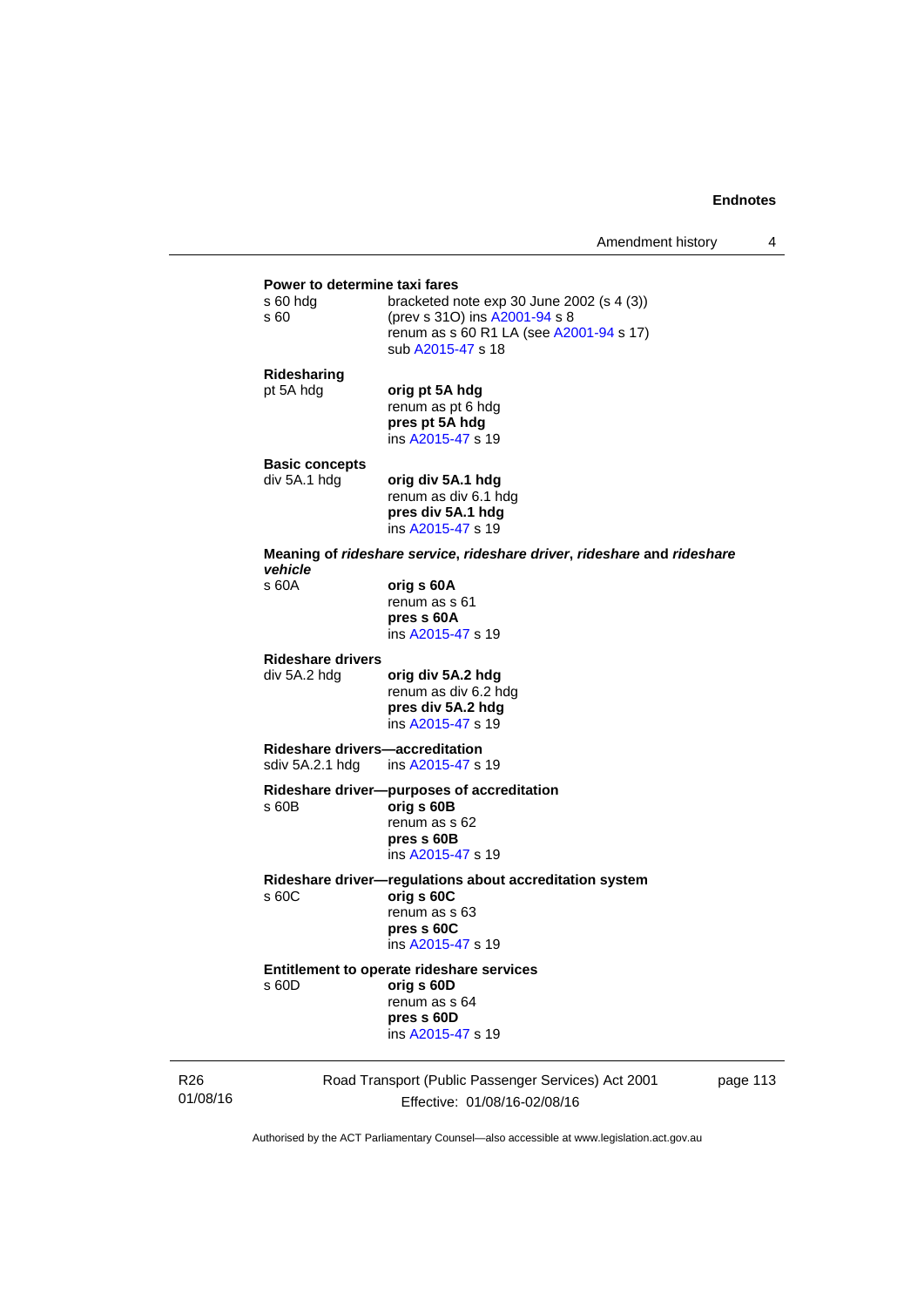4 Amendment history

**Rideshare driver must be accredited**  s 60E **orig s 60E**  renum as s 65 **pres s 60E**  ins [A2015-47](http://www.legislation.act.gov.au/a/2015-47) s 19 **Pretend to be accredited rideshare driver**  s 60F **orig s 60F**  renum as s 66 **pres s 60F**  ins [A2015-47](http://www.legislation.act.gov.au/a/2015-47) s 19 **Rideshare drivers—regulation**  sdiv 5A.2.2 hdg ins [A2015-47](http://www.legislation.act.gov.au/a/2015-47) s 19 **Rideshare driver must not use unlicensed rideshare vehicle** s 60G **orig s 60G**  renum as s 67 **pres s 60G**  ins [A2015-47](http://www.legislation.act.gov.au/a/2015-47) s 19 **Regulations about operation of rideshare service** s 60H **orig s 60H**  renum as s 68 **pres s 60H**  ins [A2015-47](http://www.legislation.act.gov.au/a/2015-47) s 19 **Regulations about rideshare drivers** s 60I **orig s 60I**  renum as s 69 **pres s 60I**  ins [A2015-47](http://www.legislation.act.gov.au/a/2015-47) s 19 **Rideshare vehicles**  ins [A2015-47](http://www.legislation.act.gov.au/a/2015-47) s 19 **Meaning of** *rideshare vehicle licence*  s 60J **orig s 60J**  renum as s 70 **pres s 60J**  ins [A2015-47](http://www.legislation.act.gov.au/a/2015-47) s 19 **Rideshare vehicle licence not transferable**  s 60K **orig s 60K**  renum as s 71 **pres s 60K**  ins [A2015-47](http://www.legislation.act.gov.au/a/2015-47) s 19

page 114 Road Transport (Public Passenger Services) Act 2001 Effective: 01/08/16-02/08/16

R26 01/08/16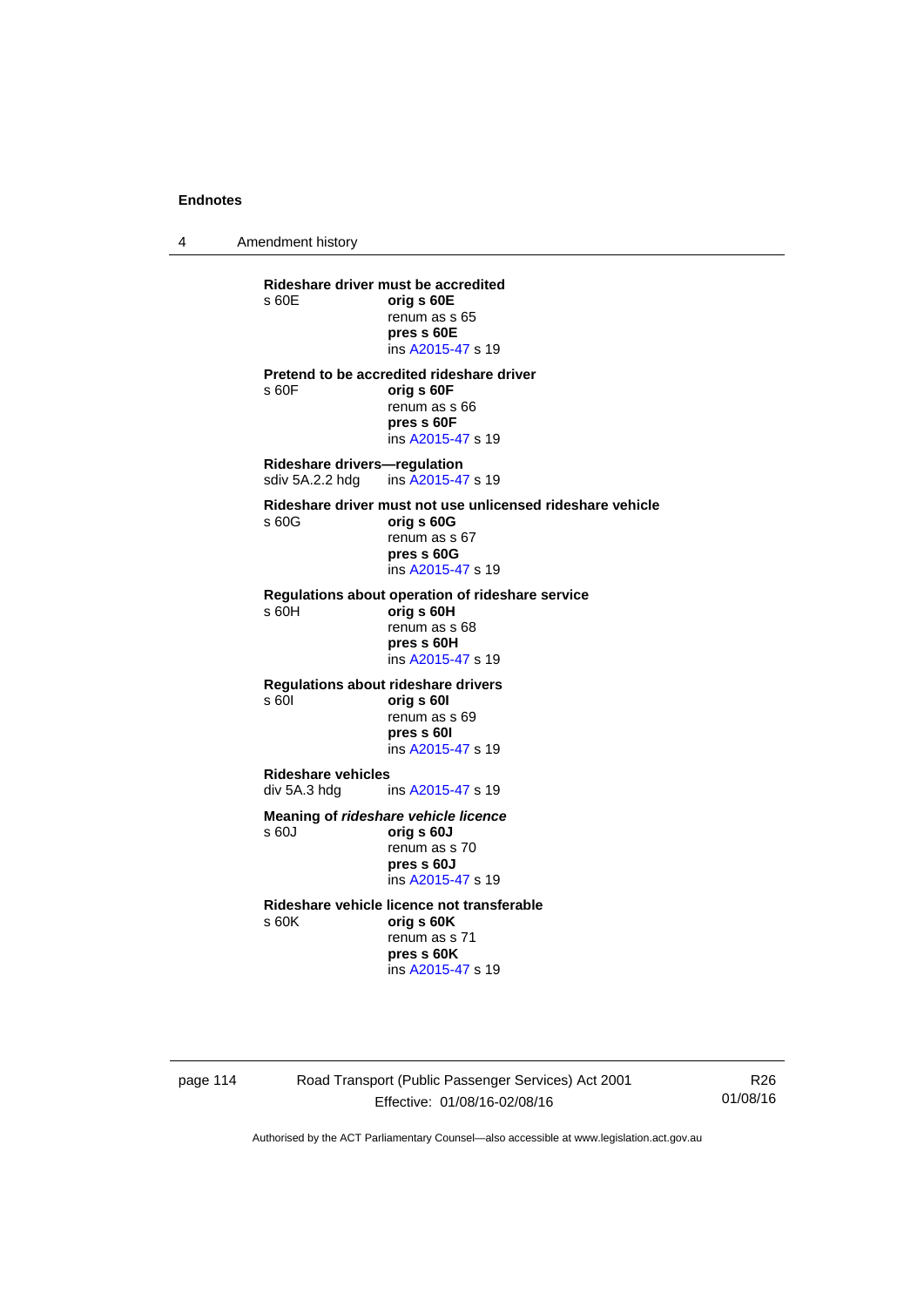**Pretend vehicle is licensed rideshare vehicle**  s 60L **orig s 60L**  renum as s 72 **pres s 60L**  ins [A2015-47](http://www.legislation.act.gov.au/a/2015-47) s 19 **Licensed rideshare vehicle not to be used by unlicensed or unaccredited driver**  s 60M **orig s 60M**  renum as s 73 **pres s 60M**  ins [A2015-47](http://www.legislation.act.gov.au/a/2015-47) s 19 **Licensed rideshare vehicle not to be used unless insured**  s 60N **orig s 60M**  renum as s 74 **pres s 60M**  ins [A2015-47](http://www.legislation.act.gov.au/a/2015-47) s 19 **Regulations about rideshare vehicles**  s 60O **orig s 60O**  renum as s 75 **pres s 60O**  ins [A2015-47](http://www.legislation.act.gov.au/a/2015-47) s 19 **Rideshare passengers and fares**   $ins A2015-47 s 19$  $ins A2015-47 s 19$  $ins A2015-47 s 19$ **Regulations about conduct of rideshare vehicle passengers**  s 60P **orig s 60P**  renum as s 76 **pres s 60P**  ins [A2015-47](http://www.legislation.act.gov.au/a/2015-47) s 19 **Power to determine rideshare fares**<br>  $\frac{60Q}{q}$  orig **s** 60Q s 60Q **orig s 60Q**  renum as s 77 **pres s 60Q**  ins [A2015-47](http://www.legislation.act.gov.au/a/2015-47) s 19 **Hire car services**  pt 5B hdg renum as pt 7 hdg **Basic concepts**  div 5B.1 hdg renum as div 7.1 hdg **Accreditation of hire car service operators**  div 5B.2 hdg renum as div 7.2 hdg **Entitlement to operate hire car services**  div 5B.3 hdg renum as div 7.3 hdg

R26 01/08/16 Road Transport (Public Passenger Services) Act 2001 Effective: 01/08/16-02/08/16

page 115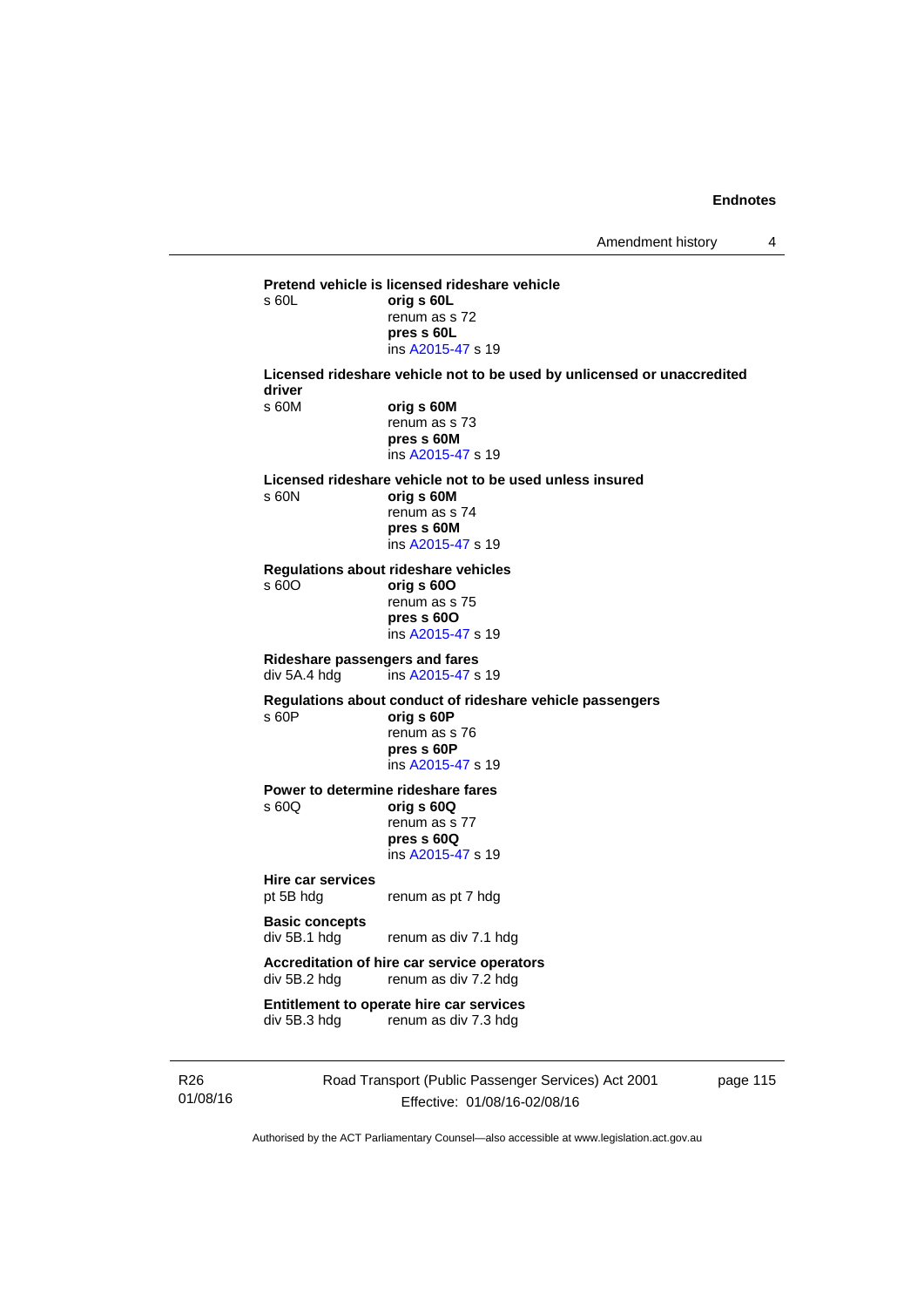| 4 | Amendment history |  |
|---|-------------------|--|
|   |                   |  |

| <b>Regulation of hire car services</b><br>div 5B.4 hdg | renum as div 7.4 hdg                                                                                                                                                  |
|--------------------------------------------------------|-----------------------------------------------------------------------------------------------------------------------------------------------------------------------|
| <b>Licensing of hire cars</b><br>pt 6 hdg              | orig pt 6 hdg renum as pt 8 hdg<br>(prev pt 5A hdg) ins A2004-69 s 13<br>renum as pt 6 hdg R10 LA (see A2004-69 s 17)                                                 |
| <b>Basic concepts</b><br>div 6.1 hdg                   | (prev div 5A.1 hdg) ins A2004-69 s 13<br>renum as div 6.1 hdg R10 LA (see A2004-69 s 17)                                                                              |
| s 60R                                                  | <b>Regulations about hire car drivers</b><br>renum as s 78                                                                                                            |
| s 60S                                                  | Regulations about conduct of hire car passengers<br>renum as s 79                                                                                                     |
| s60T                                                   | Unauthorised public passenger services<br>renum as s 80                                                                                                               |
| <b>Meaning of hire car licence</b><br>s 61             | (prev s 32) renum as s 61 and then s 81<br>(prev s 60A) ins A2004-69 s 13<br>renum as s 61 R10 LA (see A2004-69 s 17)                                                 |
| s 62                                                   | Meaning of restricted hire car licence<br>(prev s 32A) renum as s 62 and then s 82<br>(prev s 60B) ins A2004-69 s 13<br>renum as s 62 R10 LA (see A2004-69 s 17)      |
| <b>Hire car licences</b><br>div 6.2 hdg                | (prev div 5A.2 hdg) ins A2004-69 s 13<br>renum as div 6.2 hdg R10 LA (see A2004-69 s 17)                                                                              |
| s 63                                                   | <b>Transferability of hire car licences</b><br>(prev s 32B) renum as s 63 and then s 83<br>(prev s 60C) ins A2004-69 s 13<br>renum as s 63 R10 LA (see A2004-69 s 17) |
| Use of vehicles as hire cars<br>s 64                   | (prev s 32C) renum as s 64 and then s 84<br>(prev s 60D) ins A2004-69 s 13<br>renum as s 64 R10 LA (see A2004-69 s 17)                                                |
| s 65                                                   | Pretending vehicles are licensed hire cars<br>(prev s 32D) renum as s 65 and then s 85<br>(prev s 60E) ins A2004-69 s 13<br>renum as s 65 R10 LA (see A2004-69 s 17)  |
|                                                        | References to Motor Traffic Act, Traffic Act etc                                                                                                                      |

page 116 Road Transport (Public Passenger Services) Act 2001 Effective: 01/08/16-02/08/16 R26 01/08/16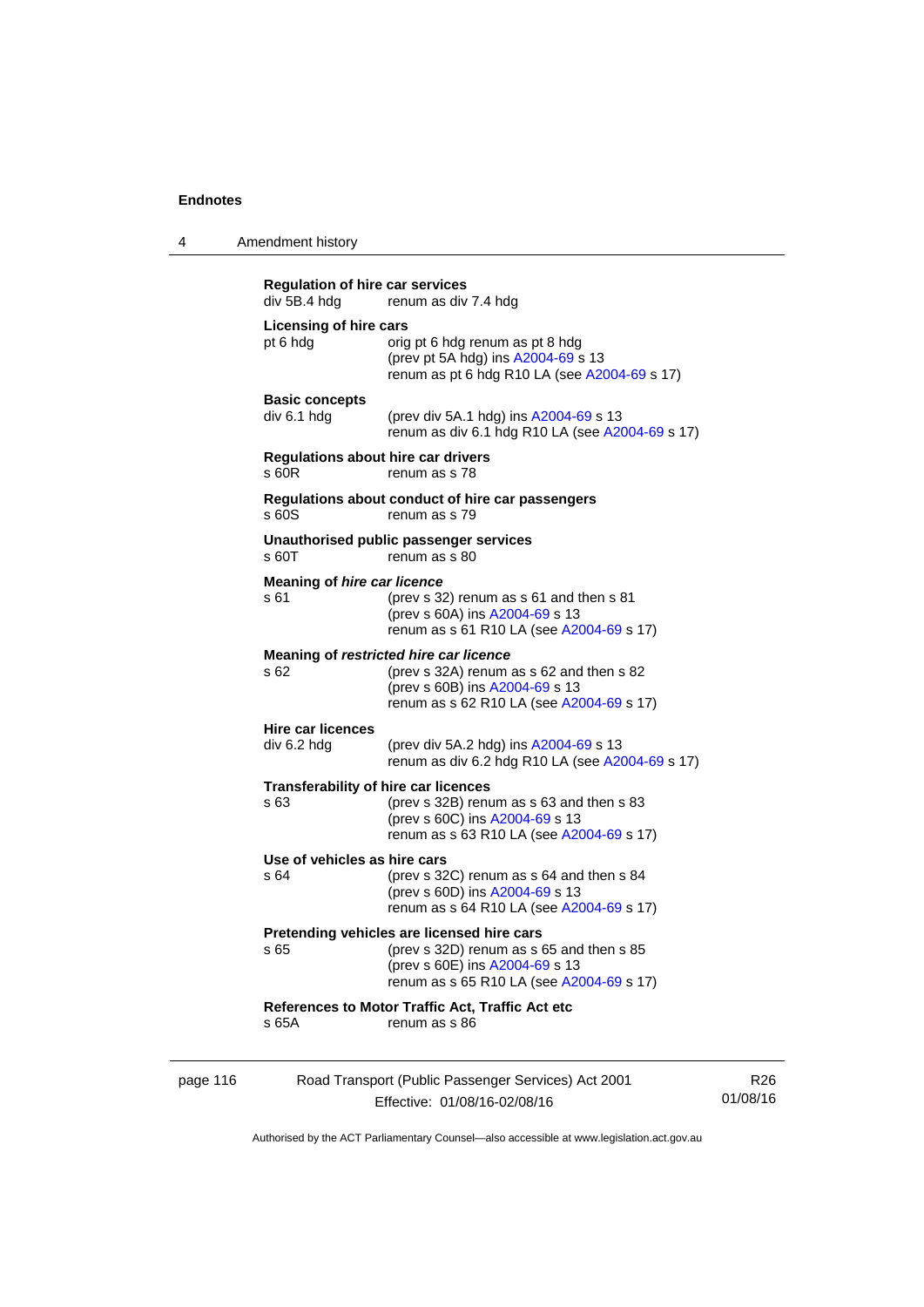

R26 01/08/16 Road Transport (Public Passenger Services) Act 2001 Effective: 01/08/16-02/08/16

page 117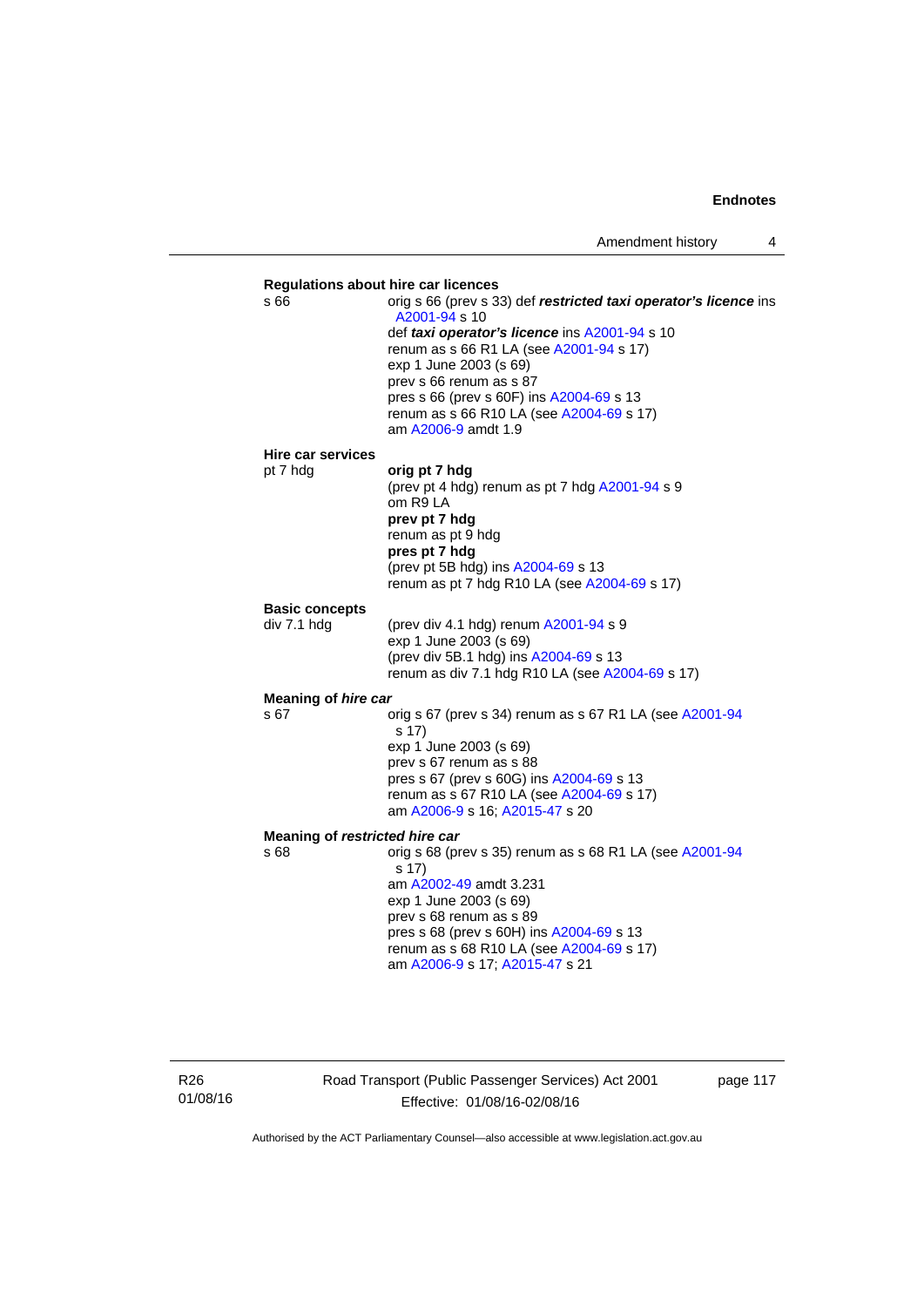4 Amendment history

#### **Meaning of** *hire car service*  s 69 orig s 69 (prev s 36) renum as s 69 R1 LA (see [A2001-94](http://www.legislation.act.gov.au/a/2001-94) s 17) sub [A2002-30](http://www.legislation.act.gov.au/a/2002-30) amdt 3.751 exp 1 June 2003 (s 69) prev s 69 renum as s 90 pres s 69 (prev s 60I) ins [A2004-69](http://www.legislation.act.gov.au/a/2004-69) s 13 renum as s 69 R10 LA (see [A2004-69](http://www.legislation.act.gov.au/a/2004-69) s 17) **Meaning of** *restricted hire car service*  s 70 orig s 70 (prev s 37) renum as s 70 R1 LA (see [A2001-94](http://www.legislation.act.gov.au/a/2001-94) s 17) exp 1 December 2002 (s 72) prev s 70 renum as s 91 pres s 70 (prev s 60J) ins [A2004-69](http://www.legislation.act.gov.au/a/2004-69) s 13 renum as s 70 R10 LA (see [A2004-69](http://www.legislation.act.gov.au/a/2004-69) s 17) **Accreditation of hire car service operators**  div 7.2 hdg (prev div 4.2 hdg) renum [A2001-94](http://www.legislation.act.gov.au/a/2001-94) s 9 exp 1 December 2002 (s 72) (prev div 5B.2 hdg) ins [A2004-69](http://www.legislation.act.gov.au/a/2004-69) s 13 renum as div 7.2 hdg R10 LA (see [A2004-69](http://www.legislation.act.gov.au/a/2004-69) s 17) **Hire car service operators—purposes of accreditation**  s 71 orig s 71 (prev s 38) renum as s 71 R1 LA (see [A2001-94](http://www.legislation.act.gov.au/a/2001-94) s 17) exp 1 December 2002 (s 72) prev s 71 renum as s 92 pres s 71 (prev s 60K) ins [A2004-69](http://www.legislation.act.gov.au/a/2004-69) s 13 renum as s 71 R10 LA (see [A2004-69](http://www.legislation.act.gov.au/a/2004-69) s 17) **Hire car service operators—regulations about accreditation system s 72**<br>s 72<br>**compared 39** renum as s 72 R1 LA (see A200 orig s 72 (prev s 39) renum as s 72 R1 LA (see [A2001-94](http://www.legislation.act.gov.au/a/2001-94) s 17) exp 1 December 2002 (s 72) prev s 72 renum as s 93 pres s 72 (prev s 60L) ins [A2004-69](http://www.legislation.act.gov.au/a/2004-69) s 13 renum as s 72 R10 LA (see [A2004-69](http://www.legislation.act.gov.au/a/2004-69) s 17) am [A2006-9](http://www.legislation.act.gov.au/a/2006-9) amdt 1.9 **Entitlement to operate hire car services**  div 7.3 hdg (prev div 4.3 hdg) renum [A2001-94](http://www.legislation.act.gov.au/a/2001-94) s 9 exp 1 June 2002 (s 78) (prev div 5B.3 hdg) ins [A2004-69](http://www.legislation.act.gov.au/a/2004-69) s 13 renum as div 7.3 hdg R10 LA (see [A2004-69](http://www.legislation.act.gov.au/a/2004-69) s 17)

# page 118 Road Transport (Public Passenger Services) Act 2001 Effective: 01/08/16-02/08/16

R26 01/08/16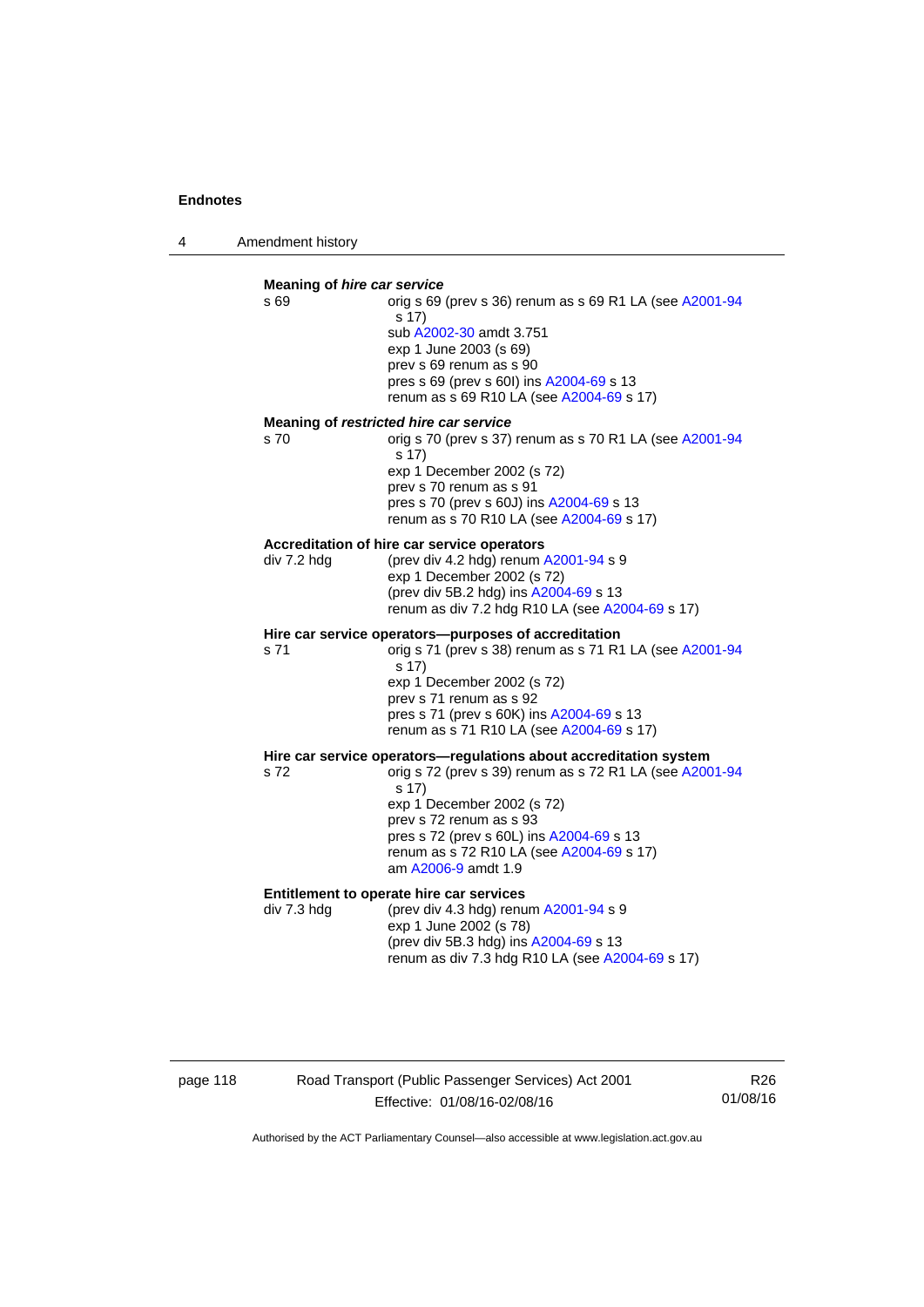| s 73        | (prev s 40) renum R1 LA (see A2001-94 s 17)<br>exp 1 June 2002 (s 78)<br>(prev s 60M) ins A2004-69 s 13<br>renum as s 73 R10 LA (see A2004-69 s 17)                                                                                                           |
|-------------|---------------------------------------------------------------------------------------------------------------------------------------------------------------------------------------------------------------------------------------------------------------|
| s 74        | Unaccredited operators not to operate hire car services<br>(prev s 41) renum R1 LA (see A2001-94 s 17)<br>exp 1 June 2002 (s 78)<br>(prev s 60N) ins A2004-69 s 13<br>renum as s 74 R10 LA (see A2004-69 s 17)                                                |
| s 75        | Pretending to be an accredited hire car service operator<br>(prev s 42) renum R1 LA (see A2001-94 s 17)<br>exp 1 June 2002 (s 78)<br>(prev s 60O) ins A2004-69 s 13<br>renum as s 75 R10 LA (see A2004-69 s 17)                                               |
| div 7.4 hdg | <b>Regulation of hire car services</b><br>(prev div 4.4 hdg) renum A2001-94 s 9<br>exp 1 December 2002 (s 80)<br>(prev div 5B.4 hdg) ins A2004-69 s 13<br>renum as div 7.4 hdg R10 LA (see A2004-69 s 17)                                                     |
| s 76        | Regulations about operation of hire car services by accredited people<br>(prev s 43) renum R1 LA (see A2001-94 s 17)<br>exp 1 June 2002 (s 78)<br>(prev s 60P) ins A2004-69 s 13<br>renum as s 76 R10 LA (see A2004-69 s 17)<br>am A2006-9 amdt 1.6, amdt 1.7 |
| s 77        | Regulations about operation of hire cars<br>(prev s 44) renum R1 LA (see A2001-94 s 17)<br>exp 1 June 2002 (s 78)<br>(prev s 60Q) ins A2004-69 s 13<br>renum as s 77 R10 LA (see A2004-69 s 17)<br>am A2006-9 amdt 1.8; A2015-47 s 22; pars renum R26 LA      |
| s 78        | <b>Regulations about hire car drivers</b><br>(prev s 45) renum R1 LA (see A2001-94 s 17)<br>exp 1 June 2002 (s 78)<br>(prev s 60R) ins A2004-69 s 13<br>renum as s 78 R10 LA (see A2004-69 s 17)                                                              |
| s 79        | Regulations about conduct of hire car passengers<br>(prev s 46) renum R1 LA (see A2001-94 s 17)<br>exp 1 December 2002 (s 80)<br>(prev s 60S) ins A2004-69 s 13<br>renum as s 79 R10 LA (see A2004-69 s 17)<br>sub A2015-47 s 23                              |

R26 01/08/16 Road Transport (Public Passenger Services) Act 2001 Effective: 01/08/16-02/08/16

page 119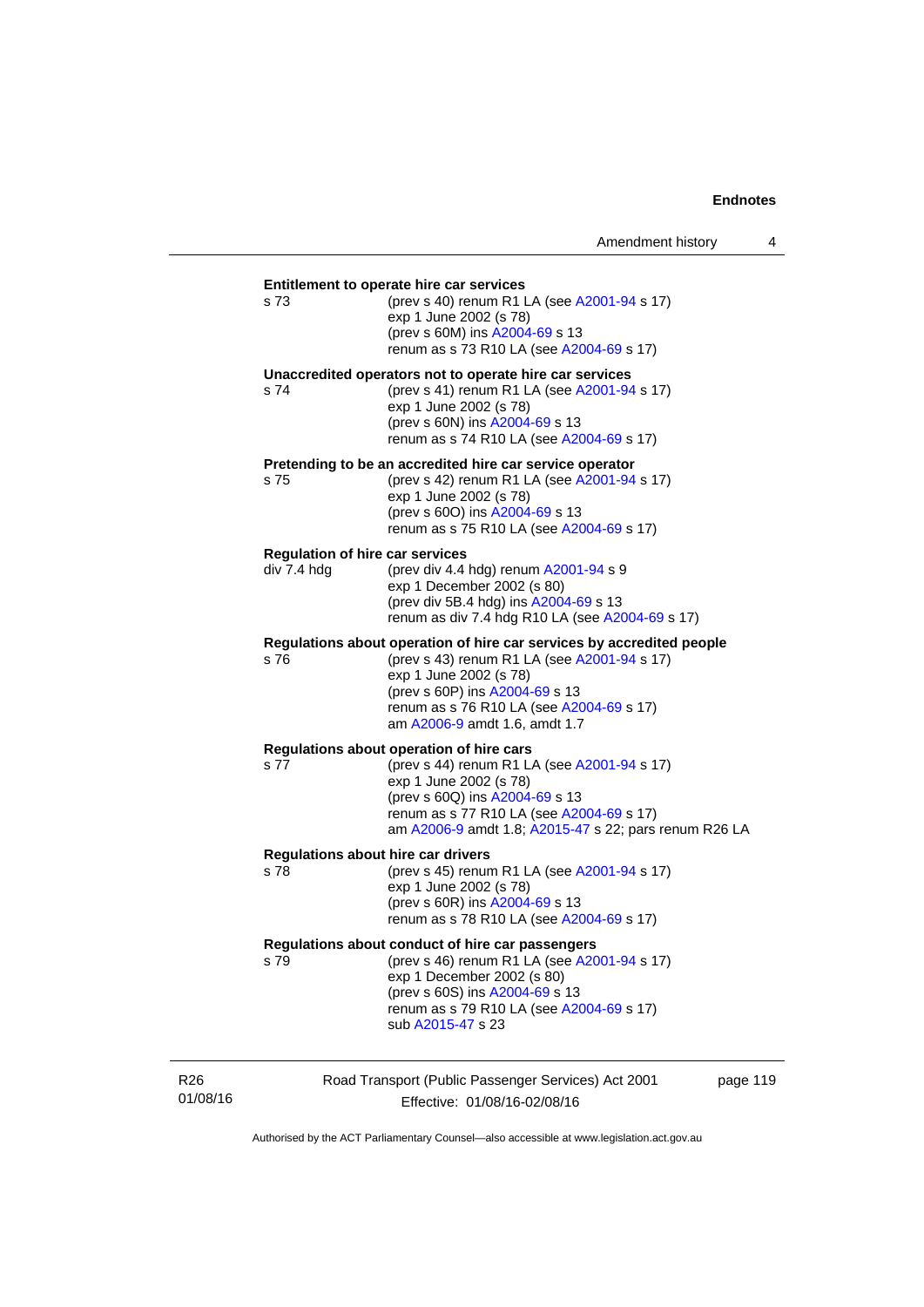| 4 | Amendment history                             |                                                                                                                                                                                                                                                                                                                   |  |  |  |  |
|---|-----------------------------------------------|-------------------------------------------------------------------------------------------------------------------------------------------------------------------------------------------------------------------------------------------------------------------------------------------------------------------|--|--|--|--|
|   | s 79A                                         | Power to determine hire car fares<br>ins A2015-47 s 24                                                                                                                                                                                                                                                            |  |  |  |  |
|   | <b>Bus service licences</b><br>div 7.5 hdg    | (prev div 4.5 hdg) renum R1 LA (see A2001-94 s 17)<br>exp 1 December 2002 (s 82)                                                                                                                                                                                                                                  |  |  |  |  |
|   | <b>Small buses</b><br>div 7.6 hdg             | (prev div 4.6 hdg) renum R1 LA (see A2001-94 s 17)<br>exp 1 June 2003 (s 84)                                                                                                                                                                                                                                      |  |  |  |  |
|   | Taxis<br>div 7.7 hdg                          | ins A2001-94 s 11<br>exp 2 March 2003 (s 92)                                                                                                                                                                                                                                                                      |  |  |  |  |
|   | <b>Demand responsive services</b><br>pt 8 hdg | (prev pt 6 hdg) ins A2001-94 s 8<br>renum as pt 8 hdg R10 LA (see A2004-69 s 17)<br>sub A2006-9 s 18                                                                                                                                                                                                              |  |  |  |  |
|   | <b>Basic concepts</b><br>div 8.1 hdg          | ins A2006-9 s 18                                                                                                                                                                                                                                                                                                  |  |  |  |  |
|   | s 80                                          | Meaning of demand responsive service<br>(prev s 47) renum R1 LA (see A2001-94 s 17)<br>sub A2002-30 amdt 3.753<br>exp 1 December 2002 (s 80)<br>(prev s 60T) ins A2004-69 s 14<br>renum as s 80 R10 LA (see A2004-69 s 17)<br>sub A2006-9 s 18                                                                    |  |  |  |  |
|   | s 81 hdg<br>s 81                              | Meaning of demand responsive service vehicle<br>bracketed note exp 30 June 2002 (s 4 (3))<br>(prev s 48) renum R1 LA (see A2001-94 s 17)<br>exp 1 December 2002 (s 82)<br>(prev s 32) sub A2001-94 s 8<br>renum as s 61 R1 LA (see A2001-94 s 17)<br>renum as s 81 R10 LA (see A2004-69 s 17)<br>sub A2006-9 s 18 |  |  |  |  |
|   | div 8.2 hdg                                   | Authorisations to operate demand responsive services<br>ins A2006-9 s 18                                                                                                                                                                                                                                          |  |  |  |  |
|   | s 82                                          | Demand responsive service authorisations<br>(prev s 32A) ins A2001-94 s 8<br>renum as s 62 R1 LA (see A2001-94 s 17)<br>sub A2002-30 amdt 3.750<br>renum as s 82 R10 LA (see A2004-69 s 17)<br>sub A2006-9 s 18                                                                                                   |  |  |  |  |

page 120 Road Transport (Public Passenger Services) Act 2001 Effective: 01/08/16-02/08/16

R26 01/08/16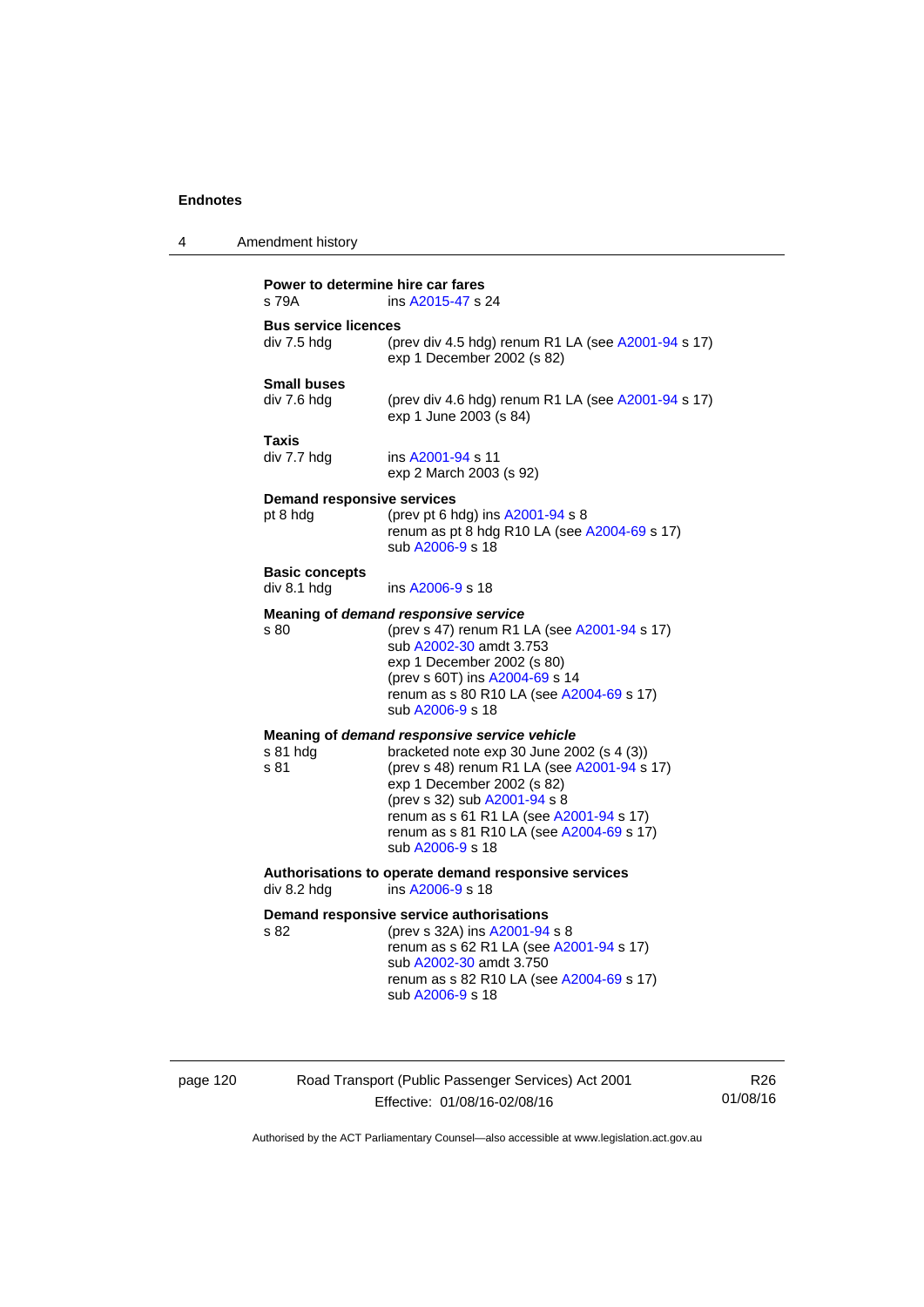### Road Transport (Public Passenger Services) Act 2001 page 121 **Territory's entitlement to operate demand responsive service**  s 82A ins [A2006-30](http://www.legislation.act.gov.au/a/2006-30) amdt 1.83 om [A2006-9](http://www.legislation.act.gov.au/a/2006-9) s 18 **Demand responsive services—guidelines for giving authorisations**  s 83 (prev s 50) renum R1 LA (see [A2001-94](http://www.legislation.act.gov.au/a/2001-94) s 17) exp 1 June 2003 (s 84) (prev s 32B) ins [A2001-94](http://www.legislation.act.gov.au/a/2001-94) s 8 renum as s 63 R1 LA (see [A2001-94](http://www.legislation.act.gov.au/a/2001-94) s 17) renum as s 83 R10 LA (see [A2004-69](http://www.legislation.act.gov.au/a/2004-69) s 17) sub [A2006-9](http://www.legislation.act.gov.au/a/2006-9) s 18 **Demand responsive services—regulations about authorisations**  s 84 (prev s 51) renum R1 LA (see [A2001-94](http://www.legislation.act.gov.au/a/2001-94) s 17) sub [A2002-30](http://www.legislation.act.gov.au/a/2002-30) amdt 3.755 exp 1 June 2003 (s 84) (prev s 32C) ins [A2001-94](http://www.legislation.act.gov.au/a/2001-94) s 8 renum as s 64 R1 LA (see [A2001-94](http://www.legislation.act.gov.au/a/2001-94) s 17) renum as s 84 R10 LA (see [A2004-69](http://www.legislation.act.gov.au/a/2004-69) s 17) sub [A2006-9](http://www.legislation.act.gov.au/a/2006-9) s 18 **Use of vehicles for demand responsive services**  s 85 hdg bracketed note exp 30 June 2002 (s 4 (3)) s 85 (prev s 51A) ins [A2001-94](http://www.legislation.act.gov.au/a/2001-94) s 11 renum R1 LA (see [A2001-94](http://www.legislation.act.gov.au/a/2001-94) s 17) exp 2 March 2003 (s 92) (prev s 32D) ins [A2001-94](http://www.legislation.act.gov.au/a/2001-94) s 8 renum as s 65 R1 LA (see [A2001-94](http://www.legislation.act.gov.au/a/2001-94) s 17) renum as s 85 R10 LA (see [A2004-69](http://www.legislation.act.gov.au/a/2004-69) s 17) sub [A2006-9](http://www.legislation.act.gov.au/a/2006-9) s 18 **Representing vehicle as demand responsive service vehicle**  (prev s 51B) ins [A2001-94](http://www.legislation.act.gov.au/a/2001-94) s 11 renum R1 LA (see [A2001-94](http://www.legislation.act.gov.au/a/2001-94) s 17) exp 2 March 2003 (s 92) (prev s 65A) ins [A2004-69](http://www.legislation.act.gov.au/a/2004-69) s 15 renum as s 86 R10 LA (see [A2004-69](http://www.legislation.act.gov.au/a/2004-69) s 17) sub [A2006-9](http://www.legislation.act.gov.au/a/2006-9) s 18 Accreditation of demand responsive service operators<br>div 8.3 hdg ins A2006-9 s 18 ins [A2006-9](http://www.legislation.act.gov.au/a/2006-9) s 18 **Demand responsive service operators—purposes of accreditation**  s 87 (prev s 51C) ins [A2001-94](http://www.legislation.act.gov.au/a/2001-94) s 11 renum R1 LA (see [A2001-94](http://www.legislation.act.gov.au/a/2001-94) s 17) exp 2 March 2003 (s 92) (prev s 66) ins [A2004-69](http://www.legislation.act.gov.au/a/2004-69) s 16 def *annual weddings and school formals licence* ins [A2004-69](http://www.legislation.act.gov.au/a/2004-69) s 16 def *commencement* ins [A2004-69](http://www.legislation.act.gov.au/a/2004-69) s 16

R26 01/08/16

Effective: 01/08/16-02/08/16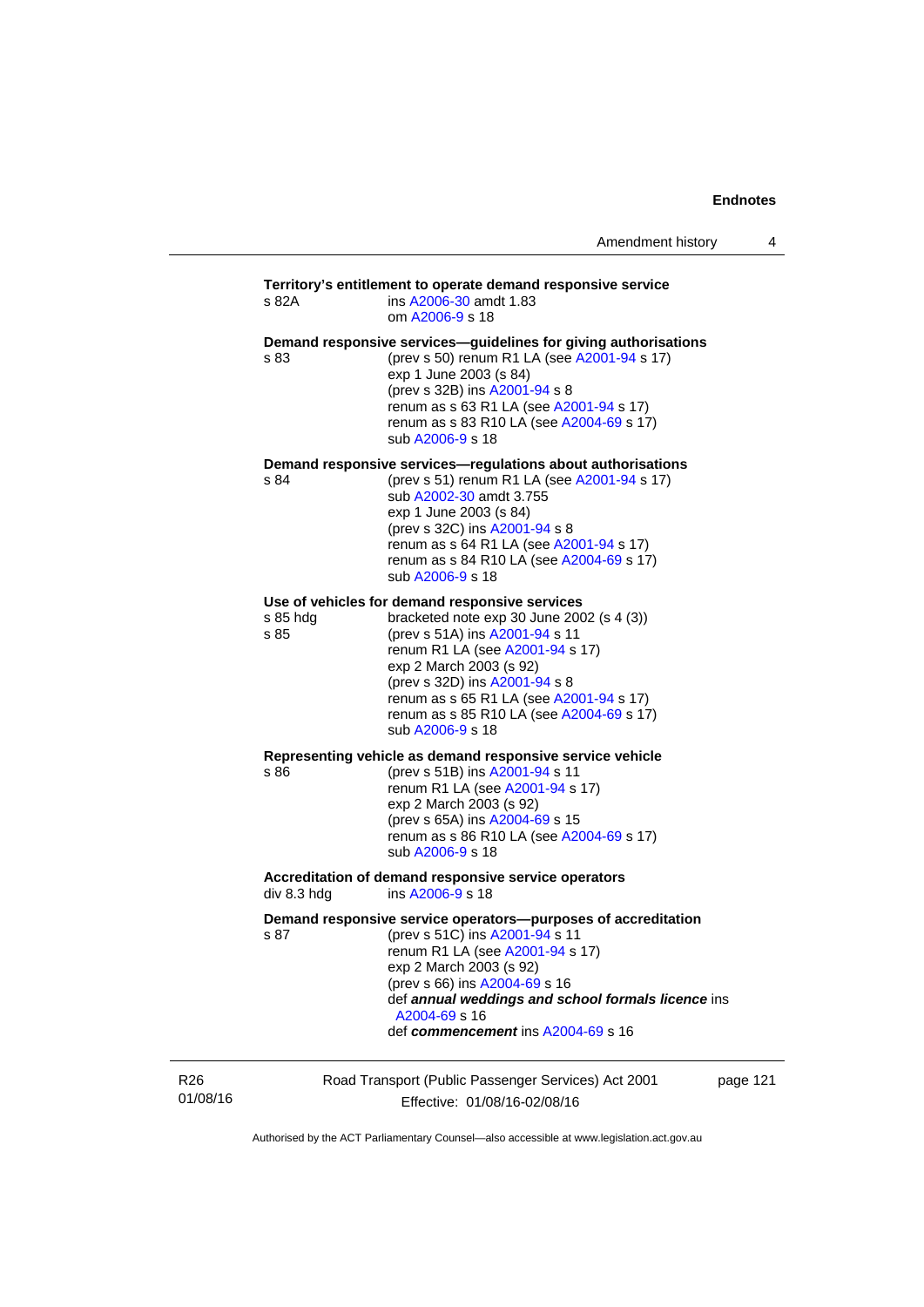4 Amendment history

|             | def General Act ins A2004-69 s 16<br>renum as s 87 R10 LA (see A2004-69 s 17)<br>exp 9 March 2006 (s 93)<br>ins A2006-9 s 18                                                                                                                                                                                                                          |
|-------------|-------------------------------------------------------------------------------------------------------------------------------------------------------------------------------------------------------------------------------------------------------------------------------------------------------------------------------------------------------|
| system      | Demand responsive service operators—regulations about accreditation                                                                                                                                                                                                                                                                                   |
| s 88        | (prev s 51D) ins A2001-94 s 11<br>renum R1 LA (see A2001-94 s 17)<br>exp 2 March 2003 (s 92)<br>(prev s 67) ins A2004-69 s 16<br>renum as s 88 R10 LA (see A2004-69 s 17)<br>exp 9 March 2006 (s 93)<br>ins A2006-9 s 18                                                                                                                              |
| div 8.4 hdg | Service contracts for demand responsive services<br>ins A2006-9 s 18                                                                                                                                                                                                                                                                                  |
| s 89        | Service contracts—demand responsive services<br>(prev s 51E) ins A2001-94 s 11<br>renum R1 LA (see A2001-94 s 17)<br>exp 2 March 2003 (s 92)<br>(prev s 68) ins A2004-69 s 16<br>renum as s 89 R10 LA (see A2004-69 s 17)<br>exp 9 March 2006 (s 93)<br>ins A2006-9 s 18                                                                              |
| div 8.5 hdg | Entitlement to operate demand responsive services<br>ins A2006-9 s 18                                                                                                                                                                                                                                                                                 |
| s 90        | Entitlement to operate demand responsive services<br>(prev s 51F) ins A2001-94 s 11<br>renum R1 LA (see A2001-94 s 17)<br>exp 2 March 2003 (s 92)<br>(prev s 69) ins A2004-69 s 16<br>renum as s 90 R10 LA (see A2004-69 s 17)<br>mod SL2002-3 s 246 (as am by SL2005-4 s 12)<br>exp 9 March 2006 (s 93)<br>ins A2006-9 s 18<br>am A2006-30 amdt 1.84 |
| s 91        | Operating demand responsive service without entitlement<br>(prev s 51G) ins A2001-94 s 11<br>renum R1 LA (see A2001-94 s 17)<br>exp 2 March 2003 (s 92)<br>(prev s 70) ins A2004-69 s 16<br>renum as s 91 R10 LA (see A2004-69 s 17)<br>exp 9 March 2006 (s 93)<br>ins A2006-9 s 18<br>am A2006-30 amdt 1.85                                          |

page 122 Road Transport (Public Passenger Services) Act 2001 Effective: 01/08/16-02/08/16

R26 01/08/16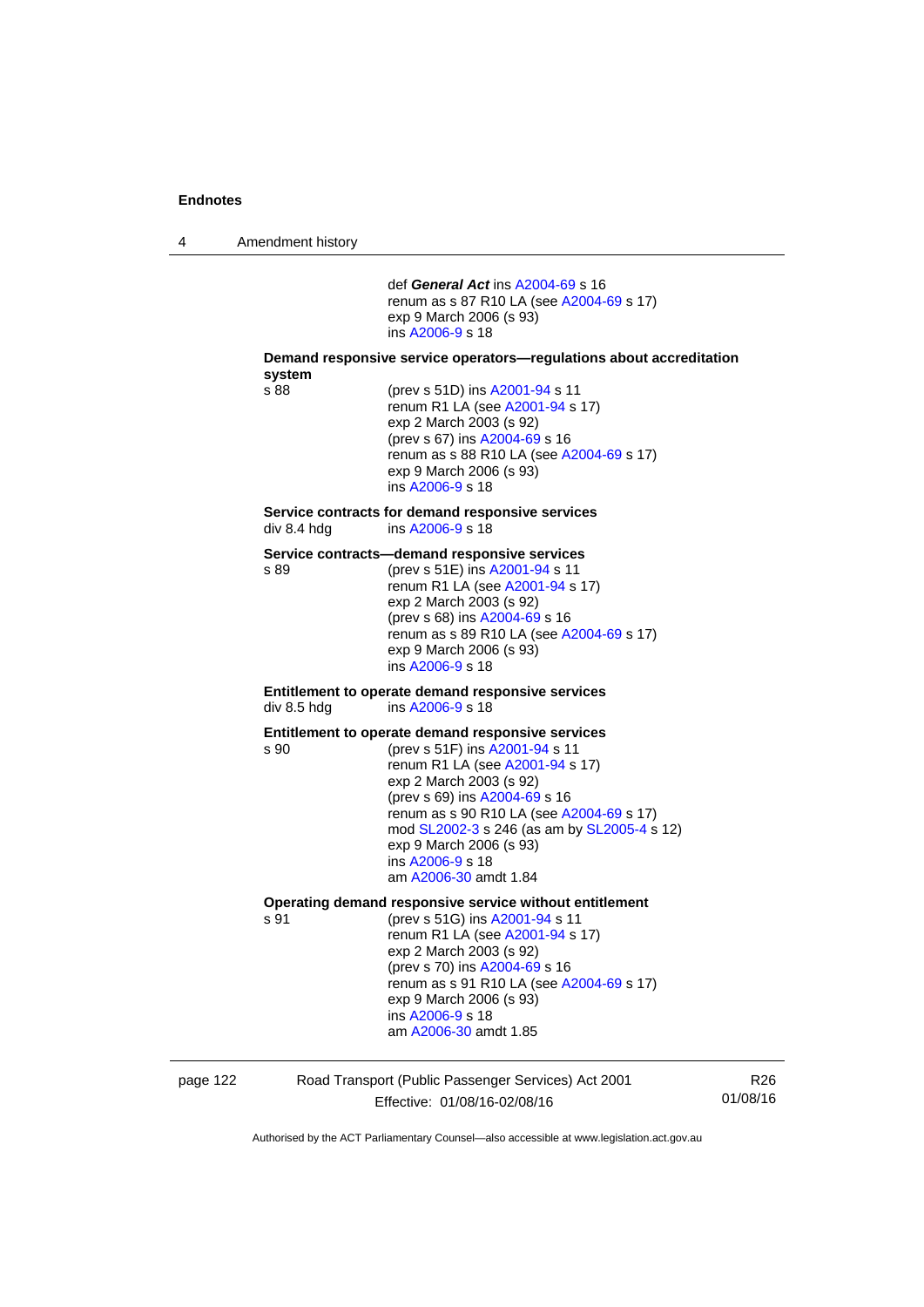## **Representing entitlement to operate demand responsive service**  s 92 (prev s 51H) ins [A2001-94](http://www.legislation.act.gov.au/a/2001-94) s 11 renum R1 LA (see [A2001-94](http://www.legislation.act.gov.au/a/2001-94) s 17) sub [A2002-30](http://www.legislation.act.gov.au/a/2002-30) amdt 3.756 exp 2 March 2003 (s 92) (prev s 71) ins [A2004-69](http://www.legislation.act.gov.au/a/2004-69) s 16 renum as s 92 R10 LA (see [A2004-69](http://www.legislation.act.gov.au/a/2004-69) s 17) exp 9 March 2006 (s 93) ins [A2006-9](http://www.legislation.act.gov.au/a/2006-9) s 18 **Regulation of demand responsive services**  ins [A2006-9](http://www.legislation.act.gov.au/a/2006-9) s 18 **Demand responsive services—minimum fares**  s 93 (prev s 72) ins [A2004-69](http://www.legislation.act.gov.au/a/2004-69) s 16 renum as s 93 R10 LA (see [A2004-69](http://www.legislation.act.gov.au/a/2004-69) s 17) exp 9 March 2006 (s 93) ins [A2006-9](http://www.legislation.act.gov.au/a/2006-9) s 18 **Regulations about operation of demand responsive services**  s 94 ins [A2006-9](http://www.legislation.act.gov.au/a/2006-9) s 18 **Regulations about operation of demand responsive service vehicles**  ins [A2006-9](http://www.legislation.act.gov.au/a/2006-9) s 18 **Regulations about demand responsive service vehicle drivers**  s 96 ins [A2006-9](http://www.legislation.act.gov.au/a/2006-9) s 18 **Regulations about conduct of demand responsive vehicle passengers**  s 97 ins [A2006-9](http://www.legislation.act.gov.au/a/2006-9) s 18 **Additional public passenger vehicle insurance**  pt 8A hdg ins as mod [SL2008-37](http://www.legislation.act.gov.au/sl/2008-37) mod 20.1 mod lapsed 5 July 2009 when sch 20 [SL2008-37](http://www.legislation.act.gov.au/sl/2008-37) om by [A2009-16](http://www.legislation.act.gov.au/a/2009-16) amdt 2.21 **Definitions—Act**  s 110 hdg sub [A2015-47](http://www.legislation.act.gov.au/a/2015-47) s 25<br>s 110 ins as mod SL2008 ins as mod [SL2008-37](http://www.legislation.act.gov.au/sl/2008-37) mod 20.1 mod lapsed 5 July 2009 when sch 20 [SL2008-37](http://www.legislation.act.gov.au/sl/2008-37) om by [A2009-16](http://www.legislation.act.gov.au/a/2009-16) amdt 2.21 ins [A2009-16](http://www.legislation.act.gov.au/a/2009-16) amdt 3.4 am [A2015-47](http://www.legislation.act.gov.au/a/2015-47) s 26 def *accredited operator* ins as mod [SL2008-37](http://www.legislation.act.gov.au/sl/2008-37) mod 20.1 mod lapsed 5 July 2009 when sch 20 [SL2008-37](http://www.legislation.act.gov.au/sl/2008-37) om by [A2009-16](http://www.legislation.act.gov.au/a/2009-16) amdt 2.21 ins [A2009-16](http://www.legislation.act.gov.au/a/2009-16) amdt 3.4

R26 01/08/16 Road Transport (Public Passenger Services) Act 2001 Effective: 01/08/16-02/08/16

page 123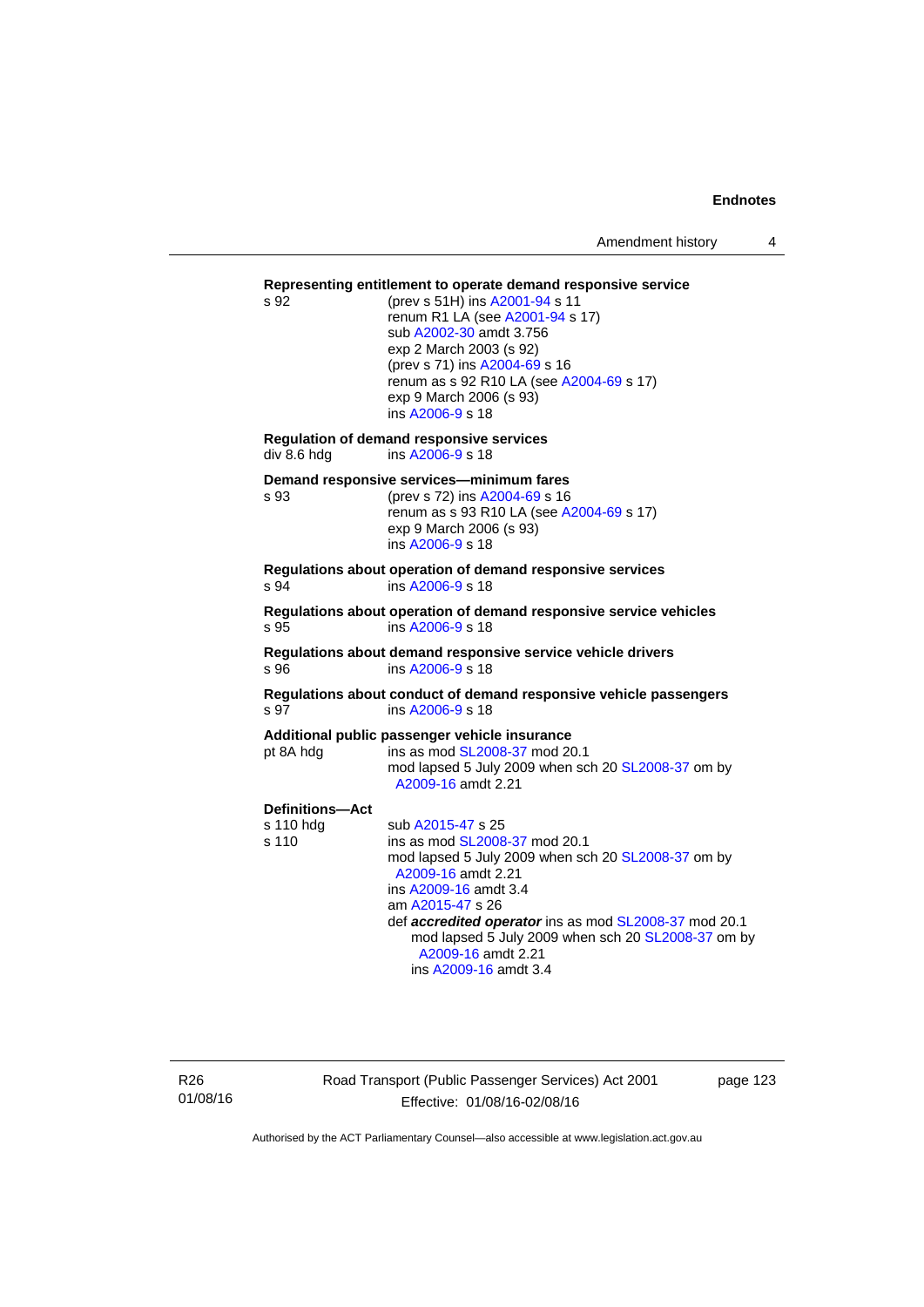4 Amendment history

|                    | def <i>public passenger vehicle policy</i> ins as mod SL2008-37<br>mod 20.1<br>mod lapsed 5 July 2009 when sch 20 SL2008-37 om by<br>A2009-16 amdt 2.21<br>ins A2009-16 amdt 3.4                                                        |
|--------------------|-----------------------------------------------------------------------------------------------------------------------------------------------------------------------------------------------------------------------------------------|
| s 111              | Public passenger vehicle insurance compulsory<br>ins as mod SL2008-37 mod 20.1<br>mod lapsed 5 July 2009 when sch 20 SL2008-37 om by<br>A2009-16 amdt 2.21<br>ins A2009-16 amdt 3.4                                                     |
| s 112              | Police officer or authorised person may require evidence of public<br>passenger vehicle insurance<br>ins as mod SL2008-37 mod 20.1<br>mod lapsed 5 July 2009 when sch 20 SL2008-37 om by<br>A2009-16 amdt 2.21<br>ins A2009-16 amdt 3.4 |
| s 112 (2)          | Application of Road Transport (Offences) Regulation to s 111 (1) and                                                                                                                                                                    |
| s 113              | ins as mod SL2008-37 mod 20.1<br>mod lapsed 5 July 2009 when sch 20 SL2008-37 om by<br>A2009-16 amdt 2.21                                                                                                                               |
| <b>Enforcement</b> |                                                                                                                                                                                                                                         |
| pt 9 hdg           | orig pt 9 hdg<br>(prev pt 7 hdg) ins A2004-69 s 16<br>renum as pt 9 hdg R10 LA (see A2004-69 s 17)<br>exp 9 March 2006 (s 93)<br>prev pt 9 hdg<br>ins A2006-9 s 18<br>renum as pt 10 hdg<br>pres pt 9 hdg<br>ins A2006-26 s 14          |
| s 115              | Purpose of powers under pt 9<br>reloc from Road Transport (Public Passenger Services)<br>Regulation 2002 s 229 by A2006-26 s 31<br>am A2015-47 s 27                                                                                     |
| s 116              | Power to require records or information<br>reloc from Road Transport (Public Passenger Services)<br>Regulation 2002 s 230 by A2006-26 s 31                                                                                              |
| s 117              | Power to inspect maintenance facilities<br>reloc from Road Transport (Public Passenger Services)                                                                                                                                        |

page 124 Road Transport (Public Passenger Services) Act 2001 Effective: 01/08/16-02/08/16

R26 01/08/16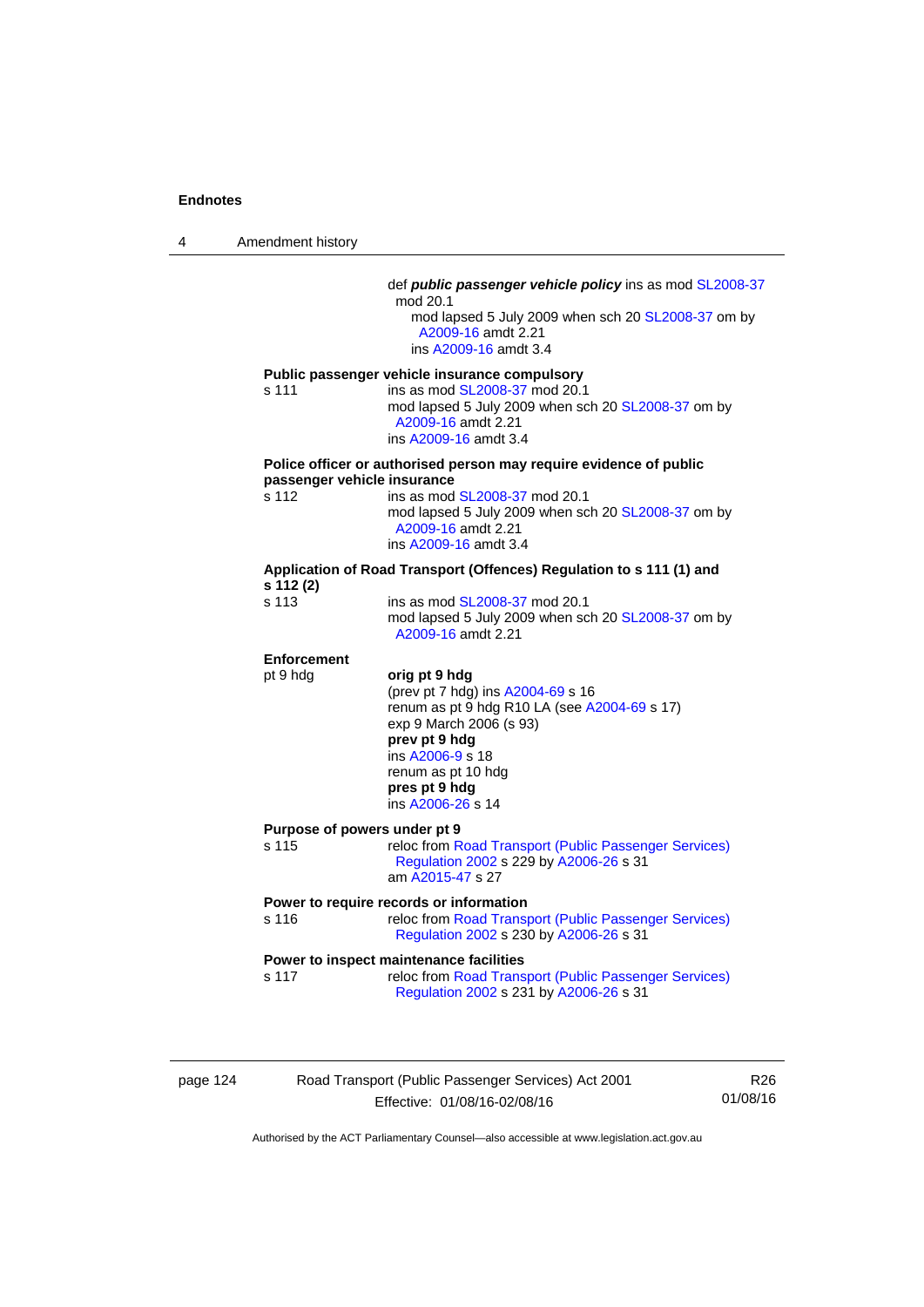|                                                                               | Amendment history                                                                                                                                                                                      | 4 |  |  |
|-------------------------------------------------------------------------------|--------------------------------------------------------------------------------------------------------------------------------------------------------------------------------------------------------|---|--|--|
| Power to inspect and test vehicles<br>s 118                                   | reloc from Road Transport (Public Passenger Services)<br>Regulation 2002 s 232 by A2006-26 s 31                                                                                                        |   |  |  |
| s 119                                                                         | Power to require vehicles or equipment to be inspected and tested<br>reloc from Road Transport (Public Passenger Services)<br>Regulation 2002 s 233 by A2006-26 s 31<br>am A2015-47 s 28               |   |  |  |
| s 120                                                                         | Attachment and removal of noncompliance notices<br>reloc from Road Transport (Public Passenger Services)<br>Regulation 2002 s 234 by A2006-26 s 31                                                     |   |  |  |
| s 121                                                                         | Police officer or authorised person-power to require name and address etc<br>reloc from Road Transport (Public Passenger Services)<br>Regulation 2002 s 235 by A2006-26 s 31<br>am A2009-49 amdt 3.153 |   |  |  |
| <b>Miscellaneous</b>                                                          |                                                                                                                                                                                                        |   |  |  |
| pt 10 hdg                                                                     | (prev pt 9 hdg) ins A2006-9 s 18<br>renum as pt 10 hdg A2006-26 s 13                                                                                                                                   |   |  |  |
| s 125                                                                         | Unauthorised public passenger services<br>ins A2006-9 s 18<br>am A2015-47 s 29                                                                                                                         |   |  |  |
| <b>Regulation-making power</b><br>s 126                                       | ins A2006-9 s 18<br>am A2008-1 amdt 1.33; ss renum R16 LA; A2010-18<br>amdt 3.78                                                                                                                       |   |  |  |
| Minister may exempt vehicles and people from Act<br>ins A2006-9 s 18<br>s 127 |                                                                                                                                                                                                        |   |  |  |
| s 128                                                                         | Regulations may exempt vehicles and people from Act<br>ins A2006-9 s 18                                                                                                                                |   |  |  |
| s 129                                                                         | References to Motor Traffic Act, Traffic Act etc<br>ins A2006-9 s 18                                                                                                                                   |   |  |  |
| <b>Transitional regulations</b><br>s 130                                      | ins A2015-47 s 30<br>exp 20 May 2017 (s 130 (4))                                                                                                                                                       |   |  |  |
| Transitional-Road Transport (Public Passenger Services) (Taxi Industry        |                                                                                                                                                                                                        |   |  |  |
| <b>Innovation) Amendment Act 2015</b><br>s 131                                | ins as mod SL2016-12 s 3 (see endnote 7)<br>exp 2 August 2016 (s 131 (2))                                                                                                                              |   |  |  |

R26 01/08/16 Road Transport (Public Passenger Services) Act 2001 Effective: 01/08/16-02/08/16

page 125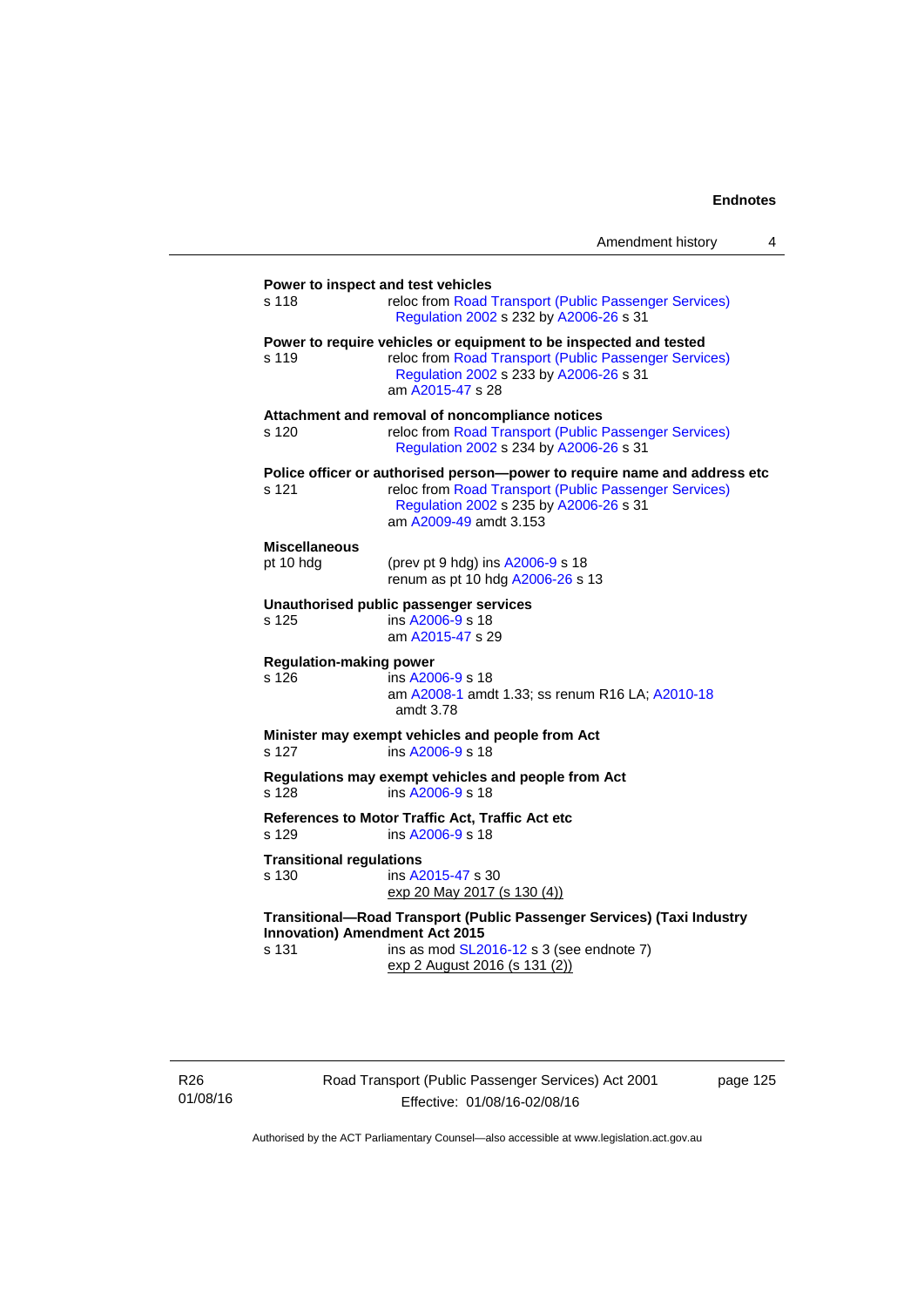4 Amendment history

| <b>Dictionary</b> |                                                                                                                      |
|-------------------|----------------------------------------------------------------------------------------------------------------------|
| dict              | am A2002-30 amdt 3.757; A2009-49 amdt 3.154; A2010-18                                                                |
|                   | amdt 3.79, A2013-19 amdt 3.429                                                                                       |
|                   | def <b>accredited</b> sub A2001-94 s 12                                                                              |
|                   | def accredited bus operators register om A2001-94 s 14<br>def accredited demand responsive service operator ins      |
|                   | A2006-9 s 19                                                                                                         |
|                   | def accredited hire car service operator ins A2004-69 s 18                                                           |
|                   | def accredited operator ins A2015-47 s 31                                                                            |
|                   | def <b>accredited rideshare driver</b> ins A2015-47 s 31                                                             |
|                   | def <b>accredited taxi network provider</b> ins A2001-94 s 13                                                        |
|                   | om A2015-47 s 32                                                                                                     |
|                   | def accredited taxi service operator ins A2001-94 s 13<br>def accredited transport booking service ins A2015-47 s 33 |
|                   | def <i>affiliated</i> ins A2001-94 s 13                                                                              |
|                   | om A2015-47 s 34                                                                                                     |
|                   | def <b>affiliated driver</b> ins A2015-47 s 35                                                                       |
|                   | def affiliated driver agreement ins A2015-47 s 35                                                                    |
|                   | def <b>affiliated operator</b> ins A2015-47 s 35                                                                     |
|                   | def affiliated operator agreement ins A2015-47 s 35                                                                  |
|                   | def another jurisdiction om A2010-18 amdt 3.80                                                                       |
|                   | def <i>authorisation</i> ins A2006-9 s 19<br>def authorised demand responsive service operator ins                   |
|                   | A2006-9 s 19                                                                                                         |
|                   | def authority om A2010-18 amdt 3.81                                                                                  |
|                   | def bookable vehicle ins A2015-47 s 35                                                                               |
|                   | def bookable vehicle driver ins A2015-47 s 35                                                                        |
|                   | def bus sub A2005-20 amdt 3.373                                                                                      |
|                   | def demand responsive service ins A2006-9 s 19                                                                       |
|                   | def demand responsive service vehicle ins A2006-9 s 19                                                               |
|                   | def fittings ins A2006-26 s 15<br>def <i>function</i> om A2002-30 amdt 3.758                                         |
|                   | def <i>hire car</i> ins A2004-69 s 18                                                                                |
|                   | def <i>hire car licence</i> ins A2004-69 s 18                                                                        |
|                   | def <i>hire car service</i> ins A2004-69 s 18                                                                        |
|                   | def <i>holder</i> sub A2001-94 s 12; A2004-69 s 19                                                                   |
|                   | om A2005-20 amdt 3.374                                                                                               |
|                   | def independent taxi service operator ins A2015-47 s 35                                                              |
|                   | def <i>inspect</i> ins A2006-26 s 15                                                                                 |
|                   | def jurisdiction om A2010-18 amdt 3.82<br>def licence ins A2001-94 s 13                                              |
|                   | om A2004-69 s 20                                                                                                     |
|                   | def licensed rideshare vehicle ins A2015-47 s 35                                                                     |
|                   | def motor vehicle om A2010-18 amdt 3.82                                                                              |
|                   |                                                                                                                      |
|                   | def <i>noncompliance notice</i> ins A2006-26 s 15                                                                    |

page 126 Road Transport (Public Passenger Services) Act 2001 Effective: 01/08/16-02/08/16

R26 01/08/16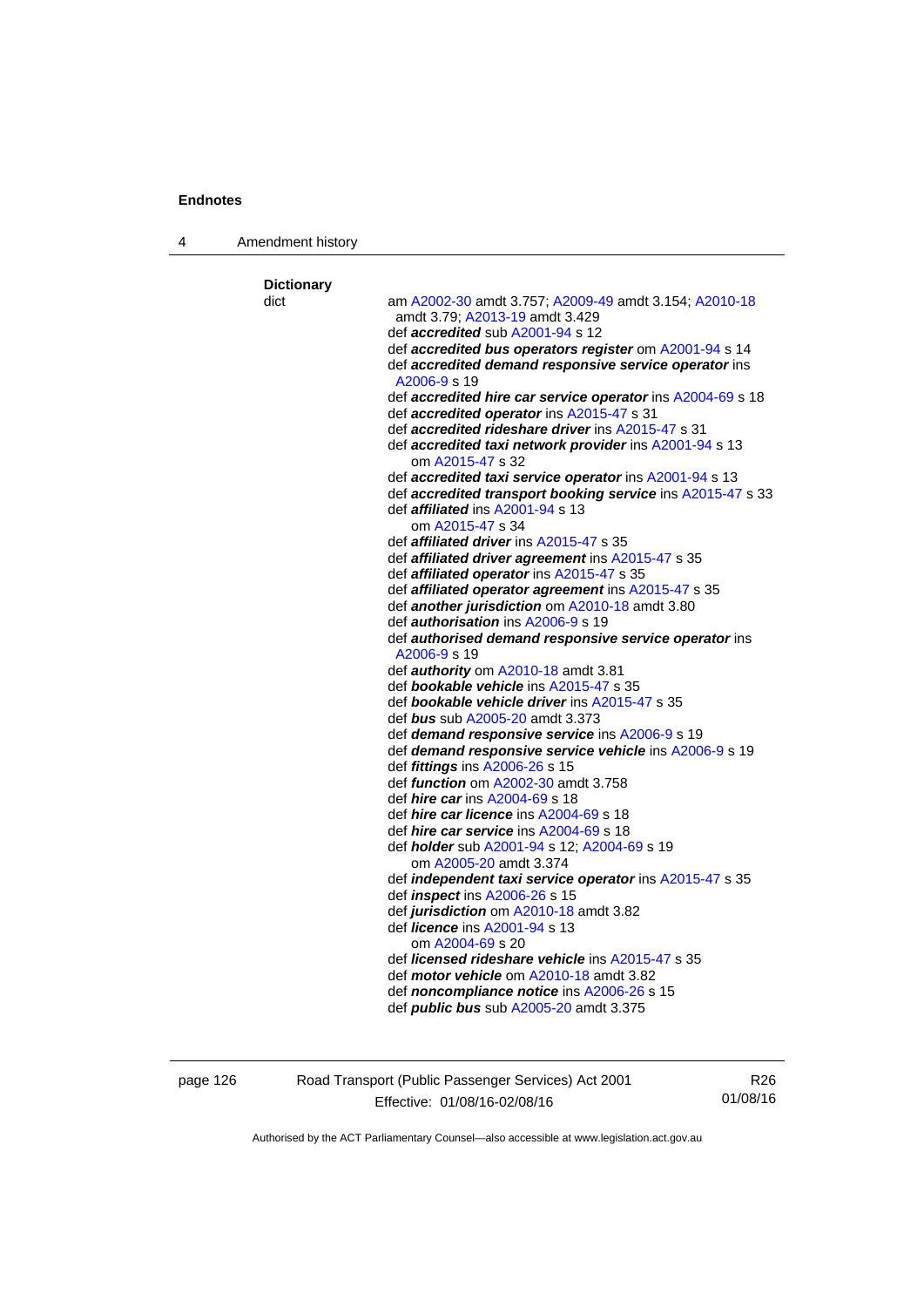```
 def public passenger vehicle sub A2001-94 s 12; A2004-69
 s 21 
    am A2006-9 s 20 
    sub A2015-47 s 36 
 def public passenger vehicle policy ins A2015-47 s 37 
 def public vehicle licence ins A2001-94 s 13 
 def restricted hire car ins A2004-69 s 22 
 def restricted hire car licence ins A2004-69 s 22 
 def restricted hire car service ins A2004-69 s 22 
 def restricted taxi ins A2001-94 s 13 
 def restricted taxi licence ins A2001-94 s 13 
 def restricted taxi service ins A2001-94 s 13 
 def rideshare ins A2015-47 s 37 
 def rideshare driver ins A2015-47 s 37 
 def rideshare service ins A2015-47 s 37 
 def rideshare vehicle ins A2015-47 s 37 
 def rideshare vehicle licence ins A2015-47 s 37 
 def road am A2002-30 amdt 3.759, amdt 3.760 
 def road related area am A2002-30 amdt 3.759, amdt 3.760 
 def road transport authority om A2010-18 amdt 3.82
 def service contract sub A2006-9 s 21 
 def taxi ins A2001-94 s 13 
 def taxi booking service ins A2001-94 s 13 
    om A2015-47 s 38 
 def taxi driver ins A2001-94 s 13 
 def taxi licence ins A2001-94 s 13 
 def taxi network ins A2001-94 s 13 
    om A2015-47 s 38 
 def taxi service ins A2001-94 s 13 
 def taxi zone ins A2001-94 s 13 
 def time of effect ins A2006-26 s 15 
 def transport booking service ins A2015-47 s 39 
 def vehicle om A2013-19 amdt 3.430
```
**Consequential amendments**  sch 1 om R1 LA (s 89 (3)) but see s 54

R26 01/08/16 Road Transport (Public Passenger Services) Act 2001 Effective: 01/08/16-02/08/16

page 127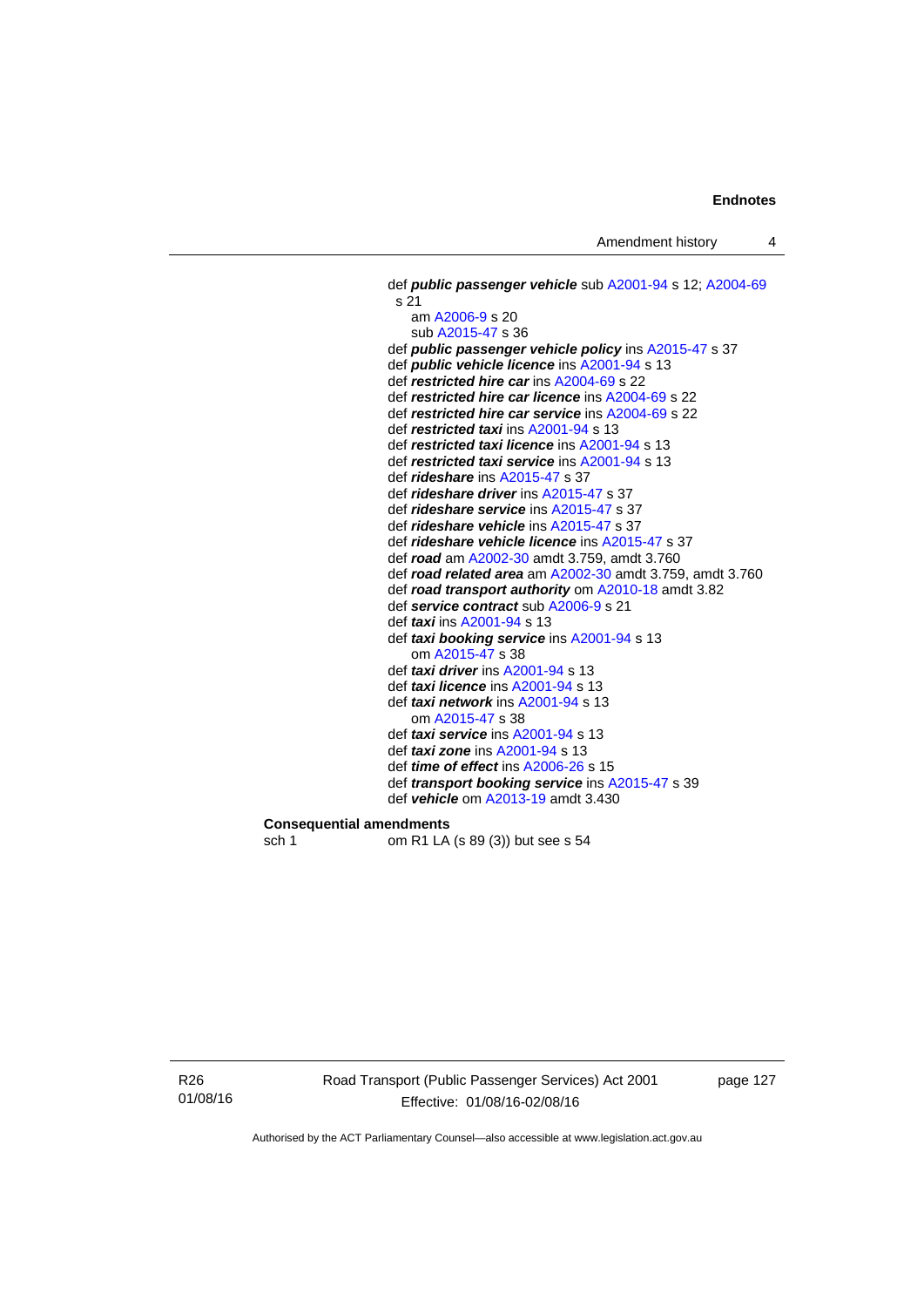5 Earlier republications

# **5 Earlier republications**

Some earlier republications were not numbered. The number in column 1 refers to the publication order.

Since 12 September 2001 every authorised republication has been published in electronic pdf format on the ACT legislation register. A selection of authorised republications have also been published in printed format. These republications are marked with an asterisk (\*) in column 1. Electronic and printed versions of an authorised republication are identical.

| <b>Republication</b><br>No and date                                    | <b>Effective</b>             | Last<br>amendment<br>made by | <b>Republication</b><br>for                                                                       |
|------------------------------------------------------------------------|------------------------------|------------------------------|---------------------------------------------------------------------------------------------------|
| R <sub>1</sub><br>5 Dec 2001                                           | 1 Dec 2001-<br>28 Feb 2002   | A2001-94                     | new Act                                                                                           |
| R <sub>2</sub><br>1 Mar 2002                                           | 1 Mar 2002-<br>1 June 2002   | A2001-94                     | amendments by<br>A2001-94                                                                         |
| R <sub>3</sub><br>3 June 2002                                          | 2 June 2002-<br>30 June 2002 | A2001-94                     | commenced expiry                                                                                  |
| R4<br>1 July 2002                                                      | 1 July 2002-<br>16 Sept 2002 | A2001-94                     | commenced expiry                                                                                  |
| R <sub>5</sub><br>3 Oct 2002                                           | 17 Sept 2002-<br>1 Dec 2002  | A2002-30                     | amendments by<br>A2002-30                                                                         |
| R <sub>6</sub><br>2 Dec 2002                                           | 2 Dec 2002-<br>16 Jan 2003   | A2002-30                     | commenced expiry                                                                                  |
| R7<br>17 Jan 2003                                                      | 17 Jan 2003-<br>2 Mar 2003   | A2002-49                     | amendments by<br>A2002-49                                                                         |
| R <sub>8</sub><br>3 Mar 2003                                           | 3 Mar 2003-<br>1 June 2003   | A2002-49                     | commenced expiry                                                                                  |
| R <sub>9</sub><br>2 June 2003                                          | 2 June 2003-<br>8 Mar 2005   | A2002-49                     | commenced expiry                                                                                  |
| R <sub>10</sub> *<br>9 Mar 2005                                        | 9 Mar 2005-<br>1 June 2005   | A2004-69                     | amendments by<br>A2004-69 and<br>modifications by<br>SL2002-3 as<br>amended by<br><b>SL2005-4</b> |
| R <sub>11</sub><br>2 June 2005                                         | 2 June 2005-<br>9 Mar 2006   | A2005-20                     | amendments by<br>A2005-20                                                                         |
|                                                                        |                              |                              |                                                                                                   |
| Road Transport (Public Passenger Services) Act 2001<br>R <sub>26</sub> |                              |                              |                                                                                                   |

#### page 128

Effective: 01/08/16-02/08/16

01/08/16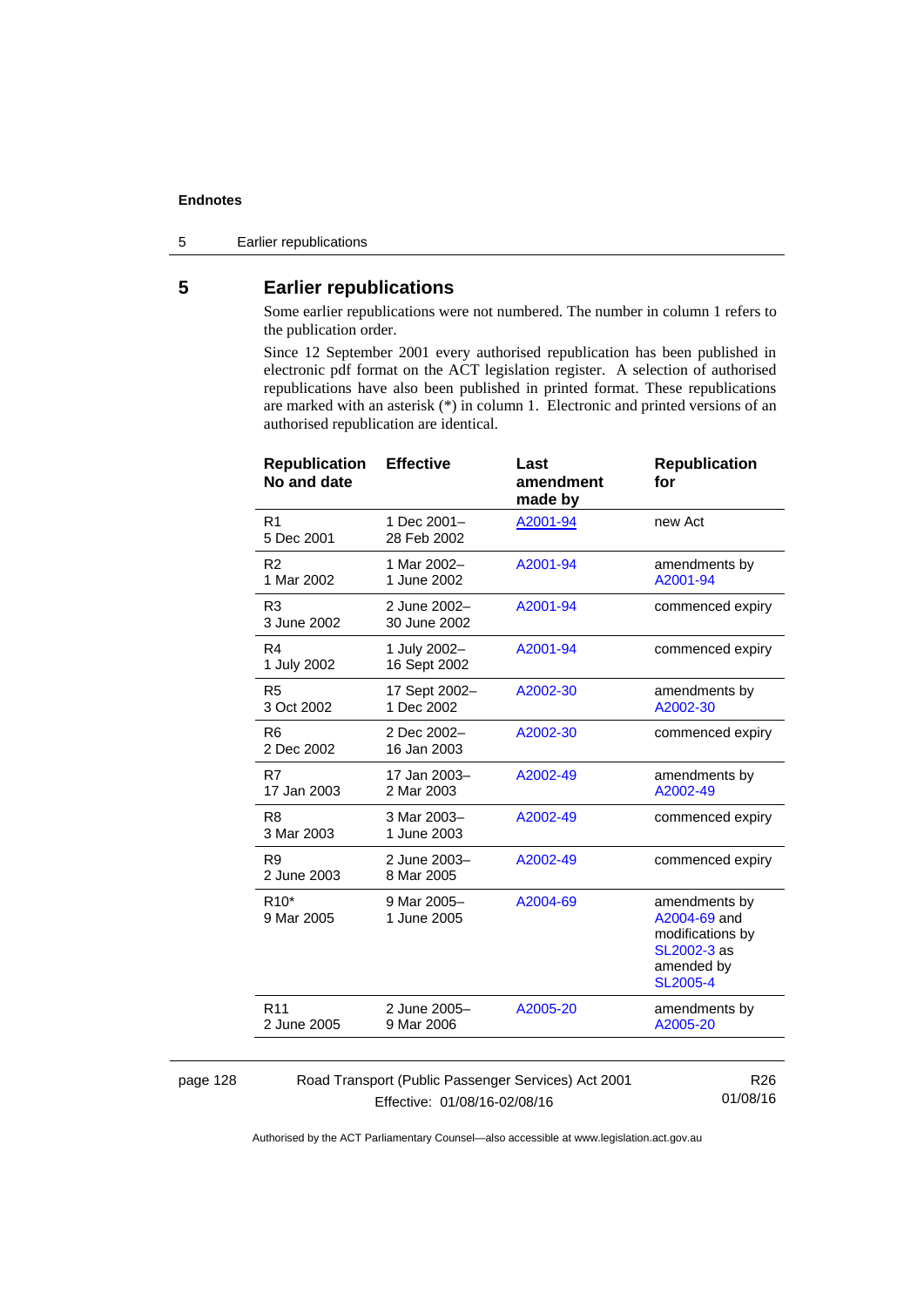Road Transport (Public Passenger Services) Act 2001

Effective: 01/08/16-02/08/16

page 129

Authorised by the ACT Parliamentary Counsel—also accessible at www.legislation.act.gov.au

Earlier republications 5

| <b>Republication</b><br>No and date | <b>Effective</b>             | Last<br>amendment<br>made by | <b>Republication</b><br>for                                                                |
|-------------------------------------|------------------------------|------------------------------|--------------------------------------------------------------------------------------------|
| R <sub>12</sub><br>10 Mar 2006      | 10 Mar 2006-<br>30 June 2006 | A2005-20                     | commenced expiry                                                                           |
| R <sub>13</sub><br>1 July 2006      | 1 July 2006-<br>1 July 2006  | A2006-30                     | amendments by<br>A2006-9 and<br>A2006-30                                                   |
| R <sub>14</sub>                     | 2 July 2006-                 | A2006-30                     | amendments by                                                                              |
| 2 July 2006                         | 2 July 2006                  |                              | A2006-26                                                                                   |
| R <sub>15</sub>                     | 3 July 2006-                 | A2006-30                     | amendments by                                                                              |
| 3 July 2006                         | 30 Sept 2008                 |                              | A2006-30                                                                                   |
| R <sub>16</sub> *<br>1 Oct 2008     | 1 Oct 2008-<br>4 July 2009   | SL2008-37                    | amendments by<br>A2008-1 as<br>amended by<br>A2008-39 and<br>modifications by<br>SL2008-37 |
| R <sub>17</sub>                     | 5 July 2009-                 | A2009-16                     | amendments by                                                                              |
| 5 July 2009                         | 16 Dec 2009                  |                              | A2009-16                                                                                   |
| R <sub>18</sub>                     | 17 Dec 2009-                 | A2009-49                     | amendments by                                                                              |
| 17 Dec 2009                         | 2 Mar 2010                   |                              | A2009-49                                                                                   |
| R <sub>19</sub>                     | 3 Mar 2010-                  | A2009-49                     | amendments by                                                                              |
| 3 Mar 2010                          | 2 June 2010                  |                              | A2009-22                                                                                   |
| R <sub>20</sub>                     | 3 June 2010-                 | A2010-18                     | amendments by                                                                              |
| 3 June 2010                         | 31 Dec 2010                  |                              | A2010-18                                                                                   |
| R <sub>21</sub> *                   | 1 Jan 2010-                  | A2010-54                     | amendments by                                                                              |
| 1 Jan 2010                          | 13 June 2013                 |                              | A2010-54                                                                                   |
| R <sub>22</sub>                     | 14 June 2013-                | A2013-19                     | amendments by                                                                              |
| 14 June 2013                        | 9 Feb 2014                   |                              | A2013-19                                                                                   |
| R <sub>23</sub>                     | 10 Feb 2014-                 | A2013-52                     | amendments by                                                                              |
| 10 Feb 2014                         | 16 Nov 2014                  |                              | A2013-52                                                                                   |
| R <sub>24</sub>                     | 17 Nov 2014-                 | A2014-49                     | amendments by                                                                              |
| 17 Nov 2014                         | 19 May 2016                  |                              | A2014-49                                                                                   |
| R <sub>25</sub><br>20 May 2016      | 20 May 2016-<br>31 July 2016 | A2015-47                     | amendments by<br>A2015-47 and<br>modifications by<br>SL2016-12                             |